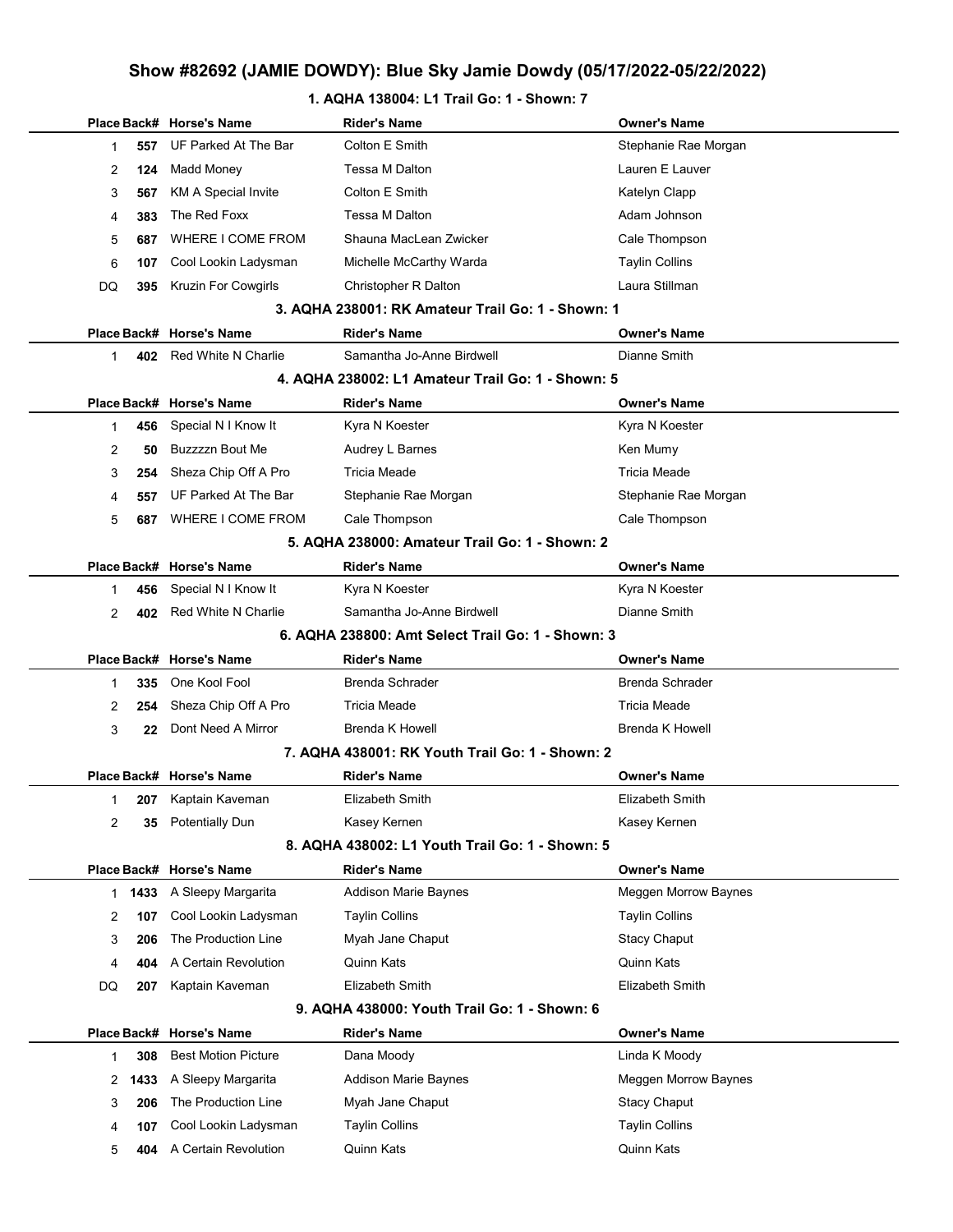| DQ |      |                          | Show #82692 (JAMIE DOWDY): Blue Sky Jamie Dowdy (05/17/2022-05/22/2022)         |                                         |
|----|------|--------------------------|---------------------------------------------------------------------------------|-----------------------------------------|
|    |      | 235 Gota B A Hit         | Grace Gasper                                                                    | <b>Tammy Gasper</b>                     |
|    |      |                          | 15. MQHA 904: Small Fry Trail Go: 1 - Shown: 2                                  |                                         |
|    |      | Place Back# Horse's Name | <b>Rider's Name</b>                                                             | <b>Owner's Name</b>                     |
| 1  | 22   | Dont Need A Mirror       | <b>Brylee Lynn Bunting</b>                                                      | <b>Brenda K Howell</b>                  |
| 2  | 201  | <b>Cruzen Real Good</b>  | Karly Lynn Lewis                                                                | Michele Lewis                           |
|    |      |                          | 17. AQHA 203200: AM 2 Yr Old Stallions Go: 1 - Shown: 1                         |                                         |
|    |      | Place Back# Horse's Name | <b>Rider's Name</b>                                                             | <b>Owner's Name</b>                     |
| 1  | 403  | Evincing                 | <b>Julie Murst Behrens</b>                                                      | <b>Julie Murst Behrens</b>              |
|    |      |                          | 21. AQHA 201000: AM Grand Champion Stallion Go: 1 - Shown: 1                    |                                         |
|    |      | Place Back# Horse's Name | <b>Rider's Name</b>                                                             | <b>Owner's Name</b>                     |
| 0  | 403  | Evincing                 | <b>Julie Murst Behrens</b>                                                      | <b>Julie Murst Behrens</b>              |
|    |      |                          | 24. AQHA 103200: Open 2 Yr Old Stallions Go: 1 - Shown: 1                       |                                         |
|    |      | Place Back# Horse's Name | <b>Rider's Name</b>                                                             | <b>Owner's Name</b>                     |
| 1  | 403  | Evincing                 | Tom Robertson                                                                   | <b>Julie Murst Behrens</b>              |
|    |      |                          | 30. AQHA 207400: AM Yearling Geldings Go: 1 - Shown: 1                          |                                         |
|    |      | Place Back# Horse's Name | <b>Rider's Name</b>                                                             | <b>Owner's Name</b>                     |
| 1  | 563  | <b>ESE A ROCKER</b>      | Michael Sinko                                                                   | Michael Sinko                           |
|    |      |                          | 31. AQHA 207500: AM 2 Yr Old Geldings Go: 1 - Shown: 1                          |                                         |
|    |      | Place Back# Horse's Name | <b>Rider's Name</b>                                                             | <b>Owner's Name</b>                     |
| 1  |      | 249 YELLOWSTOANE         | Katherine West                                                                  | <b>Christine R West</b>                 |
|    |      |                          | 32. AQHA 207600: AM 3 Yr Old Geldings Go: 1 - Shown: 1                          |                                         |
|    |      | Place Back# Horse's Name | <b>Rider's Name</b>                                                             | <b>Owner's Name</b>                     |
| 1  | 57   | Dont Mind Mee            | Candace Edgerton                                                                | Candace Edgerton                        |
|    |      |                          | 33. AQHA 207700: AM Aged Geldings Go: 1 - Shown: 1                              |                                         |
|    |      | Place Back# Horse's Name | <b>Rider's Name</b>                                                             | <b>Owner's Name</b>                     |
|    |      | So Bloomin Lazy          | Sarah McCoy                                                                     | Sarah McCoy                             |
| 1  | 511  |                          |                                                                                 |                                         |
|    |      |                          | 34. AQHA 277000: AM Perf. Geldings Go: 1 - Shown: 5                             |                                         |
|    |      | Place Back# Horse's Name | <b>Rider's Name</b>                                                             | <b>Owner's Name</b>                     |
| 1  | 383  | The Red Foxx             | Adam Johnson                                                                    | Adam Johnson                            |
| 2  | 150  | Macs Kool Legacy         | Susan M Frank                                                                   | Susan M Frank                           |
| 3  | 335  | One Kool Fool            | Brenda Schrader                                                                 | <b>Brenda Schrader</b>                  |
| 4  | 1548 | <b>Bmq Legendary</b>     | Meggen Morrow Baynes                                                            | Meggen Morrow Baynes                    |
| 5  | 70   | True Blue I Will Be      | Kay Stanek                                                                      | Kay Stanek                              |
|    |      |                          | 35. AQHA 201400: AM Grand Champion Gelding Go: 1 - Shown: 4                     |                                         |
|    |      | Place Back# Horse's Name | <b>Rider's Name</b>                                                             | <b>Owner's Name</b>                     |
| 1  | 249  | YELLOWSTOANE             | Katherine West                                                                  | <b>Christine R West</b>                 |
|    |      |                          |                                                                                 |                                         |
|    |      | Place Back# Horse's Name | 36. AQHA 201500: AM Reserve Champion Gelding Go: 1 - Shown: 4                   |                                         |
| 1  | 57   | Dont Mind Mee            | <b>Rider's Name</b><br>Candace Edgerton                                         | <b>Owner's Name</b><br>Candace Edgerton |
|    |      |                          |                                                                                 |                                         |
|    |      |                          | 37. AQHA 107400: Open Yearling Geldings Go: 1 - Shown: 1                        |                                         |
|    |      | Place Back# Horse's Name | <b>Rider's Name</b><br>Michael Sinko                                            | <b>Owner's Name</b><br>Michael Sinko    |
| 1  | 563  | <b>ESE A ROCKER</b>      |                                                                                 |                                         |
|    |      | Place Back# Horse's Name | 38. AQHA 107500: Open 2 Yr Old Geldings Go: 1 - Shown: 1<br><b>Rider's Name</b> | <b>Owner's Name</b>                     |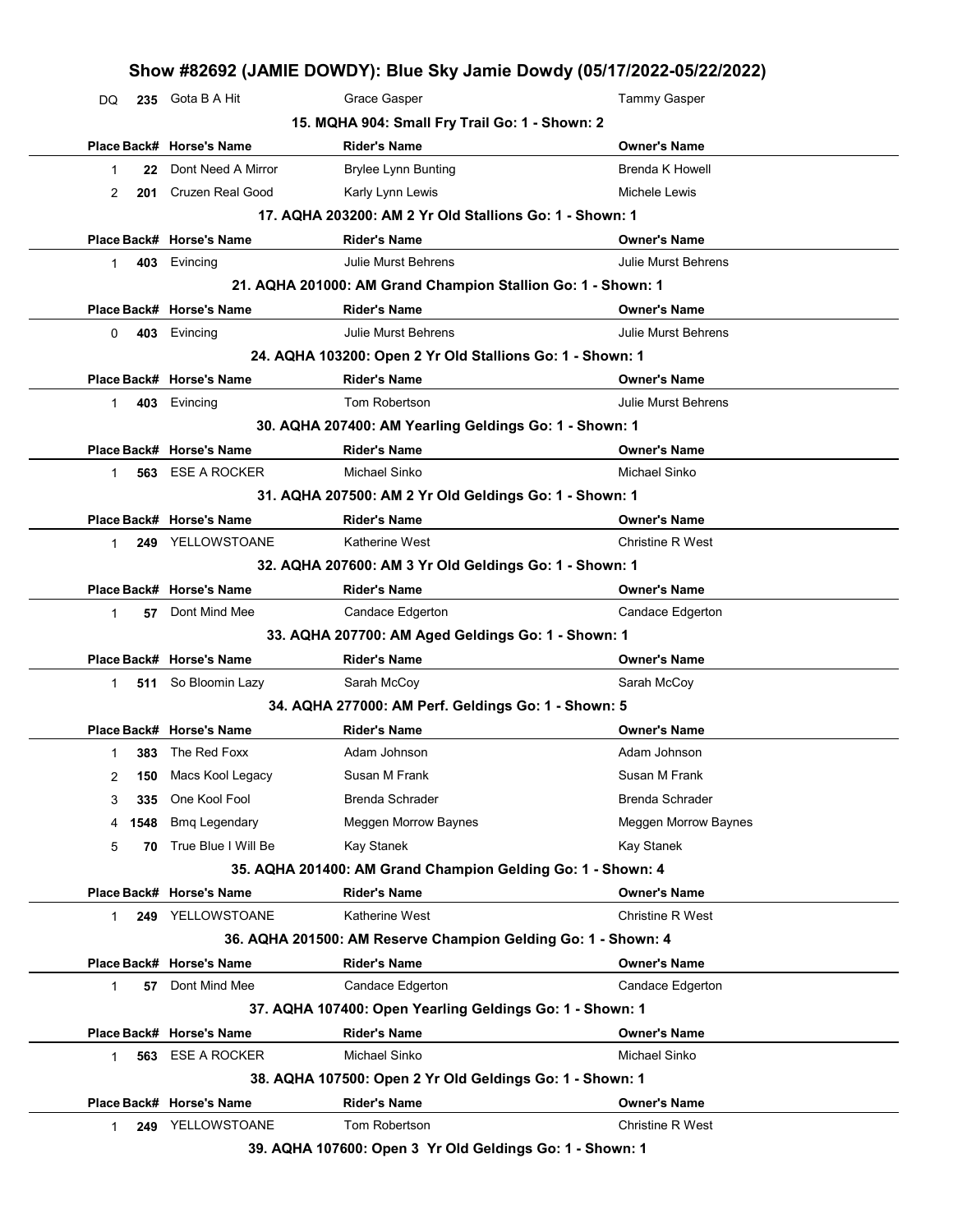|   |      | Place Back# Horse's Name   | <b>Rider's Name</b>                                                          | <b>Owner's Name</b>         |
|---|------|----------------------------|------------------------------------------------------------------------------|-----------------------------|
| 1 | 57   | Dont Mind Mee              | Tom Robertson                                                                | Candace Edgerton            |
|   |      |                            | 40. AQHA 107700: Open Aged Geldings Go: 1 - Shown: 3                         |                             |
|   |      | Place Back# Horse's Name   | <b>Rider's Name</b>                                                          | <b>Owner's Name</b>         |
| 1 | 433  | Mahoganee                  | Tom Robertson                                                                | <b>Tom Robertson</b>        |
| 2 | 498  | Amarillo By Moonlite       | Morgan Lantz                                                                 | Estelle McParlan            |
| 3 | 417  | Stop And Stare             | Ava L Cherwinski                                                             | Ava L Cherwinski            |
|   |      |                            | 41. AQHA 177000: Open Perf. Geldings Go: 1 - Shown: 5                        |                             |
|   |      | Place Back# Horse's Name   | <b>Rider's Name</b>                                                          | <b>Owner's Name</b>         |
| 1 | 50   | <b>Buzzzzn Bout Me</b>     | Michelle McCarthy Warda                                                      | Ken Mumy                    |
| 2 | 383  | The Red Foxx               | Adam Johnson                                                                 | Adam Johnson                |
| 3 | 150  | Macs Kool Legacy           | Susan M Frank                                                                | Susan M Frank               |
| 4 | 94   | Km Best N Chic             | Heather Dunigan Coe                                                          | Heather Dunigan Coe         |
| 5 | 308  | <b>Best Motion Picture</b> | Linda K Moody                                                                | Linda K Moody               |
|   |      |                            | 42. AQHA 101400: Open Grand Champion Geldings Go: 1 - Shown: 4               |                             |
|   |      | Place Back# Horse's Name   | <b>Rider's Name</b>                                                          | Owner's Name                |
| 1 | 249  | YELLOWSTOANE               | Tom Robertson                                                                | <b>Christine R West</b>     |
|   |      |                            | 43. AQHA 101500: Open Reserve Champion Gelding Go: 1 - Shown: 6              |                             |
|   |      | Place Back# Horse's Name   | <b>Rider's Name</b>                                                          | <b>Owner's Name</b>         |
| 1 | 57   | Dont Mind Mee              | <b>Tom Robertson</b>                                                         | Candace Edgerton            |
|   |      |                            | 47. AQHA 407700: Youth Aged Geldings Go: 1 - Shown: 2                        |                             |
|   |      | Place Back# Horse's Name   | <b>Rider's Name</b>                                                          | Owner's Name                |
| 1 | 433  | Mahoganee                  | <b>Trace Toteff</b>                                                          | <b>Tom Robertson</b>        |
| 2 | 417  | Stop And Stare             | Ava L Cherwinski                                                             | Ava L Cherwinski            |
|   |      |                            | 48. AQHA 477000: Youth Perf. Geldings Go: 1 - Shown: 6                       |                             |
|   |      | Place Back# Horse's Name   | <b>Rider's Name</b>                                                          | <b>Owner's Name</b>         |
| 1 | 107  | Cool Lookin Ladysman       | <b>Taylin Collins</b>                                                        | <b>Taylin Collins</b>       |
| 2 | 815  | Little Red Corvete         | Josie A Eckert                                                               | Josie A Eckert              |
| 3 | 235  | Gota B A Hit               | Grace Gasper                                                                 | <b>Tammy Gasper</b>         |
| 4 | 308  | <b>Best Motion Picture</b> | Dana Moody                                                                   | Linda K Moody               |
| 5 | 35   | Potentially Dun            | Kasey Kernen                                                                 | Kasey Kernen                |
| 6 | 1548 | <b>Bmg Legendary</b>       | <b>Addison Marie Baynes</b>                                                  | <b>Meggen Morrow Baynes</b> |
|   |      |                            | 49. AQHA 401400: Youth Grand Champion Geldings Go: 1 - Shown: 1              |                             |
|   |      | Place Back# Horse's Name   | <b>Rider's Name</b>                                                          | Owner's Name                |
| 1 | 433  | Mahoganee                  | <b>Trace Toteff</b>                                                          | Tom Robertson               |
|   |      |                            | 50. AQHA 471500: Youth Performance Reserve Champion Gelding Go: 1 - Shown: 4 |                             |
|   |      | Place Back# Horse's Name   | <b>Rider's Name</b>                                                          | <b>Owner's Name</b>         |
| 1 | 107  | Cool Lookin Ladysman       | <b>Taylin Collins</b>                                                        | <b>Taylin Collins</b>       |
|   |      |                            | 51. AQHA 205400: AM Yearling Mares Go: 1 - Shown: 1                          |                             |
|   |      | Place Back# Horse's Name   | <b>Rider's Name</b>                                                          | Owner's Name                |
| 1 | 477  | Propositioned              | Paula Buehrer                                                                | Paula Buehrer               |
|   |      |                            | 54. AQHA 205700: AM Aged Mares Go: 1 - Shown: 3                              |                             |
|   |      | Place Back# Horse's Name   | <b>Rider's Name</b>                                                          | Owner's Name                |
| 1 | 777  | Shes Cool That Way         | Paula Buehrer                                                                | Paula Buehrer               |
| 2 | 254  | Sheza Chip Off A Pro       | <b>Tricia Meade</b>                                                          | Tricia Meade                |
| 3 | 89   | Kissin uptown              | Heather Boggetta                                                             | Heather Boggetta            |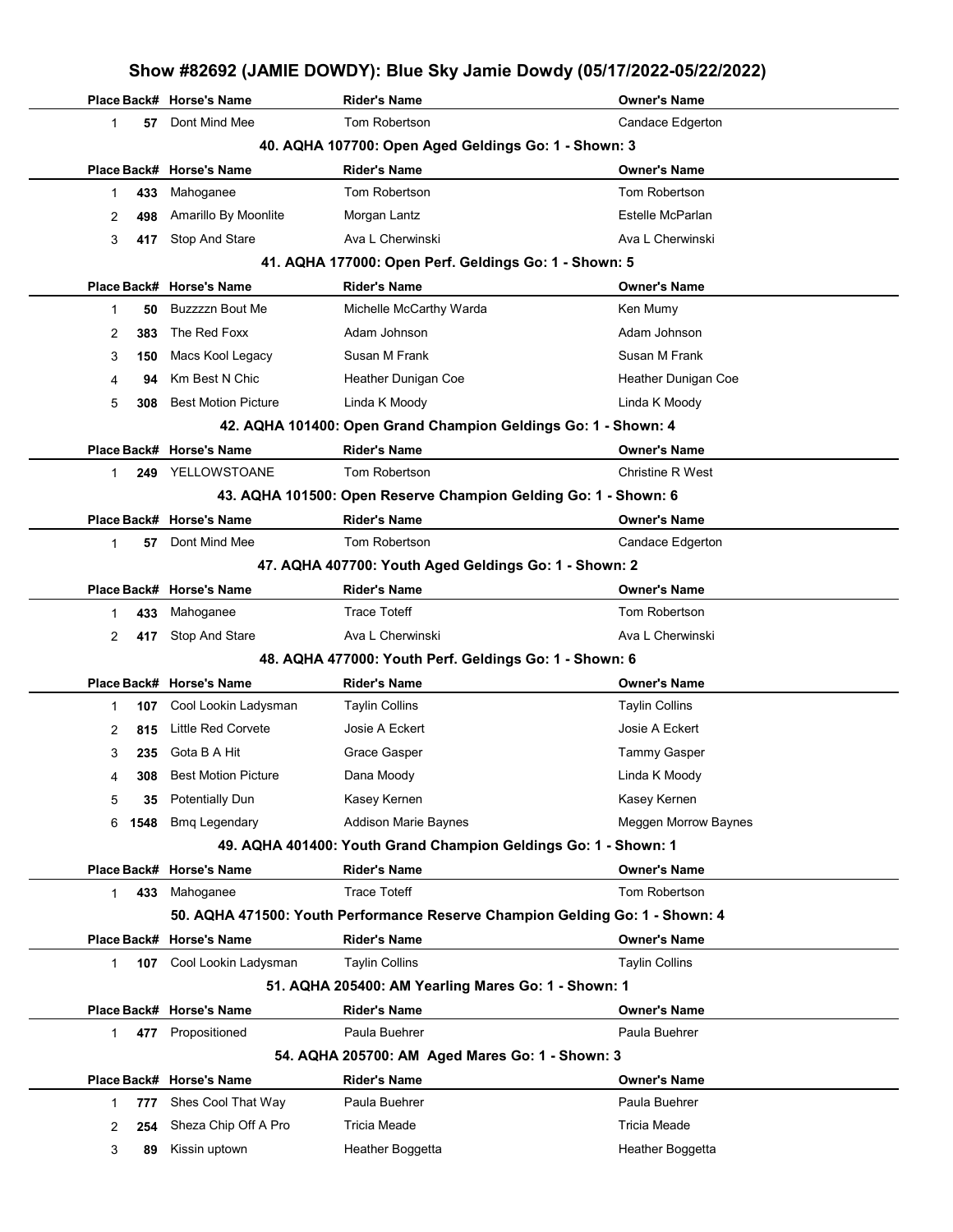# 55. AQHA 275000: AM Perf. Mares Go: 1 - Shown: 5

|                       | Place Back# Horse's Name   | <b>Rider's Name</b>                                         | <b>Owner's Name</b>     |
|-----------------------|----------------------------|-------------------------------------------------------------|-------------------------|
| 145<br>1              | Shes Really Hot            | Jody Monk                                                   | Jody Monk               |
| 2<br>159              | Zip N The Dreams           | Elizabeth West                                              | <b>Christine R West</b> |
| 3                     | Dont Need A Mirror<br>22   | <b>Brenda K Howell</b>                                      | <b>Brenda K Howell</b>  |
| 4<br>311              | <b>Stellas Gotr Groove</b> | Kerry Daudlin                                               | Kerry Daudlin           |
| 5<br>456              | Special N I Know It        | Kyra N Koester                                              | Kyra N Koester          |
|                       |                            | 56. AQHA 201200: AM Grand Champion Mares Go: 1 - Shown: 2   |                         |
|                       | Place Back# Horse's Name   | <b>Rider's Name</b>                                         | <b>Owner's Name</b>     |
| 1                     | 777 Shes Cool That Way     | Paula Buehrer                                               | Paula Buehrer           |
|                       |                            | 58. AQHA 105400: Open Yearling Mares Go: 1 - Shown: 2       |                         |
|                       | Place Back# Horse's Name   | <b>Rider's Name</b>                                         | <b>Owner's Name</b>     |
| 445<br>1              | Worth Every Pennie         | Tom Robertson                                               | Warren E English Jr     |
| $\overline{2}$<br>477 | Propositioned              | Paula Buehrer                                               | Paula Buehrer           |
|                       |                            | 60. AQHA 105600: Open 3 Yr Old Mares Go: 1 - Shown: 1       |                         |
|                       | Place Back# Horse's Name   | <b>Rider's Name</b>                                         | <b>Owner's Name</b>     |
| 460<br>1              | Kaanapali Dolly            | Tom Robertson                                               | Warren E English Jr     |
|                       |                            | 61. AQHA 105700: Open Aged Mares Go: 1 - Shown: 5           |                         |
|                       | Place Back# Horse's Name   | <b>Rider's Name</b>                                         | <b>Owner's Name</b>     |
| 1<br>428              | Intrigueing                | Tom Robertson                                               | Carli Kerns             |
| 777<br>2              | Shes Cool That Way         | Paula Buehrer                                               | Paula Buehrer           |
| 3<br>145              | Shes Really Hot            | Christopher R Dalton                                        | Jody Monk               |
| 4                     | Kissin uptown<br>89        | Heather Boggetta                                            | Heather Boggetta        |
| 5<br>331              | LOVE HER LEGS              | <b>JESSICA MILLER</b>                                       | <b>JESSICA MILLER</b>   |
|                       |                            | 62. AQHA 175000: Open Perf. Mares Go: 1 - Shown: 5          |                         |
|                       | Place Back# Horse's Name   | <b>Rider's Name</b>                                         | <b>Owner's Name</b>     |
| 1<br>393              | The Next Drew Berry        | Dana Moody                                                  | Linda K Moody           |
| 2<br>159              | Zip N The Dreams           | Elizabeth West                                              | <b>Christine R West</b> |
| 3<br>311              | <b>Stellas Gotr Groove</b> | Kerry Daudlin                                               | Kerry Daudlin           |
| 1433<br>4             | A Sleepy Margarita         | <b>Addison Marie Baynes</b>                                 | Meggen Morrow Baynes    |
| 5<br>456              | Special N I Know It        | Colton E Smith                                              | Kyra N Koester          |
|                       |                            | 63. AQHA 101200: Open Grand Champion Mares Go: 1 - Shown: 3 |                         |
|                       | Place Back# Horse's Name   | <b>Rider's Name</b>                                         | <b>Owner's Name</b>     |
| $\mathbf{1}$<br>445   | Worth Every Pennie         | Tom Robertson                                               | Warren E English Jr     |
|                       |                            | 66. AQHA 405600: Youth 3 Yr Old Mares Go: 1 - Shown: 1      |                         |
|                       | Place Back# Horse's Name   | <b>Rider's Name</b>                                         | <b>Owner's Name</b>     |
| 1 6091                | <b>MISSTYFIED</b>          | <b>TAYLOR MACMULLIN</b>                                     | Johanna MacMullin       |
|                       |                            | 67. AQHA 405700: Youth Aged Mares Go: 1 - Shown: 3          |                         |
|                       | Place Back# Horse's Name   | <b>Rider's Name</b>                                         | <b>Owner's Name</b>     |
| 428<br>$\mathbf{1}$   | Intrigueing                | Carli Kerns                                                 | Carli Kerns             |
| 165<br>2              | Only Classic Rock          | Olivia Omer                                                 | Olivia Omer             |
| 3<br>203              | I Bee A Rose               | Dakota Grace Barnett                                        | Dakota Grace Barnett    |
|                       |                            | 68. AQHA 475000: Youth Perf. Mares Go: 1 - Shown: 3         |                         |
|                       | Place Back# Horse's Name   | <b>Rider's Name</b>                                         | <b>Owner's Name</b>     |
| 1 1433                | A Sleepy Margarita         | <b>Addison Marie Baynes</b>                                 | Meggen Morrow Baynes    |
| 393<br>2              | The Next Drew Berry        | Dana Moody                                                  | Linda K Moody           |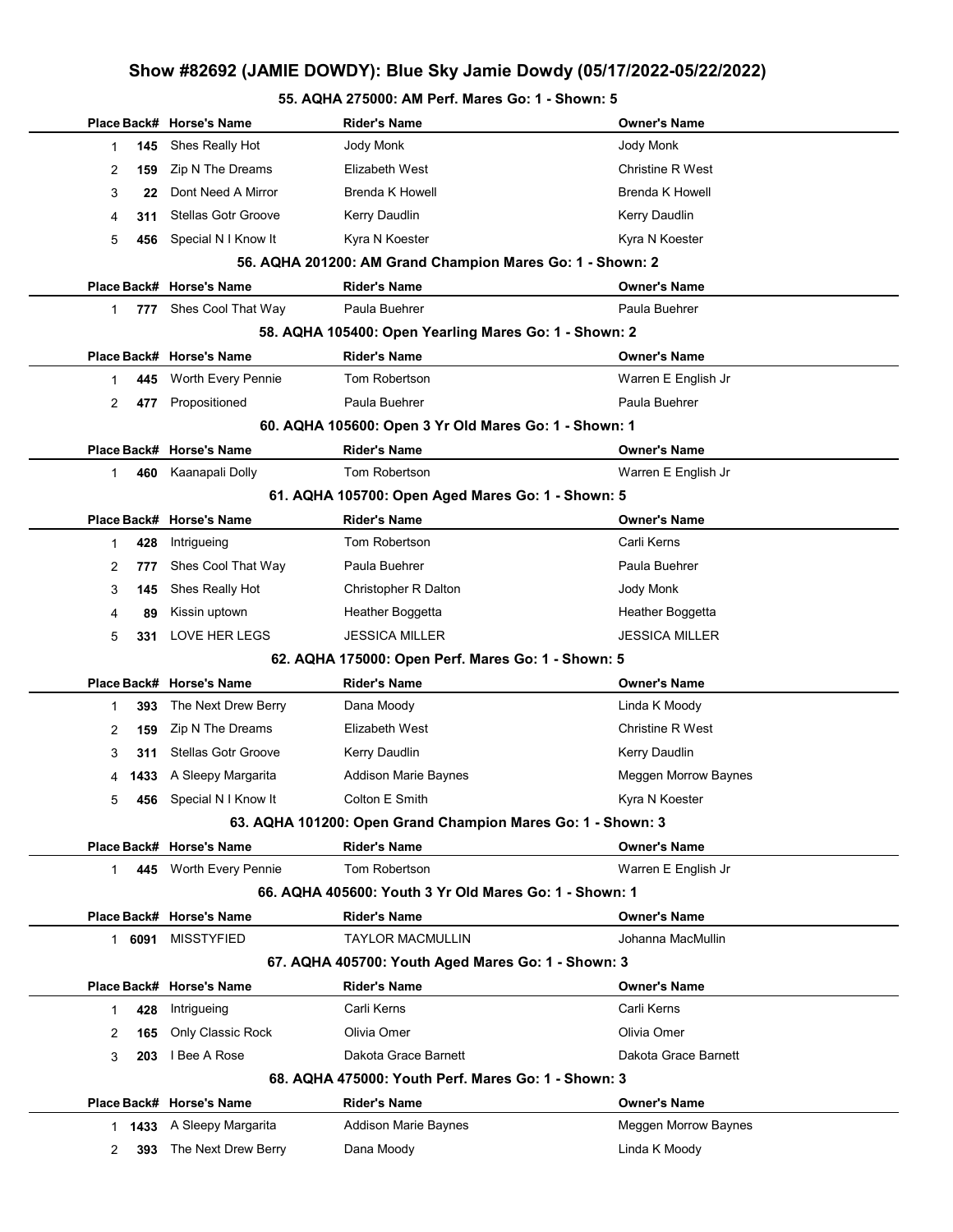|    |           |                                     |                                                              | Show #82692 (JAMIE DOWDY): Blue Sky Jamie Dowdy (05/17/2022-05/22/2022) |
|----|-----------|-------------------------------------|--------------------------------------------------------------|-------------------------------------------------------------------------|
| 3  | 448       | I Will Be A Good Rv                 | Ava Hathaway                                                 | Ava Hathaway                                                            |
|    |           |                                     | 69. AQHA 401200: Youth Grand Champion Mares Go: 1 - Shown: 2 |                                                                         |
|    |           | Place Back# Horse's Name            | Rider's Name                                                 | <b>Owner's Name</b>                                                     |
| 1  | 428       | Intrigueing                         | Carli Kerns                                                  | Carli Kerns                                                             |
|    |           |                                     | 70. MQHA 912: MQHA Small Fry Halter Go: 1 - Shown: 3         |                                                                         |
|    |           | Place Back# Horse's Name            | <b>Rider's Name</b>                                          | <b>Owner's Name</b>                                                     |
| 1  | 52        | The Social Network                  | Xandrea Sandusky                                             | <b>Brandy M Pavlik</b>                                                  |
| 2  | 22        | Dont Need A Mirror                  | <b>Brylee Lynn Bunting</b>                                   | <b>Brenda K Howell</b>                                                  |
| 3  | 201       | Cruzen Real Good                    | Karly Lynn Lewis                                             | Michele Lewis                                                           |
|    |           |                                     | 71. MQHA 901: Small Fry Showmanship Go: 1 - Shown: 3         |                                                                         |
|    |           | Place Back# Horse's Name            | <b>Rider's Name</b>                                          | <b>Owner's Name</b>                                                     |
| 1  | 201       | Cruzen Real Good                    | Karly Lynn Lewis                                             | Michele Lewis                                                           |
| 2  | 22        | Dont Need A Mirror                  | <b>Brylee Lynn Bunting</b>                                   | <b>Brenda K Howell</b>                                                  |
| 3  | 52        | The Social Network                  | Xandrea Sandusky                                             | <b>Brandy M Pavlik</b>                                                  |
|    |           |                                     | 72. AQHA 412001: RK Youth Showmanship Go: 1 - Shown: 8       |                                                                         |
|    |           | Place Back# Horse's Name            | <b>Rider's Name</b>                                          | Owner's Name                                                            |
| 1  | 406       | I Got Hot                           | Lydia Sage Czubak                                            | Lydia Sage Czubak                                                       |
| 2  | 540       | My Invite To Dream                  | Ava Holman                                                   | Ava Holman                                                              |
| 3  | 207       | Kaptain Kaveman                     | Elizabeth Smith                                              | Elizabeth Smith                                                         |
| 4  | 35        | Potentially Dun                     | Kasey Kernen                                                 | Kasey Kernen                                                            |
| 5  | 165       | Only Classic Rock                   | Olivia Omer                                                  | Olivia Omer                                                             |
| 6  | 417       | Stop And Stare                      | Ava L Cherwinski                                             | Ava L Cherwinski                                                        |
| 7  | 203       | I Bee A Rose                        | Dakota Grace Barnett                                         | Dakota Grace Barnett                                                    |
| 8  | 331       | LOVE HER LEGS                       | <b>JESSICA MILLER</b>                                        | <b>JESSICA MILLER</b>                                                   |
|    |           |                                     | 73. AQHA 412002: L1 Youth Showmanship Go: 1 - Shown: 11      |                                                                         |
|    |           | Place Back# Horse's Name            | <b>Rider's Name</b>                                          | <b>Owner's Name</b>                                                     |
| 1  | 27        | One Hot Good Bar                    | Maya Edwards                                                 | Dalton Performance Horses                                               |
|    |           | 2 1433 A Sleepy Margarita           | Addison Marie Baynes                                         | Meggen Morrow Baynes                                                    |
| 3  |           | 207 Kaptain Kaveman                 | Elizabeth Smith                                              | Elizabeth Smith                                                         |
| 4  | 406       | I Got Hot                           | Lydia Sage Czubak                                            | Lydia Sage Czubak<br>Ava Holman                                         |
| 5  | 540       | My Invite To Dream                  | Ava Holman<br>Ava L Cherwinski                               | Ava L Cherwinski                                                        |
| 6  | 417       | Stop And Stare<br><b>MISSTYFIED</b> | <b>TAYLOR MACMULLIN</b>                                      | Johanna MacMullin                                                       |
| 7. | 6091      | <b>Potentially Dun</b>              | Kasey Kernen                                                 | Kasey Kernen                                                            |
| 8  | 35<br>331 | LOVE HER LEGS                       | <b>JESSICA MILLER</b>                                        | <b>JESSICA MILLER</b>                                                   |
| 9  |           |                                     | 74. AQHA 412000: Youth Showmanship Go: 1 - Shown: 9          |                                                                         |
|    |           | Place Back# Horse's Name            | <b>Rider's Name</b>                                          | Owner's Name                                                            |
| 1  | 235       | Gota B A Hit                        | Grace Gasper                                                 | Tammy Gasper                                                            |
| 2  | 448       | I Will Be A Good Rv                 | Ava Hathaway                                                 | Ava Hathaway                                                            |
| 3  | 107       | Cool Lookin Ladysman                | <b>Taylin Collins</b>                                        | <b>Taylin Collins</b>                                                   |
| 4  | 815       | Little Red Corvete                  | Josie A Eckert                                               | Josie A Eckert                                                          |
| 5  | 206       | The Production Line                 | Myah Jane Chaput                                             | <b>Stacy Chaput</b>                                                     |
| 6  | 1433      | A Sleepy Margarita                  | Addison Marie Baynes                                         | Meggen Morrow Baynes                                                    |
| 7  | 308       | <b>Best Motion Picture</b>          | Dana Moody                                                   | Linda K Moody                                                           |
| 8  | 417       | Stop And Stare                      | Ava L Cherwinski                                             | Ava L Cherwinski                                                        |
| 9  | 331       | LOVE HER LEGS                       | <b>JESSICA MILLER</b>                                        | <b>JESSICA MILLER</b>                                                   |
|    |           |                                     |                                                              |                                                                         |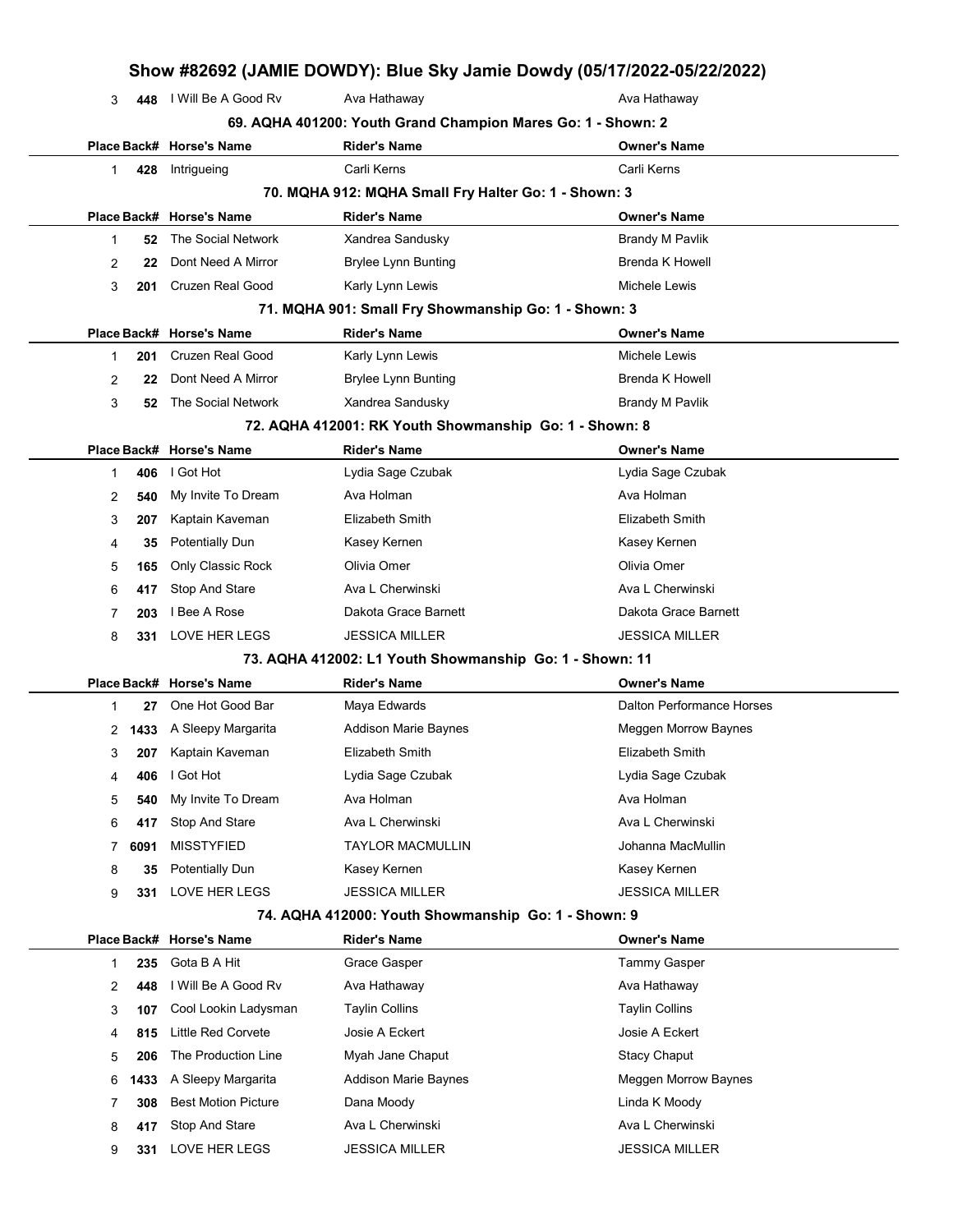### 76. AQHA 212001: RK Amt Showmanship Go: 1 - Shown: 4

|    |             | Place Back# Horse's Name   | Rider's Name                                            | Owner's Name               |
|----|-------------|----------------------------|---------------------------------------------------------|----------------------------|
| 1  | 145         | Shes Really Hot            | Jody Monk                                               | Jody Monk                  |
| 2  | 14          | Soever Southern            | <b>Alexis Marie Coates</b>                              | <b>Alexis Marie Coates</b> |
| 3  | 402         | Red White N Charlie        | Samantha Jo-Anne Birdwell                               | Dianne Smith               |
| 4  | 555         | Zee Zee Tuf                | <b>Alison Doornbos</b>                                  | <b>KATIE MAYNARD</b>       |
|    |             |                            | 77. AQHA 212002: L1 AM Showmanship Go: 1 - Shown: 11    |                            |
|    |             | Place Back# Horse's Name   | <b>Rider's Name</b>                                     | <b>Owner's Name</b>        |
| 1  | 145         | Shes Really Hot            | Jody Monk                                               | Jody Monk                  |
| 2  | 211         | Hes Hott                   | Diana Midgley                                           | Diana Midgley              |
| 3  | 349         | Heres Your Captive         | Margaret Larobardiere                                   | Lauren & Linda Barnes      |
| 4  | 143         | JZ Limited Liability       | Debbie Barber                                           | Debbie Barber              |
| 5  | 89          | Kissin uptown              | Heather Boggetta                                        | Heather Boggetta           |
| 6  | 14          | Soever Southern            | <b>Alexis Marie Coates</b>                              | <b>Alexis Marie Coates</b> |
| 7  | 555         | Zee Zee Tuf                | <b>Alison Doornbos</b>                                  | <b>KATIE MAYNARD</b>       |
| 8  | 687         | WHERE I COME FROM          | Cale Thompson                                           | Cale Thompson              |
| 9  | 94          | Km Best N Chic             | Heather Dunigan Coe                                     | Heather Dunigan Coe        |
|    |             |                            | 78. AQHA 212000: AM Showmanship Go: 1 - Shown: 10       |                            |
|    |             | Place Back# Horse's Name   | <b>Rider's Name</b>                                     | <b>Owner's Name</b>        |
| 1  | 687         | WHERE I COME FROM          | Cale Thompson                                           | Cale Thompson              |
| 2  | 222         | Mae Theforce Bwith U       | Brandy L Baldwin-Bunting                                | Christa L Baldwin          |
| 3  | 149         | Ms Mae Flash               | Katherine West                                          | <b>Christine R West</b>    |
| 4  | 402         | Red White N Charlie        | Samantha Jo-Anne Birdwell                               | Dianne Smith               |
| 5  | 145         | Shes Really Hot            | Jody Monk                                               | Jody Monk                  |
| 6  | 414         | <b>Frosted Cherries</b>    | <b>Bailey Mccaffrey</b>                                 | <b>Bailey Mccaffrey</b>    |
| 7  | 159         | Zip N The Dreams           | Elizabeth West                                          | <b>Christine R West</b>    |
| 8  | 1548        | <b>Bmq Legendary</b>       | Meggen Morrow Baynes                                    | Meggen Morrow Baynes       |
| 9  | 383         | The Red Foxx               | Adam Johnson                                            | Adam Johnson               |
|    |             |                            | 79. AQHA 212800: AM Select Showmanship Go: 1 - Shown: 7 |                            |
|    |             | Place Back# Horse's Name   | Rider's Name                                            | <b>Owner's Name</b>        |
| 1  | 22          | Dont Need A Mirror         | <b>Brenda K Howell</b>                                  | <b>Brenda K Howell</b>     |
| 2  | 254         | Sheza Chip Off A Pro       | Tricia Meade                                            | <b>Tricia Meade</b>        |
| 3  | 150         | Macs Kool Legacy           | Susan M Frank                                           | Susan M Frank              |
| 4  | 12          | Southern Eyes On Me        | Nancy Kay Fullerton                                     | Nancy Kay Fullerton        |
| 5  | 311         | <b>Stellas Gotr Groove</b> | Kerry Daudlin                                           | Kerry Daudlin              |
| 6  | 211         | Hes Hott                   | Diana Midgley                                           | Diana Midgley              |
| DQ | 70          | True Blue I Will Be        | Kay Stanek                                              | Kay Stanek                 |
|    |             |                            | 81. AQHA 144004: L1 Green HUS Go: 1 - Shown: 7          |                            |
|    | Place Back# | <b>Horse's Name</b>        | <b>Rider's Name</b>                                     | <b>Owner's Name</b>        |
| 1  | 411         | Glamourgirls Only          | Ulrike Klotz DVM                                        | Ulrike Klotz DVM           |
| 2  | 409         | <b>Best Move Over</b>      | Amber Hanson Pickard                                    | Leslie A Bacon             |
| 3  | 585         | Simply Presidential        | Michelle McCarthy Warda                                 | Laurie Hoopes              |
| 4  | 252         | Willy Be My Valentin       | Tessa M Dalton                                          | Pam Catlin                 |
| 5  | 46          | Hot Cinch                  | Raegan Schnell                                          | Raegan Schnell             |
| 6  | 601         | FIND YOUR DRIVE            | Johanna MacMullin                                       | Johanna MacMullin          |
| 7  | 687         | WHERE I COME FROM          | Cale Thompson                                           | Cale Thompson              |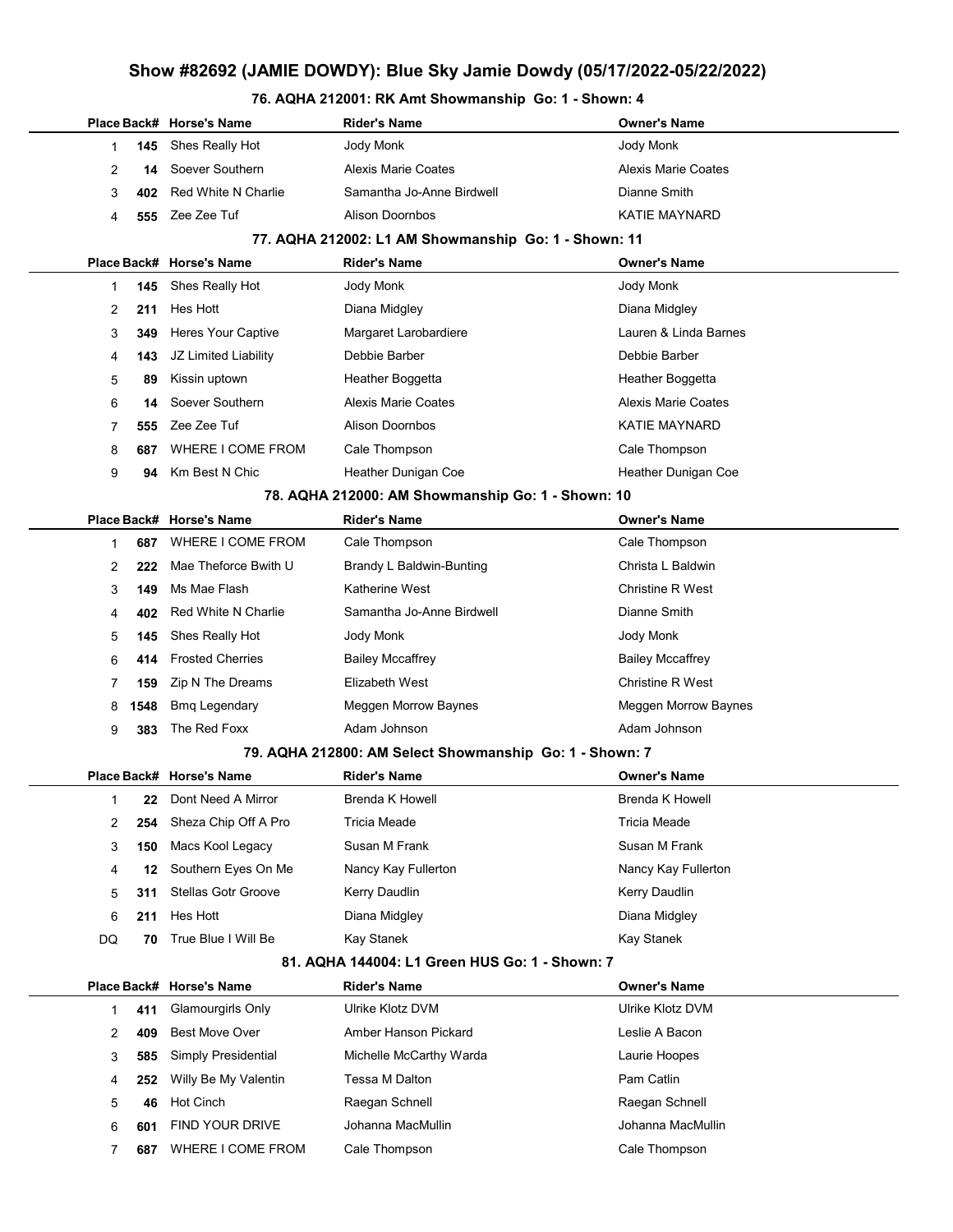### 82. AQHA 444001: Rookie Youth HUS Go: 1 - Shown: 5

|    |      | Place Back# Horse's Name   | Rider's Name                                     | <b>Owner's Name</b>        |
|----|------|----------------------------|--------------------------------------------------|----------------------------|
| 1  | 35   | <b>Potentially Dun</b>     | Kasey Kernen                                     | Kasey Kernen               |
| 2  | 601  | <b>FIND YOUR DRIVE</b>     | <b>TAYLOR MACMULLIN</b>                          | Johanna MacMullin          |
| 3  | 1548 | <b>Bmg Legendary</b>       | Addison Marie Baynes                             | Meggen Morrow Baynes       |
| 4  | 417  | Stop And Stare             | Ava L Cherwinski                                 | Ava L Cherwinski           |
| 5  | 203  | I Bee A Rose               | Dakota Grace Barnett                             | Dakota Grace Barnett       |
|    |      |                            | 83. AQHA 444002: L1 Youth HUS Go: 1 - Shown: 6   |                            |
|    |      | Place Back# Horse's Name   | <b>Rider's Name</b>                              | <b>Owner's Name</b>        |
| 1  | 107  | Cool Lookin Ladysman       | <b>Taylin Collins</b>                            | <b>Taylin Collins</b>      |
| 2  | 35   | <b>Potentially Dun</b>     | Kasey Kernen                                     | Kasey Kernen               |
| 3  | 404  | A Certain Revolution       | Quinn Kats                                       | <b>Quinn Kats</b>          |
| 4  | 1433 | A Sleepy Margarita         | Addison Marie Baynes                             | Meggen Morrow Baynes       |
| 5  | 165  | Only Classic Rock          | Olivia Omer                                      | Olivia Omer                |
| DQ | 417  | Stop And Stare             | Ava L Cherwinski                                 | Ava L Cherwinski           |
|    |      |                            | 84. AQHA 444000: Youth HUS Go: 1 - Shown: 7      |                            |
|    |      | Place Back# Horse's Name   | <b>Rider's Name</b>                              | <b>Owner's Name</b>        |
| 1  | 107  | Cool Lookin Ladysman       | <b>Taylin Collins</b>                            | <b>Taylin Collins</b>      |
| 2  | 393  | The Next Drew Berry        | Dana Moody                                       | Linda K Moody              |
| 3  | 235  | Gota B A Hit               | Grace Gasper                                     | Tammy Gasper               |
| 4  | 815  | <b>Little Red Corvete</b>  | Josie A Eckert                                   | Josie A Eckert             |
| 5  | 404  | A Certain Revolution       | Quinn Kats                                       | <b>Quinn Kats</b>          |
| 6  | 206  | The Production Line        | Myah Jane Chaput                                 | <b>Stacy Chaput</b>        |
| 7  | 1548 | <b>Bmq Legendary</b>       | <b>Addison Marie Baynes</b>                      | Meggen Morrow Baynes       |
|    |      |                            | 86. AQHA 144100: Junior HUS Go: 1 - Shown: 5     |                            |
|    |      | Place Back# Horse's Name   | <b>Rider's Name</b>                              | <b>Owner's Name</b>        |
| 1  | 408  | The Irons Hot              | Amber Hanson Pickard                             | Heidi Marhofer             |
| 2  | 346  | Im Here For The Cake       | Kelly Carr                                       | Whitney L Hayman           |
| 3  | 383  | The Red Foxx               | Tessa M Dalton                                   | Adam Johnson               |
| 4  | 393  | The Next Drew Berry        | Linda K Moody                                    | Linda K Moody              |
| 5  | 308  | <b>Best Motion Picture</b> | Linda K Moody                                    | Linda K Moody              |
|    |      |                            | 88. AQHA 244001: RK Amateur HUS Go: 1 - Shown: 4 |                            |
|    |      | Place Back# Horse's Name   | <b>Rider's Name</b>                              | <b>Owner's Name</b>        |
| 1  | 687  | WHERE I COME FROM          | Cale Thompson                                    | Cale Thompson              |
| 2  | 549  | <b>INVY MY CHROME</b>      | Dawn York                                        | Dawn York                  |
| 3  | 555  | Zee Zee Tuf                | <b>Alison Doornbos</b>                           | <b>KATIE MAYNARD</b>       |
| 4  | 14   | Soever Southern            | Alexis Marie Coates                              | <b>Alexis Marie Coates</b> |
|    |      |                            | 89. AQHA 244002: L1 Amateur HUS Go: 1 - Shown: 9 |                            |
|    |      | Place Back# Horse's Name   | <b>Rider's Name</b>                              | <b>Owner's Name</b>        |
| 1  | 555  | Zee Zee Tuf                | <b>Alison Doornbos</b>                           | <b>KATIE MAYNARD</b>       |
| 2  | 549  | <b>INVY MY CHROME</b>      | Dawn York                                        | Dawn York                  |
| 3  | 143  | JZ Limited Liability       | Debbie Barber                                    | Debbie Barber              |
| 4  | 89   | Kissin uptown              | Heather Boggetta                                 | Heather Boggetta           |
| 5  | 252  | Willy Be My Valentin       | Stephen Erdman                                   | Pam Catlin                 |
| 6  | 311  | <b>Stellas Gotr Groove</b> | Kerry Daudlin                                    | Kerry Daudlin              |
| 7  | 94   | Km Best N Chic             | Heather Dunigan Coe                              | Heather Dunigan Coe        |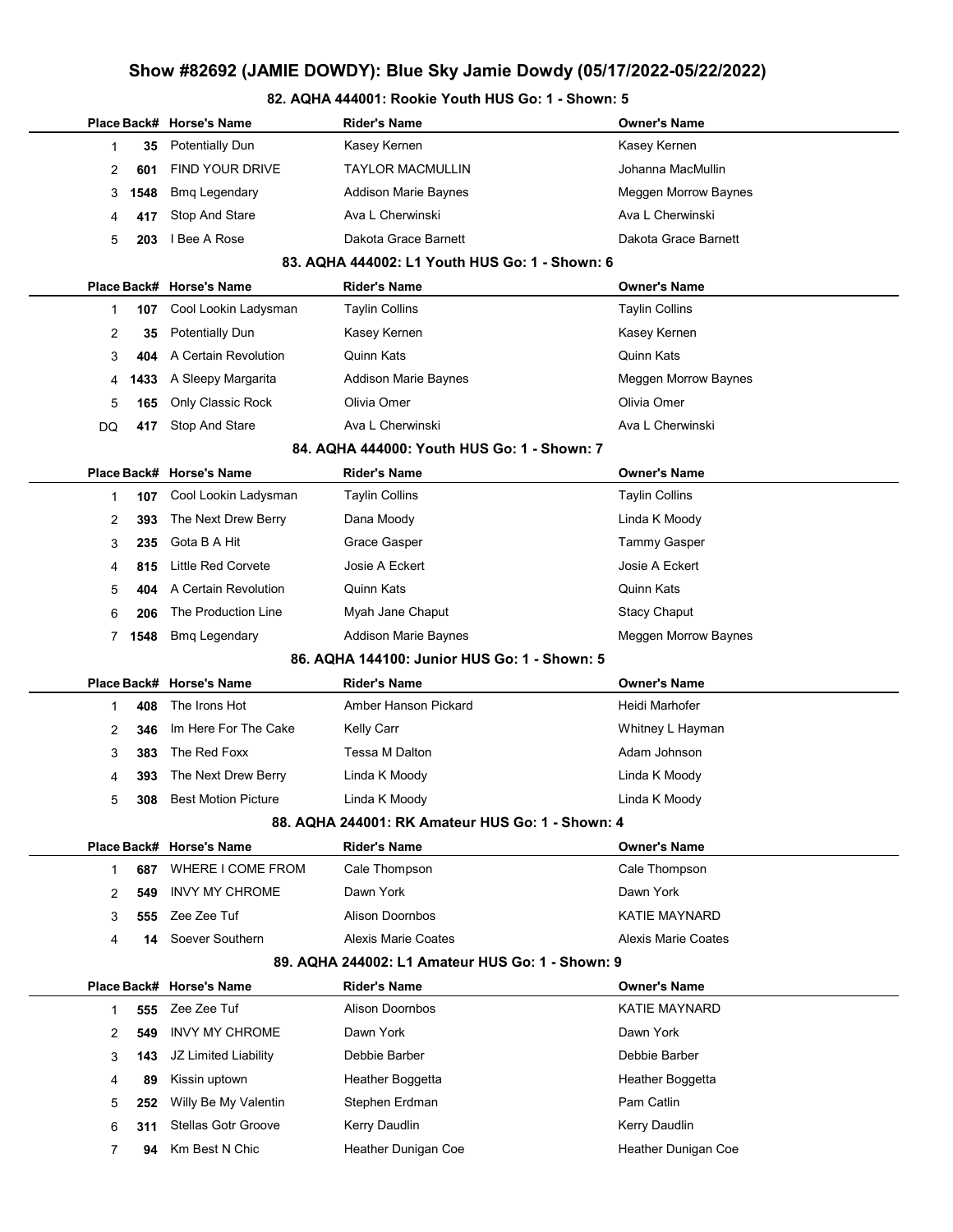| 8                                             | 211         | Hes Hott                                       | Diana Midgley                                             | Diana Midgley                     |  |  |  |  |  |
|-----------------------------------------------|-------------|------------------------------------------------|-----------------------------------------------------------|-----------------------------------|--|--|--|--|--|
| 9                                             | 349         | <b>Heres Your Captive</b>                      | Margaret Larobardiere                                     | Lauren & Linda Barnes             |  |  |  |  |  |
| 90. AQHA 244000: Amateur HUS Go: 1 - Shown: 7 |             |                                                |                                                           |                                   |  |  |  |  |  |
|                                               |             | Place Back# Horse's Name                       | <b>Rider's Name</b>                                       | <b>Owner's Name</b>               |  |  |  |  |  |
| 1                                             | 346         | Im Here For The Cake                           | Whitney L Hayman                                          | Whitney L Hayman                  |  |  |  |  |  |
| 2                                             | 222         | Mae Theforce Bwith U                           | Brandy L Baldwin-Bunting                                  | Christa L Baldwin                 |  |  |  |  |  |
| 3                                             | 159         | Zip N The Dreams                               | Elizabeth West                                            | <b>Christine R West</b>           |  |  |  |  |  |
| 4                                             | 383         | The Red Foxx                                   | Adam Johnson                                              | Adam Johnson                      |  |  |  |  |  |
| 5                                             | 549         | <b>INVY MY CHROME</b>                          | Dawn York                                                 | Dawn York                         |  |  |  |  |  |
| 6                                             | 1548        | <b>Bmq Legendary</b>                           | Meggen Morrow Baynes                                      | Meggen Morrow Baynes              |  |  |  |  |  |
| 7                                             | 101         | Gott It                                        | Kara M DeVlieger                                          | Kara M DeVlieger                  |  |  |  |  |  |
|                                               |             |                                                | 91. AQHA 244800: Amateur Select HUS Go: 1 - Shown: 10     |                                   |  |  |  |  |  |
|                                               |             | Place Back# Horse's Name                       | <b>Rider's Name</b>                                       | <b>Owner's Name</b>               |  |  |  |  |  |
| 1                                             | 411         | Glamourgirls Only                              | Ulrike Klotz DVM                                          | Ulrike Klotz DVM                  |  |  |  |  |  |
| 2                                             | 435         | Sweet N Lazy                                   | <b>Barb Delf</b>                                          | <b>Barb Delf</b>                  |  |  |  |  |  |
| 3                                             | 70          | True Blue I Will Be                            | Kay Stanek                                                | Kay Stanek                        |  |  |  |  |  |
| 4                                             | 150         | Macs Kool Legacy                               | Susan M Frank                                             | Susan M Frank                     |  |  |  |  |  |
| 5                                             | 12          | Southern Eyes On Me                            | Nancy Kay Fullerton                                       | Nancy Kay Fullerton               |  |  |  |  |  |
| 6                                             | 22          | Dont Need A Mirror                             | <b>Brenda K Howell</b>                                    | <b>Brenda K Howell</b>            |  |  |  |  |  |
| 7                                             | 211         | Hes Hott                                       | Diana Midgley                                             | Diana Midgley                     |  |  |  |  |  |
| 8                                             | 311         | <b>Stellas Gotr Groove</b>                     | Kerry Daudlin                                             | Kerry Daudlin                     |  |  |  |  |  |
| 9                                             | 254         | Sheza Chip Off A Pro                           | <b>Tricia Meade</b>                                       | Tricia Meade                      |  |  |  |  |  |
|                                               |             |                                                | 93. AQHA 144200: Senior HUS Go: 1 - Shown: 9              |                                   |  |  |  |  |  |
|                                               | Place Back# | <b>Horse's Name</b>                            | <b>Rider's Name</b>                                       | <b>Owner's Name</b>               |  |  |  |  |  |
|                                               |             |                                                |                                                           |                                   |  |  |  |  |  |
| 1                                             | 498         | Amarillo By Moonlite                           | Morgan Lantz                                              | Estelle McParlan                  |  |  |  |  |  |
| 2                                             | 407         | Doodle Jump                                    | Maggie Dekraker                                           | Linda Lu Kosal                    |  |  |  |  |  |
| 3                                             | 50          | <b>Buzzzzn Bout Me</b>                         | Michelle McCarthy Warda                                   | Ken Mumy                          |  |  |  |  |  |
| 4                                             | 230         | Willy Willy Sleepy                             | Linda K Moody                                             | Michele Lewis                     |  |  |  |  |  |
| 5                                             | 395         | <b>Kruzin For Cowgirls</b>                     | Tessa M Dalton                                            | Laura Stillman                    |  |  |  |  |  |
| 6                                             | 70          | True Blue I Will Be                            | Kay Stanek                                                | <b>Kay Stanek</b>                 |  |  |  |  |  |
| 7                                             | 101         | Gott It                                        | Kara M DeVlieger                                          | Kara M DeVlieger                  |  |  |  |  |  |
| 8                                             | 1433        | A Sleepy Margarita                             | Meggen Morrow Baynes                                      | Meggen Morrow Baynes              |  |  |  |  |  |
| DQ                                            | 94          | Km Best N Chic                                 | Raegan Schnell                                            | <b>Heather Dunigan Coe</b>        |  |  |  |  |  |
|                                               |             |                                                | 96. MQHA 905: Small Fry HUS Go: 1 - Shown: 3              |                                   |  |  |  |  |  |
|                                               | Place Back# | <b>Horse's Name</b>                            | <b>Rider's Name</b>                                       | <b>Owner's Name</b>               |  |  |  |  |  |
| 1                                             | 22          | Dont Need A Mirror                             | <b>Brylee Lynn Bunting</b>                                | <b>Brenda K Howell</b>            |  |  |  |  |  |
| 2                                             | 52          | The Social Network                             | Xandrea Sandusky                                          | <b>Brandy M Pavlik</b>            |  |  |  |  |  |
| 3                                             | 201         | Cruzen Real Good                               | Karly Lynn Lewis                                          | Michele Lewis                     |  |  |  |  |  |
|                                               |             |                                                | 97. MQHA 906: Small Fry Equitation Go: 1 - Shown: 3       |                                   |  |  |  |  |  |
|                                               | Place Back# | <b>Horse's Name</b>                            | <b>Rider's Name</b>                                       | <b>Owner's Name</b>               |  |  |  |  |  |
| 1                                             | 22          | Dont Need A Mirror                             | <b>Brylee Lynn Bunting</b>                                | <b>Brenda K Howell</b>            |  |  |  |  |  |
| 2                                             | 52          | The Social Network                             | Xandrea Sandusky                                          | <b>Brandy M Pavlik</b>            |  |  |  |  |  |
| 3                                             | 201         | <b>Cruzen Real Good</b>                        | Karly Lynn Lewis                                          | Michele Lewis                     |  |  |  |  |  |
|                                               |             |                                                | 98. AQHA 452001: Rookie Youth Equitation Go: 1 - Shown: 4 |                                   |  |  |  |  |  |
|                                               | 540         | Place Back# Horse's Name<br>My Invite To Dream | <b>Rider's Name</b><br>Ava Holman                         | <b>Owner's Name</b><br>Ava Holman |  |  |  |  |  |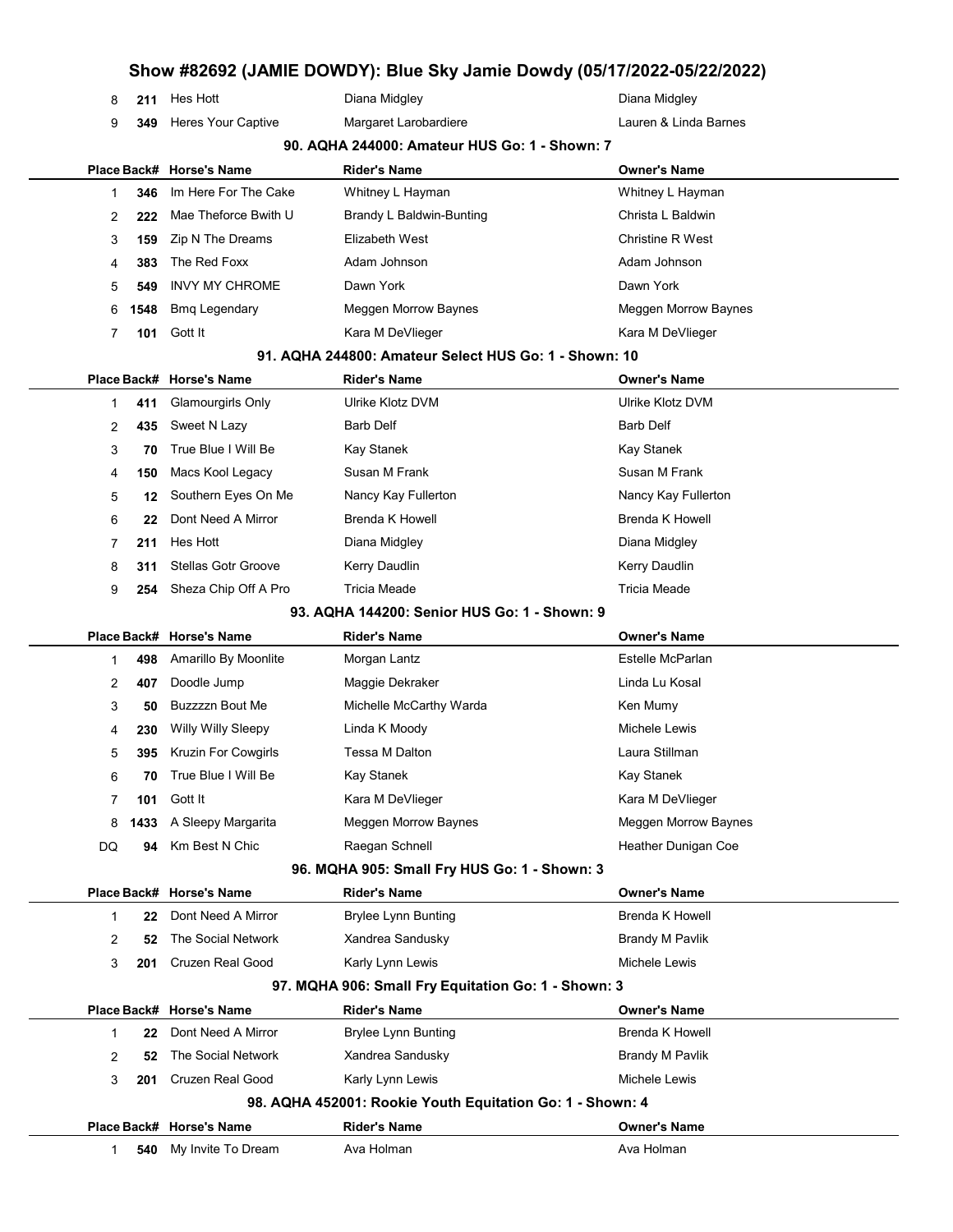|        |             | Show #82692 (JAMIE DOWDY): Blue Sky Jamie Dowdy (05/17/2022-05/22/2022) |                                                              |                               |  |
|--------|-------------|-------------------------------------------------------------------------|--------------------------------------------------------------|-------------------------------|--|
| 2      | 35          | <b>Potentially Dun</b>                                                  | Kasey Kernen                                                 | Kasey Kernen                  |  |
| 3      | 203         | I Bee A Rose                                                            | Dakota Grace Barnett                                         | Dakota Grace Barnett          |  |
| 4      | 601         | <b>FIND YOUR DRIVE</b>                                                  | <b>TAYLOR MACMULLIN</b>                                      | Johanna MacMullin             |  |
|        |             |                                                                         | 99. AQHA 452002: L1 Youth Equitation Go: 1 - Shown: 8        |                               |  |
|        | Place Back# | <b>Horse's Name</b>                                                     | Rider's Name                                                 | <b>Owner's Name</b>           |  |
| 1      | 107         | Cool Lookin Ladysman                                                    | <b>Taylin Collins</b>                                        | <b>Taylin Collins</b>         |  |
| 2      | 35          | <b>Potentially Dun</b>                                                  | Kasey Kernen                                                 | Kasey Kernen                  |  |
| 3      | 165         | Only Classic Rock                                                       | Olivia Omer                                                  | Olivia Omer                   |  |
| 4      | 206         | The Production Line                                                     | Myah Jane Chaput                                             | <b>Stacy Chaput</b>           |  |
| 5      | 540         | My Invite To Dream                                                      | Ava Holman                                                   | Ava Holman                    |  |
| 6      | 1433        | A Sleepy Margarita                                                      | Addison Marie Baynes                                         | Meggen Morrow Baynes          |  |
| 7      | 404         | A Certain Revolution                                                    | Quinn Kats                                                   | Quinn Kats                    |  |
| 8      | 207         | Kaptain Kaveman                                                         | Elizabeth Smith                                              | Elizabeth Smith               |  |
|        |             |                                                                         | 100. AQHA 452000: Youth Equitation Go: 1 - Shown: 7          |                               |  |
|        |             | Place Back# Horse's Name                                                | <b>Rider's Name</b>                                          | <b>Owner's Name</b>           |  |
| 1      | 448         | I Will Be A Good Rv                                                     | Ava Hathaway                                                 | Ava Hathaway                  |  |
| 2      | 235         | Gota B A Hit                                                            | Grace Gasper                                                 | Tammy Gasper                  |  |
| 3      | 308         | <b>Best Motion Picture</b>                                              | Dana Moody                                                   | Linda K Moody                 |  |
| 4      | 815         | Little Red Corvete                                                      | Josie A Eckert                                               | Josie A Eckert                |  |
| 5      | 107         | Cool Lookin Ladysman                                                    | <b>Taylin Collins</b>                                        | <b>Taylin Collins</b>         |  |
| 6      | 404         | A Certain Revolution                                                    | <b>Quinn Kats</b>                                            | Quinn Kats                    |  |
| DQ     | 1433        | A Sleepy Margarita                                                      | Addison Marie Baynes                                         | Meggen Morrow Baynes          |  |
|        |             |                                                                         | 102. AQHA 252001: Rookie Amateur Equitation Go: 1 - Shown: 3 |                               |  |
|        |             | Place Back# Horse's Name                                                | <b>Rider's Name</b>                                          | <b>Owner's Name</b>           |  |
| 1      | 601         | FIND YOUR DRIVE                                                         | Johanna MacMullin                                            | Johanna MacMullin             |  |
| 2      | 349         | Heres Your Captive                                                      | Margaret Larobardiere                                        | Lauren & Linda Barnes         |  |
|        |             |                                                                         | Stephen Erdman                                               | Pam Catlin                    |  |
| 3      | 252         | Willy Be My Valentin                                                    |                                                              |                               |  |
|        |             |                                                                         | 103. AQHA 252002: L1 Amateur Equitation Go: 1 - Shown: 6     |                               |  |
|        |             | Place Back# Horse's Name                                                | Rider's Name                                                 | <b>Owner's Name</b>           |  |
| 1      | 687         | WHERE I COME FROM                                                       | Cale Thompson                                                | Cale Thompson                 |  |
| 2      | 143         | JZ Limited Liability                                                    | Debbie Barber                                                | Debbie Barber                 |  |
| 3      | 211         | Hes Hott                                                                | Diana Midgley                                                | Diana Midgley                 |  |
| 4      | 89          | Kissin uptown                                                           | Heather Boggetta                                             | Heather Boggetta              |  |
| 5      | 349         | <b>Heres Your Captive</b>                                               | Margaret Larobardiere                                        | Lauren & Linda Barnes         |  |
| DQ     | 252         | Willy Be My Valentin                                                    | Stephen Erdman                                               | Pam Catlin                    |  |
|        |             |                                                                         | 104. AQHA 252000: Amateur Equitation Go: 1 - Shown: 5        |                               |  |
|        |             | Place Back# Horse's Name                                                | <b>Rider's Name</b>                                          | <b>Owner's Name</b>           |  |
| 1      | 159         | Zip N The Dreams                                                        | Elizabeth West                                               | <b>Christine R West</b>       |  |
| 2      | 557         | UF Parked At The Bar                                                    | Stephanie Rae Morgan                                         | Stephanie Rae Morgan          |  |
| 3      | 1548        | <b>Bmq Legendary</b>                                                    | Meggen Morrow Baynes                                         | Meggen Morrow Baynes          |  |
| 4      | 687         | WHERE I COME FROM                                                       | Cale Thompson                                                | Cale Thompson                 |  |
| 5      | 383         | The Red Foxx                                                            | Adam Johnson                                                 | Adam Johnson                  |  |
|        |             |                                                                         | 105. AQHA 252800: AM Select Equitation Go: 1 - Shown: 5      |                               |  |
|        |             | Place Back# Horse's Name                                                | <b>Rider's Name</b>                                          | <b>Owner's Name</b>           |  |
| 1<br>2 | 311<br>254  | <b>Stellas Gotr Groove</b><br>Sheza Chip Off A Pro                      | Kerry Daudlin<br>Tricia Meade                                | Kerry Daudlin<br>Tricia Meade |  |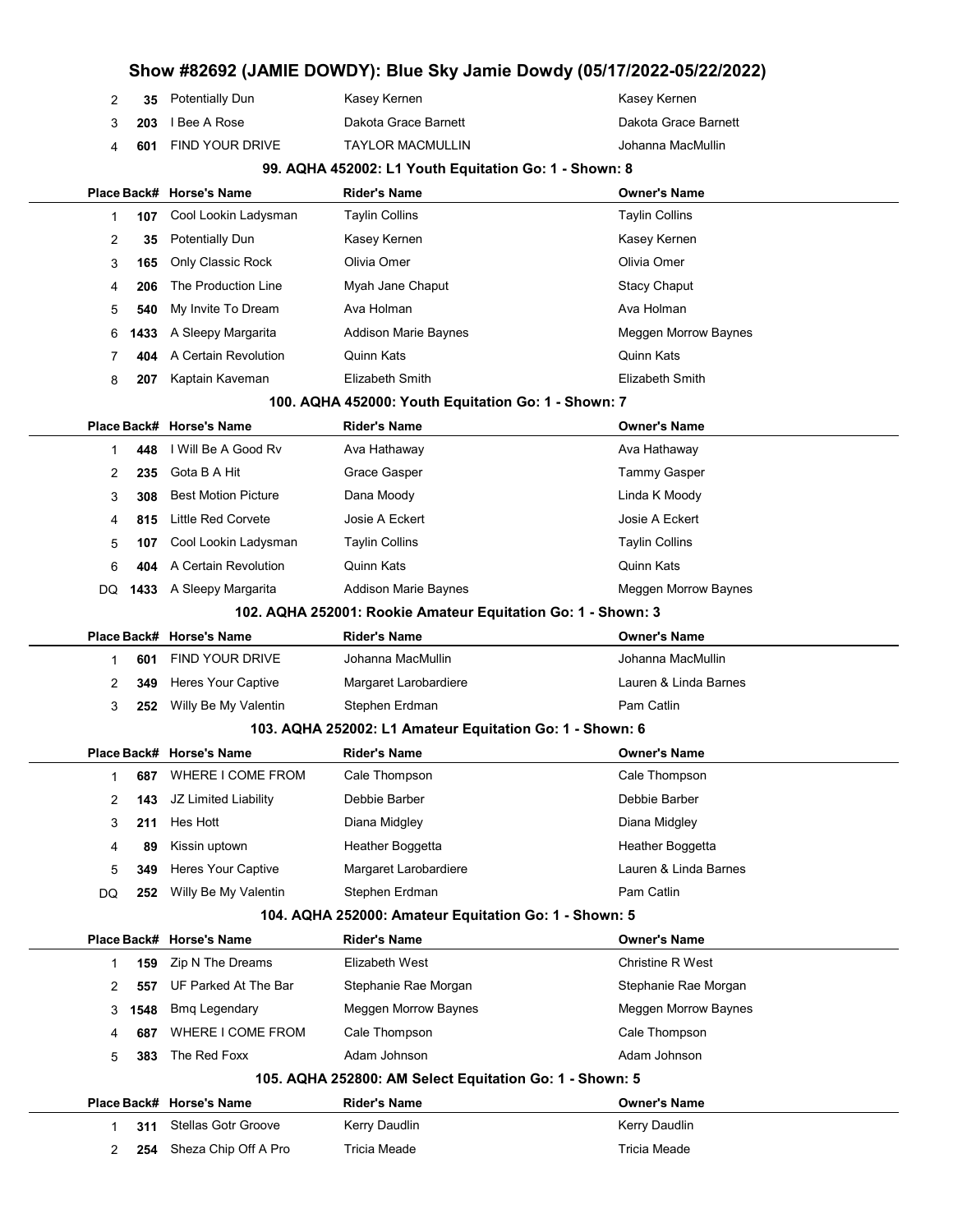|                |     |                            | Show #82692 (JAMIE DOWDY): Blue Sky Jamie Dowdy (05/17/2022-05/22/2022) |                         |
|----------------|-----|----------------------------|-------------------------------------------------------------------------|-------------------------|
| 3              | 22  | Dont Need A Mirror         | <b>Brenda K Howell</b>                                                  | <b>Brenda K Howell</b>  |
| 4              | 150 | Macs Kool Legacy           | Susan M Frank                                                           | Susan M Frank           |
| 5              | 143 | JZ Limited Liability       | Debbie Barber                                                           | Debbie Barber           |
|                |     |                            | 107. AQHA 136004: L1 Western Riding Go: 1 - Shown: 4                    |                         |
|                |     | Place Back# Horse's Name   | <b>Rider's Name</b>                                                     | <b>Owner's Name</b>     |
| 1              | 415 | <b>Heza Sophistication</b> | Kelly Carr                                                              | Gretchen Weidner        |
| 2              | 501 | Made My Best               | Garth Gooding                                                           | Michelle & Sheila Bauer |
| DQ             | 124 | Madd Money                 | <b>Tessa M Dalton</b>                                                   | Lauren E Lauver         |
| DQ             | 107 | Cool Lookin Ladysman       | Michelle McCarthy Warda                                                 | <b>Taylin Collins</b>   |
|                |     |                            | 108. AQHA 136000: Western Riding Go: 1 - Shown: 2                       |                         |
|                |     | Place Back# Horse's Name   | <b>Rider's Name</b>                                                     | <b>Owner's Name</b>     |
| 1              | 498 | Amarillo By Moonlite       | Morgan Lantz                                                            | Estelle McParlan        |
| $\overline{2}$ | 107 | Cool Lookin Ladysman       | Michelle McCarthy Warda                                                 | <b>Taylin Collins</b>   |
|                |     |                            | 111. AQHA 436000: Youth Western Riding Go: 1 - Shown: 1                 |                         |
|                |     | Place Back# Horse's Name   | <b>Rider's Name</b>                                                     | <b>Owner's Name</b>     |
| $\mathbf{1}$   |     | 235 Gota B A Hit           | Grace Gasper                                                            | <b>Tammy Gasper</b>     |
|                |     |                            | 117. AQHA 142004: L1 Green WP Go: 1 - Shown: 6                          |                         |
|                |     | Place Back# Horse's Name   | <b>Rider's Name</b>                                                     | <b>Owner's Name</b>     |
| 1              | 558 | <b>LOPIN THRU FIRE</b>     | Garth Gooding                                                           | Michelle & Sheila Bauer |
| $\overline{2}$ | 12  | Southern Eyes On Me        | Karen C Holden                                                          | Nancy Kay Fullerton     |
| 3              | 322 | Too LazyToSpeak            | <b>Christopher Horsley</b>                                              | Megan Hirschman         |
| 4              | 145 | Shes Really Hot            | Christopher R Dalton                                                    | Jody Monk               |
| 5              | 540 | My Invite To Dream         | Ava Holman                                                              | Ava Holman              |
| 6              | 124 | <b>Madd Money</b>          | Tessa M Dalton                                                          | Lauren E Lauver         |
|                |     |                            | 118. AQHA 442001: RK Youth WP Go: 1 - Shown: 2                          |                         |
|                |     | Place Back# Horse's Name   | <b>Rider's Name</b>                                                     | <b>Owner's Name</b>     |
| 1              | 165 | Only Classic Rock          | Olivia Omer                                                             | Olivia Omer             |
| $\overline{2}$ | 418 | VS Only The Roanly         | Hannah Wierenga                                                         | Meagan Hengst           |
|                |     |                            | 119. AQHA 442002: L1 Youth WP Go: 1 - Shown: 5                          |                         |
|                |     | Place Back# Horse's Name   | <b>Rider's Name</b>                                                     | <b>Owner's Name</b>     |
| 1              | 540 | My Invite To Dream         | Ava Holman                                                              | Ava Holman              |
| $\overline{2}$ | 206 | The Production Line        | Myah Jane Chaput                                                        | <b>Stacy Chaput</b>     |
| 3              | 165 | Only Classic Rock          | Olivia Omer                                                             | Olivia Omer             |
| 4              | 406 | I Got Hot                  | Lydia Sage Czubak                                                       | Lydia Sage Czubak       |
| 5              | 207 | Kaptain Kaveman            | Elizabeth Smith                                                         | Elizabeth Smith         |
|                |     |                            | 120. AQHA 442000: Youth WP Go: 1 - Shown: 7                             |                         |
|                |     | Place Back# Horse's Name   | <b>Rider's Name</b>                                                     | <b>Owner's Name</b>     |
| $\mathbf{1}$   | 393 | The Next Drew Berry        | Dana Moody                                                              | Linda K Moody           |
| 2              | 448 | I Will Be A Good Rv        | Ava Hathaway                                                            | Ava Hathaway            |
| 3              | 420 | Lunamoon                   | Morgan G Evans                                                          | Morgan G Evans          |
| 4              | 235 | Gota B A Hit               | Grace Gasper                                                            | <b>Tammy Gasper</b>     |
| 5              | 107 | Cool Lookin Ladysman       | <b>Taylin Collins</b>                                                   | <b>Taylin Collins</b>   |
| 6              | 206 | The Production Line        | Myah Jane Chaput                                                        | <b>Stacy Chaput</b>     |
| $\overline{7}$ | 540 | My Invite To Dream         | Ava Holman                                                              | Ava Holman              |
|                |     |                            | 122. AQHA 142100: Junior WP Go: 1 - Shown: 6                            |                         |
|                |     | Place Back# Horse's Name   | <b>Rider's Name</b>                                                     | <b>Owner's Name</b>     |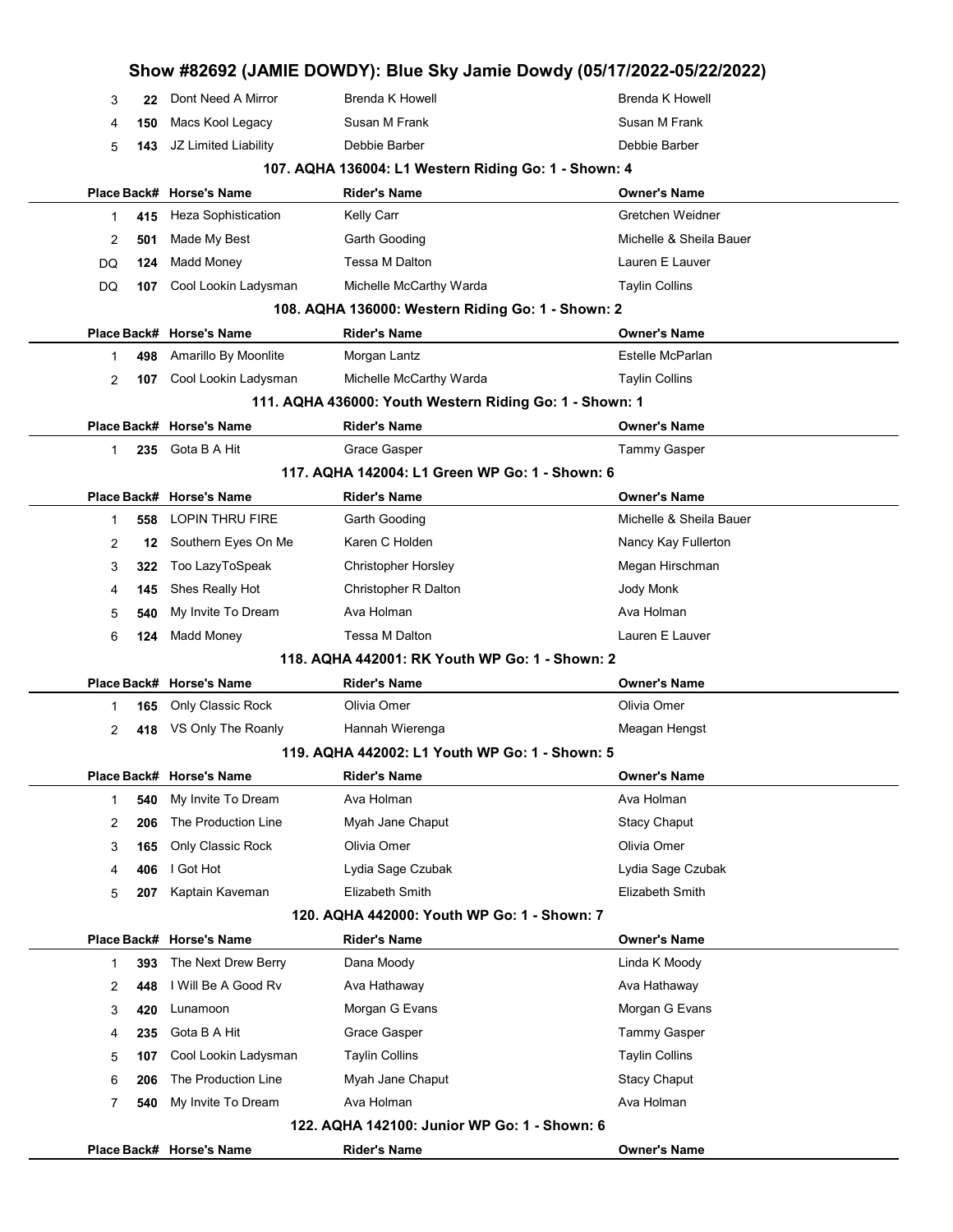### Show #82692 (JAMIE DOWDY): Blue Sky Jamie Dowdy (05/17/2022-05/22/2022) **501** Made My Best **Austin Gooding** Michelle & Sheila Bauer

| 2            | 383 | The Red Foxx               | Tessa M Dalton                                       | Adam Johnson                  |
|--------------|-----|----------------------------|------------------------------------------------------|-------------------------------|
| 3            | 393 | The Next Drew Berry        | Jeff S Moody                                         | Linda K Moody                 |
| 4            | 413 | Dr Bookbinder              | Garth Gooding                                        | <b>Painted Plantation LLC</b> |
| 5            | 419 | Maid U Best                | <b>Christopher Horsley</b>                           | <b>Starland Ranch LLC</b>     |
| 6            | 165 | Only Classic Rock          | Olivia Omer                                          | Olivia Omer                   |
|              |     |                            | 124. AQHA 242001: RK Amateur WP Go: 1 - Shown: 3     |                               |
|              |     | Place Back# Horse's Name   | <b>Rider's Name</b>                                  | <b>Owner's Name</b>           |
| 1            | 402 | Red White N Charlie        | Samantha Jo-Anne Birdwell                            | Dianne Smith                  |
| 2            | 145 | Shes Really Hot            | Jody Monk                                            | Jody Monk                     |
| 3            | 139 | U Aint No Cowboy           | Julie R Merchant-Reincke                             | Julie R Merchant-Reincke      |
|              |     |                            | 125. AQHA 242002: L1 Amateur WP Go: 1 - Shown: 9     |                               |
|              |     | Place Back# Horse's Name   | <b>Rider's Name</b>                                  | <b>Owner's Name</b>           |
| 1            | 456 | Special N I Know It        | Kyra N Koester                                       | Kyra N Koester                |
| 2            | 416 | Bettin Ona Krymsun         | Ashley M Huss                                        | Ashley M Huss                 |
| 3            | 560 | Implacabile                | <b>Tracy Wimer</b>                                   | <b>Tracy Wimer</b>            |
| 4            | 322 | Too LazyToSpeak            | Megan Hirschman                                      | Megan Hirschman               |
| 5            | 550 | PS SIMPLY GOOD             | Dawn York                                            | Dawn York                     |
| 6            | 523 | <b>Shes Got Battitude</b>  | Cole Miller                                          | Cole Miller                   |
| 7            | 145 | Shes Really Hot            | Jody Monk                                            | Jody Monk                     |
| 8            | 536 | Only Happens               | Lee Heighton                                         | Angie Heighton                |
| DQ           | 311 | <b>Stellas Gotr Groove</b> | Kerry Daudlin                                        | <b>Kerry Daudlin</b>          |
|              |     |                            | 126. AQHA 242000: Amateur WP Go: 1 - Shown: 9        |                               |
|              |     | Place Back# Horse's Name   | <b>Rider's Name</b>                                  | <b>Owner's Name</b>           |
| 1            | 456 | Special N I Know It        | Kyra N Koester                                       | Kyra N Koester                |
| 2            | 416 | Bettin Ona Krymsun         | Ashley M Huss                                        | Ashley M Huss                 |
| 3            | 410 | Made It Rain               | Jennifer Huntoon                                     | Jennifer Huntoon              |
| 4            | 431 | She Sure Is Good           | <b>Tyler Williamson</b>                              | <b>Tyler Williamson</b>       |
| 5            | 383 | The Red Foxx               | Adam Johnson                                         | Adam Johnson                  |
| 6            | 322 | Too LazyToSpeak            | Megan Hirschman                                      | Megan Hirschman               |
| 7            | 550 | PS SIMPLY GOOD             | Dawn York                                            | Dawn York                     |
| 8            | 149 | Ms Mae Flash               | Katherine West                                       | Christine R West              |
| 9            | 523 | <b>Shes Got Battitude</b>  | Cole Miller                                          | Cole Miller                   |
|              |     |                            | 127. AQHA 242800: Amateur Select WP Go: 1 - Shown: 8 |                               |
|              |     | Place Back# Horse's Name   | <b>Rider's Name</b>                                  | <b>Owner's Name</b>           |
| 1            | 560 | Implacabile                | <b>Tracy Wimer</b>                                   | <b>Tracy Wimer</b>            |
| 2            | 150 | Macs Kool Legacy           | Susan M Frank                                        | Susan M Frank                 |
| 3            | 335 | One Kool Fool              | <b>Brenda Schrader</b>                               | <b>Brenda Schrader</b>        |
| 4            | 22  | Dont Need A Mirror         | Brenda K Howell                                      | <b>Brenda K Howell</b>        |
| 5            | 12  | Southern Eyes On Me        | Nancy Kay Fullerton                                  | Nancy Kay Fullerton           |
| 6            | 254 | Sheza Chip Off A Pro       | <b>Tricia Meade</b>                                  | Tricia Meade                  |
| 7            | 70  | True Blue I Will Be        | Kay Stanek                                           | Kay Stanek                    |
| 8            | 311 | <b>Stellas Gotr Groove</b> | Kerry Daudlin                                        | Kerry Daudlin                 |
|              |     |                            | 129. AQHA 142200: Senior WP Go: 1 - Shown: 10        |                               |
|              |     | Place Back# Horse's Name   | <b>Rider's Name</b>                                  | <b>Owner's Name</b>           |
| $\mathbf{1}$ | 10  | Too Cold To Sleep          | <b>Monty Montgomery</b>                              | Corlinda Huffman              |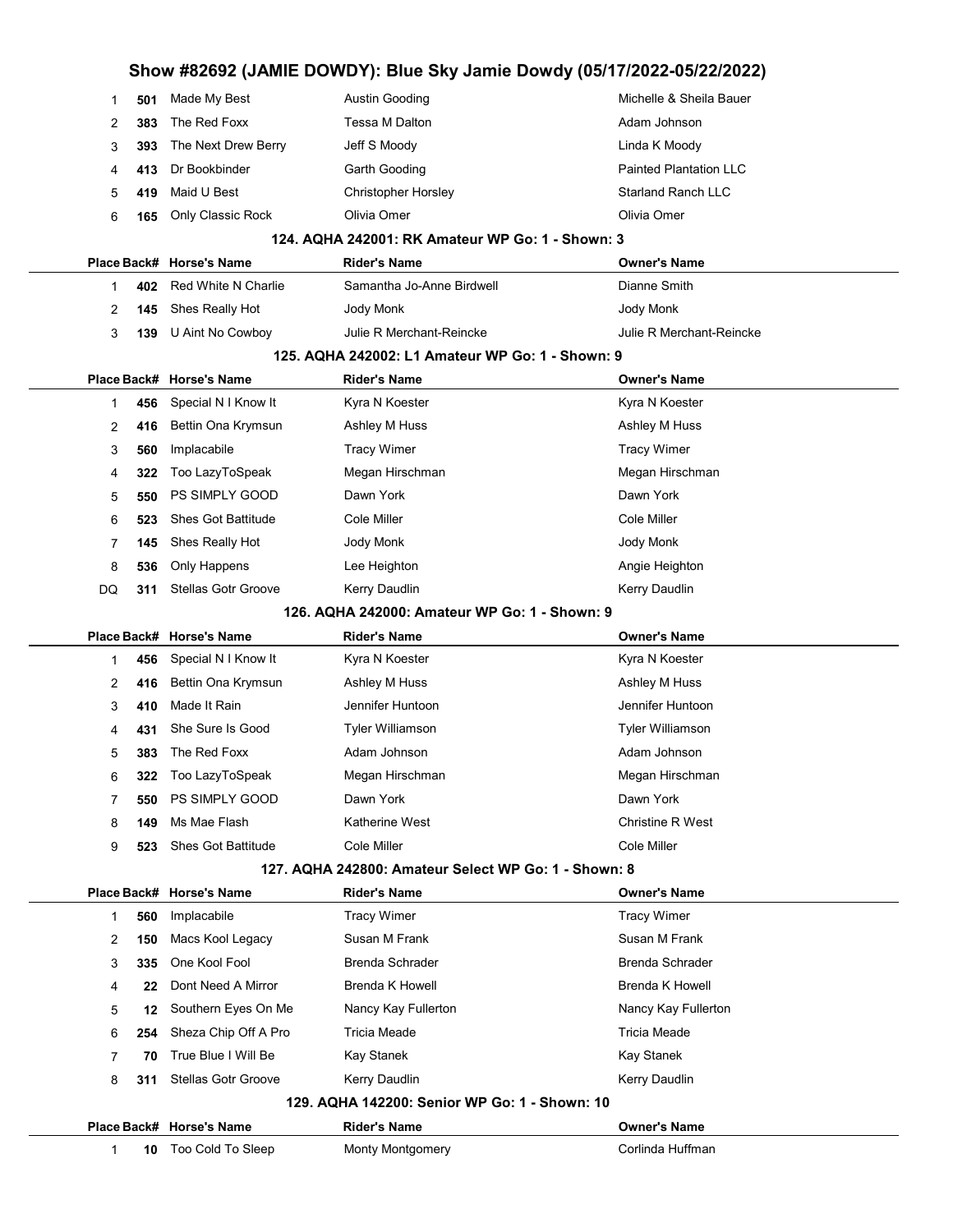| 2 | 456  | Special N I Know It        | Colton E Smith                                             | Kyra N Koester                   |
|---|------|----------------------------|------------------------------------------------------------|----------------------------------|
| 3 | 262  | Time Is Lopin By           | Jeff S Moody                                               | Jacquelin Moody                  |
| 4 | 410  | Made It Rain               | Austin Gooding                                             | Jennifer Huntoon                 |
| 5 | 418  | VS Only The Roanly         | Garth Gooding                                              | Meagan Hengst                    |
| 6 | 431  | She Sure Is Good           | <b>Tyler Williamson</b>                                    | <b>Tyler Williamson</b>          |
| 7 | 27   | One Hot Good Bar           | Christopher R Dalton                                       | <b>Dalton Performance Horses</b> |
| 8 | 107  | Cool Lookin Ladysman       | <b>Taylin Collins</b>                                      | <b>Taylin Collins</b>            |
| 9 | 50   | <b>Buzzzzn Bout Me</b>     | Michelle McCarthy Warda                                    | Ken Mumy                         |
|   |      |                            | 130. AQHA 242102: L1 Amateur W/T WP Go: 1 - Shown: 3       |                                  |
|   |      | Place Back# Horse's Name   | <b>Rider's Name</b>                                        | <b>Owner's Name</b>              |
| 1 | 511  | So Bloomin Lazy            | Sarah McCoy                                                | Sarah McCoy                      |
| 2 | 487  | <b>HUCKLEBERRY COWBOY</b>  | Cale Thompson                                              | Cale Thompson                    |
| 3 | 6091 | <b>MISSTYFIED</b>          | Johanna MacMullin                                          | Johanna MacMullin                |
|   |      |                            | 131. MQHA 910: MQHA Lead Line Go: 1 - Shown: 3             |                                  |
|   |      | Place Back# Horse's Name   | <b>Rider's Name</b>                                        | <b>Owner's Name</b>              |
| 1 | 12   | Southern Eyes On Me        | <b>Charley Grendel</b>                                     | Nancy Kay Fullerton              |
| 2 | 145  | Shes Really Hot            | Allie Monk                                                 | Jody Monk                        |
| 3 | 416  | Bettin Ona Krymsun         | <b>Avelyn Huss</b>                                         | Ashley M Huss                    |
|   |      |                            | 132. MQHA 902: Small Fry Western Pleasure Go: 1 - Shown: 2 |                                  |
|   |      | Place Back# Horse's Name   | <b>Rider's Name</b>                                        | <b>Owner's Name</b>              |
| 1 | 22   | Dont Need A Mirror         | <b>Brylee Lynn Bunting</b>                                 | <b>Brenda K Howell</b>           |
| 2 | 52   | The Social Network         | Xandrea Sandusky                                           | <b>Brandy M Pavlik</b>           |
|   |      |                            | 133. MQHA 903: Small Fry Horsemanship Go: 1 - Shown: 2     |                                  |
|   |      | Place Back# Horse's Name   | <b>Rider's Name</b>                                        | <b>Owner's Name</b>              |
| 1 | 22   | Dont Need A Mirror         | <b>Brylee Lynn Bunting</b>                                 | <b>Brenda K Howell</b>           |
| 2 | 52   | The Social Network         | Xandrea Sandusky                                           | <b>Brandy M Pavlik</b>           |
|   |      |                            | 135. AQHA 440001: RK Youth Horsemanship Go: 1 - Shown: 3   |                                  |
|   |      | Place Back# Horse's Name   | <b>Rider's Name</b>                                        | <b>Owner's Name</b>              |
| 1 | 540  | My Invite To Dream         | Ava Holman                                                 | Ava Holman                       |
| 2 | 406  | I Got Hot                  | Lydia Sage Czubak                                          | Lydia Sage Czubak                |
| 3 | 203  | I Bee A Rose               | Dakota Grace Barnett                                       | Dakota Grace Barnett             |
|   |      |                            | 136. AQHA 440002: L1 Youth Horsemanship Go: 1 - Shown: 6   |                                  |
|   |      | Place Back# Horse's Name   | <b>Rider's Name</b>                                        | <b>Owner's Name</b>              |
| 1 | 540  | My Invite To Dream         | Ava Holman                                                 | Ava Holman                       |
| 2 | 165  | Only Classic Rock          | Olivia Omer                                                | Olivia Omer                      |
| 3 | 207  | Kaptain Kaveman            | Elizabeth Smith                                            | Elizabeth Smith                  |
| 4 | 417  | Stop And Stare             | Ava L Cherwinski                                           | Ava L Cherwinski                 |
| 5 | 203  | I Bee A Rose               | Dakota Grace Barnett                                       | Dakota Grace Barnett             |
| 6 | 206  | The Production Line        | Myah Jane Chaput                                           | <b>Stacy Chaput</b>              |
|   |      |                            | 137. AQHA 440000: Youth Horsemanship Go: 1 - Shown: 7      |                                  |
|   |      | Place Back# Horse's Name   | <b>Rider's Name</b>                                        | <b>Owner's Name</b>              |
| 1 | 235  | Gota B A Hit               | Grace Gasper                                               | <b>Tammy Gasper</b>              |
| 2 | 448  | I Will Be A Good Rv        | Ava Hathaway                                               | Ava Hathaway                     |
| 3 | 540  | My Invite To Dream         | Ava Holman                                                 | Ava Holman                       |
| 4 | 308  | <b>Best Motion Picture</b> | Dana Moody                                                 | Linda K Moody                    |
|   |      |                            |                                                            |                                  |
| 5 | 107  | Cool Lookin Ladysman       | <b>Taylin Collins</b>                                      | <b>Taylin Collins</b>            |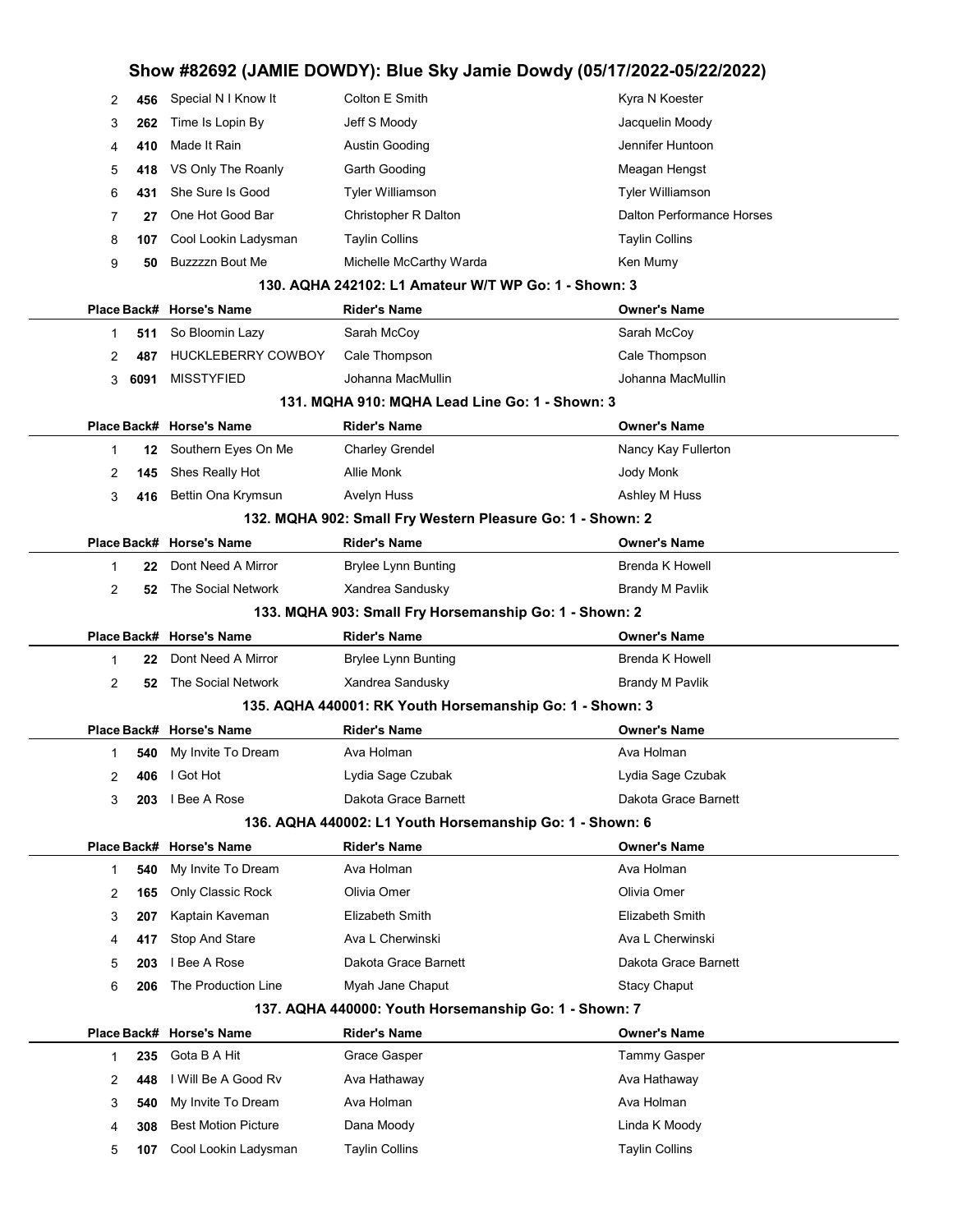|   |      |                               |                                                                          | Show #82692 (JAMIE DOWDY): Blue Sky Jamie Dowdy (05/17/2022-05/22/2022) |
|---|------|-------------------------------|--------------------------------------------------------------------------|-------------------------------------------------------------------------|
| 6 | 815  | <b>Little Red Corvete</b>     | Josie A Eckert                                                           | Josie A Eckert                                                          |
| 7 | 417  | <b>Stop And Stare</b>         | Ava L Cherwinski                                                         | Ava L Cherwinski                                                        |
|   |      |                               | 139. AQHA 240001: RK Amateur Horsemanship Go: 1 - Shown: 4               |                                                                         |
|   |      | Place Back# Horse's Name      | <b>Rider's Name</b>                                                      | <b>Owner's Name</b>                                                     |
| 1 | 402  | Red White N Charlie           | Samantha Jo-Anne Birdwell                                                | Dianne Smith                                                            |
| 2 | 145  | Shes Really Hot               | Jody Monk                                                                | Jody Monk                                                               |
| 3 | 349  | <b>Heres Your Captive</b>     | Margaret Larobardiere                                                    | Lauren & Linda Barnes                                                   |
| 4 | 139  | U Aint No Cowboy              | Julie R Merchant-Reincke                                                 | Julie R Merchant-Reincke                                                |
|   |      |                               | 140. AQHA 240002: L1 Amateur Horsemanship Go: 1 - Shown: 6               |                                                                         |
|   |      | Place Back# Horse's Name      | <b>Rider's Name</b>                                                      | <b>Owner's Name</b>                                                     |
| 1 | 487  | <b>HUCKLEBERRY COWBOY</b>     | Cale Thompson                                                            | Cale Thompson                                                           |
| 2 | 145  | Shes Really Hot               | Jody Monk                                                                | Jody Monk                                                               |
| 3 | 211  | Hes Hott                      | Diana Midgley                                                            | Diana Midgley                                                           |
| 4 | 349  | Heres Your Captive            | Margaret Larobardiere                                                    | Lauren & Linda Barnes                                                   |
| 5 | 322  | Too LazyToSpeak               | Megan Hirschman                                                          | Megan Hirschman                                                         |
| 6 | 6091 | <b>MISSTYFIED</b>             | Johanna MacMullin                                                        | Johanna MacMullin                                                       |
|   |      |                               | 141. AQHA 240000: Amateur Horsemanship Go: 1 - Shown: 4                  |                                                                         |
|   |      | Place Back# Horse's Name      | <b>Rider's Name</b>                                                      | <b>Owner's Name</b>                                                     |
| 1 | 159  | Zip N The Dreams              | Elizabeth West                                                           | <b>Christine R West</b>                                                 |
| 2 | 487  | <b>HUCKLEBERRY COWBOY</b>     | Cale Thompson                                                            | Cale Thompson                                                           |
| 3 | 322  | Too LazyToSpeak               | Megan Hirschman                                                          | Megan Hirschman                                                         |
| 4 | 383  | The Red Foxx                  | Adam Johnson                                                             | Adam Johnson                                                            |
|   |      |                               | 142. AQHA 240800: AM Select Horsemanship Go: 1 - Shown: 6                |                                                                         |
|   |      | Place Back# Horse's Name      | <b>Rider's Name</b>                                                      | Owner's Name                                                            |
| 1 | 22   | Dont Need A Mirror            | <b>Brenda K Howell</b>                                                   | <b>Brenda K Howell</b>                                                  |
| 2 | 335  | One Kool Fool                 | <b>Brenda Schrader</b>                                                   | <b>Brenda Schrader</b>                                                  |
| 3 | 254  | Sheza Chip Off A Pro          | Tricia Meade                                                             | Tricia Meade                                                            |
| 4 | 211  | Hes Hott                      | Diana Midgley                                                            | Diana Midgley                                                           |
| 5 |      | <b>70</b> True Blue I Will Be | Kay Stanek                                                               | Kay Stanek                                                              |
| 6 |      | 150 Macs Kool Legacy          | Susan M Frank                                                            | Susan M Frank                                                           |
|   |      |                               | 150. NSBA 109684: NSBA Non Pro Mares Ranch Conformation Go: 1 - Shown: 1 |                                                                         |
|   |      | Place Back# Horse's Name      | <b>Rider's Name</b>                                                      | <b>Owner's Name</b>                                                     |
|   |      | 0 1433 A Sleepy Margarita     | Addison Marie Baynes                                                     | Meggen Morrow Baynes                                                    |
|   |      |                               | 155. AQHA 443000: Youth Ranch Riding Go: 1 - Shown: 2                    |                                                                         |
|   |      | Place Back# Horse's Name      | <b>Rider's Name</b>                                                      | <b>Owner's Name</b>                                                     |
|   |      | 1 1433 A Sleepy Margarita     | <b>Addison Marie Baynes</b>                                              | Meggen Morrow Baynes                                                    |
| 2 | 203  | I Bee A Rose                  | Dakota Grace Barnett                                                     | Dakota Grace Barnett                                                    |
|   |      |                               | 157. AQHA 143000: Ranch Riding Go: 1 - Shown: 2                          |                                                                         |
|   |      | Place Back# Horse's Name      | <b>Rider's Name</b>                                                      | <b>Owner's Name</b>                                                     |
|   |      | 1 1433 A Sleepy Margarita     | Addison Marie Baynes                                                     | Meggen Morrow Baynes                                                    |
| 2 |      | 94 Km Best N Chic             | Raegan Schnell                                                           | Heather Dunigan Coe                                                     |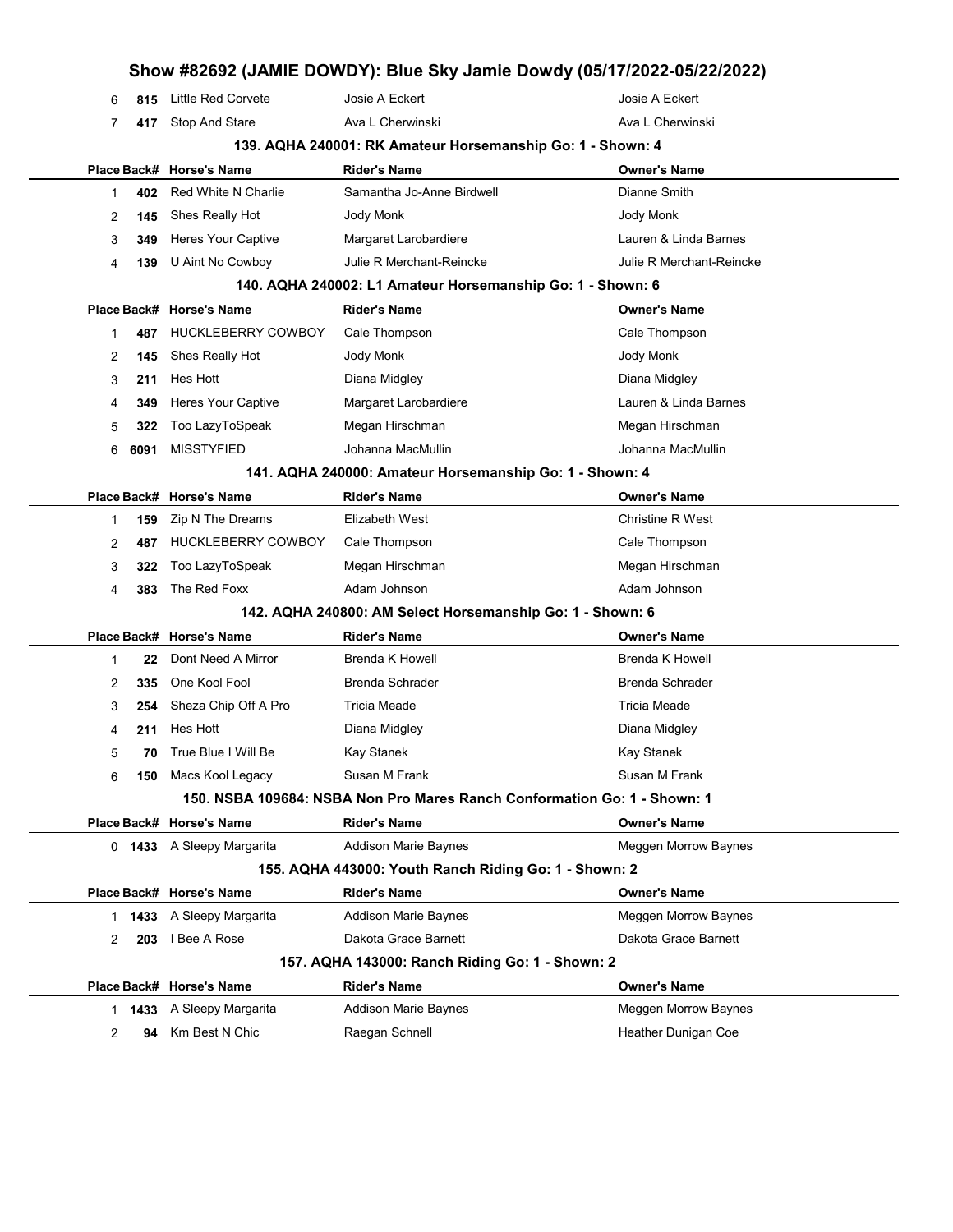### 1. AQHA 138004: L1 Trail Go: 1 - Shown: 7

|    |      | Place Back# Horse's Name                        | <b>Rider's Name</b>                               | <b>Owner's Name</b>    |  |  |
|----|------|-------------------------------------------------|---------------------------------------------------|------------------------|--|--|
| 1  | 557  | UF Parked At The Bar                            | Colton E Smith                                    | Stephanie Rae Morgan   |  |  |
| 2  | 124  | Madd Money                                      | Tessa M Dalton                                    | Lauren E Lauver        |  |  |
| 3  | 383  | The Red Foxx                                    | Tessa M Dalton                                    | Adam Johnson           |  |  |
| 4  | 567  | <b>KM A Special Invite</b>                      | Colton E Smith                                    | Katelyn Clapp          |  |  |
| 5  | 687  | WHERE I COME FROM                               | Shauna MacLean Zwicker                            | Cale Thompson          |  |  |
| 6  | 107  | Cool Lookin Ladysman                            | Michelle McCarthy Warda                           | <b>Taylin Collins</b>  |  |  |
| DQ | 395  | Kruzin For Cowgirls                             | Christopher R Dalton                              | Laura Stillman         |  |  |
|    |      |                                                 | 3. AQHA 238001: RK Amateur Trail Go: 1 - Shown: 1 |                        |  |  |
|    |      | Place Back# Horse's Name                        | Rider's Name                                      | <b>Owner's Name</b>    |  |  |
| 1  | 402  | Red White N Charlie                             | Samantha Jo-Anne Birdwell                         | Dianne Smith           |  |  |
|    |      |                                                 | 4. AQHA 238002: L1 Amateur Trail Go: 1 - Shown: 5 |                        |  |  |
|    |      | Place Back# Horse's Name                        | <b>Rider's Name</b>                               | <b>Owner's Name</b>    |  |  |
| 1  | 456  | Special N I Know It                             | Kyra N Koester                                    | Kyra N Koester         |  |  |
| 2  | 50   | Buzzzzn Bout Me                                 | Audrey L Barnes                                   | Ken Mumy               |  |  |
| 3  | 254  | Sheza Chip Off A Pro                            | Tricia Meade                                      | <b>Tricia Meade</b>    |  |  |
| 4  | 687  | WHERE I COME FROM                               | Cale Thompson                                     | Cale Thompson          |  |  |
| 5  | 557  | UF Parked At The Bar                            | Stephanie Rae Morgan                              | Stephanie Rae Morgan   |  |  |
|    |      |                                                 | 5. AQHA 238000: Amateur Trail Go: 1 - Shown: 2    |                        |  |  |
|    |      | Place Back# Horse's Name                        | <b>Rider's Name</b>                               | <b>Owner's Name</b>    |  |  |
| 1  | 456  | Special N I Know It                             | Kyra N Koester                                    | Kyra N Koester         |  |  |
| 2  | 402  | Red White N Charlie                             | Samantha Jo-Anne Birdwell                         | Dianne Smith           |  |  |
|    |      |                                                 | 6. AQHA 238800: Amt Select Trail Go: 1 - Shown: 3 |                        |  |  |
|    |      | Place Back# Horse's Name                        | Rider's Name                                      | <b>Owner's Name</b>    |  |  |
| 1  | 335  | One Kool Fool                                   | <b>Brenda Schrader</b>                            | <b>Brenda Schrader</b> |  |  |
| 2  | 22   | Dont Need A Mirror                              | <b>Brenda K Howell</b>                            | <b>Brenda K Howell</b> |  |  |
| 3  | 254  | Sheza Chip Off A Pro                            | <b>Tricia Meade</b>                               | <b>Tricia Meade</b>    |  |  |
|    |      |                                                 | 7. AQHA 438001: RK Youth Trail Go: 1 - Shown: 2   |                        |  |  |
|    |      | Place Back# Horse's Name                        | <b>Rider's Name</b>                               | <b>Owner's Name</b>    |  |  |
| 1  |      | 207 Kaptain Kaveman                             | Elizabeth Smith                                   | Elizabeth Smith        |  |  |
| 2  | 35   | <b>Potentially Dun</b>                          | Kasey Kernen                                      | Kasey Kernen           |  |  |
|    |      | 8. AQHA 438002: L1 Youth Trail Go: 1 - Shown: 5 |                                                   |                        |  |  |
|    |      | Place Back# Horse's Name                        | <b>Rider's Name</b>                               | <b>Owner's Name</b>    |  |  |
| 1  | 1433 | A Sleepy Margarita                              | <b>Addison Marie Baynes</b>                       | Meggen Morrow Baynes   |  |  |
| 2  | 107  | Cool Lookin Ladysman                            | <b>Taylin Collins</b>                             | <b>Taylin Collins</b>  |  |  |
| 3  | 206  | The Production Line                             | Myah Jane Chaput                                  | <b>Stacy Chaput</b>    |  |  |
| 4  | 404  | A Certain Revolution                            | Quinn Kats                                        | Quinn Kats             |  |  |
| DQ | 207  | Kaptain Kaveman                                 | <b>Elizabeth Smith</b>                            | Elizabeth Smith        |  |  |
|    |      |                                                 | 9. AQHA 438000: Youth Trail Go: 1 - Shown: 6      |                        |  |  |
|    |      | Place Back# Horse's Name                        | Rider's Name                                      | <b>Owner's Name</b>    |  |  |
| 1  | 308  | <b>Best Motion Picture</b>                      | Dana Moody                                        | Linda K Moody          |  |  |
| 2  | 206  | The Production Line                             | Myah Jane Chaput                                  | <b>Stacy Chaput</b>    |  |  |
| 3  | 1433 | A Sleepy Margarita                              | <b>Addison Marie Baynes</b>                       | Meggen Morrow Baynes   |  |  |
| 4  | 107  | Cool Lookin Ladysman                            | <b>Taylin Collins</b>                             | <b>Taylin Collins</b>  |  |  |
| 5  | 404  | A Certain Revolution                            | Quinn Kats                                        | Quinn Kats             |  |  |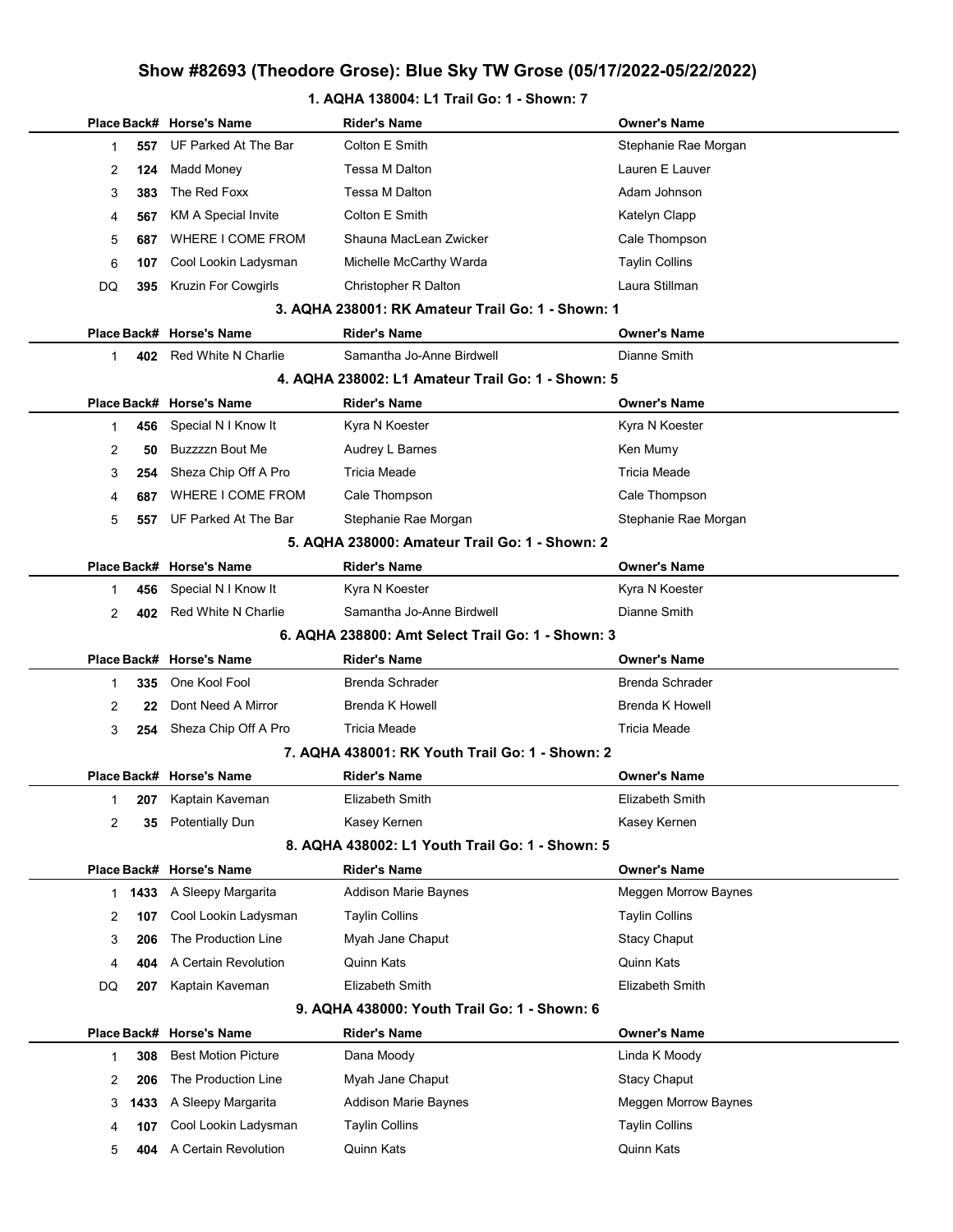|    |      |                          |                                                                                 | Show #82693 (Theodore Grose): Blue Sky TW Grose (05/17/2022-05/22/2022) |
|----|------|--------------------------|---------------------------------------------------------------------------------|-------------------------------------------------------------------------|
| DQ |      | 235 Gota B A Hit         | Grace Gasper                                                                    | <b>Tammy Gasper</b>                                                     |
|    |      |                          | 15. MQHA 904: Small Fry Trail Go: 1 - Shown: 2                                  |                                                                         |
|    |      | Place Back# Horse's Name | <b>Rider's Name</b>                                                             | <b>Owner's Name</b>                                                     |
| 1  | 22   | Dont Need A Mirror       | <b>Brylee Lynn Bunting</b>                                                      | <b>Brenda K Howell</b>                                                  |
| 2  | 201  | <b>Cruzen Real Good</b>  | Karly Lynn Lewis                                                                | Michele Lewis                                                           |
|    |      |                          | 17. AQHA 203200: AM 2 Yr Old Stallions Go: 1 - Shown: 1                         |                                                                         |
|    |      | Place Back# Horse's Name | <b>Rider's Name</b>                                                             | <b>Owner's Name</b>                                                     |
| 1  | 403  | Evincing                 | <b>Julie Murst Behrens</b>                                                      | <b>Julie Murst Behrens</b>                                              |
|    |      |                          | 21. AQHA 201000: AM Grand Champion Stallion Go: 1 - Shown: 1                    |                                                                         |
|    |      | Place Back# Horse's Name | <b>Rider's Name</b>                                                             | <b>Owner's Name</b>                                                     |
| 0  | 403  | Evincing                 | <b>Julie Murst Behrens</b>                                                      | <b>Julie Murst Behrens</b>                                              |
|    |      |                          | 24. AQHA 103200: Open 2 Yr Old Stallions Go: 1 - Shown: 1                       |                                                                         |
|    |      | Place Back# Horse's Name | <b>Rider's Name</b>                                                             | <b>Owner's Name</b>                                                     |
| 1  | 403  | Evincing                 | Tom Robertson                                                                   | <b>Julie Murst Behrens</b>                                              |
|    |      |                          | 30. AQHA 207400: AM Yearling Geldings Go: 1 - Shown: 1                          |                                                                         |
|    |      | Place Back# Horse's Name | <b>Rider's Name</b>                                                             | <b>Owner's Name</b>                                                     |
| 1  | 563  | <b>ESE A ROCKER</b>      | Michael Sinko                                                                   | Michael Sinko                                                           |
|    |      |                          | 31. AQHA 207500: AM 2 Yr Old Geldings Go: 1 - Shown: 1                          |                                                                         |
|    |      | Place Back# Horse's Name | <b>Rider's Name</b>                                                             | <b>Owner's Name</b>                                                     |
| 1  |      | 249 YELLOWSTOANE         | Katherine West                                                                  | <b>Christine R West</b>                                                 |
|    |      |                          | 32. AQHA 207600: AM 3 Yr Old Geldings Go: 1 - Shown: 1                          |                                                                         |
|    |      | Place Back# Horse's Name | <b>Rider's Name</b>                                                             | <b>Owner's Name</b>                                                     |
| 1  | 57   | Dont Mind Mee            | Candace Edgerton                                                                | <b>Candace Edgerton</b>                                                 |
|    |      |                          | 33. AQHA 207700: AM Aged Geldings Go: 1 - Shown: 1                              |                                                                         |
|    |      | Place Back# Horse's Name | <b>Rider's Name</b>                                                             | <b>Owner's Name</b>                                                     |
|    |      |                          |                                                                                 |                                                                         |
| 1  | 511  | So Bloomin Lazy          | Sarah McCoy                                                                     | Sarah McCoy                                                             |
|    |      |                          | 34. AQHA 277000: AM Perf. Geldings Go: 1 - Shown: 5                             |                                                                         |
|    |      | Place Back# Horse's Name | <b>Rider's Name</b>                                                             | <b>Owner's Name</b>                                                     |
| 1  | 383  | The Red Foxx             | Adam Johnson                                                                    | Adam Johnson                                                            |
| 2  | 150  | Macs Kool Legacy         | Susan M Frank                                                                   | Susan M Frank                                                           |
| 3  | 335  | One Kool Fool            | Brenda Schrader                                                                 | <b>Brenda Schrader</b>                                                  |
| 4  | 1548 | <b>Bmq Legendary</b>     | Meggen Morrow Baynes                                                            | Meggen Morrow Baynes                                                    |
| 5  | 70   | True Blue I Will Be      | Kay Stanek                                                                      | Kay Stanek                                                              |
|    |      |                          | 35. AQHA 201400: AM Grand Champion Gelding Go: 1 - Shown: 4                     |                                                                         |
|    |      | Place Back# Horse's Name | <b>Rider's Name</b>                                                             | <b>Owner's Name</b>                                                     |
| 1  | 249  | YELLOWSTOANE             | Katherine West                                                                  | <b>Christine R West</b>                                                 |
|    |      |                          |                                                                                 |                                                                         |
|    |      | Place Back# Horse's Name | 36. AQHA 201500: AM Reserve Champion Gelding Go: 1 - Shown: 4                   |                                                                         |
| 1  | 57   | Dont Mind Mee            | <b>Rider's Name</b><br>Candace Edgerton                                         | <b>Owner's Name</b><br>Candace Edgerton                                 |
|    |      |                          |                                                                                 |                                                                         |
|    |      |                          | 37. AQHA 107400: Open Yearling Geldings Go: 1 - Shown: 1                        |                                                                         |
|    |      | Place Back# Horse's Name | <b>Rider's Name</b><br>Michael Sinko                                            | <b>Owner's Name</b><br>Michael Sinko                                    |
| 1  | 563  | <b>ESE A ROCKER</b>      |                                                                                 |                                                                         |
|    |      | Place Back# Horse's Name | 38. AQHA 107500: Open 2 Yr Old Geldings Go: 1 - Shown: 1<br><b>Rider's Name</b> | <b>Owner's Name</b>                                                     |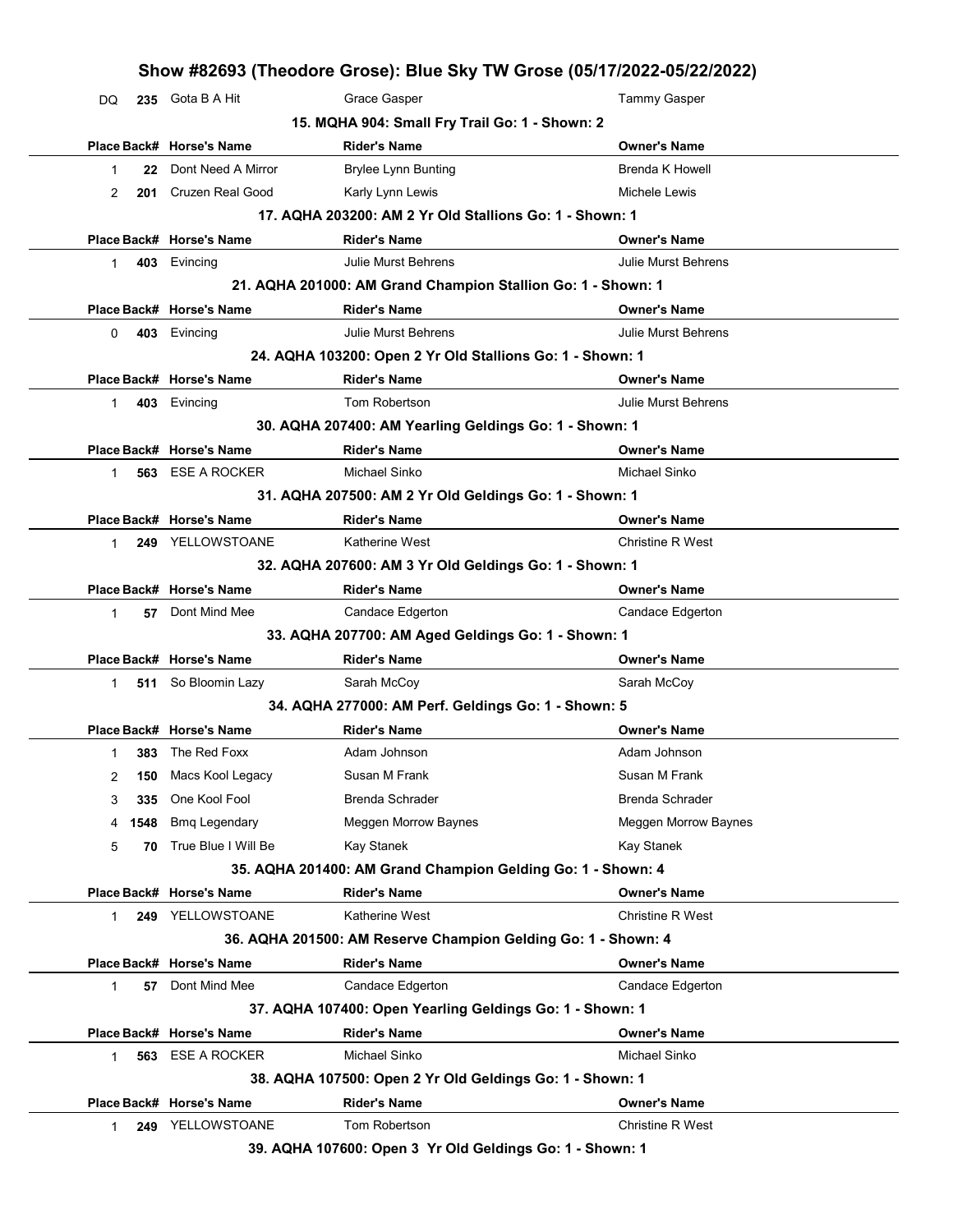|   |      |                            |                                                                 | Show #82693 (Theodore Grose): Blue Sky TW Grose (05/17/2022-05/22/2022)      |
|---|------|----------------------------|-----------------------------------------------------------------|------------------------------------------------------------------------------|
|   |      | Place Back# Horse's Name   | <b>Rider's Name</b>                                             | <b>Owner's Name</b>                                                          |
| 1 | 57   | Dont Mind Mee              | <b>Tom Robertson</b>                                            | Candace Edgerton                                                             |
|   |      |                            | 40. AQHA 107700: Open Aged Geldings Go: 1 - Shown: 3            |                                                                              |
|   |      | Place Back# Horse's Name   | <b>Rider's Name</b>                                             | <b>Owner's Name</b>                                                          |
| 1 | 433  | Mahoganee                  | Tom Robertson                                                   | Tom Robertson                                                                |
| 2 | 498  | Amarillo By Moonlite       | Morgan Lantz                                                    | Estelle McParlan                                                             |
| 3 | 417  | Stop And Stare             | Ava L Cherwinski                                                | Ava L Cherwinski                                                             |
|   |      |                            | 41. AQHA 177000: Open Perf. Geldings Go: 1 - Shown: 5           |                                                                              |
|   |      | Place Back# Horse's Name   | <b>Rider's Name</b>                                             | <b>Owner's Name</b>                                                          |
| 1 | 50   | <b>Buzzzzn Bout Me</b>     | Michelle McCarthy Warda                                         | Ken Mumy                                                                     |
| 2 | 383  | The Red Foxx               | Adam Johnson                                                    | Adam Johnson                                                                 |
| 3 | 150  | Macs Kool Legacy           | Susan M Frank                                                   | Susan M Frank                                                                |
| 4 | 308  | <b>Best Motion Picture</b> | Linda K Moody                                                   | Linda K Moody                                                                |
| 5 | 94   | Km Best N Chic             | Heather Dunigan Coe                                             | Heather Dunigan Coe                                                          |
|   |      |                            | 42. AQHA 101400: Open Grand Champion Geldings Go: 1 - Shown: 4  |                                                                              |
|   |      | Place Back# Horse's Name   | <b>Rider's Name</b>                                             | <b>Owner's Name</b>                                                          |
| 1 | 249  | YELLOWSTOANE               | Tom Robertson                                                   | <b>Christine R West</b>                                                      |
|   |      |                            | 43. AQHA 101500: Open Reserve Champion Gelding Go: 1 - Shown: 6 |                                                                              |
|   |      | Place Back# Horse's Name   | <b>Rider's Name</b>                                             | <b>Owner's Name</b>                                                          |
| 1 | 433  | Mahoganee                  | Tom Robertson                                                   | Tom Robertson                                                                |
|   |      |                            | 47. AQHA 407700: Youth Aged Geldings Go: 1 - Shown: 2           |                                                                              |
|   |      | Place Back# Horse's Name   | <b>Rider's Name</b>                                             | <b>Owner's Name</b>                                                          |
| 1 | 433  | Mahoganee                  | <b>Trace Toteff</b>                                             | Tom Robertson                                                                |
| 2 | 417  | Stop And Stare             | Ava L Cherwinski                                                | Ava L Cherwinski                                                             |
|   |      |                            | 48. AQHA 477000: Youth Perf. Geldings Go: 1 - Shown: 6          |                                                                              |
|   |      | Place Back# Horse's Name   | <b>Rider's Name</b>                                             | <b>Owner's Name</b>                                                          |
| 1 | 107  | Cool Lookin Ladysman       | <b>Taylin Collins</b>                                           | <b>Taylin Collins</b>                                                        |
| 2 | 35   | <b>Potentially Dun</b>     | Kasey Kernen                                                    | Kasey Kernen                                                                 |
| 3 |      | 815 Little Red Corvete     | Josie A Eckert                                                  | Josie A Eckert                                                               |
| 4 | 308  | <b>Best Motion Picture</b> | Dana Moody                                                      | Linda K Moody                                                                |
| 5 | 235  | Gota B A Hit               | Grace Gasper                                                    | <b>Tammy Gasper</b>                                                          |
| 6 | 1548 | <b>Bmg Legendary</b>       | Addison Marie Baynes                                            | Meggen Morrow Baynes                                                         |
|   |      |                            | 49. AQHA 401400: Youth Grand Champion Geldings Go: 1 - Shown: 1 |                                                                              |
|   |      | Place Back# Horse's Name   | <b>Rider's Name</b>                                             | Owner's Name                                                                 |
| 1 | 433  | Mahoganee                  | <b>Trace Toteff</b>                                             | Tom Robertson                                                                |
|   |      |                            |                                                                 | 50. AQHA 471500: Youth Performance Reserve Champion Gelding Go: 1 - Shown: 4 |
|   |      | Place Back# Horse's Name   | <b>Rider's Name</b>                                             | <b>Owner's Name</b>                                                          |
| 1 |      | 107 Cool Lookin Ladysman   | <b>Taylin Collins</b>                                           | <b>Taylin Collins</b>                                                        |
|   |      |                            | 51. AQHA 205400: AM Yearling Mares Go: 1 - Shown: 1             |                                                                              |
|   |      | Place Back# Horse's Name   | <b>Rider's Name</b>                                             | <b>Owner's Name</b>                                                          |
| 1 |      | 477 Propositioned          | Paula Buehrer                                                   | Paula Buehrer                                                                |
|   |      |                            | 54. AQHA 205700: AM Aged Mares Go: 1 - Shown: 3                 |                                                                              |
|   |      | Place Back# Horse's Name   | <b>Rider's Name</b>                                             | <b>Owner's Name</b>                                                          |
| 1 | 777  | Shes Cool That Way         | Paula Buehrer                                                   | Paula Buehrer                                                                |
| 2 | 254  | Sheza Chip Off A Pro       | <b>Tricia Meade</b>                                             | Tricia Meade                                                                 |
| 3 | 89   | Kissin uptown              | Heather Boggetta                                                | Heather Boggetta                                                             |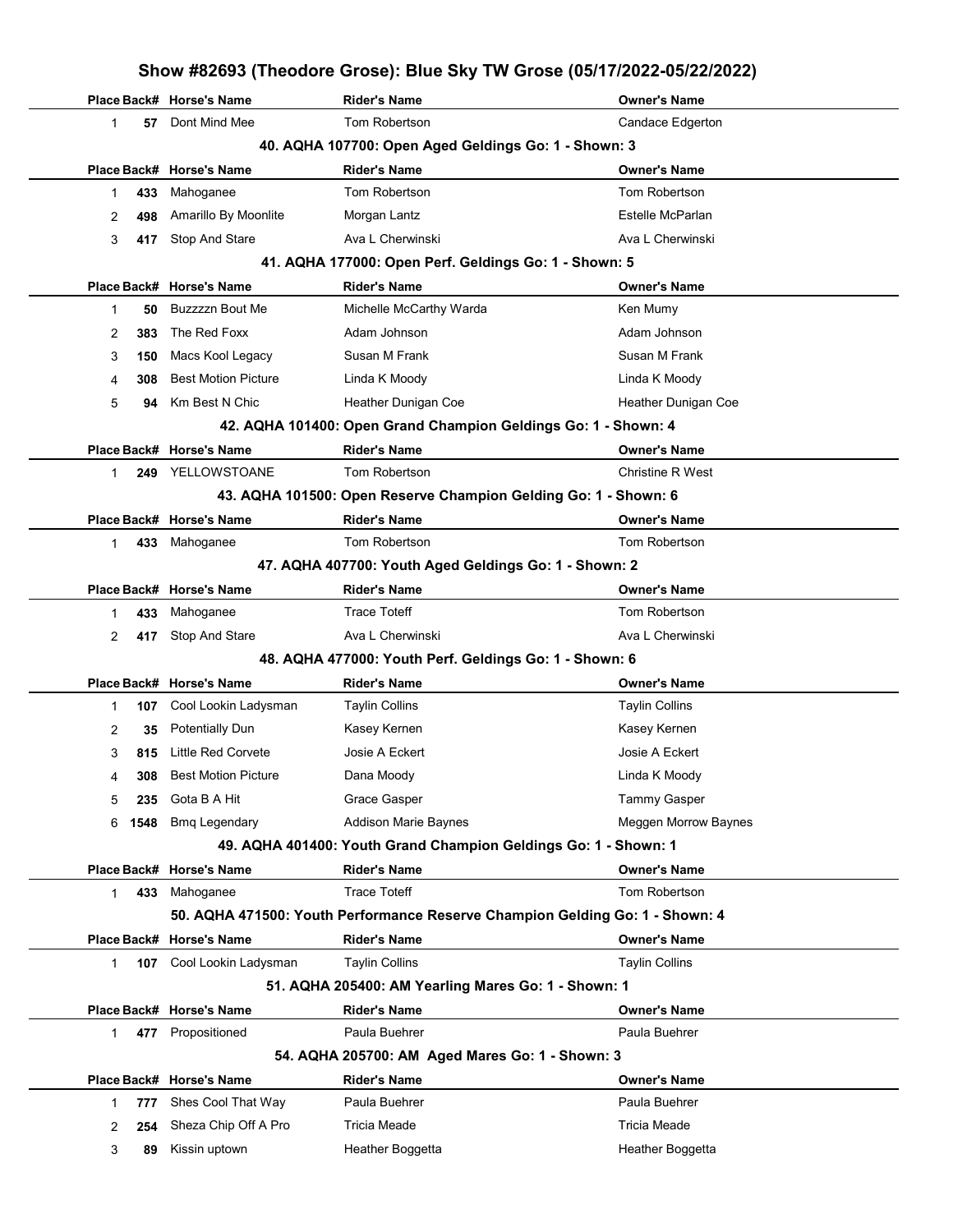#### 55. AQHA 275000: AM Perf. Mares Go: 1 - Shown: 5

|             |        | Place Back# Horse's Name   | <b>Rider's Name</b>                                         | <b>Owner's Name</b>     |
|-------------|--------|----------------------------|-------------------------------------------------------------|-------------------------|
| 1           | 145    | Shes Really Hot            | Jody Monk                                                   | Jody Monk               |
| 2           | 159    | Zip N The Dreams           | Elizabeth West                                              | <b>Christine R West</b> |
| 3           | 22     | Dont Need A Mirror         | <b>Brenda K Howell</b>                                      | <b>Brenda K Howell</b>  |
|             | 311    | <b>Stellas Gotr Groove</b> | Kerry Daudlin                                               | <b>Kerry Daudlin</b>    |
| 4           |        |                            |                                                             |                         |
| 5           | 456    | Special N I Know It        | Kyra N Koester                                              | Kyra N Koester          |
|             |        |                            | 56. AQHA 201200: AM Grand Champion Mares Go: 1 - Shown: 2   |                         |
|             |        | Place Back# Horse's Name   | <b>Rider's Name</b>                                         | Owner's Name            |
| $\mathbf 1$ | 777    | Shes Cool That Way         | Paula Buehrer                                               | Paula Buehrer           |
|             |        |                            | 57. AQHA 201300: AM Reserve Champion Mare Go: 1 - Shown: 3  |                         |
|             |        | Place Back# Horse's Name   | <b>Rider's Name</b>                                         | Owner's Name            |
| 1           |        | 254 Sheza Chip Off A Pro   | <b>Tricia Meade</b>                                         | Tricia Meade            |
|             |        |                            | 58. AQHA 105400: Open Yearling Mares Go: 1 - Shown: 2       |                         |
|             |        | Place Back# Horse's Name   | <b>Rider's Name</b>                                         | Owner's Name            |
| 1           | 445    | Worth Every Pennie         | Tom Robertson                                               | Warren E English Jr     |
| 2           | 477    | Propositioned              | Paula Buehrer                                               | Paula Buehrer           |
|             |        |                            | 60. AQHA 105600: Open 3 Yr Old Mares Go: 1 - Shown: 1       |                         |
|             |        | Place Back# Horse's Name   | <b>Rider's Name</b>                                         | Owner's Name            |
| 1           | 460    | Kaanapali Dolly            | Tom Robertson                                               | Warren E English Jr     |
|             |        |                            | 61. AQHA 105700: Open Aged Mares Go: 1 - Shown: 5           |                         |
|             |        | Place Back# Horse's Name   | <b>Rider's Name</b>                                         | Owner's Name            |
| 1           | 428    | Intrigueing                | Tom Robertson                                               | Carli Kerns             |
| 2           | 777    | Shes Cool That Way         | Paula Buehrer                                               | Paula Buehrer           |
| 3           | 145    | Shes Really Hot            | Christopher R Dalton                                        | Jody Monk               |
| 4           | 89     | Kissin uptown              | Heather Boggetta                                            | Heather Boggetta        |
| 5           | 331    | LOVE HER LEGS              | <b>JESSICA MILLER</b>                                       | JESSICA MILLER          |
|             |        |                            | 62. AQHA 175000: Open Perf. Mares Go: 1 - Shown: 5          |                         |
|             |        | Place Back# Horse's Name   | <b>Rider's Name</b>                                         | Owner's Name            |
| 1           | 393    | The Next Drew Berry        | Dana Moody                                                  | Linda K Moody           |
| 2           | 159    | Zip N The Dreams           | Elizabeth West                                              | Christine R West        |
| 3           | 1433   | A Sleepy Margarita         | <b>Addison Marie Baynes</b>                                 | Meggen Morrow Baynes    |
| 4           | 311    | <b>Stellas Gotr Groove</b> | Kerry Daudlin                                               | Kerry Daudlin           |
| 5           | 456    | Special N I Know It        | Colton E Smith                                              | Kyra N Koester          |
|             |        |                            | 63. AQHA 101200: Open Grand Champion Mares Go: 1 - Shown: 3 |                         |
|             |        | Place Back# Horse's Name   | <b>Rider's Name</b>                                         | Owner's Name            |
| 1           | 460    | Kaanapali Dolly            | Tom Robertson                                               | Warren E English Jr     |
|             |        |                            | 66. AQHA 405600: Youth 3 Yr Old Mares Go: 1 - Shown: 1      |                         |
|             |        | Place Back# Horse's Name   | <b>Rider's Name</b>                                         | Owner's Name            |
|             | 1 6091 | <b>MISSTYFIED</b>          | <b>TAYLOR MACMULLIN</b>                                     | Johanna MacMullin       |
|             |        |                            | 67. AQHA 405700: Youth Aged Mares Go: 1 - Shown: 3          |                         |
|             |        | Place Back# Horse's Name   | <b>Rider's Name</b>                                         | <b>Owner's Name</b>     |
| 1           | 428    | Intrigueing                | Carli Kerns                                                 | Carli Kerns             |
| 2           | 165    | Only Classic Rock          | Olivia Omer                                                 | Olivia Omer             |
| 3           | 203    | I Bee A Rose               | Dakota Grace Barnett                                        | Dakota Grace Barnett    |
|             |        |                            | 68. AQHA 475000: Youth Perf. Mares Go: 1 - Shown: 3         |                         |
|             |        |                            |                                                             |                         |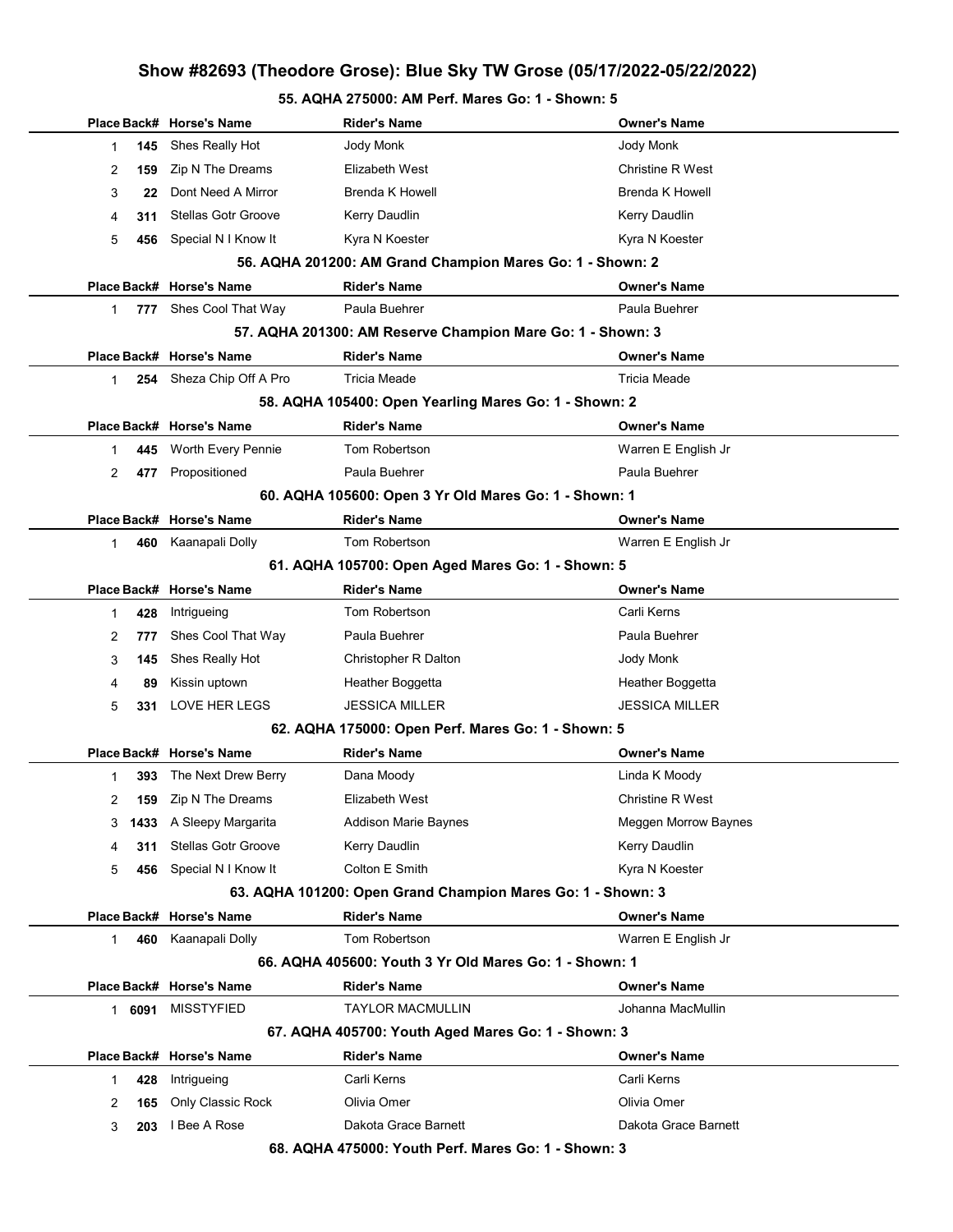|   | Show #82693 (Theodore Grose): Blue Sky TW Grose (05/17/2022-05/22/2022) |                            |                                                              |                           |  |
|---|-------------------------------------------------------------------------|----------------------------|--------------------------------------------------------------|---------------------------|--|
|   |                                                                         | Place Back# Horse's Name   | <b>Rider's Name</b>                                          | <b>Owner's Name</b>       |  |
| 1 | 448                                                                     | I Will Be A Good Rv        | Ava Hathaway                                                 | Ava Hathaway              |  |
| 2 | 1433                                                                    | A Sleepy Margarita         | <b>Addison Marie Baynes</b>                                  | Meggen Morrow Baynes      |  |
| 3 | 393                                                                     | The Next Drew Berry        | Dana Moody                                                   | Linda K Moody             |  |
|   |                                                                         |                            | 69. AQHA 401200: Youth Grand Champion Mares Go: 1 - Shown: 2 |                           |  |
|   |                                                                         | Place Back# Horse's Name   | <b>Rider's Name</b>                                          | <b>Owner's Name</b>       |  |
| 1 | 428                                                                     | Intrigueing                | Carli Kerns                                                  | Carli Kerns               |  |
|   |                                                                         |                            | 70. MQHA 912: MQHA Small Fry Halter Go: 1 - Shown: 3         |                           |  |
|   |                                                                         | Place Back# Horse's Name   | <b>Rider's Name</b>                                          | <b>Owner's Name</b>       |  |
| 1 | 52                                                                      | The Social Network         | Xandrea Sandusky                                             | Brandy M Pavlik           |  |
| 2 | 201                                                                     | <b>Cruzen Real Good</b>    | Karly Lynn Lewis                                             | Michele Lewis             |  |
| 3 | 22                                                                      | Dont Need A Mirror         | Brylee Lynn Bunting                                          | <b>Brenda K Howell</b>    |  |
|   |                                                                         |                            | 71. MQHA 901: Small Fry Showmanship Go: 1 - Shown: 3         |                           |  |
|   |                                                                         | Place Back# Horse's Name   | <b>Rider's Name</b>                                          | <b>Owner's Name</b>       |  |
| 1 | 201                                                                     | <b>Cruzen Real Good</b>    | Karly Lynn Lewis                                             | Michele Lewis             |  |
| 2 | 22                                                                      | Dont Need A Mirror         | <b>Brylee Lynn Bunting</b>                                   | <b>Brenda K Howell</b>    |  |
| 3 | 52                                                                      | The Social Network         | Xandrea Sandusky                                             | <b>Brandy M Pavlik</b>    |  |
|   |                                                                         |                            | 72. AQHA 412001: RK Youth Showmanship Go: 1 - Shown: 8       |                           |  |
|   |                                                                         | Place Back# Horse's Name   | <b>Rider's Name</b>                                          | <b>Owner's Name</b>       |  |
| 1 | 540                                                                     | My Invite To Dream         | Ava Holman                                                   | Ava Holman                |  |
| 2 | 207                                                                     | Kaptain Kaveman            | Elizabeth Smith                                              | <b>Elizabeth Smith</b>    |  |
| 3 | 406                                                                     | I Got Hot                  | Lydia Sage Czubak                                            | Lydia Sage Czubak         |  |
| 4 | 35                                                                      | <b>Potentially Dun</b>     | Kasey Kernen                                                 | Kasey Kernen              |  |
| 5 | 417                                                                     | <b>Stop And Stare</b>      | Ava L Cherwinski                                             | Ava L Cherwinski          |  |
| 6 | 165                                                                     | Only Classic Rock          | Olivia Omer                                                  | Olivia Omer               |  |
| 7 | 203                                                                     | I Bee A Rose               | Dakota Grace Barnett                                         | Dakota Grace Barnett      |  |
| 8 | 331                                                                     | LOVE HER LEGS              | <b>JESSICA MILLER</b>                                        | <b>JESSICA MILLER</b>     |  |
|   |                                                                         |                            | 73. AQHA 412002: L1 Youth Showmanship Go: 1 - Shown: 11      |                           |  |
|   |                                                                         | Place Back# Horse's Name   | <b>Rider's Name</b>                                          | <b>Owner's Name</b>       |  |
| 1 | 27                                                                      | One Hot Good Bar           | Maya Edwards                                                 | Dalton Performance Horses |  |
| 2 | 1433                                                                    | A Sleepy Margarita         | Addison Marie Baynes                                         | Meggen Morrow Baynes      |  |
| 3 | 406                                                                     | I Got Hot                  | Lydia Sage Czubak                                            | Lydia Sage Czubak         |  |
| 4 | 207                                                                     | Kaptain Kaveman            | Elizabeth Smith                                              | Elizabeth Smith           |  |
| 5 | 417                                                                     | Stop And Stare             | Ava L Cherwinski                                             | Ava L Cherwinski          |  |
| 6 | 540                                                                     | My Invite To Dream         | Ava Holman                                                   | Ava Holman                |  |
| 7 | 35                                                                      | <b>Potentially Dun</b>     | Kasey Kernen                                                 | Kasey Kernen              |  |
| 8 | 331                                                                     | LOVE HER LEGS              | <b>JESSICA MILLER</b>                                        | <b>JESSICA MILLER</b>     |  |
| 9 | 6091                                                                    | <b>MISSTYFIED</b>          | <b>TAYLOR MACMULLIN</b>                                      | Johanna MacMullin         |  |
|   |                                                                         |                            | 74. AQHA 412000: Youth Showmanship Go: 1 - Shown: 9          |                           |  |
|   |                                                                         | Place Back# Horse's Name   | <b>Rider's Name</b>                                          | <b>Owner's Name</b>       |  |
| 1 | 235                                                                     | Gota B A Hit               | Grace Gasper                                                 | <b>Tammy Gasper</b>       |  |
| 2 | 448                                                                     | I Will Be A Good Rv        | Ava Hathaway                                                 | Ava Hathaway              |  |
| 3 | 107                                                                     | Cool Lookin Ladysman       | <b>Taylin Collins</b>                                        | <b>Taylin Collins</b>     |  |
| 4 | 1433                                                                    | A Sleepy Margarita         | <b>Addison Marie Baynes</b>                                  | Meggen Morrow Baynes      |  |
| 5 | 815                                                                     | <b>Little Red Corvete</b>  | Josie A Eckert                                               | Josie A Eckert            |  |
| 6 | 308                                                                     | <b>Best Motion Picture</b> | Dana Moody                                                   | Linda K Moody             |  |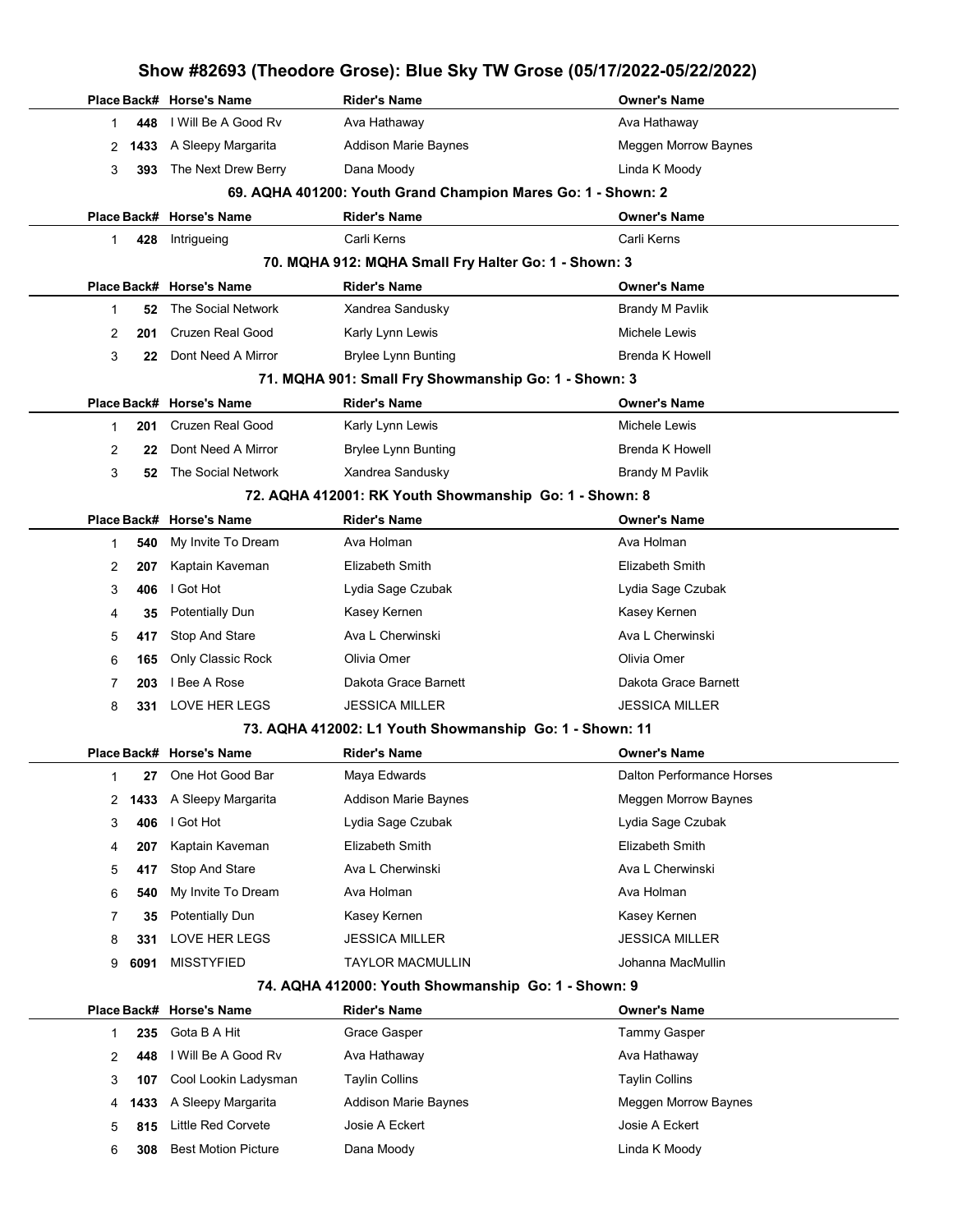| Show #82693 (Theodore Grose): Blue Sky TW Grose (05/17/2022-05/22/2022) |      |                            |                                                         |                            |  |  |
|-------------------------------------------------------------------------|------|----------------------------|---------------------------------------------------------|----------------------------|--|--|
| 7                                                                       | 206  | The Production Line        | Myah Jane Chaput                                        | <b>Stacy Chaput</b>        |  |  |
| 8                                                                       | 417  | Stop And Stare             | Ava L Cherwinski                                        | Ava L Cherwinski           |  |  |
| 9                                                                       | 331  | LOVE HER LEGS              | <b>JESSICA MILLER</b>                                   | <b>JESSICA MILLER</b>      |  |  |
|                                                                         |      |                            | 76. AQHA 212001: RK Amt Showmanship Go: 1 - Shown: 4    |                            |  |  |
|                                                                         |      | Place Back# Horse's Name   | <b>Rider's Name</b>                                     | <b>Owner's Name</b>        |  |  |
| 1                                                                       | 145  | Shes Really Hot            | Jody Monk                                               | Jody Monk                  |  |  |
| 2                                                                       | 14   | Soever Southern            | <b>Alexis Marie Coates</b>                              | <b>Alexis Marie Coates</b> |  |  |
| 3                                                                       | 555  | Zee Zee Tuf                | <b>Alison Doornbos</b>                                  | <b>KATIE MAYNARD</b>       |  |  |
| 4                                                                       | 402  | Red White N Charlie        | Samantha Jo-Anne Birdwell                               | Dianne Smith               |  |  |
|                                                                         |      |                            | 77. AQHA 212002: L1 AM Showmanship Go: 1 - Shown: 11    |                            |  |  |
|                                                                         |      | Place Back# Horse's Name   | Rider's Name                                            | <b>Owner's Name</b>        |  |  |
| 1                                                                       | 145  | Shes Really Hot            | Jody Monk                                               | Jody Monk                  |  |  |
| 2                                                                       | 211  | Hes Hott                   | Diana Midgley                                           | Diana Midgley              |  |  |
| 3                                                                       | 94   | Km Best N Chic             | Heather Dunigan Coe                                     | Heather Dunigan Coe        |  |  |
| 4                                                                       | 349  | Heres Your Captive         | Margaret Larobardiere                                   | Lauren & Linda Barnes      |  |  |
| 5                                                                       | 89   | Kissin uptown              | Heather Boggetta                                        | Heather Boggetta           |  |  |
| 6                                                                       | 555  | Zee Zee Tuf                | <b>Alison Doornbos</b>                                  | <b>KATIE MAYNARD</b>       |  |  |
| 7                                                                       | 143  | JZ Limited Liability       | Debbie Barber                                           | Debbie Barber              |  |  |
| 8                                                                       | 14   | Soever Southern            | Alexis Marie Coates                                     | <b>Alexis Marie Coates</b> |  |  |
| 9                                                                       | 687  | WHERE I COME FROM          | Cale Thompson                                           | Cale Thompson              |  |  |
|                                                                         |      |                            | 78. AQHA 212000: AM Showmanship Go: 1 - Shown: 10       |                            |  |  |
|                                                                         |      | Place Back# Horse's Name   | <b>Rider's Name</b>                                     | <b>Owner's Name</b>        |  |  |
| 1                                                                       | 687  | WHERE I COME FROM          | Cale Thompson                                           | Cale Thompson              |  |  |
| 2                                                                       | 145  | Shes Really Hot            | Jody Monk                                               | Jody Monk                  |  |  |
| 3                                                                       | 222  | Mae Theforce Bwith U       | Brandy L Baldwin-Bunting                                | Christa L Baldwin          |  |  |
| 4                                                                       | 149  | Ms Mae Flash               | Katherine West                                          | <b>Christine R West</b>    |  |  |
| 5                                                                       | 1548 | <b>Bmq Legendary</b>       | Meggen Morrow Baynes                                    | Meggen Morrow Baynes       |  |  |
| 6                                                                       | 402  | Red White N Charlie        | Samantha Jo-Anne Birdwell                               | Dianne Smith               |  |  |
| 7                                                                       | 414  | <b>Frosted Cherries</b>    | <b>Bailey Mccaffrey</b>                                 | <b>Bailey Mccaffrey</b>    |  |  |
| 8                                                                       | 383  | The Red Foxx               | Adam Johnson                                            | Adam Johnson               |  |  |
| 9                                                                       | 159  | Zip N The Dreams           | Elizabeth West                                          | <b>Christine R West</b>    |  |  |
|                                                                         |      |                            | 79. AQHA 212800: AM Select Showmanship Go: 1 - Shown: 7 |                            |  |  |
|                                                                         |      | Place Back# Horse's Name   | <b>Rider's Name</b>                                     | <b>Owner's Name</b>        |  |  |
| 1                                                                       | 22   | Dont Need A Mirror         | <b>Brenda K Howell</b>                                  | <b>Brenda K Howell</b>     |  |  |
| 2                                                                       | 254  | Sheza Chip Off A Pro       | Tricia Meade                                            | <b>Tricia Meade</b>        |  |  |
| 3                                                                       | 150  | Macs Kool Legacy           | Susan M Frank                                           | Susan M Frank              |  |  |
| 4                                                                       | 12   | Southern Eyes On Me        | Nancy Kay Fullerton                                     | Nancy Kay Fullerton        |  |  |
| 5                                                                       | 311  | <b>Stellas Gotr Groove</b> | Kerry Daudlin                                           | Kerry Daudlin              |  |  |
| 6                                                                       | 211  | Hes Hott                   | Diana Midgley                                           | Diana Midgley              |  |  |
| DQ                                                                      | 70   | True Blue I Will Be        | Kay Stanek                                              | Kay Stanek                 |  |  |
|                                                                         |      |                            | 81. AQHA 144004: L1 Green HUS Go: 1 - Shown: 7          |                            |  |  |
|                                                                         |      | Place Back# Horse's Name   | <b>Rider's Name</b>                                     | <b>Owner's Name</b>        |  |  |
| 1                                                                       | 409  | <b>Best Move Over</b>      | Amber Hanson Pickard                                    | Leslie A Bacon             |  |  |
| 2                                                                       | 411  | Glamourgirls Only          | Ulrike Klotz DVM                                        | Ulrike Klotz DVM           |  |  |
| 3                                                                       | 46   | Hot Cinch                  | Raegan Schnell                                          | Raegan Schnell             |  |  |
| 4                                                                       | 585  | Simply Presidential        | Michelle McCarthy Warda                                 | Laurie Hoopes              |  |  |
|                                                                         |      |                            |                                                         |                            |  |  |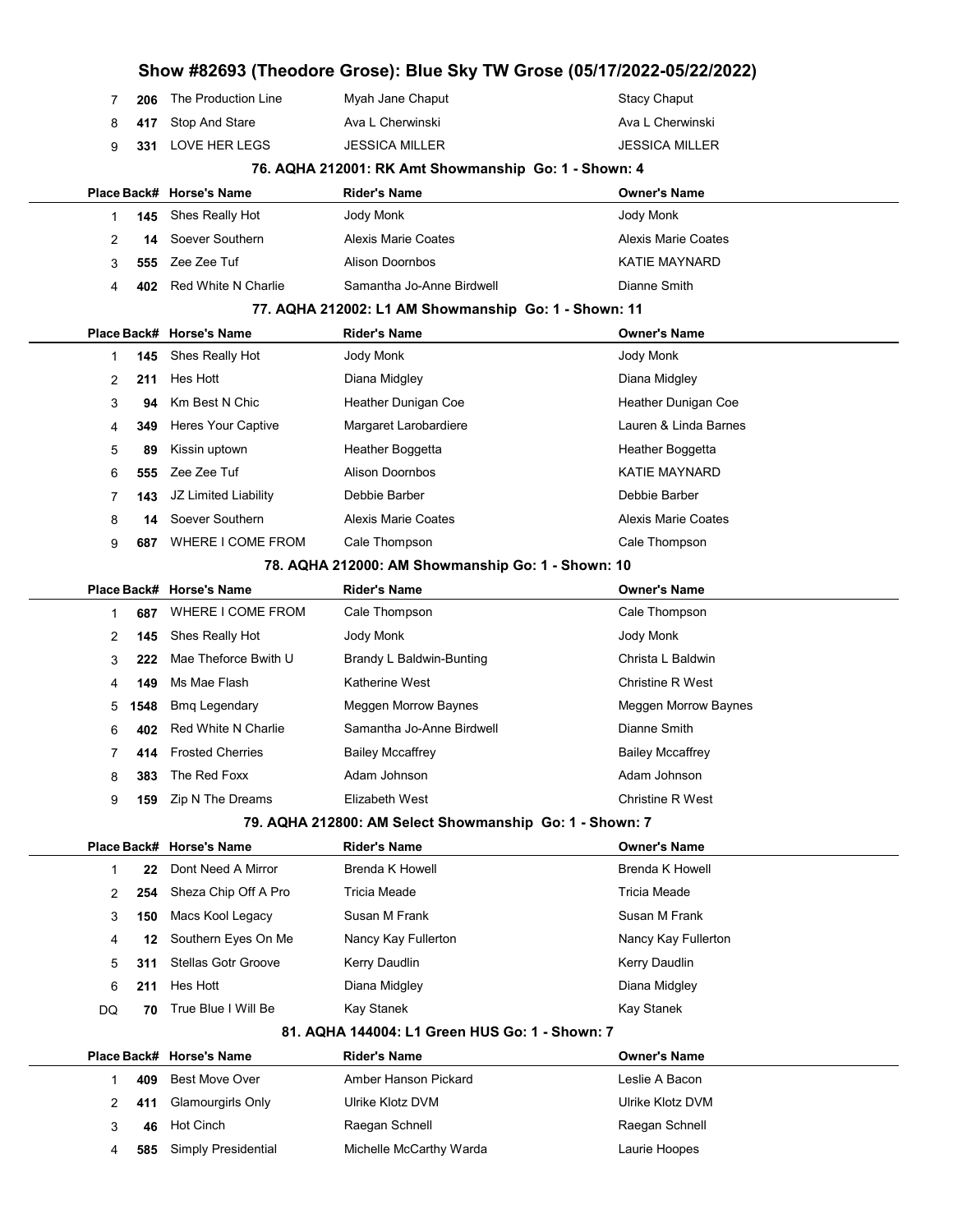|    |      |                            |                                                    | Show #82693 (Theodore Grose): Blue Sky TW Grose (05/17/2022-05/22/2022) |
|----|------|----------------------------|----------------------------------------------------|-------------------------------------------------------------------------|
| 5  | 252  | Willy Be My Valentin       | Tessa M Dalton                                     | Pam Catlin                                                              |
| 6  | 601  | <b>FIND YOUR DRIVE</b>     | Johanna MacMullin                                  | Johanna MacMullin                                                       |
| 7  | 687  | WHERE I COME FROM          | Cale Thompson                                      | Cale Thompson                                                           |
|    |      |                            | 82. AQHA 444001: Rookie Youth HUS Go: 1 - Shown: 5 |                                                                         |
|    |      | Place Back# Horse's Name   | Rider's Name                                       | <b>Owner's Name</b>                                                     |
| 1  | 35   | Potentially Dun            | Kasey Kernen                                       | Kasey Kernen                                                            |
| 2  | 1548 | <b>Bmq Legendary</b>       | Addison Marie Baynes                               | <b>Meggen Morrow Baynes</b>                                             |
| 3  | 601  | <b>FIND YOUR DRIVE</b>     | <b>TAYLOR MACMULLIN</b>                            | Johanna MacMullin                                                       |
| 4  | 203  | I Bee A Rose               | Dakota Grace Barnett                               | Dakota Grace Barnett                                                    |
| 5  | 417  | Stop And Stare             | Ava L Cherwinski                                   | Ava L Cherwinski                                                        |
|    |      |                            | 83. AQHA 444002: L1 Youth HUS Go: 1 - Shown: 6     |                                                                         |
|    |      | Place Back# Horse's Name   | <b>Rider's Name</b>                                | <b>Owner's Name</b>                                                     |
| 1  | 107  | Cool Lookin Ladysman       | <b>Taylin Collins</b>                              | <b>Taylin Collins</b>                                                   |
| 2  | 35   | <b>Potentially Dun</b>     | Kasey Kernen                                       | Kasey Kernen                                                            |
| 3  | 165  | Only Classic Rock          | Olivia Omer                                        | Olivia Omer                                                             |
| 4  | 1433 | A Sleepy Margarita         | <b>Addison Marie Baynes</b>                        | Meggen Morrow Baynes                                                    |
| 5  | 404  | A Certain Revolution       | Quinn Kats                                         | Quinn Kats                                                              |
| DQ | 417  | Stop And Stare             | Ava L Cherwinski                                   | Ava L Cherwinski                                                        |
|    |      |                            | 84. AQHA 444000: Youth HUS Go: 1 - Shown: 7        |                                                                         |
|    |      | Place Back# Horse's Name   | <b>Rider's Name</b>                                | <b>Owner's Name</b>                                                     |
| 1  | 107  | Cool Lookin Ladysman       | <b>Taylin Collins</b>                              | <b>Taylin Collins</b>                                                   |
| 2  | 393  | The Next Drew Berry        | Dana Moody                                         | Linda K Moody                                                           |
| 3  | 235  | Gota B A Hit               | Grace Gasper                                       | Tammy Gasper                                                            |
| 4  | 815  | Little Red Corvete         | Josie A Eckert                                     | Josie A Eckert                                                          |
| 5  | 206  | The Production Line        | Myah Jane Chaput                                   | <b>Stacy Chaput</b>                                                     |
| 6  | 1548 | <b>Bmq Legendary</b>       | <b>Addison Marie Baynes</b>                        | Meggen Morrow Baynes                                                    |
| 7  | 404  | A Certain Revolution       | Quinn Kats                                         | <b>Quinn Kats</b>                                                       |
|    |      |                            | 86. AQHA 144100: Junior HUS Go: 1 - Shown: 5       |                                                                         |
|    |      | Place Back# Horse's Name   | <b>Rider's Name</b>                                | <b>Owner's Name</b>                                                     |
| 1  | 408  | The Irons Hot              | Amber Hanson Pickard                               | Heidi Marhofer                                                          |
| 2  | 346  | Im Here For The Cake       | Kelly Carr                                         | Whitney L Hayman                                                        |
| 3  | 393  | The Next Drew Berry        | Linda K Moody                                      | Linda K Moody                                                           |
| 4  | 308  | <b>Best Motion Picture</b> | Linda K Moody                                      | Linda K Moody                                                           |
| 5  | 383  | The Red Foxx               | Tessa M Dalton                                     | Adam Johnson                                                            |
|    |      |                            | 88. AQHA 244001: RK Amateur HUS Go: 1 - Shown: 4   |                                                                         |
|    |      | Place Back# Horse's Name   | <b>Rider's Name</b>                                | <b>Owner's Name</b>                                                     |
| 1  | 687  | WHERE I COME FROM          | Cale Thompson                                      | Cale Thompson                                                           |
| 2  | 549  | <b>INVY MY CHROME</b>      | Dawn York                                          | Dawn York                                                               |
| 3  | 555  | Zee Zee Tuf                | <b>Alison Doornbos</b>                             | <b>KATIE MAYNARD</b>                                                    |
| 4  | 14   | Soever Southern            | <b>Alexis Marie Coates</b>                         | <b>Alexis Marie Coates</b>                                              |
|    |      |                            | 89. AQHA 244002: L1 Amateur HUS Go: 1 - Shown: 9   |                                                                         |
|    |      | Place Back# Horse's Name   | <b>Rider's Name</b>                                | <b>Owner's Name</b>                                                     |
| 1  | 549  | <b>INVY MY CHROME</b>      | Dawn York                                          | Dawn York                                                               |
| 2  | 89   | Kissin uptown              | Heather Boggetta                                   | Heather Boggetta                                                        |
| 3  | 143  | JZ Limited Liability       | Debbie Barber                                      | Debbie Barber                                                           |
| 4  | 94   | Km Best N Chic             | Heather Dunigan Coe                                | Heather Dunigan Coe                                                     |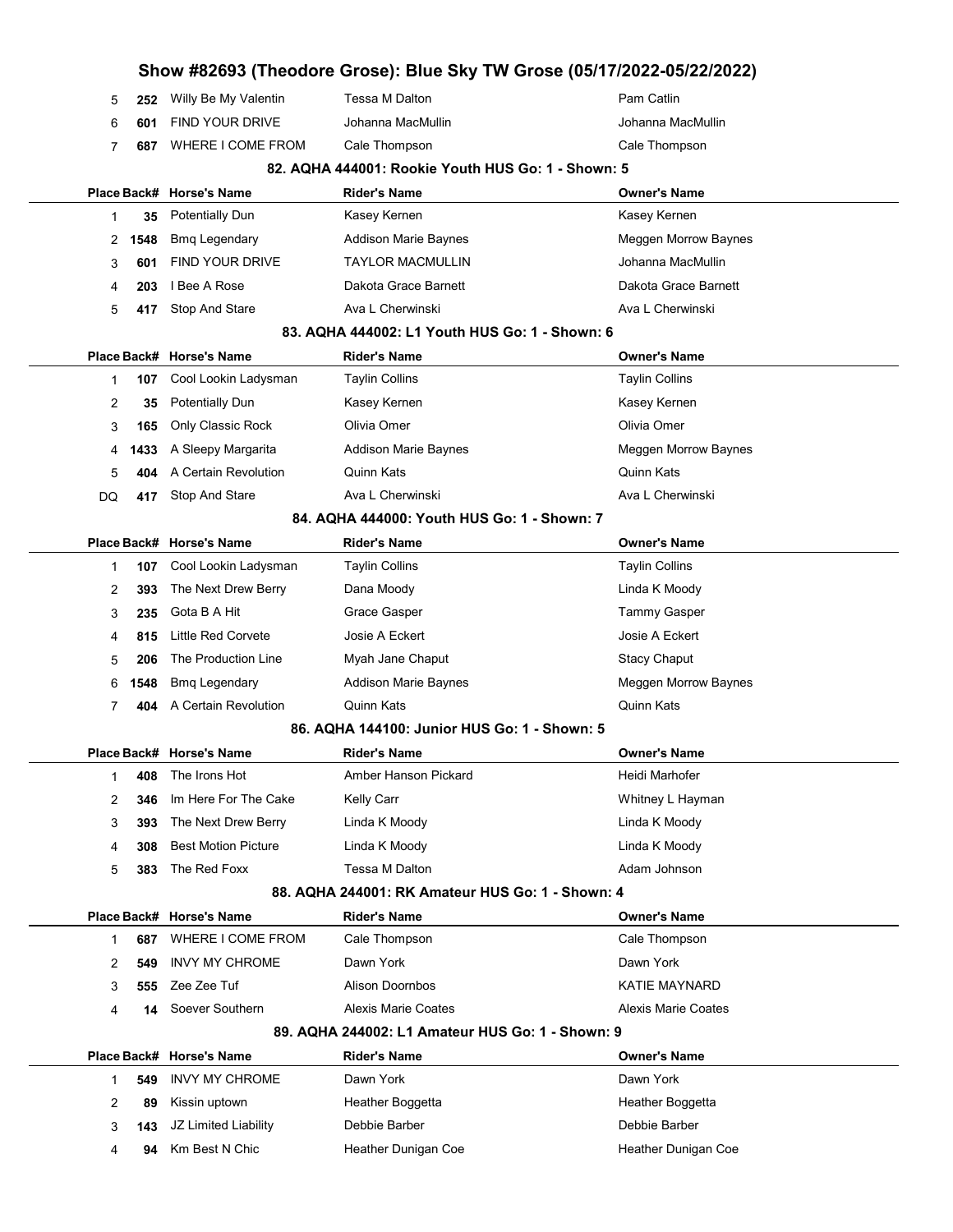|     |     | 5 349 Heres Your Captive  | Margaret Larobardiere  | Lauren & Linda Barnes |
|-----|-----|---------------------------|------------------------|-----------------------|
| 6 — | 252 | Willy Be My Valentin      | Stephen Erdman         | Pam Catlin            |
| 7   |     | 555 Zee Zee Tuf           | <b>Alison Doornbos</b> | <b>KATIE MAYNARD</b>  |
|     |     | 8 311 Stellas Gotr Groove | Kerry Daudlin          | Kerry Daudlin         |
|     |     | 9 211 Hes Hott            | Diana Midgley          | Diana Midgley         |
|     |     |                           |                        |                       |

#### 90. AQHA 244000: Amateur HUS Go: 1 - Shown: 7

|    |      | Place Back# Horse's Name | <b>Rider's Name</b>      | <b>Owner's Name</b>     |
|----|------|--------------------------|--------------------------|-------------------------|
|    | 346  | Im Here For The Cake     | Whitney L Hayman         | Whitney L Hayman        |
|    | 222  | Mae Theforce Bwith U     | Brandy L Baldwin-Bunting | Christa L Baldwin       |
|    | 549  | INVY MY CHROME           | Dawn York                | Dawn York               |
| 4  | 159  | Zip N The Dreams         | Elizabeth West           | <b>Christine R West</b> |
| 5. | 383  | The Red Foxx             | Adam Johnson             | Adam Johnson            |
| 6. | 1548 | <b>Bmg Legendary</b>     | Meggen Morrow Baynes     | Meggen Morrow Baynes    |
|    | 101  | Gott It                  | Kara M DeVlieger         | Kara M DeVlieger        |
|    |      |                          |                          |                         |

#### 91. AQHA 244800: Amateur Select HUS Go: 1 - Shown: 10

|   |     | Place Back# Horse's Name | <b>Rider's Name</b> | <b>Owner's Name</b> |
|---|-----|--------------------------|---------------------|---------------------|
|   | 411 | Glamourgirls Only        | Ulrike Klotz DVM    | Ulrike Klotz DVM    |
| 2 | 12  | Southern Eyes On Me      | Nancy Kay Fullerton | Nancy Kay Fullerton |
| 3 | 22  | Dont Need A Mirror       | Brenda K Howell     | Brenda K Howell     |
| 4 | 70  | True Blue I Will Be      | Kay Stanek          | Kay Stanek          |
| 5 | 150 | Macs Kool Legacy         | Susan M Frank       | Susan M Frank       |
| 6 | 211 | Hes Hott                 | Diana Midgley       | Diana Midgley       |
|   | 435 | Sweet N Lazy             | <b>Barb Delf</b>    | Barb Delf           |
| 8 | 143 | JZ Limited Liability     | Debbie Barber       | Debbie Barber       |
| 9 | 254 | Sheza Chip Off A Pro     | Tricia Meade        | Tricia Meade        |

#### 93. AQHA 144200: Senior HUS Go: 1 - Shown: 9

|   |     | Place Back# Horse's Name   | <b>Rider's Name</b>     | <b>Owner's Name</b>  |
|---|-----|----------------------------|-------------------------|----------------------|
|   | 498 | Amarillo By Moonlite       | Morgan Lantz            | Estelle McParlan     |
| 2 | 407 | Doodle Jump                | Maggie Dekraker         | Linda Lu Kosal       |
| 3 | 395 | <b>Kruzin For Cowgirls</b> | Tessa M Dalton          | Laura Stillman       |
| 4 | 230 | Willy Willy Sleepy         | Linda K Moody           | Michele Lewis        |
| 5 | 50  | Buzzzzn Bout Me            | Michelle McCarthy Warda | Ken Mumy             |
| 6 | 70  | True Blue I Will Be        | Kay Stanek              | Kay Stanek           |
|   |     | 1433 A Sleepy Margarita    | Meggen Morrow Baynes    | Meggen Morrow Baynes |
| 8 | 101 | Gott It                    | Kara M DeVlieger        | Kara M DeVlieger     |
| 9 | 94  | Km Best N Chic             | Raegan Schnell          | Heather Dunigan Coe  |
|   |     |                            |                         |                      |

#### 96. MQHA 905: Small Fry HUS Go: 1 - Shown: 3

|               |     | Place Back# Horse's Name | <b>Rider's Name</b>                                 | <b>Owner's Name</b> |
|---------------|-----|--------------------------|-----------------------------------------------------|---------------------|
|               | 22  | Dont Need A Mirror       | <b>Brylee Lynn Bunting</b>                          | Brenda K Howell     |
| 2             | 201 | Cruzen Real Good         | Karly Lynn Lewis                                    | Michele Lewis       |
| 3             | 52  | The Social Network       | Xandrea Sandusky                                    | Brandy M Pavlik     |
|               |     |                          | 97. MQHA 906: Small Fry Equitation Go: 1 - Shown: 3 |                     |
|               |     |                          |                                                     |                     |
|               |     | Place Back# Horse's Name | <b>Rider's Name</b>                                 | <b>Owner's Name</b> |
|               | 22  | Dont Need A Mirror       | <b>Brylee Lynn Bunting</b>                          | Brenda K Howell     |
| $\mathcal{P}$ | 201 | Cruzen Real Good         | Karly Lynn Lewis                                    | Michele Lewis       |
| 3             | 52  | The Social Network       | Xandrea Sandusky                                    | Brandy M Pavlik     |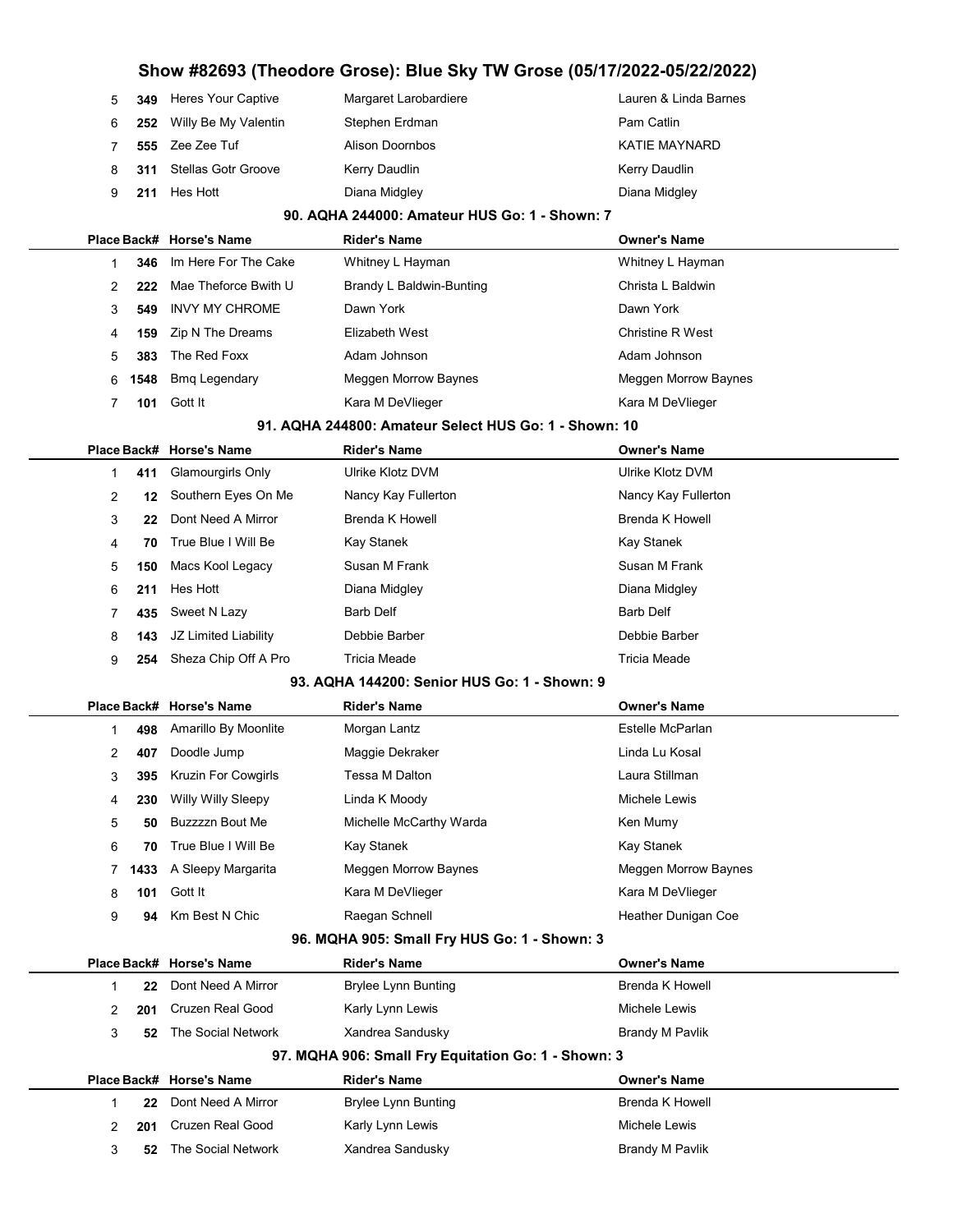# Place Back# Horse's Name **Rider's Name Communist Communist Communist** Communist Place Back America Communist Pla 1 35 Potentially Dun Kasey Kernen Kasey Kernen 2 540 My Invite To Dream Ava Holman Ava Holman Ava Holman 3 601 FIND YOUR DRIVE TAYLOR MACMULLIN CHARGE TO Johanna MacMullin 4 203 I Bee A Rose Dakota Grace Barnett Dakota Grace Barnett 99. AQHA 452002: L1 Youth Equitation Go: 1 - Shown: 8 Place Back# Horse's Name **Rider's Name Communist Communist Communist** Communist Place Back America Communist Pla 1 **107** Cool Lookin Ladysman Taylin Collins Taylin Collins Taylin Collins 2 35 Potentially Dun Kasey Kernen Kasey Kernen 3 540 My Invite To Dream Ava Holman Ava Holman Ava Holman 4 206 The Production Line Myah Jane Chaput Stacy Chaput Stacy Chaput 5 165 Only Classic Rock Olivia Omer Olivia Omer 6 **1433** A Sleepy Margarita **Addison Marie Baynes** Meggen Morrow Baynes 7 207 Kaptain Kaveman Elizabeth Smith Elizabeth Smith 8 404 A Certain Revolution Quinn Kats Quinn Kats 100. AQHA 452000: Youth Equitation Go: 1 - Shown: 7 Place Back# Horse's Name **Rider's Name Communist Communist Communist** Communist Place Back America Communist Pla 1 **448** I Will Be A Good Rv **Ava Hathaway Communist Communist Communist Ava Hathaway Ava Hathaway** 2 235 Gota B A Hit **Grace Gasper** Tammy Gasper Tammy Gasper 3 308 Best Motion Picture **Dana Moody Communist Communist Communist Communist Communist Communist Communist Communist Communist Communist Communist Communist Communist Communist Communist Communist Communist Communist Comm** 4 815 Little Red Corvete Josie A Eckert Josie A Eckert 5 107 Cool Lookin Ladysman Taylin Collins Taylin Collins 6 404 A Certain Revolution Quinn Kats Quinn Kats DQ **1433** A Sleepy Margarita Addison Marie Baynes Mension Meggen Morrow Baynes 102. AQHA 252001: Rookie Amateur Equitation Go: 1 - Shown: 3 Place Back# Horse's Name **Rider's Name Communist Communist Communist** Owner's Name 1 **601** FIND YOUR DRIVE Johanna MacMullin Johanna MacMullin 2 349 Heres Your Captive Margaret Larobardiere **Lauren & Linda Barnes** 3 252 Willy Be My Valentin Stephen Erdman **Pam Catlin** Pam Catlin 103. AQHA 252002: L1 Amateur Equitation Go: 1 - Shown: 6 Place Back# Horse's Name Rider's Name Owner's Name 1 687 WHERE I COME FROM Cale Thompson Cale Thompson 2 143 JZ Limited Liability Debbie Barber Debbie Barber 3 211 Hes Hott **Diana Midgley** Diana Midgley **Diana Midgley** 4 89 Kissin uptown **Heather Boggetta** Heather Boggetta Heather Boggetta 5 349 Heres Your Captive Margaret Larobardiere Lauren & Linda Barnes DQ 252 Willy Be My Valentin Stephen Erdman Pam Catlin Pam Catlin 104. AQHA 252000: Amateur Equitation Go: 1 - Shown: 5 Place Back# Horse's Name Rider's Name Owner's Name 1 159 Zip N The Dreams Elizabeth West Christine R West 2 557 UF Parked At The Bar Stephanie Rae Morgan Stephanie Rae Morgan Stephanie Rae Morgan 3 687 WHERE I COME FROM Cale Thompson Cale Thompson

98. AQHA 452001: Rookie Youth Equitation Go: 1 - Shown: 4

105. AQHA 252800: AM Select Equitation Go: 1 - Shown: 5

4 1548 Bmq Legendary **Meggen Morrow Baynes** Morrow Baynes Meggen Morrow Baynes

5 383 The Red Foxx **Adam Johnson** Adam Johnson Adam Johnson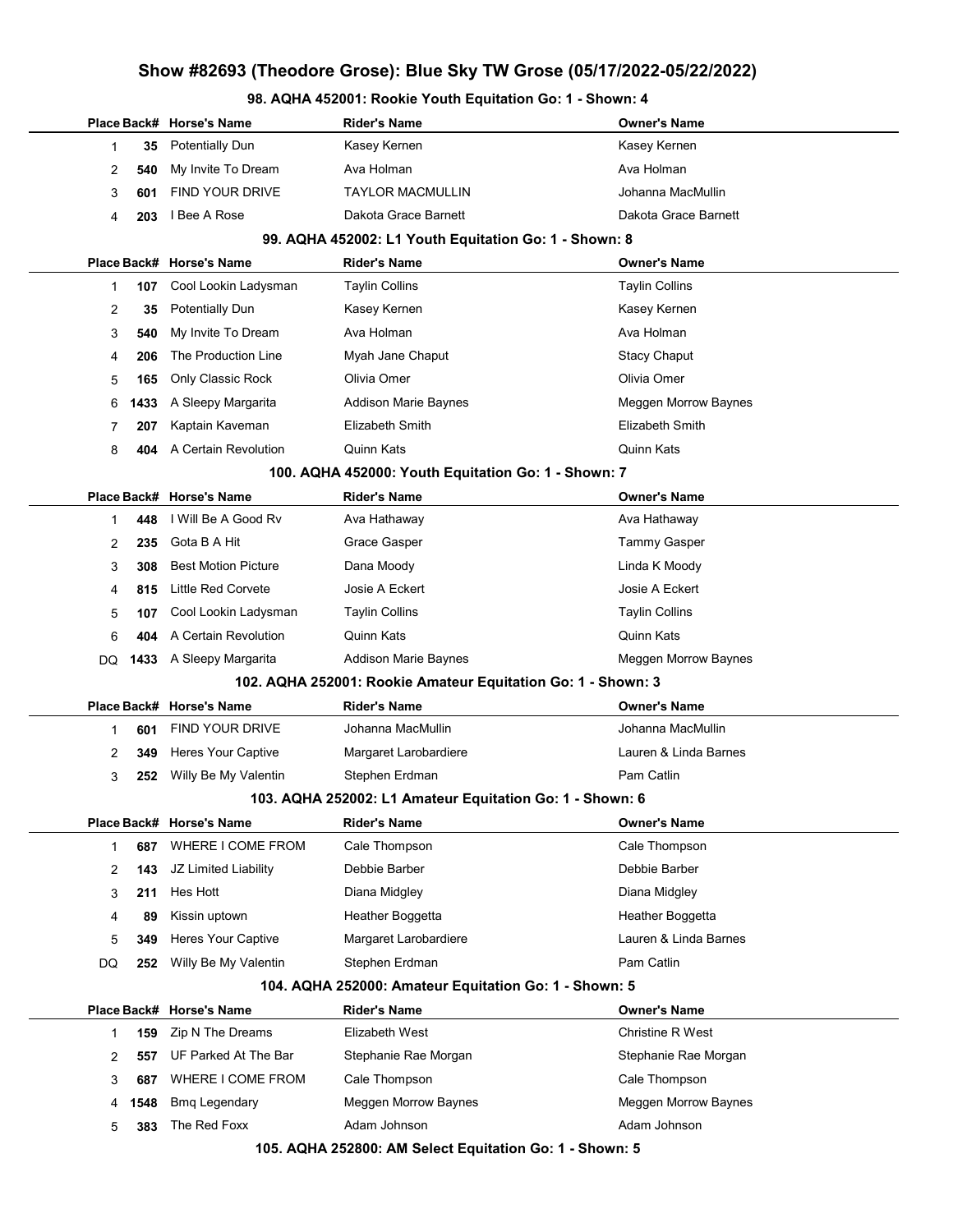|                |     |                            |                                                         | Show #82693 (Theodore Grose): Blue Sky TW Grose (05/17/2022-05/22/2022) |
|----------------|-----|----------------------------|---------------------------------------------------------|-------------------------------------------------------------------------|
|                |     | Place Back# Horse's Name   | <b>Rider's Name</b>                                     | <b>Owner's Name</b>                                                     |
| 1              | 311 | <b>Stellas Gotr Groove</b> | Kerry Daudlin                                           | Kerry Daudlin                                                           |
| 2              | 254 | Sheza Chip Off A Pro       | <b>Tricia Meade</b>                                     | <b>Tricia Meade</b>                                                     |
| 3              | 150 | Macs Kool Legacy           | Susan M Frank                                           | Susan M Frank                                                           |
| 4              | 22  | Dont Need A Mirror         | Brenda K Howell                                         | <b>Brenda K Howell</b>                                                  |
| DQ             | 143 | JZ Limited Liability       | Debbie Barber                                           | Debbie Barber                                                           |
|                |     |                            | 107. AQHA 136004: L1 Western Riding Go: 1 - Shown: 4    |                                                                         |
|                |     | Place Back# Horse's Name   | <b>Rider's Name</b>                                     | <b>Owner's Name</b>                                                     |
| 1              | 501 | Made My Best               | Garth Gooding                                           | Michelle & Sheila Bauer                                                 |
| 2              | 415 | Heza Sophistication        | Kelly Carr                                              | Gretchen Weidner                                                        |
| DQ             | 124 | <b>Madd Money</b>          | Tessa M Dalton                                          | Lauren E Lauver                                                         |
| DQ             | 107 | Cool Lookin Ladysman       | Michelle McCarthy Warda                                 | <b>Taylin Collins</b>                                                   |
|                |     |                            | 108. AQHA 136000: Western Riding Go: 1 - Shown: 2       |                                                                         |
|                |     | Place Back# Horse's Name   | <b>Rider's Name</b>                                     | <b>Owner's Name</b>                                                     |
| 1              | 498 | Amarillo By Moonlite       | Morgan Lantz                                            | Estelle McParlan                                                        |
| $\overline{2}$ | 107 | Cool Lookin Ladysman       | Michelle McCarthy Warda                                 | <b>Taylin Collins</b>                                                   |
|                |     |                            | 111. AQHA 436000: Youth Western Riding Go: 1 - Shown: 1 |                                                                         |
|                |     | Place Back# Horse's Name   | <b>Rider's Name</b>                                     | <b>Owner's Name</b>                                                     |
| 1              | 235 | Gota B A Hit               | Grace Gasper                                            | <b>Tammy Gasper</b>                                                     |
|                |     |                            | 117. AQHA 142004: L1 Green WP Go: 1 - Shown: 6          |                                                                         |
|                |     | Place Back# Horse's Name   | <b>Rider's Name</b>                                     | <b>Owner's Name</b>                                                     |
| 1              | 558 | <b>LOPIN THRU FIRE</b>     | Garth Gooding                                           | Michelle & Sheila Bauer                                                 |
| 2              | 12  | Southern Eyes On Me        | Karen C Holden                                          | Nancy Kay Fullerton                                                     |
| 3              | 322 | Too LazyToSpeak            | <b>Christopher Horsley</b>                              | Megan Hirschman                                                         |
| 4              | 145 | Shes Really Hot            | Christopher R Dalton                                    | Jody Monk                                                               |
| 5              | 540 | My Invite To Dream         | Ava Holman                                              | Ava Holman                                                              |
| 6              | 124 | <b>Madd Money</b>          | Tessa M Dalton                                          | Lauren E Lauver                                                         |
|                |     |                            | 118. AQHA 442001: RK Youth WP Go: 1 - Shown: 2          |                                                                         |
|                |     | Place Back# Horse's Name   | <b>Rider's Name</b>                                     | <b>Owner's Name</b>                                                     |
| 1              | 165 | Only Classic Rock          | Olivia Omer                                             | Olivia Omer                                                             |
| 2              | 418 | VS Only The Roanly         | Hannah Wierenga                                         | Meagan Hengst                                                           |
|                |     |                            | 119. AQHA 442002: L1 Youth WP Go: 1 - Shown: 5          |                                                                         |
|                |     | Place Back# Horse's Name   | <b>Rider's Name</b>                                     | <b>Owner's Name</b>                                                     |
| 1              | 540 | My Invite To Dream         | Ava Holman                                              | Ava Holman                                                              |
| 2              | 206 | The Production Line        | Myah Jane Chaput                                        | <b>Stacy Chaput</b>                                                     |
| 3              | 207 | Kaptain Kaveman            | Elizabeth Smith                                         | Elizabeth Smith                                                         |
| 4              | 165 | Only Classic Rock          | Olivia Omer                                             | Olivia Omer                                                             |
| 5              | 406 | I Got Hot                  | Lydia Sage Czubak                                       | Lydia Sage Czubak                                                       |
|                |     |                            | 120. AQHA 442000: Youth WP Go: 1 - Shown: 7             |                                                                         |
|                |     | Place Back# Horse's Name   | <b>Rider's Name</b>                                     | <b>Owner's Name</b>                                                     |
| 1              | 448 | I Will Be A Good Rv        | Ava Hathaway                                            | Ava Hathaway                                                            |
| 2              | 393 | The Next Drew Berry        | Dana Moody                                              | Linda K Moody                                                           |
| 3              | 235 | Gota B A Hit               | Grace Gasper                                            | Tammy Gasper                                                            |
| 4              | 540 | My Invite To Dream         | Ava Holman                                              | Ava Holman                                                              |
| 5              | 107 | Cool Lookin Ladysman       | <b>Taylin Collins</b>                                   | <b>Taylin Collins</b>                                                   |
| 6              | 420 | Lunamoon                   | Morgan G Evans                                          | Morgan G Evans                                                          |
|                |     |                            |                                                         |                                                                         |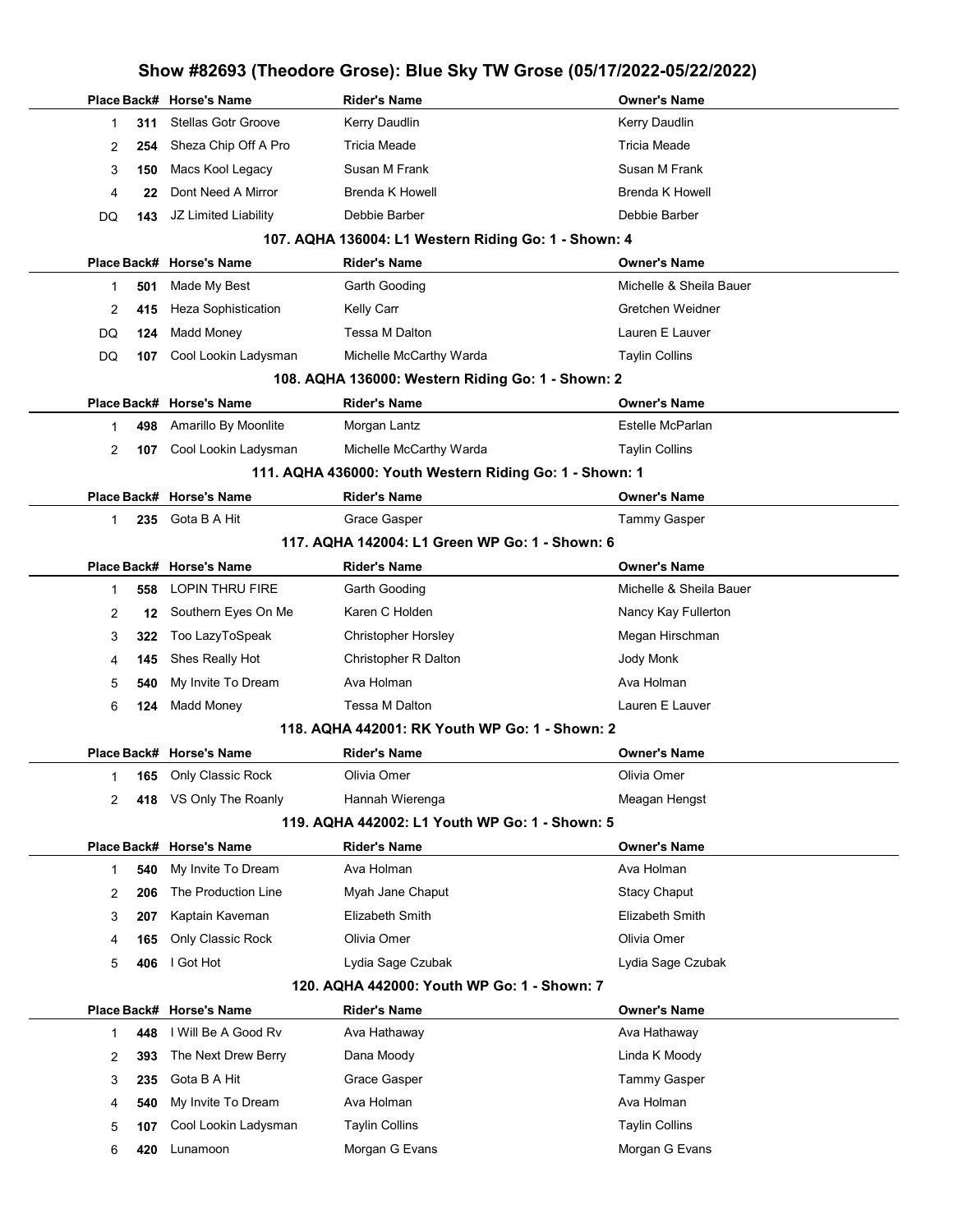7 206 The Production Line Myah Jane Chaput Stacy Chaput Stacy Chaput

|    | 122. AQHA 142100: Junior WP Go: 1 - Shown: 6 |                            |                                                      |                               |  |
|----|----------------------------------------------|----------------------------|------------------------------------------------------|-------------------------------|--|
|    |                                              | Place Back# Horse's Name   | <b>Rider's Name</b>                                  | <b>Owner's Name</b>           |  |
| 1  | 501                                          | Made My Best               | Austin Gooding                                       | Michelle & Sheila Bauer       |  |
| 2  | 383                                          | The Red Foxx               | Tessa M Dalton                                       | Adam Johnson                  |  |
| 3  | 393                                          | The Next Drew Berry        | Jeff S Moody                                         | Linda K Moody                 |  |
| 4  | 413                                          | Dr Bookbinder              | Garth Gooding                                        | <b>Painted Plantation LLC</b> |  |
| 5  | 165                                          | Only Classic Rock          | Olivia Omer                                          | Olivia Omer                   |  |
| 6  | 419                                          | Maid U Best                | <b>Christopher Horsley</b>                           | <b>Starland Ranch LLC</b>     |  |
|    |                                              |                            | 124. AQHA 242001: RK Amateur WP Go: 1 - Shown: 3     |                               |  |
|    |                                              | Place Back# Horse's Name   | <b>Rider's Name</b>                                  | <b>Owner's Name</b>           |  |
| 1  | 145                                          | Shes Really Hot            | Jody Monk                                            | Jody Monk                     |  |
| 2  | 402                                          | Red White N Charlie        | Samantha Jo-Anne Birdwell                            | Dianne Smith                  |  |
| 3  | 139                                          | U Aint No Cowboy           | Julie R Merchant-Reincke                             | Julie R Merchant-Reincke      |  |
|    |                                              |                            | 125. AQHA 242002: L1 Amateur WP Go: 1 - Shown: 9     |                               |  |
|    |                                              | Place Back# Horse's Name   | <b>Rider's Name</b>                                  | <b>Owner's Name</b>           |  |
| 1  | 456                                          | Special N I Know It        | Kyra N Koester                                       | Kyra N Koester                |  |
| 2  | 416                                          | Bettin Ona Krymsun         | Ashley M Huss                                        | Ashley M Huss                 |  |
| 3  | 322                                          | Too LazyToSpeak            | Megan Hirschman                                      | Megan Hirschman               |  |
| 4  | 560                                          | Implacabile                | <b>Tracy Wimer</b>                                   | <b>Tracy Wimer</b>            |  |
| 5  | 550                                          | PS SIMPLY GOOD             | Dawn York                                            | Dawn York                     |  |
| 6  | 145                                          | Shes Really Hot            | Jody Monk                                            | Jody Monk                     |  |
| 7  | 523                                          | Shes Got Battitude         | Cole Miller                                          | Cole Miller                   |  |
| 8  | 536                                          | Only Happens               | Lee Heighton                                         | Angie Heighton                |  |
| DQ | 311                                          | <b>Stellas Gotr Groove</b> | Kerry Daudlin                                        | Kerry Daudlin                 |  |
|    |                                              |                            | 126. AQHA 242000: Amateur WP Go: 1 - Shown: 9        |                               |  |
|    |                                              | Place Back# Horse's Name   | <b>Rider's Name</b>                                  | <b>Owner's Name</b>           |  |
| 1  | 456                                          | Special N I Know It        | Kyra N Koester                                       | Kyra N Koester                |  |
| 2  | 416                                          | Bettin Ona Krymsun         | Ashley M Huss                                        | Ashley M Huss                 |  |
| 3  | 410                                          | Made It Rain               | Jennifer Huntoon                                     | Jennifer Huntoon              |  |
| 4  | 383                                          | The Red Foxx               | Adam Johnson                                         | Adam Johnson                  |  |
| 5  | 149                                          | Ms Mae Flash               | Katherine West                                       | Christine R West              |  |
| 6  | 431                                          | She Sure Is Good           | <b>Tyler Williamson</b>                              | <b>Tyler Williamson</b>       |  |
| 7  | 550                                          | PS SIMPLY GOOD             | Dawn York                                            | Dawn York                     |  |
| 8  | 523                                          | <b>Shes Got Battitude</b>  | Cole Miller                                          | Cole Miller                   |  |
| 9  | 322                                          | Too LazyToSpeak            | Megan Hirschman                                      | Megan Hirschman               |  |
|    |                                              |                            | 127. AQHA 242800: Amateur Select WP Go: 1 - Shown: 8 |                               |  |
|    |                                              | Place Back# Horse's Name   | <b>Rider's Name</b>                                  | <b>Owner's Name</b>           |  |
| 1  | 560                                          | Implacabile                | <b>Tracy Wimer</b>                                   | <b>Tracy Wimer</b>            |  |
| 2  | 12                                           | Southern Eyes On Me        | Nancy Kay Fullerton                                  | Nancy Kay Fullerton           |  |
| 3  | 335                                          | One Kool Fool              | Brenda Schrader                                      | <b>Brenda Schrader</b>        |  |
| 4  | 150                                          | Macs Kool Legacy           | Susan M Frank                                        | Susan M Frank                 |  |
| 5  | 22                                           | Dont Need A Mirror         | <b>Brenda K Howell</b>                               | <b>Brenda K Howell</b>        |  |
| 6  | 70                                           | True Blue I Will Be        | Kay Stanek                                           | Kay Stanek                    |  |
| 7  | 254                                          | Sheza Chip Off A Pro       | Tricia Meade                                         | Tricia Meade                  |  |
| DQ | 311                                          | <b>Stellas Gotr Groove</b> | Kerry Daudlin                                        | Kerry Daudlin                 |  |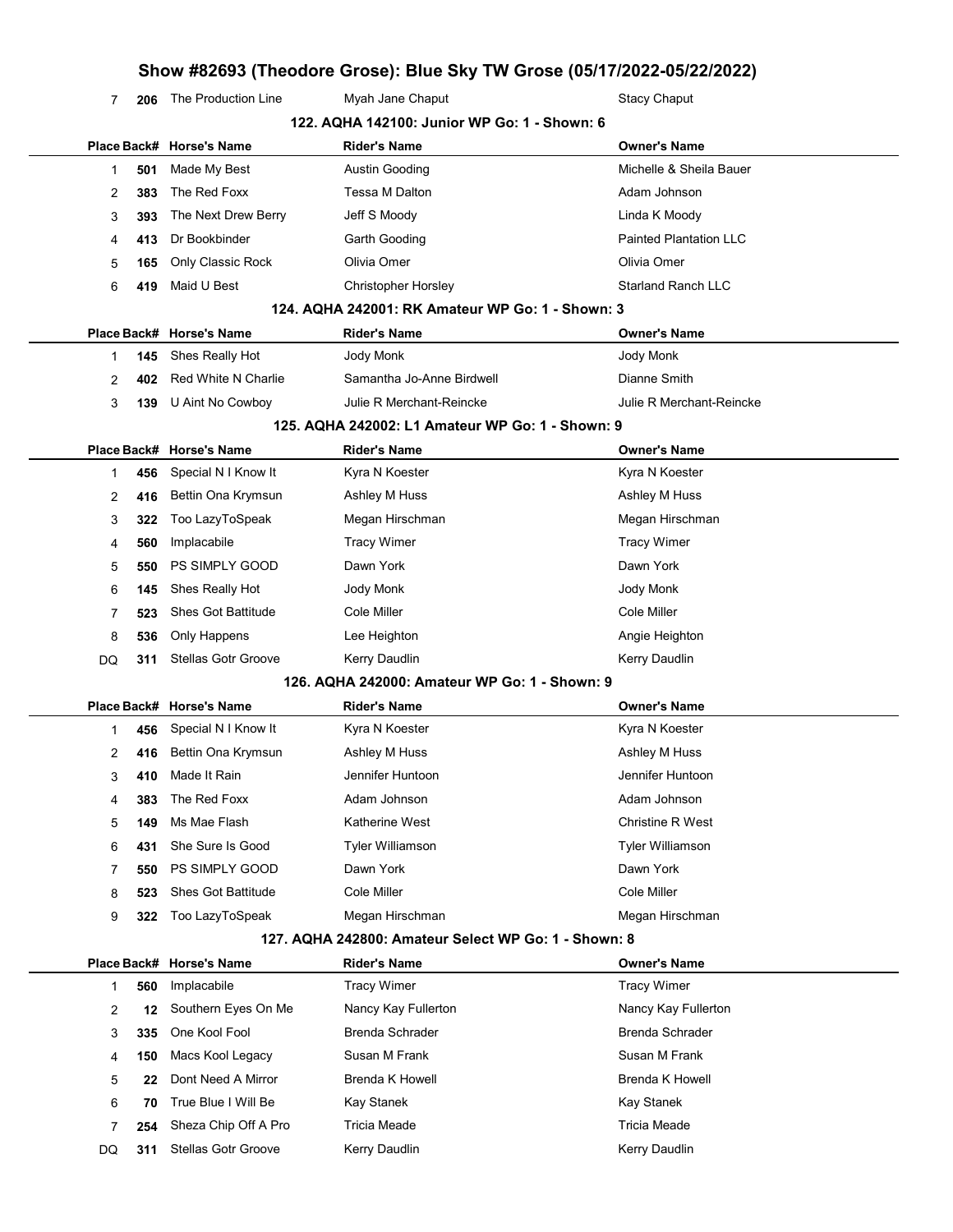### 129. AQHA 142200: Senior WP Go: 1 - Shown: 10

|    |      | Place Back# Horse's Name                                   | <b>Rider's Name</b>                                      | <b>Owner's Name</b>       |  |  |
|----|------|------------------------------------------------------------|----------------------------------------------------------|---------------------------|--|--|
| 1. | 456  | Special N I Know It                                        | Colton E Smith                                           | Kyra N Koester            |  |  |
| 2  | 498  | Amarillo By Moonlite                                       | Morgan Lantz                                             | Estelle McParlan          |  |  |
| 3  | 262  | Time Is Lopin By                                           | Jeff S Moody                                             | Jacquelin Moody           |  |  |
| 4  | 410  | Made It Rain                                               | Austin Gooding                                           | Jennifer Huntoon          |  |  |
| 5  | 10   | Too Cold To Sleep                                          | <b>Monty Montgomery</b>                                  | Corlinda Huffman          |  |  |
| 6  | 27   | One Hot Good Bar                                           | Christopher R Dalton                                     | Dalton Performance Horses |  |  |
| 7  | 50   | Buzzzzn Bout Me                                            | Michelle McCarthy Warda                                  | Ken Mumy                  |  |  |
| 8  | 418  | VS Only The Roanly                                         | Garth Gooding                                            | Meagan Hengst             |  |  |
| 9  | 107  | Cool Lookin Ladysman                                       | <b>Taylin Collins</b>                                    | <b>Taylin Collins</b>     |  |  |
|    |      |                                                            | 130. AQHA 242102: L1 Amateur W/T WP Go: 1 - Shown: 3     |                           |  |  |
|    |      | Place Back# Horse's Name                                   | Rider's Name                                             | <b>Owner's Name</b>       |  |  |
| 1. | 511  | So Bloomin Lazy                                            | Sarah McCoy                                              | Sarah McCoy               |  |  |
| 2  | 487  | <b>HUCKLEBERRY COWBOY</b>                                  | Cale Thompson                                            | Cale Thompson             |  |  |
| 3  | 6091 | <b>MISSTYFIED</b>                                          | Johanna MacMullin                                        | Johanna MacMullin         |  |  |
|    |      |                                                            | 131. MQHA 910: MQHA Lead Line Go: 1 - Shown: 3           |                           |  |  |
|    |      | Place Back# Horse's Name                                   | Rider's Name                                             | <b>Owner's Name</b>       |  |  |
| 1  | 416  | Bettin Ona Krymsun                                         | Avelyn Huss                                              | Ashley M Huss             |  |  |
| 2  | 145  | Shes Really Hot                                            | Allie Monk                                               | Jody Monk                 |  |  |
| 3  |      | 12 Southern Eyes On Me                                     | <b>Charley Grendel</b>                                   | Nancy Kay Fullerton       |  |  |
|    |      | 132. MQHA 902: Small Fry Western Pleasure Go: 1 - Shown: 2 |                                                          |                           |  |  |
|    |      | Place Back# Horse's Name                                   | <b>Rider's Name</b>                                      | <b>Owner's Name</b>       |  |  |
| 1  | 22   | Dont Need A Mirror                                         | <b>Brylee Lynn Bunting</b>                               | <b>Brenda K Howell</b>    |  |  |
| 2  | 52   | The Social Network                                         | Xandrea Sandusky                                         | <b>Brandy M Pavlik</b>    |  |  |
|    |      |                                                            | 133. MQHA 903: Small Fry Horsemanship Go: 1 - Shown: 2   |                           |  |  |
|    |      | Place Back# Horse's Name                                   | <b>Rider's Name</b>                                      | <b>Owner's Name</b>       |  |  |
| 1  | 52   | The Social Network                                         | Xandrea Sandusky                                         | <b>Brandy M Pavlik</b>    |  |  |
| 2  | 22   | Dont Need A Mirror                                         | <b>Brylee Lynn Bunting</b>                               | <b>Brenda K Howell</b>    |  |  |
|    |      |                                                            | 135. AQHA 440001: RK Youth Horsemanship Go: 1 - Shown: 3 |                           |  |  |
|    |      | Place Back# Horse's Name                                   | Rider's Name                                             | <b>Owner's Name</b>       |  |  |
| 1  | 540  | My Invite To Dream                                         | Ava Holman                                               | Ava Holman                |  |  |
| 2  | 406  | I Got Hot                                                  | Lydia Sage Czubak                                        | Lydia Sage Czubak         |  |  |
| 3  | 203  | I Bee A Rose                                               | Dakota Grace Barnett                                     | Dakota Grace Barnett      |  |  |
|    |      |                                                            | 136. AQHA 440002: L1 Youth Horsemanship Go: 1 - Shown: 6 |                           |  |  |
|    |      | Place Back# Horse's Name                                   | <b>Rider's Name</b>                                      | <b>Owner's Name</b>       |  |  |
| 1  | 540  | My Invite To Dream                                         | Ava Holman                                               | Ava Holman                |  |  |
| 2  | 165  | Only Classic Rock                                          | Olivia Omer                                              | Olivia Omer               |  |  |
| 3  | 203  | I Bee A Rose                                               | Dakota Grace Barnett                                     | Dakota Grace Barnett      |  |  |
| 4  | 207  | Kaptain Kaveman                                            | Elizabeth Smith                                          | Elizabeth Smith           |  |  |
| 5  | 417  | Stop And Stare                                             | Ava L Cherwinski                                         | Ava L Cherwinski          |  |  |
| 6  | 206  | The Production Line                                        | Myah Jane Chaput                                         | <b>Stacy Chaput</b>       |  |  |
|    |      |                                                            | 137. AQHA 440000: Youth Horsemanship Go: 1 - Shown: 7    |                           |  |  |
|    |      | Place Back# Horse's Name                                   | <b>Rider's Name</b>                                      | <b>Owner's Name</b>       |  |  |
| 1  | 448  | I Will Be A Good Rv                                        | Ava Hathaway                                             | Ava Hathaway              |  |  |
| 2  | 235  | Gota B A Hit                                               | Grace Gasper                                             | Tammy Gasper              |  |  |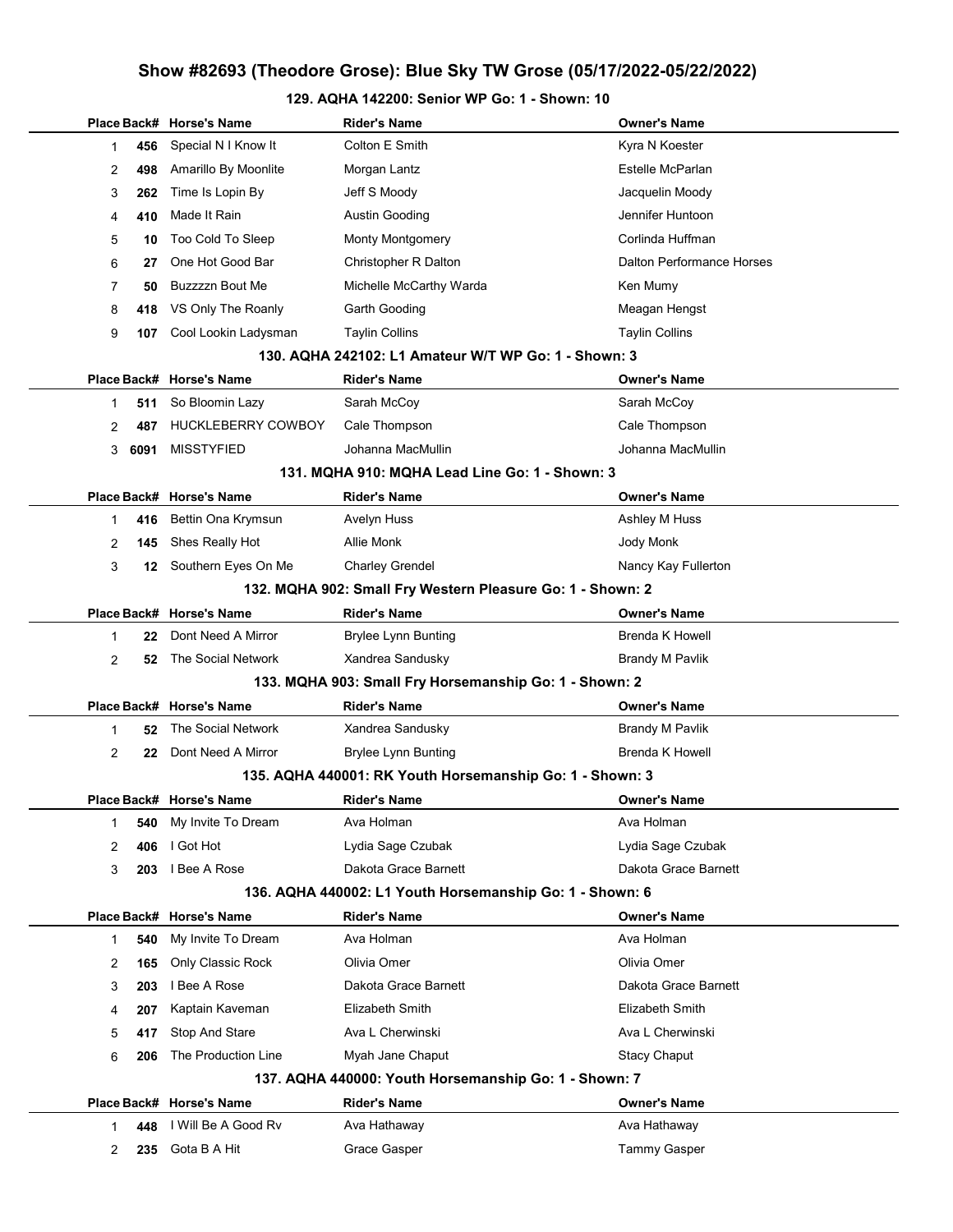|  | Show #82693 (Theodore Grose): Blue Sky TW Grose (05/17/2022-05/22/2022) |      |                                                         |                                                                          |                          |  |  |  |
|--|-------------------------------------------------------------------------|------|---------------------------------------------------------|--------------------------------------------------------------------------|--------------------------|--|--|--|
|  | 3                                                                       | 308  | <b>Best Motion Picture</b>                              | Dana Moody                                                               | Linda K Moody            |  |  |  |
|  | 4                                                                       | 540  | My Invite To Dream                                      | Ava Holman                                                               | Ava Holman               |  |  |  |
|  | 5                                                                       | 107  | Cool Lookin Ladysman                                    | <b>Taylin Collins</b>                                                    | <b>Taylin Collins</b>    |  |  |  |
|  | 6                                                                       | 815  | Little Red Corvete                                      | Josie A Eckert                                                           | Josie A Eckert           |  |  |  |
|  | 7                                                                       | 417  | Stop And Stare                                          | Ava L Cherwinski                                                         | Ava L Cherwinski         |  |  |  |
|  |                                                                         |      |                                                         | 139. AQHA 240001: RK Amateur Horsemanship Go: 1 - Shown: 4               |                          |  |  |  |
|  |                                                                         |      | Place Back# Horse's Name                                | <b>Rider's Name</b>                                                      | <b>Owner's Name</b>      |  |  |  |
|  | 1                                                                       | 145  | Shes Really Hot                                         | Jody Monk                                                                | Jody Monk                |  |  |  |
|  | 2                                                                       | 402  | <b>Red White N Charlie</b>                              | Samantha Jo-Anne Birdwell                                                | Dianne Smith             |  |  |  |
|  | 3                                                                       | 349  | <b>Heres Your Captive</b>                               | Margaret Larobardiere                                                    | Lauren & Linda Barnes    |  |  |  |
|  | DQ                                                                      | 139  | U Aint No Cowboy                                        | Julie R Merchant-Reincke                                                 | Julie R Merchant-Reincke |  |  |  |
|  |                                                                         |      |                                                         | 140. AQHA 240002: L1 Amateur Horsemanship Go: 1 - Shown: 6               |                          |  |  |  |
|  |                                                                         |      | Place Back# Horse's Name                                | <b>Rider's Name</b>                                                      | <b>Owner's Name</b>      |  |  |  |
|  | 1                                                                       | 145  | Shes Really Hot                                         | Jody Monk                                                                | Jody Monk                |  |  |  |
|  | 2                                                                       | 487  | <b>HUCKLEBERRY COWBOY</b>                               | Cale Thompson                                                            | Cale Thompson            |  |  |  |
|  | 3                                                                       | 211  | Hes Hott                                                | Diana Midgley                                                            | Diana Midgley            |  |  |  |
|  | 4                                                                       | 349  | <b>Heres Your Captive</b>                               | Margaret Larobardiere                                                    | Lauren & Linda Barnes    |  |  |  |
|  | 5                                                                       | 6091 | <b>MISSTYFIED</b>                                       | Johanna MacMullin                                                        | Johanna MacMullin        |  |  |  |
|  | 6                                                                       | 322  | Too LazyToSpeak                                         | Megan Hirschman                                                          | Megan Hirschman          |  |  |  |
|  |                                                                         |      | 141. AQHA 240000: Amateur Horsemanship Go: 1 - Shown: 4 |                                                                          |                          |  |  |  |
|  |                                                                         |      | Place Back# Horse's Name                                | <b>Rider's Name</b>                                                      | <b>Owner's Name</b>      |  |  |  |
|  | 1                                                                       | 159  | Zip N The Dreams                                        | Elizabeth West                                                           | <b>Christine R West</b>  |  |  |  |
|  | 2                                                                       | 322  | Too LazyToSpeak                                         | Megan Hirschman                                                          | Megan Hirschman          |  |  |  |
|  | 3                                                                       | 487  | <b>HUCKLEBERRY COWBOY</b>                               | Cale Thompson                                                            | Cale Thompson            |  |  |  |
|  | 4                                                                       | 383  | The Red Foxx                                            | Adam Johnson                                                             | Adam Johnson             |  |  |  |
|  |                                                                         |      |                                                         | 142. AQHA 240800: AM Select Horsemanship Go: 1 - Shown: 6                |                          |  |  |  |
|  |                                                                         |      | Place Back# Horse's Name                                | <b>Rider's Name</b>                                                      | <b>Owner's Name</b>      |  |  |  |
|  | 1                                                                       | 22   | Dont Need A Mirror                                      | <b>Brenda K Howell</b>                                                   | <b>Brenda K Howell</b>   |  |  |  |
|  | $\overline{2}$                                                          |      | 211 Hes Hott                                            | Diana Midgley                                                            | Diana Midgley            |  |  |  |
|  | 3                                                                       | 254  | Sheza Chip Off A Pro                                    | Tricia Meade                                                             | Tricia Meade             |  |  |  |
|  | 4                                                                       | 335  | One Kool Fool                                           | Brenda Schrader                                                          | <b>Brenda Schrader</b>   |  |  |  |
|  | 5                                                                       | 70   | True Blue I Will Be                                     | Kay Stanek                                                               | Kay Stanek               |  |  |  |
|  | 6                                                                       | 150  | Macs Kool Legacy                                        | Susan M Frank                                                            | Susan M Frank            |  |  |  |
|  |                                                                         |      |                                                         | 149. NSBA 509984: NSBA Youth Mare Ranch Conformation Go: 1 - Shown: 2    |                          |  |  |  |
|  |                                                                         |      | Place Back# Horse's Name                                | <b>Rider's Name</b>                                                      | <b>Owner's Name</b>      |  |  |  |
|  |                                                                         |      | 1 1433 A Sleepy Margarita                               | <b>Addison Marie Baynes</b>                                              | Meggen Morrow Baynes     |  |  |  |
|  | 2                                                                       | 203  | I Bee A Rose                                            | Dakota Grace Barnett                                                     | Dakota Grace Barnett     |  |  |  |
|  |                                                                         |      |                                                         | 150. NSBA 109684: NSBA Non Pro Mares Ranch Conformation Go: 1 - Shown: 1 |                          |  |  |  |
|  |                                                                         |      | Place Back# Horse's Name                                | <b>Rider's Name</b>                                                      | <b>Owner's Name</b>      |  |  |  |
|  |                                                                         |      | 0 1433 A Sleepy Margarita                               | <b>Addison Marie Baynes</b>                                              | Meggen Morrow Baynes     |  |  |  |
|  |                                                                         |      |                                                         | 152. NSBA 519900: NSBA Youth Ranch Rail Go: 1 - Shown: 3                 |                          |  |  |  |
|  |                                                                         |      | Place Back# Horse's Name                                | <b>Rider's Name</b>                                                      | <b>Owner's Name</b>      |  |  |  |
|  |                                                                         |      | 1 1433 A Sleepy Margarita                               | Addison Marie Baynes                                                     | Meggen Morrow Baynes     |  |  |  |
|  | 2                                                                       | 331  | LOVE HER LEGS                                           | <b>JESSICA MILLER</b>                                                    | <b>JESSICA MILLER</b>    |  |  |  |
|  | 3                                                                       |      | 203 I Bee A Rose                                        | Dakota Grace Barnett                                                     | Dakota Grace Barnett     |  |  |  |
|  |                                                                         |      |                                                         | 153. NSBA 119009: NSBA All Age Non Pro Ranch Rail Go: 1 - Shown: 4       |                          |  |  |  |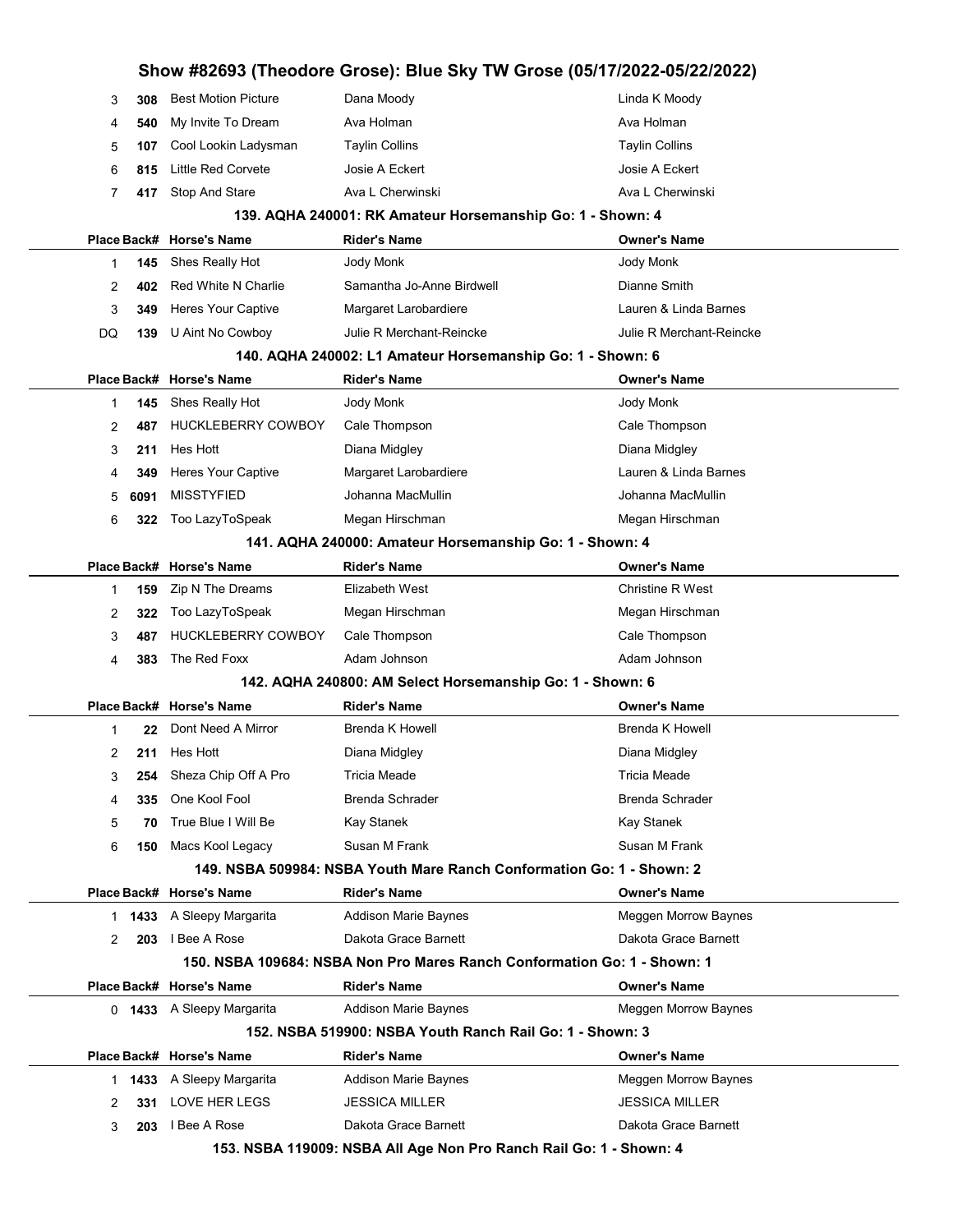|                                                         |      | Place Back# Horse's Name | Rider's Name                                          | <b>Owner's Name</b>        |  |
|---------------------------------------------------------|------|--------------------------|-------------------------------------------------------|----------------------------|--|
| $\mathbf{1}$                                            | 1433 | A Sleepy Margarita       | <b>Addison Marie Baynes</b>                           | Meggen Morrow Baynes       |  |
| 2                                                       | 89   | Kissin uptown            | Heather Boggetta                                      | Heather Boggetta           |  |
| 3                                                       | 331  | <b>LOVE HER LEGS</b>     | <b>JESSICA MILLER</b>                                 | <b>JESSICA MILLER</b>      |  |
| 4                                                       | 203  | I Bee A Rose             | Dakota Grace Barnett                                  | Dakota Grace Barnett       |  |
| 154. NSBA 519000: NSBA Open Ranch Rail Go: 1 - Shown: 5 |      |                          |                                                       |                            |  |
|                                                         |      | Place Back# Horse's Name | <b>Rider's Name</b>                                   | <b>Owner's Name</b>        |  |
| 1.                                                      | 1433 | A Sleepy Margarita       | <b>Addison Marie Baynes</b>                           | Meggen Morrow Baynes       |  |
| 2                                                       | 89   | Kissin uptown            | Heather Boggetta                                      | Heather Boggetta           |  |
| 3                                                       | 331  | <b>LOVE HER LEGS</b>     | <b>JESSICA MILLER</b>                                 | <b>JESSICA MILLER</b>      |  |
| 4                                                       | 94   | Km Best N Chic           | Raegan Schnell                                        | <b>Heather Dunigan Coe</b> |  |
| 5                                                       | 203  | I Bee A Rose             | Dakota Grace Barnett                                  | Dakota Grace Barnett       |  |
|                                                         |      |                          | 155. AQHA 443000: Youth Ranch Riding Go: 1 - Shown: 2 |                            |  |
|                                                         |      | Place Back# Horse's Name | <b>Rider's Name</b>                                   | <b>Owner's Name</b>        |  |
| 1                                                       | 1433 | A Sleepy Margarita       | <b>Addison Marie Baynes</b>                           | Meggen Morrow Baynes       |  |
| 2                                                       | 203  | I Bee A Rose             | Dakota Grace Barnett                                  | Dakota Grace Barnett       |  |
|                                                         |      |                          | 157. AQHA 143000: Ranch Riding Go: 1 - Shown: 2       |                            |  |
|                                                         |      | Place Back# Horse's Name | <b>Rider's Name</b>                                   | <b>Owner's Name</b>        |  |
|                                                         | 1433 | A Sleepy Margarita       | <b>Addison Marie Baynes</b>                           | Meggen Morrow Baynes       |  |
| 2                                                       | 94   | Km Best N Chic           | Raegan Schnell                                        | Heather Dunigan Coe        |  |
|                                                         |      |                          |                                                       |                            |  |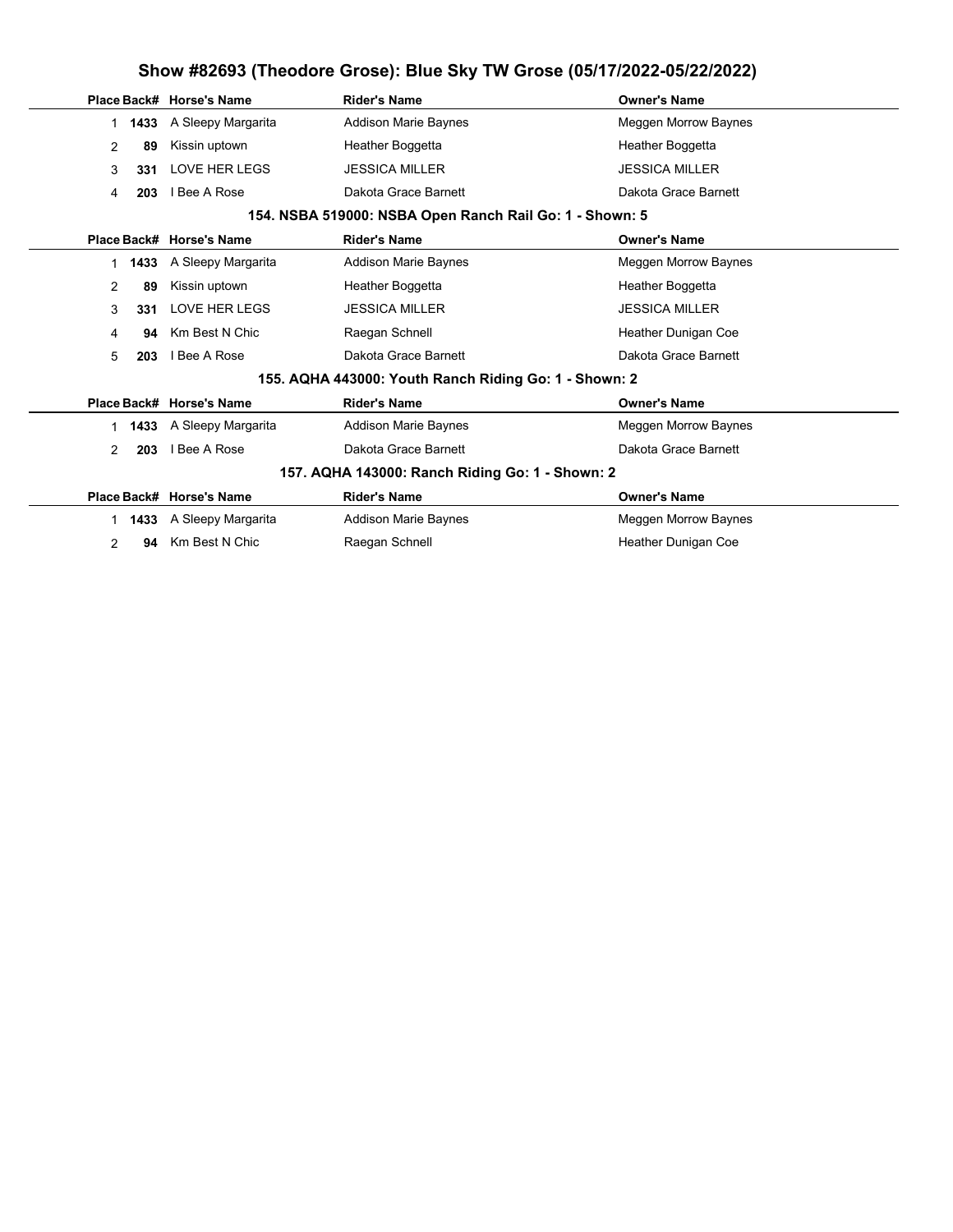# Show #93418 (Mary Eggleston Luther): Blue Sky Andrea Simons (05/17/2022-05/22/2022)

### 1. AQHA 138004: L1 Trail Go: 1 - Shown: 7

|                |      | Place Back# Horse's Name                     | <b>Rider's Name</b>                               | <b>Owner's Name</b>                 |
|----------------|------|----------------------------------------------|---------------------------------------------------|-------------------------------------|
| 1              | 557  | UF Parked At The Bar                         | Colton E Smith                                    | Stephanie Rae Morgan                |
| 2              | 124  | Madd Money                                   | Tessa M Dalton                                    | Lauren E Lauver                     |
| 3              | 383  | The Red Foxx                                 | Tessa M Dalton                                    | Adam Johnson                        |
| 4              | 567  | KM A Special Invite                          | Colton E Smith                                    | Katelyn Clapp                       |
| 5              | 687  | WHERE I COME FROM                            | Shauna MacLean Zwicker                            | Cale Thompson                       |
| 6              | 107  | Cool Lookin Ladysman                         | Michelle McCarthy Warda                           | <b>Taylin Collins</b>               |
| DQ             | 395  | Kruzin For Cowgirls                          | Christopher R Dalton                              | Laura Stillman                      |
|                |      |                                              | 3. AQHA 238001: RK Amateur Trail Go: 1 - Shown: 1 |                                     |
|                |      | Place Back# Horse's Name                     | <b>Rider's Name</b>                               | <b>Owner's Name</b>                 |
| $\mathbf 1$    | 402  | Red White N Charlie                          | Samantha Jo-Anne Birdwell                         | Dianne Smith                        |
|                |      |                                              | 4. AQHA 238002: L1 Amateur Trail Go: 1 - Shown: 5 |                                     |
|                |      | Place Back# Horse's Name                     | <b>Rider's Name</b>                               | <b>Owner's Name</b>                 |
| 1              | 456  | Special N I Know It                          | Kyra N Koester                                    | Kyra N Koester                      |
| 2              | 50   | <b>Buzzzzn Bout Me</b>                       | Audrey L Barnes                                   | Ken Mumy                            |
| 3              | 254  | Sheza Chip Off A Pro                         | Tricia Meade                                      | Tricia Meade                        |
| 4              | 557  | UF Parked At The Bar                         | Stephanie Rae Morgan                              | Stephanie Rae Morgan                |
| 5              | 687  | WHERE I COME FROM                            | Cale Thompson                                     | Cale Thompson                       |
|                |      |                                              | 5. AQHA 238000: Amateur Trail Go: 1 - Shown: 2    |                                     |
|                |      | Place Back# Horse's Name                     | <b>Rider's Name</b>                               | <b>Owner's Name</b>                 |
| 1              | 456  | Special N I Know It                          | Kyra N Koester                                    | Kyra N Koester                      |
| $\overline{2}$ | 402  | Red White N Charlie                          | Samantha Jo-Anne Birdwell                         | Dianne Smith                        |
|                |      |                                              | 6. AQHA 238800: Amt Select Trail Go: 1 - Shown: 3 |                                     |
|                |      | Place Back# Horse's Name                     | <b>Rider's Name</b>                               | <b>Owner's Name</b>                 |
| 1              | 22   | Dont Need A Mirror                           | <b>Brenda K Howell</b>                            | <b>Brenda K Howell</b>              |
| 2              | 335  | One Kool Fool                                | <b>Brenda Schrader</b>                            | <b>Brenda Schrader</b>              |
| 3              | 254  | Sheza Chip Off A Pro                         | <b>Tricia Meade</b>                               | <b>Tricia Meade</b>                 |
|                |      |                                              | 7. AQHA 438001: RK Youth Trail Go: 1 - Shown: 2   |                                     |
|                |      |                                              |                                                   |                                     |
| 1              |      | Place Back# Horse's Name                     | <b>Rider's Name</b>                               | <b>Owner's Name</b>                 |
|                |      | 207 Kaptain Kaveman                          | Elizabeth Smith                                   | Elizabeth Smith                     |
| 2              | 35   | <b>Potentially Dun</b>                       | Kasey Kernen                                      | Kasey Kernen                        |
|                |      |                                              | 8. AQHA 438002: L1 Youth Trail Go: 1 - Shown: 5   |                                     |
|                |      | Place Back# Horse's Name                     | <b>Rider's Name</b>                               | <b>Owner's Name</b>                 |
| 1              | 1433 | A Sleepy Margarita                           | <b>Addison Marie Baynes</b>                       | Meggen Morrow Baynes                |
| 2              | 107  | Cool Lookin Ladysman                         | <b>Taylin Collins</b>                             | <b>Taylin Collins</b>               |
| 3              | 206  | The Production Line                          | Myah Jane Chaput                                  | <b>Stacy Chaput</b>                 |
| 4              | 404  | A Certain Revolution                         | Quinn Kats                                        | Quinn Kats                          |
| DQ             | 207  | Kaptain Kaveman                              | Elizabeth Smith                                   | <b>Elizabeth Smith</b>              |
|                |      |                                              | 9. AQHA 438000: Youth Trail Go: 1 - Shown: 6      |                                     |
|                |      | Place Back# Horse's Name                     | <b>Rider's Name</b>                               | <b>Owner's Name</b>                 |
| 1              | 308  | <b>Best Motion Picture</b>                   | Dana Moody                                        | Linda K Moody                       |
| 2              | 206  | The Production Line                          | Myah Jane Chaput                                  | <b>Stacy Chaput</b>                 |
| 3              | 1433 | A Sleepy Margarita                           | <b>Addison Marie Baynes</b>                       | Meggen Morrow Baynes                |
| 4              | 107  | Cool Lookin Ladysman<br>A Certain Revolution | <b>Taylin Collins</b><br>Quinn Kats               | <b>Taylin Collins</b><br>Quinn Kats |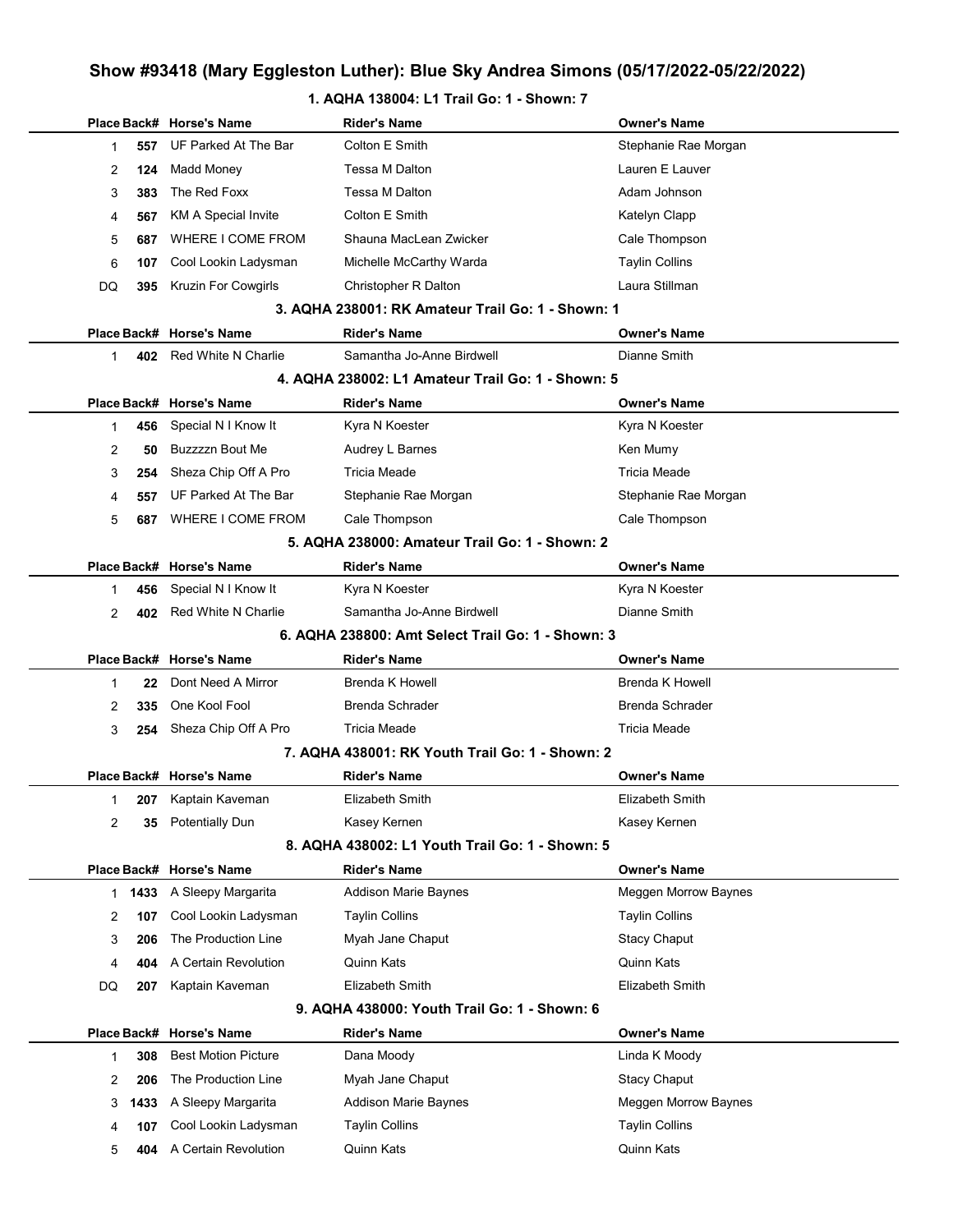|                    | 235 Gota B A Hit         | Grace Gasper                                                      | <b>Tammy Gasper</b>        |
|--------------------|--------------------------|-------------------------------------------------------------------|----------------------------|
|                    |                          | 10. NSBA 937990: NSBA Color Youth Trail Go: 1 - Shown: 1          |                            |
|                    | Place Back# Horse's Name | <b>Rider's Name</b>                                               | <b>Owner's Name</b>        |
| 1                  | 35 Potentially Dun       | Kasey Kernen                                                      | Kasey Kernen               |
|                    |                          | 12. NSBA 130600: NSBA COLOR All Age NP Trail Go: 1 - Shown: 3     |                            |
|                    | Place Back# Horse's Name | <b>Rider's Name</b>                                               | <b>Owner's Name</b>        |
| 602<br>1           | No Moore Candy           | Rachel Sackrider                                                  | <b>Rachel Sackrider</b>    |
| 402<br>2           | Red White N Charlie      | Samantha Jo-Anne Birdwell                                         | Dianne Smith               |
| 3<br>401           | Invite The Machine       | <b>Crystal Mccaffrey</b>                                          | <b>Crystal Mccaffrey</b>   |
|                    |                          | 13. NSBA 130390: NSBA Color Open Trail Any Horse Go: 1 - Shown: 1 |                            |
|                    | Place Back# Horse's Name | <b>Rider's Name</b>                                               | <b>Owner's Name</b>        |
| 1                  | 602 No Moore Candy       | <b>Heather Brower</b>                                             | <b>Rachel Sackrider</b>    |
|                    |                          | 15. MQHA 904: Small Fry Trail Go: 1 - Shown: 2                    |                            |
|                    | Place Back# Horse's Name | <b>Rider's Name</b>                                               | <b>Owner's Name</b>        |
| 22<br>1            | Dont Need A Mirror       | <b>Brylee Lynn Bunting</b>                                        | <b>Brenda K Howell</b>     |
| 2<br>201           | <b>Cruzen Real Good</b>  | Karly Lynn Lewis                                                  | Michele Lewis              |
|                    |                          | 17. AQHA 203200: AM 2 Yr Old Stallions Go: 1 - Shown: 1           |                            |
|                    | Place Back# Horse's Name | <b>Rider's Name</b>                                               | <b>Owner's Name</b>        |
| 1                  | 403 Evincing             | Julie Murst Behrens                                               | <b>Julie Murst Behrens</b> |
|                    |                          | 21. AQHA 201000: AM Grand Champion Stallion Go: 1 - Shown: 1      |                            |
|                    | Place Back# Horse's Name | <b>Rider's Name</b>                                               | Owner's Name               |
| 0                  | 403 Evincing             | Julie Murst Behrens                                               | <b>Julie Murst Behrens</b> |
|                    |                          | 24. AQHA 103200: Open 2 Yr Old Stallions Go: 1 - Shown: 1         |                            |
|                    | Place Back# Horse's Name | <b>Rider's Name</b>                                               | <b>Owner's Name</b>        |
| $\mathbf{1}$       | 403 Evincing             | Tom Robertson                                                     | <b>Julie Murst Behrens</b> |
|                    |                          | 30. AQHA 207400: AM Yearling Geldings Go: 1 - Shown: 1            |                            |
|                    | Place Back# Horse's Name | <b>Rider's Name</b>                                               | <b>Owner's Name</b>        |
| 563<br>1           | <b>ESE A ROCKER</b>      | Michael Sinko                                                     | Michael Sinko              |
|                    |                          | 31. AQHA 207500: AM 2 Yr Old Geldings Go: 1 - Shown: 1            |                            |
|                    |                          |                                                                   |                            |
|                    | Place Back# Horse's Name | <b>Rider's Name</b>                                               | Owner's Name               |
| 249<br>$\mathbf 1$ | YELLOWSTOANE             | Katherine West                                                    | <b>Christine R West</b>    |
|                    |                          | 32. AQHA 207600: AM 3 Yr Old Geldings Go: 1 - Shown: 1            |                            |
|                    | Place Back# Horse's Name | <b>Rider's Name</b>                                               | Owner's Name               |
| 57<br>1            | Dont Mind Mee            | Candace Edgerton                                                  | Candace Edgerton           |
|                    |                          | 33. AQHA 207700: AM Aged Geldings Go: 1 - Shown: 1                |                            |
|                    | Place Back# Horse's Name | <b>Rider's Name</b>                                               | Owner's Name               |
| 511<br>1           | So Bloomin Lazy          | Sarah McCoy                                                       | Sarah McCoy                |
|                    |                          | 34. AQHA 277000: AM Perf. Geldings Go: 1 - Shown: 5               |                            |
|                    | Place Back# Horse's Name | <b>Rider's Name</b>                                               | <b>Owner's Name</b>        |
| 150<br>1           | Macs Kool Legacy         | Susan M Frank                                                     | Susan M Frank              |
| 383<br>2           | The Red Foxx             | Adam Johnson                                                      | Adam Johnson               |
| 3<br>335           | One Kool Fool            | <b>Brenda Schrader</b>                                            | <b>Brenda Schrader</b>     |
| 1548<br>4          | <b>Bmq Legendary</b>     | Meggen Morrow Baynes                                              | Meggen Morrow Baynes       |
| 5<br>70            | True Blue I Will Be      | Kay Stanek                                                        | Kay Stanek                 |
|                    |                          | 35. AQHA 201400: AM Grand Champion Gelding Go: 1 - Shown: 4       |                            |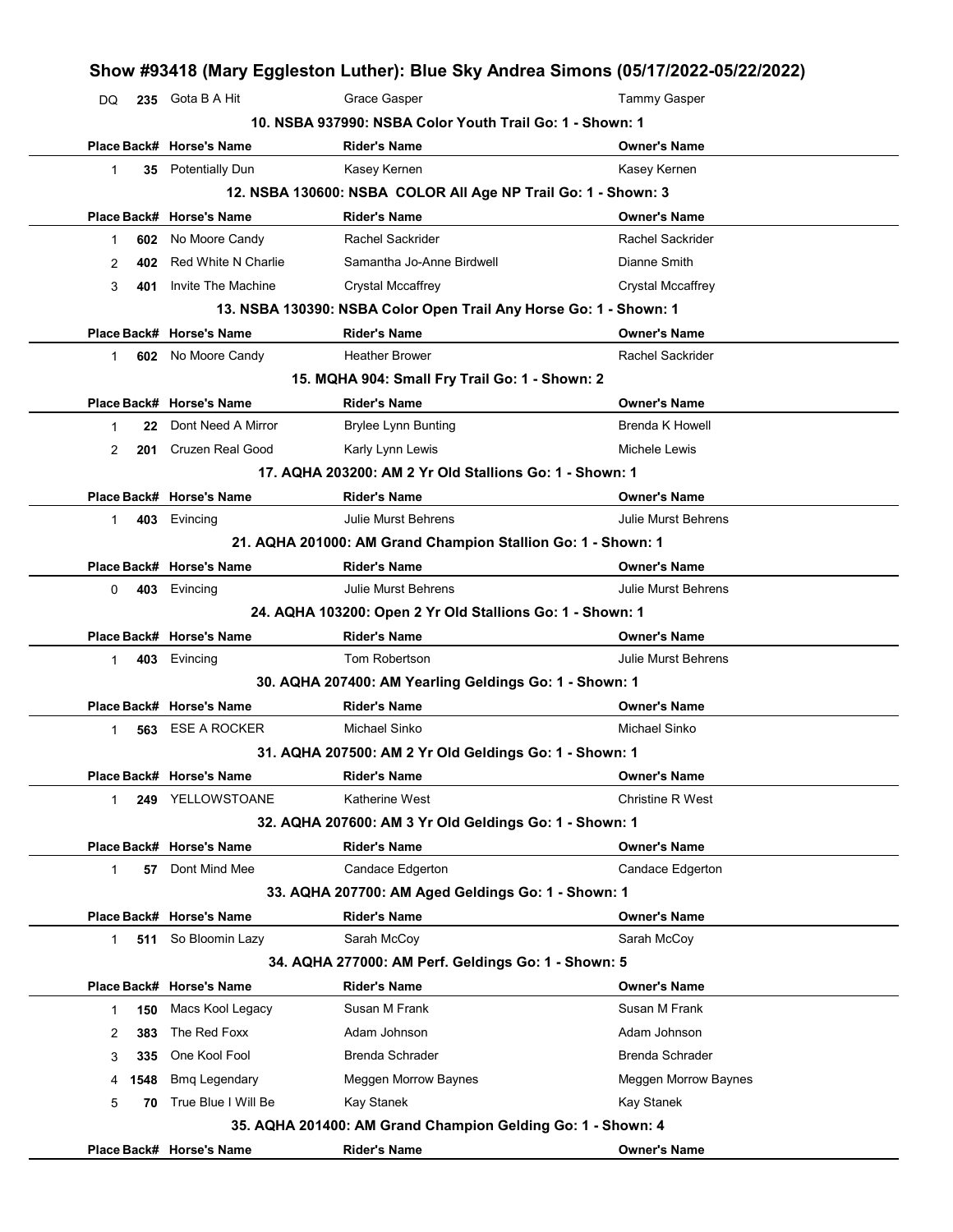|                     |                            | Show #93418 (Andrea Simons): Blue Sky Andrea Simons (05/17/2022-05/22/2022) |                         |
|---------------------|----------------------------|-----------------------------------------------------------------------------|-------------------------|
| 1                   | 249 YELLOWSTOANE           | Katherine West                                                              | <b>Christine R West</b> |
|                     |                            | 36. AQHA 201500: AM Reserve Champion Gelding Go: 1 - Shown: 4               |                         |
|                     | Place Back# Horse's Name   | <b>Rider's Name</b>                                                         | <b>Owner's Name</b>     |
| 57<br>$\mathbf{1}$  | Dont Mind Mee              | Candace Edgerton                                                            | <b>Candace Edgerton</b> |
|                     |                            | 37. AQHA 107400: Open Yearling Geldings Go: 1 - Shown: 1                    |                         |
|                     | Place Back# Horse's Name   | <b>Rider's Name</b>                                                         | <b>Owner's Name</b>     |
| 563<br>$\mathbf 1$  | <b>ESE A ROCKER</b>        | Michael Sinko                                                               | <b>Michael Sinko</b>    |
|                     |                            | 38. AQHA 107500: Open 2 Yr Old Geldings Go: 1 - Shown: 1                    |                         |
|                     | Place Back# Horse's Name   | <b>Rider's Name</b>                                                         | <b>Owner's Name</b>     |
| 1.                  | 249 YELLOWSTOANE           | Tom Robertson                                                               | <b>Christine R West</b> |
|                     |                            | 39. AQHA 107600: Open 3 Yr Old Geldings Go: 1 - Shown: 1                    |                         |
|                     | Place Back# Horse's Name   | <b>Rider's Name</b>                                                         | <b>Owner's Name</b>     |
| $\mathbf{1}$<br>57  | Dont Mind Mee              | Tom Robertson                                                               | Candace Edgerton        |
|                     |                            | 40. AQHA 107700: Open Aged Geldings Go: 1 - Shown: 3                        |                         |
|                     | Place Back# Horse's Name   | <b>Rider's Name</b>                                                         | <b>Owner's Name</b>     |
| 433<br>1            | Mahoganee                  | Tom Robertson                                                               | Tom Robertson           |
| 2<br>498            | Amarillo By Moonlite       | Morgan Lantz                                                                | Estelle McParlan        |
| 3<br>417            | Stop And Stare             | Ava L Cherwinski                                                            | Ava L Cherwinski        |
|                     |                            | 41. AQHA 177000: Open Perf. Geldings Go: 1 - Shown: 5                       |                         |
|                     | Place Back# Horse's Name   | <b>Rider's Name</b>                                                         | <b>Owner's Name</b>     |
| $\mathbf{1}$<br>50  | Buzzzzn Bout Me            | Michelle McCarthy Warda                                                     | Ken Mumy                |
| 150<br>2            | Macs Kool Legacy           | Susan M Frank                                                               | Susan M Frank           |
| 3<br>383            | The Red Foxx               | Adam Johnson                                                                | Adam Johnson            |
| 308<br>4            | <b>Best Motion Picture</b> | Linda K Moody                                                               | Linda K Moody           |
| 5<br>94             | Km Best N Chic             | Heather Dunigan Coe                                                         | Heather Dunigan Coe     |
|                     |                            | 42. AQHA 101400: Open Grand Champion Geldings Go: 1 - Shown: 4              |                         |
|                     | Place Back# Horse's Name   | <b>Rider's Name</b>                                                         | <b>Owner's Name</b>     |
| 1                   | 249 YELLOWSTOANE           | Tom Robertson                                                               | Christine R West        |
|                     |                            | 43. AQHA 101500: Open Reserve Champion Gelding Go: 1 - Shown: 6             |                         |
|                     | Place Back# Horse's Name   | <b>Rider's Name</b>                                                         | <b>Owner's Name</b>     |
| $\mathbf{1}$<br>57  | Dont Mind Mee              | Tom Robertson                                                               | Candace Edgerton        |
|                     |                            | 47. AQHA 407700: Youth Aged Geldings Go: 1 - Shown: 2                       |                         |
|                     | Place Back# Horse's Name   | <b>Rider's Name</b>                                                         | <b>Owner's Name</b>     |
| 433<br>1.           | Mahoganee                  | <b>Trace Toteff</b>                                                         | Tom Robertson           |
| 2<br>417            | Stop And Stare             | Ava L Cherwinski                                                            | Ava L Cherwinski        |
|                     |                            | 48. AQHA 477000: Youth Perf. Geldings Go: 1 - Shown: 6                      |                         |
|                     | Place Back# Horse's Name   | <b>Rider's Name</b>                                                         | <b>Owner's Name</b>     |
| 107<br>$\mathbf{1}$ | Cool Lookin Ladysman       | <b>Taylin Collins</b>                                                       | <b>Taylin Collins</b>   |
| 235<br>2            | Gota B A Hit               | Grace Gasper                                                                | <b>Tammy Gasper</b>     |
| 1548<br>3           | <b>Bmq Legendary</b>       | <b>Addison Marie Baynes</b>                                                 | Meggen Morrow Baynes    |
| 35<br>4             | <b>Potentially Dun</b>     | Kasey Kernen                                                                | Kasey Kernen            |
| 5<br>815            | Little Red Corvete         | Josie A Eckert                                                              | Josie A Eckert          |
| 308<br>6            | <b>Best Motion Picture</b> | Dana Moody                                                                  | Linda K Moody           |
|                     |                            | 49. AQHA 401400: Youth Grand Champion Geldings Go: 1 - Shown: 1             |                         |
|                     | Place Back# Horse's Name   | <b>Rider's Name</b>                                                         | <b>Owner's Name</b>     |
| 433<br>1            | Mahoganee                  | <b>Trace Toteff</b>                                                         | Tom Robertson           |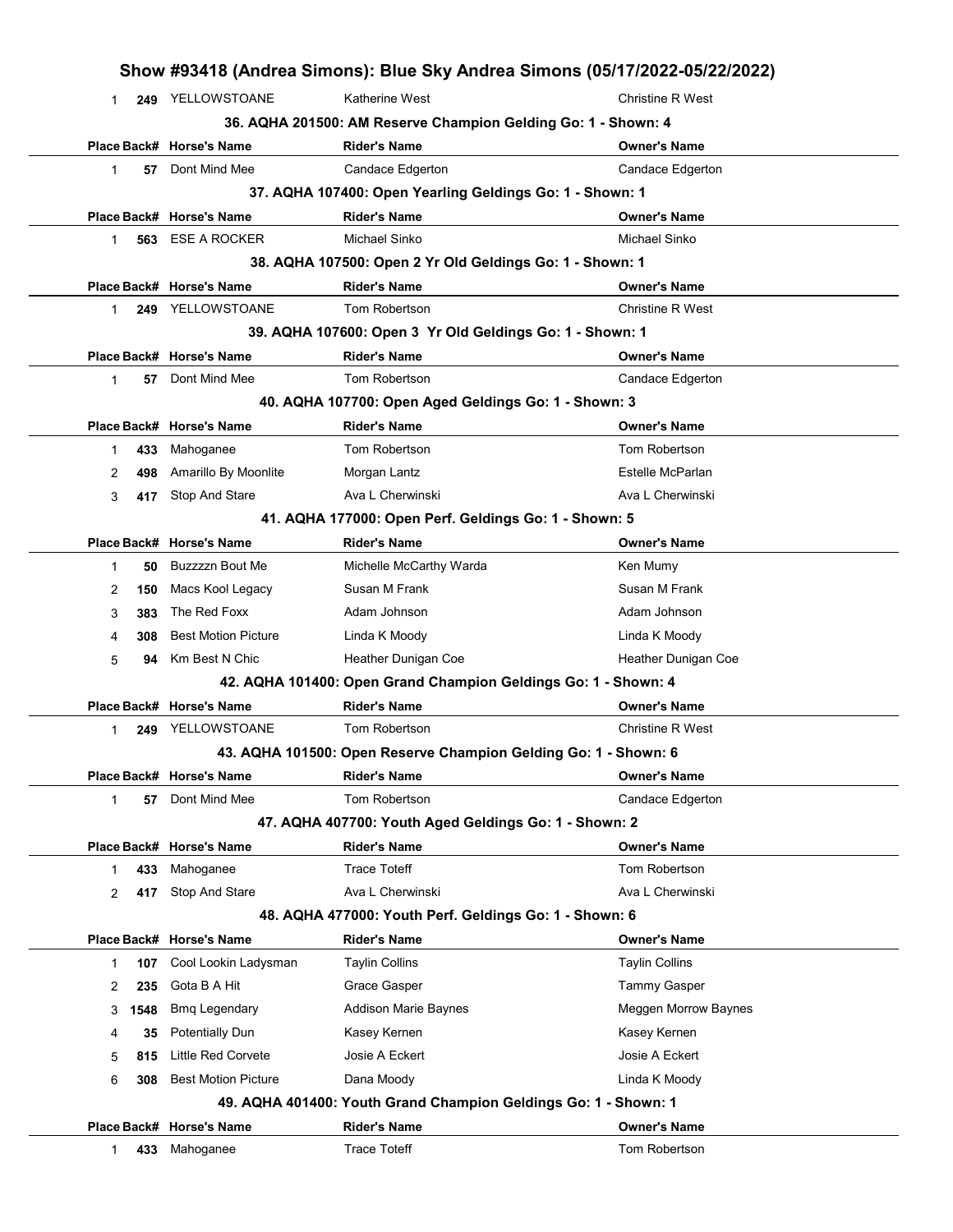50. AQHA 471500: Youth Performance Reserve Champion Gelding Go: 1 - Shown: 4

|    |      | Place Back# Horse's Name   | <b>Rider's Name</b>                                         | <b>Owner's Name</b>     |
|----|------|----------------------------|-------------------------------------------------------------|-------------------------|
| 1  |      | 107 Cool Lookin Ladysman   | <b>Taylin Collins</b>                                       | <b>Taylin Collins</b>   |
|    |      |                            | 51. AQHA 205400: AM Yearling Mares Go: 1 - Shown: 1         |                         |
|    |      | Place Back# Horse's Name   | <b>Rider's Name</b>                                         | <b>Owner's Name</b>     |
| 1  |      | 477 Propositioned          | Paula Buehrer                                               | Paula Buehrer           |
|    |      |                            | 54. AQHA 205700: AM Aged Mares Go: 1 - Shown: 3             |                         |
|    |      | Place Back# Horse's Name   | <b>Rider's Name</b>                                         | <b>Owner's Name</b>     |
| 1  | 777  | Shes Cool That Way         | Paula Buehrer                                               | Paula Buehrer           |
| 2  | 254  | Sheza Chip Off A Pro       | <b>Tricia Meade</b>                                         | <b>Tricia Meade</b>     |
| 3  | 89   | Kissin uptown              | Heather Boggetta                                            | Heather Boggetta        |
|    |      |                            | 55. AQHA 275000: AM Perf. Mares Go: 1 - Shown: 5            |                         |
|    |      | Place Back# Horse's Name   | <b>Rider's Name</b>                                         | <b>Owner's Name</b>     |
| 1  | 145  | Shes Really Hot            | Jody Monk                                                   | Jody Monk               |
| 2  | 159  | Zip N The Dreams           | Elizabeth West                                              | <b>Christine R West</b> |
| 3  | 456  | Special N I Know It        | Kyra N Koester                                              | Kyra N Koester          |
| 4  | 22   | Dont Need A Mirror         | <b>Brenda K Howell</b>                                      | <b>Brenda K Howell</b>  |
| 5  | 311  | <b>Stellas Gotr Groove</b> | Kerry Daudlin                                               | Kerry Daudlin           |
|    |      |                            | 56. AQHA 201200: AM Grand Champion Mares Go: 1 - Shown: 2   |                         |
|    |      | Place Back# Horse's Name   | <b>Rider's Name</b>                                         | <b>Owner's Name</b>     |
| 1  |      | 777 Shes Cool That Way     | Paula Buehrer                                               | Paula Buehrer           |
|    |      |                            | 57. AQHA 201300: AM Reserve Champion Mare Go: 1 - Shown: 3  |                         |
|    |      | Place Back# Horse's Name   | <b>Rider's Name</b>                                         | <b>Owner's Name</b>     |
| 1. |      | 254 Sheza Chip Off A Pro   | Tricia Meade                                                | <b>Tricia Meade</b>     |
|    |      |                            | 58. AQHA 105400: Open Yearling Mares Go: 1 - Shown: 2       |                         |
|    |      | Place Back# Horse's Name   | <b>Rider's Name</b>                                         | <b>Owner's Name</b>     |
| 1  | 445  | Worth Every Pennie         | Tom Robertson                                               | Warren E English Jr     |
| 2  | 477  | Propositioned              | Paula Buehrer                                               | Paula Buehrer           |
|    |      |                            | 60. AQHA 105600: Open 3 Yr Old Mares Go: 1 - Shown: 1       |                         |
|    |      | Place Back# Horse's Name   | <b>Rider's Name</b>                                         | <b>Owner's Name</b>     |
| 1  | 460  | Kaanapali Dolly            | Tom Robertson                                               | Warren E English Jr     |
|    |      |                            | 61. AQHA 105700: Open Aged Mares Go: 1 - Shown: 5           |                         |
|    |      | Place Back# Horse's Name   | <b>Rider's Name</b>                                         | <b>Owner's Name</b>     |
| 1  | 428  | Intrigueing                | Tom Robertson                                               | Carli Kerns             |
| 2  | 777  | Shes Cool That Way         | Paula Buehrer                                               | Paula Buehrer           |
| 3  | 145  | Shes Really Hot            | Christopher R Dalton                                        | Jody Monk               |
| 4  | 89   | Kissin uptown              | Heather Boggetta                                            | Heather Boggetta        |
| 5  | 331  | <b>LOVE HER LEGS</b>       | <b>JESSICA MILLER</b>                                       | <b>JESSICA MILLER</b>   |
|    |      |                            | 62. AQHA 175000: Open Perf. Mares Go: 1 - Shown: 5          |                         |
|    |      | Place Back# Horse's Name   | <b>Rider's Name</b>                                         | <b>Owner's Name</b>     |
| 1  | 393  | The Next Drew Berry        | Dana Moody                                                  | Linda K Moody           |
| 2  | 159  | Zip N The Dreams           | Elizabeth West                                              | <b>Christine R West</b> |
| 3  | 456  | Special N I Know It        | Colton E Smith                                              | Kyra N Koester          |
| 4  | 1433 | A Sleepy Margarita         | <b>Addison Marie Baynes</b>                                 | Meggen Morrow Baynes    |
| 5  | 311  | <b>Stellas Gotr Groove</b> | Kerry Daudlin                                               | Kerry Daudlin           |
|    |      |                            | 63. AQHA 101200: Open Grand Champion Mares Go: 1 - Shown: 3 |                         |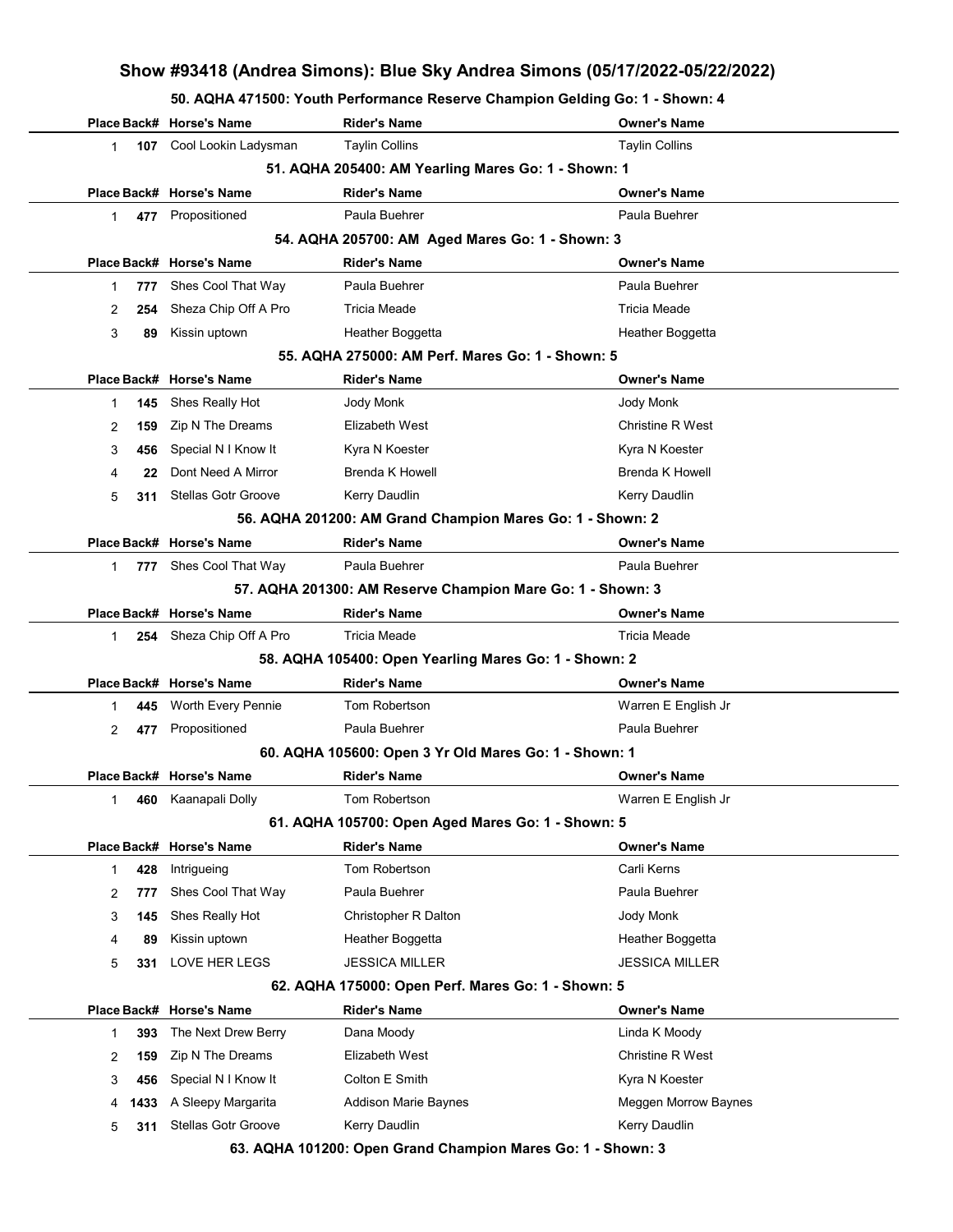|   |        |                          |                                                              | Show #93418 (Andrea Simons): Blue Sky Andrea Simons (05/17/2022-05/22/2022) |
|---|--------|--------------------------|--------------------------------------------------------------|-----------------------------------------------------------------------------|
|   |        | Place Back# Horse's Name | <b>Rider's Name</b>                                          | <b>Owner's Name</b>                                                         |
| 1 | 460    | Kaanapali Dolly          | Tom Robertson                                                | Warren E English Jr                                                         |
|   |        |                          | 66. AQHA 405600: Youth 3 Yr Old Mares Go: 1 - Shown: 1       |                                                                             |
|   |        | Place Back# Horse's Name | Rider's Name                                                 | <b>Owner's Name</b>                                                         |
|   | 1 6091 | <b>MISSTYFIED</b>        | <b>TAYLOR MACMULLIN</b>                                      | Johanna MacMullin                                                           |
|   |        |                          | 67. AQHA 405700: Youth Aged Mares Go: 1 - Shown: 3           |                                                                             |
|   |        | Place Back# Horse's Name | <b>Rider's Name</b>                                          | Owner's Name                                                                |
| 1 | 428    | Intrigueing              | Carli Kerns                                                  | Carli Kerns                                                                 |
| 2 | 165    | Only Classic Rock        | Olivia Omer                                                  | Olivia Omer                                                                 |
| 3 | 203    | I Bee A Rose             | Dakota Grace Barnett                                         | Dakota Grace Barnett                                                        |
|   |        |                          | 68. AQHA 475000: Youth Perf. Mares Go: 1 - Shown: 3          |                                                                             |
|   |        | Place Back# Horse's Name | Rider's Name                                                 | <b>Owner's Name</b>                                                         |
| 1 | 448    | I Will Be A Good Rv      | Ava Hathaway                                                 | Ava Hathaway                                                                |
| 2 | 393    | The Next Drew Berry      | Dana Moody                                                   | Linda K Moody                                                               |
| 3 | 1433   | A Sleepy Margarita       | Addison Marie Baynes                                         | Meggen Morrow Baynes                                                        |
|   |        |                          | 69. AQHA 401200: Youth Grand Champion Mares Go: 1 - Shown: 2 |                                                                             |
|   |        | Place Back# Horse's Name | <b>Rider's Name</b>                                          | <b>Owner's Name</b>                                                         |
| 1 | 428    | Intrigueing              | Carli Kerns                                                  | Carli Kerns                                                                 |
|   |        |                          | 70. MQHA 912: MQHA Small Fry Halter Go: 1 - Shown: 3         |                                                                             |
|   |        | Place Back# Horse's Name | Rider's Name                                                 | Owner's Name                                                                |
| 1 | 52     | The Social Network       | Xandrea Sandusky                                             | <b>Brandy M Pavlik</b>                                                      |
| 2 | 201    | Cruzen Real Good         | Karly Lynn Lewis                                             | Michele Lewis                                                               |
| 3 | 22     | Dont Need A Mirror       | <b>Brylee Lynn Bunting</b>                                   | <b>Brenda K Howell</b>                                                      |
|   |        |                          | 71. MQHA 901: Small Fry Showmanship Go: 1 - Shown: 3         |                                                                             |
|   |        | Place Back# Horse's Name | <b>Rider's Name</b>                                          | Owner's Name                                                                |
| 1 | 201    | Cruzen Real Good         | Karly Lynn Lewis                                             | Michele Lewis                                                               |
| 2 | 22     | Dont Need A Mirror       | <b>Brylee Lynn Bunting</b>                                   | Brenda K Howell                                                             |
| 3 | 52     | The Social Network       | Xandrea Sandusky                                             | <b>Brandy M Pavlik</b>                                                      |
|   |        |                          | 72. AQHA 412001: RK Youth Showmanship  Go: 1 - Shown: 8      |                                                                             |
|   |        | Place Back# Horse's Name | <b>Rider's Name</b>                                          | Owner's Name                                                                |
| 1 | 35     | <b>Potentially Dun</b>   | Kasey Kernen                                                 | Kasey Kernen                                                                |
| 2 | 540    | My Invite To Dream       | Ava Holman                                                   | Ava Holman                                                                  |
| 3 | 406    | I Got Hot                | Lydia Sage Czubak                                            | Lydia Sage Czubak                                                           |
| 4 | 207    | Kaptain Kaveman          | Elizabeth Smith                                              | Elizabeth Smith                                                             |
| 5 | 417    | Stop And Stare           | Ava L Cherwinski                                             | Ava L Cherwinski                                                            |
| 6 | 165    | Only Classic Rock        | Olivia Omer                                                  | Olivia Omer                                                                 |
| 7 | 203    | I Bee A Rose             | Dakota Grace Barnett                                         | Dakota Grace Barnett                                                        |
|   |        | LOVE HER LEGS            | <b>JESSICA MILLER</b>                                        | <b>JESSICA MILLER</b>                                                       |
| 8 | 331    |                          |                                                              |                                                                             |
|   |        |                          | 73. AQHA 412002: L1 Youth Showmanship Go: 1 - Shown: 11      |                                                                             |
|   |        | Place Back# Horse's Name | <b>Rider's Name</b>                                          | Owner's Name<br>Dalton Performance Horses                                   |
| 1 | 27     | One Hot Good Bar         | Maya Edwards                                                 |                                                                             |
| 2 | 1433   | A Sleepy Margarita       | Addison Marie Baynes                                         | Meggen Morrow Baynes                                                        |
| 3 | 406    | I Got Hot                | Lydia Sage Czubak                                            | Lydia Sage Czubak                                                           |
| 4 | 207    | Kaptain Kaveman          | Elizabeth Smith                                              | Elizabeth Smith                                                             |
| 5 | 417    | Stop And Stare           | Ava L Cherwinski                                             | Ava L Cherwinski                                                            |

6 540 My Invite To Dream Ava Holman Ava Holman Ava Holman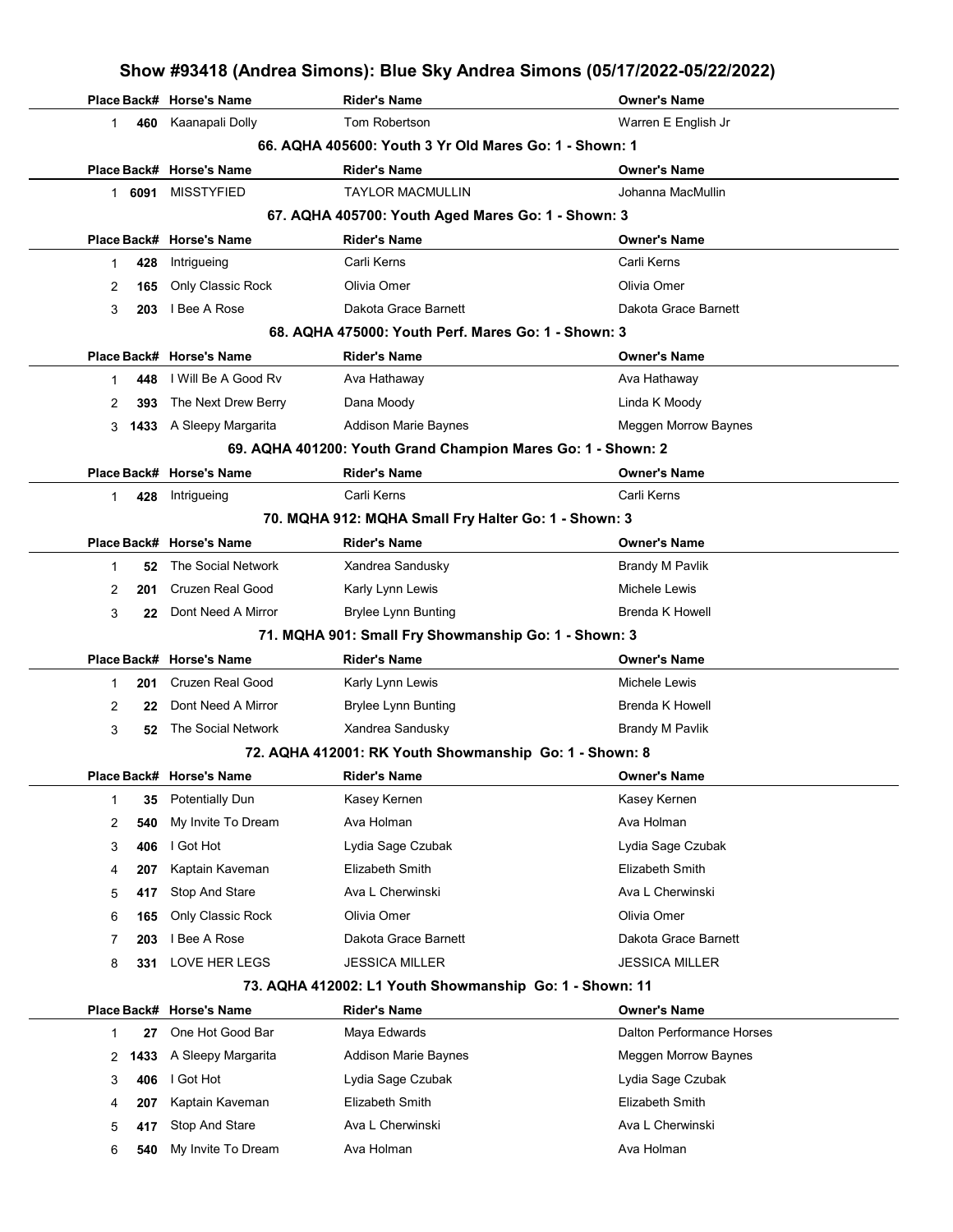|        |            |                                                |                                                                | Show #93418 (Andrea Simons): Blue Sky Andrea Simons (05/17/2022-05/22/2022) |
|--------|------------|------------------------------------------------|----------------------------------------------------------------|-----------------------------------------------------------------------------|
| 7      | 331        | LOVE HER LEGS                                  | <b>JESSICA MILLER</b>                                          | <b>JESSICA MILLER</b>                                                       |
| 8      | 35         | <b>Potentially Dun</b>                         | Kasey Kernen                                                   | Kasey Kernen                                                                |
| 9      | 203        | I Bee A Rose                                   | Dakota Grace Barnett                                           | Dakota Grace Barnett                                                        |
|        |            |                                                | 74. AQHA 412000: Youth Showmanship Go: 1 - Shown: 9            |                                                                             |
|        |            | Place Back# Horse's Name                       | <b>Rider's Name</b>                                            | <b>Owner's Name</b>                                                         |
| 1      | 235        | Gota B A Hit                                   | Grace Gasper                                                   | <b>Tammy Gasper</b>                                                         |
| 2      | 107        | Cool Lookin Ladysman                           | Taylin Collins                                                 | <b>Taylin Collins</b>                                                       |
| 3      | 1433       | A Sleepy Margarita                             | Addison Marie Baynes                                           | Meggen Morrow Baynes                                                        |
| 4      | 448        | I Will Be A Good Rv                            | Ava Hathaway                                                   | Ava Hathaway                                                                |
| 5      | 308        | <b>Best Motion Picture</b>                     | Dana Moody                                                     | Linda K Moody                                                               |
| 6      | 206        | The Production Line                            | Myah Jane Chaput                                               | <b>Stacy Chaput</b>                                                         |
| 7      | 417        | Stop And Stare                                 | Ava L Cherwinski                                               | Ava L Cherwinski                                                            |
| 8      | 331        | LOVE HER LEGS                                  | <b>JESSICA MILLER</b>                                          | <b>JESSICA MILLER</b>                                                       |
| 9      | 815        | <b>Little Red Corvete</b>                      | Josie A Eckert                                                 | Josie A Eckert                                                              |
|        |            |                                                | 75. NSBA 907990: NSBA Color Youth Showmanship Go: 1 - Shown: 1 |                                                                             |
|        |            | Place Back# Horse's Name                       | <b>Rider's Name</b>                                            | <b>Owner's Name</b>                                                         |
| DQ     |            | 35 Potentially Dun                             | Kasey Kernen                                                   | Kasey Kernen                                                                |
|        |            |                                                | 76. AQHA 212001: RK Amt Showmanship Go: 1 - Shown: 4           |                                                                             |
|        |            | Place Back# Horse's Name                       | Rider's Name                                                   | <b>Owner's Name</b>                                                         |
| 1      | 145        | Shes Really Hot                                | Jody Monk                                                      | Jody Monk                                                                   |
| 2      | 14         | Soever Southern                                | <b>Alexis Marie Coates</b>                                     | <b>Alexis Marie Coates</b>                                                  |
| 3      | 402        | Red White N Charlie                            | Samantha Jo-Anne Birdwell                                      | Dianne Smith                                                                |
| 4      |            | 555 Zee Zee Tuf                                | <b>Alison Doornbos</b>                                         | <b>KATIE MAYNARD</b>                                                        |
|        |            |                                                | 77. AQHA 212002: L1 AM Showmanship Go: 1 - Shown: 11           |                                                                             |
|        |            | Place Back# Horse's Name                       | <b>Rider's Name</b>                                            | <b>Owner's Name</b>                                                         |
| 1      | 145        | Shes Really Hot                                | Jody Monk                                                      | Jody Monk                                                                   |
| 2      | 89         | Kissin uptown                                  | Heather Boggetta                                               | Heather Boggetta                                                            |
| 3      | 349        | Heres Your Captive                             | Margaret Larobardiere                                          | Lauren & Linda Barnes                                                       |
| 4      | 211        | Hes Hott                                       | Diana Midgley                                                  | Diana Midgley                                                               |
| 5      | 687        | WHERE I COME FROM                              | Cale Thompson                                                  | Cale Thompson                                                               |
| 6      | 14         | Soever Southern                                | Alexis Marie Coates                                            | <b>Alexis Marie Coates</b>                                                  |
| 7      | 555        | Zee Zee Tuf                                    | <b>Alison Doornbos</b>                                         | <b>KATIE MAYNARD</b>                                                        |
| 8      | 143        | JZ Limited Liability                           | Debbie Barber                                                  | Debbie Barber                                                               |
| 9      | 311        | <b>Stellas Gotr Groove</b>                     | Kerry Daudlin                                                  | Kerry Daudlin                                                               |
|        |            |                                                | 78. AQHA 212000: AM Showmanship Go: 1 - Shown: 10              |                                                                             |
|        |            | Place Back# Horse's Name<br>WHERE I COME FROM  | Rider's Name<br>Cale Thompson                                  | <b>Owner's Name</b><br>Cale Thompson                                        |
| 1      | 687<br>149 | Ms Mae Flash                                   | Katherine West                                                 | <b>Christine R West</b>                                                     |
| 2<br>3 | 14         | Soever Southern                                | Alexis Marie Coates                                            | <b>Alexis Marie Coates</b>                                                  |
|        | 222        | Mae Theforce Bwith U                           | Brandy L Baldwin-Bunting                                       | Christa L Baldwin                                                           |
| 4      |            | The Red Foxx                                   | Adam Johnson                                                   | Adam Johnson                                                                |
| 5      | 383        |                                                |                                                                |                                                                             |
| 6      | 402        | Red White N Charlie<br><b>Frosted Cherries</b> | Samantha Jo-Anne Birdwell                                      | Dianne Smith                                                                |
| 7      | 414        |                                                | <b>Bailey Mccaffrey</b>                                        | <b>Bailey Mccaffrey</b>                                                     |
| 8      | 1548       | <b>Bmq Legendary</b>                           | Meggen Morrow Baynes                                           | Meggen Morrow Baynes                                                        |
| 9      | 159        | Zip N The Dreams                               | Elizabeth West                                                 | <b>Christine R West</b>                                                     |
|        |            |                                                | 79. AQHA 212800: AM Select Showmanship Go: 1 - Shown: 7        |                                                                             |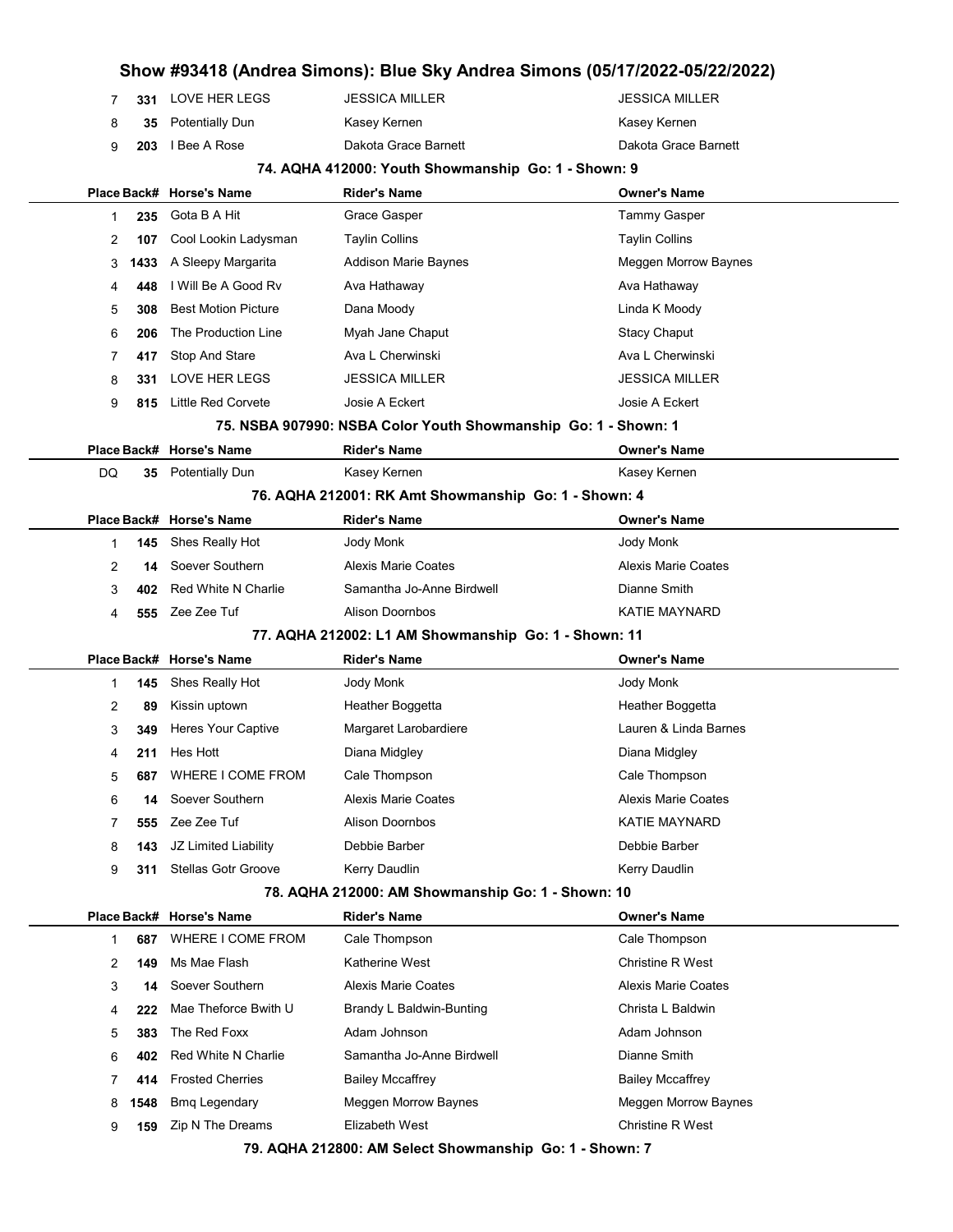# Show #93418 (Andrea Simons): Blue Sky Andrea Simons (05/17/2022-05/22/2022) Place Back# Horse's Name Rider's Name Owner's Name 1 254 Sheza Chip Off A Pro Tricia Meade Tricia Meade Tricia Meade 2 22 Dont Need A Mirror Brenda K Howell **Brenda K Howell** Brenda K Howell 3 150 Macs Kool Legacy Susan M Frank Susan M Frank Susan M Frank 4 311 Stellas Gotr Groove Kerry Daudlin Kerry Daudlin Kerry Daudlin 5 12 Southern Eyes On Me Nancy Kay Fullerton Nancy Kay Fullerton 6 211 Hes Hott Diana Midgley Diana Midgley DQ 70 True Blue I Will Be Kay Stanek Kay Stanek Kay Stanek Kay Stanek 80. NSBA 104600: NSBA COLOR All Age Non Pro Showmanship Go: 1 - Shown: 7 Place Back# Horse's Name Rider's Name Owner's Name 1 **401** Invite The Machine Crystal Mccaffrey Crystal Mccaffrey Crystal Mccaffrey 2 159 Zip N The Dreams Elizabeth West Christine R West 3 602 No Moore Candy **Rachel Sackrider** Rachel Sackrider Rachel Sackrider 4 145 Shes Really Hot Jody Monk Jody Monk 5 1548 Bmq Legendary **Meggen Morrow Baynes** Morrow Baynes Meggen Morrow Baynes 6 402 Red White N Charlie Samantha Jo-Anne Birdwell Dianne Smith 7 414 Frosted Cherries Bailey Mccaffrey Bailey Mccaffrey Bailey Mccaffrey 81. AQHA 144004: L1 Green HUS Go: 1 - Shown: 7 Place Back# Horse's Name Rider's Name Owner's Name 1 **409** Best Move Over **Amber Hanson Pickard Leslie A Bacon** 2 **411** Glamourgirls Only **DRIG ULTAING ULTAING ULTAING ULTAING ULTAING ULTAING ULTAING ULTAING UPPER** 3 252 Willy Be My Valentin Tessa M Dalton **Pam Catlin** Pam Catlin 4 **601** FIND YOUR DRIVE Johanna MacMullin Johanna MacMullin 5 585 Simply Presidential Michelle McCarthy Warda Laurie Hoopes 6 687 WHERE I COME FROM Cale Thompson Cale Thompson 7 46 Hot Cinch **Raegan Schnell** Raegan Schnell Raegan Schnell Raegan Schnell Raegan Schnell 82. AQHA 444001: Rookie Youth HUS Go: 1 - Shown: 5 Place Back# Horse's Name Rider's Name Owner's Name 1 35 Potentially Dun Kasey Kernen Kasey Kernen Kasey Kernen Kasey Kernen 2 417 Stop And Stare **Ava L Cherwinski** Ava L Cherwinski Ava L Cherwinski 3 1548 Bmq Legendary **Addison Marie Baynes** Meggen Morrow Baynes 4 601 FIND YOUR DRIVE TAYLOR MACMULLIN CONTROLLER Johanna MacMullin 5 203 I Bee A Rose Dakota Grace Barnett Dakota Grace Barnett 83. AQHA 444002: L1 Youth HUS Go: 1 - Shown: 6 Place Back# Horse's Name **Rider's Name Communist Accord Place Accord Communist Communist Place Back** 1 35 Potentially Dun Kasey Kernen Kasey Kernen 2 165 Only Classic Rock Olivia Omer Olivia Omer 3 107 Cool Lookin Ladysman Taylin Collins Taylin Collins 4 1433 A Sleepy Margarita Addison Marie Baynes Marchael Meggen Morrow Baynes 5 404 A Certain Revolution Quinn Kats Quinn Kats DQ 417 Stop And Stare Ava L Cherwinski Ava L Cherwinski Ava L Cherwinski 84. AQHA 444000: Youth HUS Go: 1 - Shown: 7 Place Back# Horse's Name **Rider's Name Communist Communist Communist** Communist Place Back America Communist Pla 1 235 Gota B A Hit Grace Gasper Controller Controller Controller Casper Tammy Gasper 2 107 Cool Lookin Ladysman Taylin Collins Taylin Collins Taylin Collins 3 206 The Production Line Myah Jane Chaput Stacy Chaput Stacy Chaput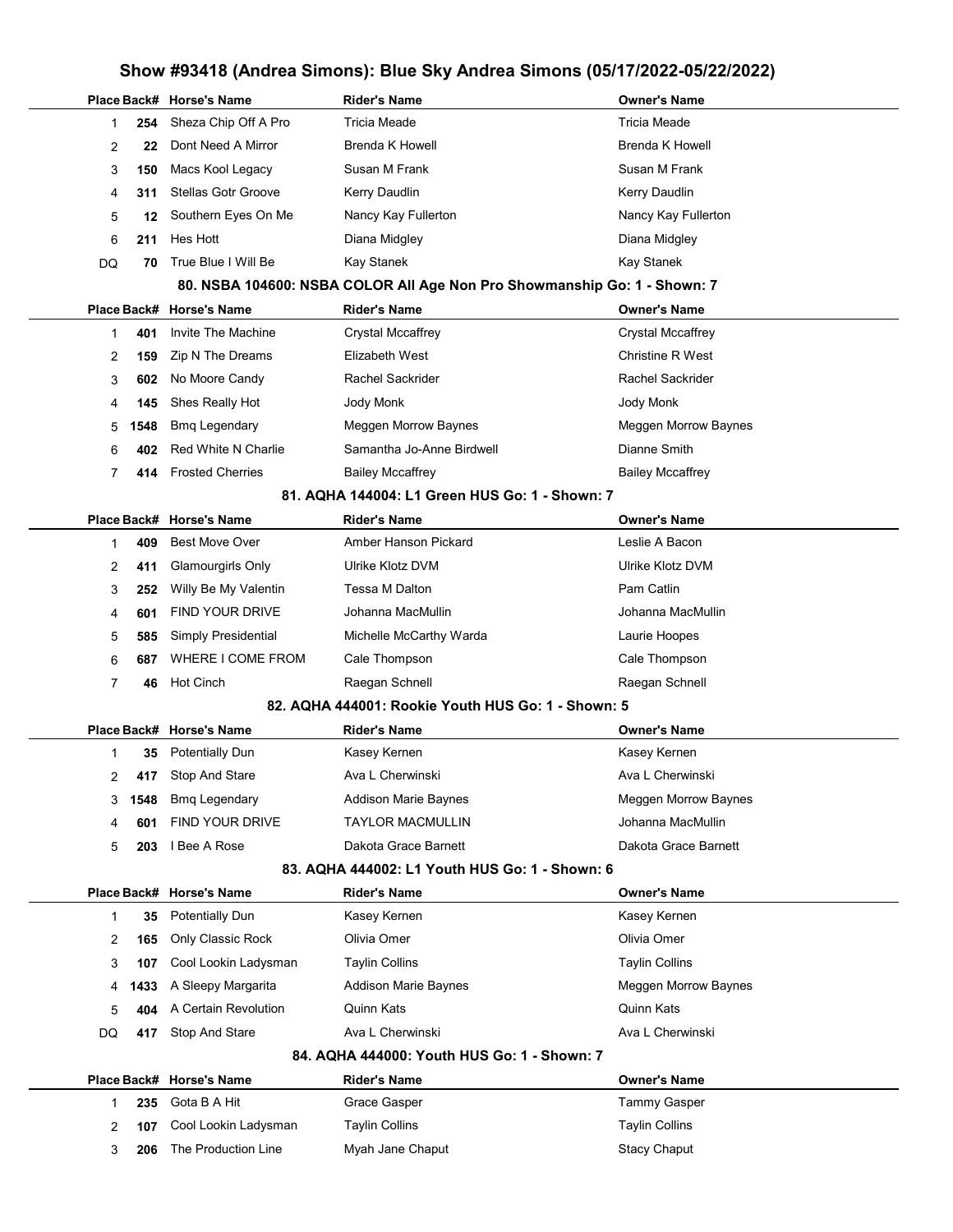|    |      |                            |                                                        | Show #93418 (Andrea Simons): Blue Sky Andrea Simons (05/17/2022-05/22/2022) |
|----|------|----------------------------|--------------------------------------------------------|-----------------------------------------------------------------------------|
| 4  | 815  | Little Red Corvete         | Josie A Eckert                                         | Josie A Eckert                                                              |
| 5  | 393  | The Next Drew Berry        | Dana Moody                                             | Linda K Moody                                                               |
| 6  | 1548 | <b>Bmq Legendary</b>       | <b>Addison Marie Baynes</b>                            | <b>Meggen Morrow Baynes</b>                                                 |
| 7  | 404  | A Certain Revolution       | Quinn Kats                                             | Quinn Kats                                                                  |
|    |      |                            | 85. NSBA 227390: NSBA Color Youth HUS Go: 1 - Shown: 1 |                                                                             |
|    |      | Place Back# Horse's Name   | <b>Rider's Name</b>                                    | <b>Owner's Name</b>                                                         |
| 1  | 35   | <b>Potentially Dun</b>     | Kasey Kernen                                           | Kasey Kernen                                                                |
|    |      |                            | 86. AQHA 144100: Junior HUS Go: 1 - Shown: 5           |                                                                             |
|    |      | Place Back# Horse's Name   | <b>Rider's Name</b>                                    | <b>Owner's Name</b>                                                         |
| 1  | 408  | The Irons Hot              | Amber Hanson Pickard                                   | Heidi Marhofer                                                              |
| 2  | 346  | Im Here For The Cake       | Kelly Carr                                             | Whitney L Hayman                                                            |
| 3  | 308  | <b>Best Motion Picture</b> | Linda K Moody                                          | Linda K Moody                                                               |
| 4  | 393  | The Next Drew Berry        | Linda K Moody                                          | Linda K Moody                                                               |
| 5  | 383  | The Red Foxx               | Tessa M Dalton                                         | Adam Johnson                                                                |
|    |      |                            | 87. NSBA 120390: NSBA Color Open HUS Go: 1 - Shown: 2  |                                                                             |
|    |      | Place Back# Horse's Name   | <b>Rider's Name</b>                                    | <b>Owner's Name</b>                                                         |
| 1. | 520  | THE DARK NIGHT             | <b>RUTH SCHERER</b>                                    | <b>RUTH SCHERER</b>                                                         |
|    |      |                            | 88. AQHA 244001: RK Amateur HUS Go: 1 - Shown: 4       |                                                                             |
|    |      | Place Back# Horse's Name   | <b>Rider's Name</b>                                    | <b>Owner's Name</b>                                                         |
| 1  | 687  | WHERE I COME FROM          | Cale Thompson                                          | Cale Thompson                                                               |
| 2  | 549  | <b>INVY MY CHROME</b>      | Dawn York                                              | Dawn York                                                                   |
| 3  | 555  | Zee Zee Tuf                | <b>Alison Doornbos</b>                                 | <b>KATIE MAYNARD</b>                                                        |
| 4  | 14   | Soever Southern            | <b>Alexis Marie Coates</b>                             | Alexis Marie Coates                                                         |
|    |      |                            | 89. AQHA 244002: L1 Amateur HUS Go: 1 - Shown: 9       |                                                                             |
|    |      | Place Back# Horse's Name   | <b>Rider's Name</b>                                    | <b>Owner's Name</b>                                                         |
| 1  | 549  | <b>INVY MY CHROME</b>      | Dawn York                                              | Dawn York                                                                   |
| 2  | 89   | Kissin uptown              | Heather Boggetta                                       | Heather Boggetta                                                            |
| 3  | 555  | Zee Zee Tuf                | <b>Alison Doornbos</b>                                 | <b>KATIE MAYNARD</b>                                                        |
| 4  | 311  | <b>Stellas Gotr Groove</b> | Kerry Daudlin                                          | Kerry Daudlin                                                               |
| 5  | 252  | Willy Be My Valentin       | Stephen Erdman                                         | Pam Catlin                                                                  |
| 6  | 143  | JZ Limited Liability       | Debbie Barber                                          | Debbie Barber                                                               |
| 7  | 211  | Hes Hott                   | Diana Midgley                                          | Diana Midgley                                                               |
| 8  | 94   | Km Best N Chic             | Heather Dunigan Coe                                    | Heather Dunigan Coe                                                         |
| 9  | 349  | <b>Heres Your Captive</b>  | Margaret Larobardiere                                  | Lauren & Linda Barnes                                                       |
|    |      |                            | 90. AQHA 244000: Amateur HUS Go: 1 - Shown: 7          |                                                                             |
|    |      | Place Back# Horse's Name   | <b>Rider's Name</b>                                    | <b>Owner's Name</b>                                                         |
| 1  | 222  | Mae Theforce Bwith U       | Brandy L Baldwin-Bunting                               | Christa L Baldwin                                                           |
| 2  | 346  | Im Here For The Cake       | Whitney L Hayman                                       | Whitney L Hayman                                                            |
| 3  | 159  | Zip N The Dreams           | Elizabeth West                                         | <b>Christine R West</b>                                                     |
| 4  | 549  | <b>INVY MY CHROME</b>      | Dawn York                                              | Dawn York                                                                   |
| 5  | 383  | The Red Foxx               | Adam Johnson                                           | Adam Johnson                                                                |
| 6  | 1548 | <b>Bmq Legendary</b>       | Meggen Morrow Baynes                                   | Meggen Morrow Baynes                                                        |
| 7  | 101  | Gott It                    | Kara M DeVlieger                                       | Kara M DeVlieger                                                            |
|    |      |                            | 91. AQHA 244800: Amateur Select HUS Go: 1 - Shown: 10  |                                                                             |
|    |      | Place Back# Horse's Name   | <b>Rider's Name</b>                                    | <b>Owner's Name</b>                                                         |
| 1. | 411  | Glamourgirls Only          | Ulrike Klotz DVM                                       | Ulrike Klotz DVM                                                            |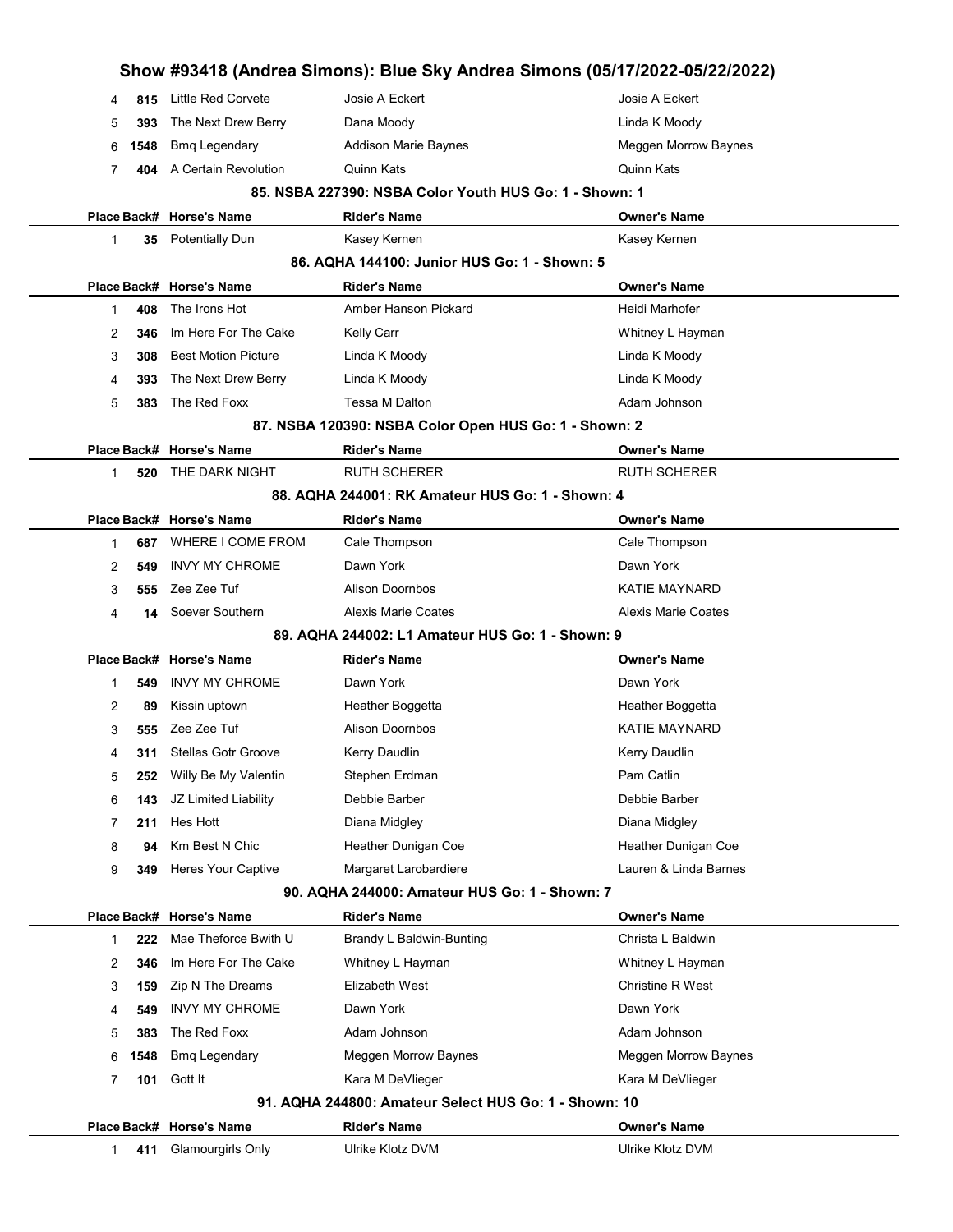|              |             |                                | $100 + 10$ (Andrea Unions). Dido Oky Andrea Unions (VOITITED |                                       |
|--------------|-------------|--------------------------------|--------------------------------------------------------------|---------------------------------------|
| 2            | 435         | Sweet N Lazy                   | <b>Barb Delf</b>                                             | <b>Barb Delf</b>                      |
| 3            | 22          | Dont Need A Mirror             | <b>Brenda K Howell</b>                                       | <b>Brenda K Howell</b>                |
| 4            | 150         | Macs Kool Legacy               | Susan M Frank                                                | Susan M Frank                         |
| 5            | 211         | Hes Hott                       | Diana Midgley                                                | Diana Midgley                         |
| 6            | 70          | True Blue I Will Be            | Kay Stanek                                                   | Kay Stanek                            |
| 7            | 12          | Southern Eyes On Me            | Nancy Kay Fullerton                                          | Nancy Kay Fullerton                   |
| 8            | 143         | JZ Limited Liability           | Debbie Barber                                                | Debbie Barber                         |
| 9            | 254         | Sheza Chip Off A Pro           | <b>Tricia Meade</b>                                          | <b>Tricia Meade</b>                   |
|              |             |                                | 92. NSBA 120690: NSBA Color All Age NP HUS Go: 1 - Shown: 6  |                                       |
|              |             | Place Back# Horse's Name       | <b>Rider's Name</b>                                          | <b>Owner's Name</b>                   |
| 1            | 520         | THE DARK NIGHT                 | <b>RUTH SCHERER</b>                                          | <b>RUTH SCHERER</b>                   |
| 2            | 89          | Kissin uptown                  | Heather Boggetta                                             | Heather Boggetta                      |
| 3            | 1548        | <b>Bmq Legendary</b>           | Meggen Morrow Baynes                                         | Meggen Morrow Baynes                  |
| 4            | 35          | <b>Potentially Dun</b>         | Kasey Kernen                                                 | Kasey Kernen                          |
| 5            | 159         | Zip N The Dreams               | Elizabeth West                                               | <b>Christine R West</b>               |
| 6            | 401         | Invite The Machine             | <b>Crystal Mccaffrey</b>                                     | <b>Crystal Mccaffrey</b>              |
|              |             |                                | 93. AQHA 144200: Senior HUS Go: 1 - Shown: 9                 |                                       |
|              |             |                                |                                                              |                                       |
|              | Place Back# | <b>Horse's Name</b>            | <b>Rider's Name</b>                                          | <b>Owner's Name</b><br>Linda Lu Kosal |
| 1            | 407         | Doodle Jump<br>Buzzzzn Bout Me | Maggie Dekraker                                              |                                       |
| 2            | 50          |                                | Michelle McCarthy Warda<br>Tessa M Dalton                    | Ken Mumy<br>Laura Stillman            |
| 3            | 395         | Kruzin For Cowgirls            |                                                              |                                       |
| 4            | 498         | Amarillo By Moonlite           | Morgan Lantz                                                 | Estelle McParlan                      |
| 5            | 230         | Willy Willy Sleepy             | Linda K Moody                                                | Michele Lewis                         |
| 6            | 101         | Gott It                        | Kara M DeVlieger                                             | Kara M DeVlieger                      |
| 7            | 70          | True Blue I Will Be            | Kay Stanek                                                   | Kay Stanek                            |
| 8            | 1433        | A Sleepy Margarita             | Meggen Morrow Baynes                                         | Meggen Morrow Baynes                  |
| DQ           | 94          | Km Best N Chic                 | Raegan Schnell                                               | Heather Dunigan Coe                   |
|              |             |                                | 96. MQHA 905: Small Fry HUS Go: 1 - Shown: 3                 |                                       |
|              |             | Place Back# Horse's Name       | <b>Rider's Name</b>                                          | Owner's Name                          |
| 1            | 22          | Dont Need A Mirror             | <b>Brylee Lynn Bunting</b>                                   | Brenda K Howell                       |
| 2            | 201         | Cruzen Real Good               | Karly Lynn Lewis                                             | Michele Lewis                         |
| 3            | 52          | The Social Network             | Xandrea Sandusky                                             | <b>Brandy M Pavlik</b>                |
|              |             |                                | 97. MQHA 906: Small Fry Equitation Go: 1 - Shown: 3          |                                       |
|              |             | Place Back# Horse's Name       | <b>Rider's Name</b>                                          | <b>Owner's Name</b>                   |
| $\mathbf{1}$ | 22          | Dont Need A Mirror             | <b>Brylee Lynn Bunting</b>                                   | <b>Brenda K Howell</b>                |
| 2            | 52          | The Social Network             | Xandrea Sandusky                                             | <b>Brandy M Pavlik</b>                |
| 3            | 201         | Cruzen Real Good               | Karly Lynn Lewis                                             | Michele Lewis                         |
|              |             |                                | 98. AQHA 452001: Rookie Youth Equitation Go: 1 - Shown: 4    |                                       |
|              |             | Place Back# Horse's Name       | <b>Rider's Name</b>                                          | <b>Owner's Name</b>                   |
| $\mathbf 1$  | 540         | My Invite To Dream             | Ava Holman                                                   | Ava Holman                            |
| 2            | 35          | <b>Potentially Dun</b>         | Kasey Kernen                                                 | Kasey Kernen                          |
| 3            | 601         | <b>FIND YOUR DRIVE</b>         | <b>TAYLOR MACMULLIN</b>                                      | Johanna MacMullin                     |
| 4            | 203         | I Bee A Rose                   | Dakota Grace Barnett                                         | Dakota Grace Barnett                  |
|              |             |                                | 99. AQHA 452002: L1 Youth Equitation Go: 1 - Shown: 8        |                                       |
|              |             | Place Back# Horse's Name       | <b>Rider's Name</b>                                          | <b>Owner's Name</b>                   |
| 1.           | 107         | Cool Lookin Ladysman           | <b>Taylin Collins</b>                                        | <b>Taylin Collins</b>                 |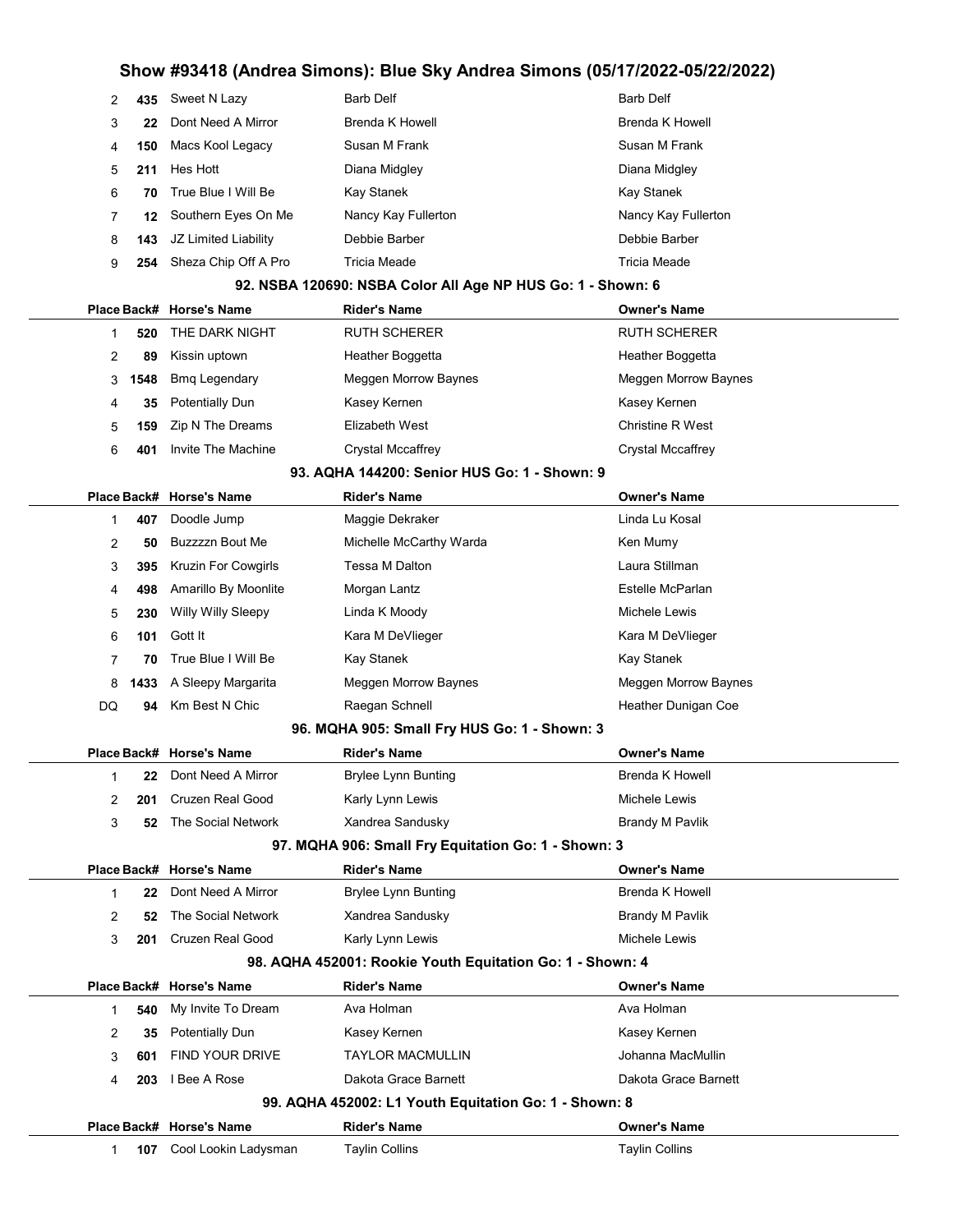| 2 | 206  | The Production Line        | Myah Jane Chaput                                    | <b>Stacy Chaput</b>  |
|---|------|----------------------------|-----------------------------------------------------|----------------------|
| 3 | 35   | <b>Potentially Dun</b>     | Kasey Kernen                                        | Kasey Kernen         |
| 4 | 165  | Only Classic Rock          | Olivia Omer                                         | Olivia Omer          |
| 5 | 1433 | A Sleepy Margarita         | <b>Addison Marie Baynes</b>                         | Meggen Morrow Baynes |
| 6 | 540  | My Invite To Dream         | Ava Holman                                          | Ava Holman           |
|   |      | 404 A Certain Revolution   | Quinn Kats                                          | <b>Quinn Kats</b>    |
| 8 | 207  | Kaptain Kaveman            | Elizabeth Smith                                     | Elizabeth Smith      |
|   |      |                            | 100. AQHA 452000: Youth Equitation Go: 1 - Shown: 7 |                      |
|   |      | Place Back# Horse's Name   | <b>Rider's Name</b>                                 | <b>Owner's Name</b>  |
|   | 448  | I Will Be A Good Rv        | Ava Hathaway                                        | Ava Hathaway         |
| 2 | 235  | Gota B A Hit               | Grace Gasper                                        | Tammy Gasper         |
| 3 | 815  | Little Red Corvete         | Josie A Eckert                                      | Josie A Eckert       |
| 4 | 308  | <b>Best Motion Picture</b> | Dana Moody                                          | Linda K Moody        |

|     | Place Back# Horse's Name | Rider's Name          | <b>Owner's Name</b>   |
|-----|--------------------------|-----------------------|-----------------------|
|     | 601 FIND YOUR DRIVE      | Johanna MacMullin     | Johanna MacMullin     |
| 349 | Heres Your Captive       | Margaret Larobardiere | Lauren & Linda Barnes |
|     | 252 Willy Be My Valentin | Stephen Erdman        | Pam Catlin            |

**107** Cool Lookin Ladysman Taylin Collins **Taylin Collins** Taylin Collins 404 A Certain Revolution Quinn Kats Quinn Kats

Place Back# Horse's Name Rider's Name Owner's Name 35 Potentially Dun Kasey Kernen Kasey Kernen

DQ 1433 A Sleepy Margarita Addison Marie Baynes Meggen Morrow Baynes 101. NSBA 567300: NSBA COLOR Color Youth Equitation Go: 1 - Shown: 1

#### 103. AQHA 252002: L1 Amateur Equitation Go: 1 - Shown: 6

102. AQHA 252001: Rookie Amateur Equitation Go: 1 - Shown: 3

|                                                       |     | Place Back# Horse's Name  | <b>Rider's Name</b>   | <b>Owner's Name</b>   |  |  |  |
|-------------------------------------------------------|-----|---------------------------|-----------------------|-----------------------|--|--|--|
|                                                       | 687 | WHERE I COME FROM         | Cale Thompson         | Cale Thompson         |  |  |  |
| 2                                                     | 143 | JZ Limited Liability      | Debbie Barber         | Debbie Barber         |  |  |  |
| 3                                                     | 211 | Hes Hott                  | Diana Midgley         | Diana Midgley         |  |  |  |
| 4                                                     | 89  | Kissin uptown             | Heather Boggetta      | Heather Boggetta      |  |  |  |
| 5                                                     | 349 | <b>Heres Your Captive</b> | Margaret Larobardiere | Lauren & Linda Barnes |  |  |  |
| DQ                                                    | 252 | Willy Be My Valentin      | Stephen Erdman        | Pam Catlin            |  |  |  |
| 104. AQHA 252000: Amateur Equitation Go: 1 - Shown: 5 |     |                           |                       |                       |  |  |  |

|                                                         |        | Place Back# Horse's Name | <b>Rider's Name</b>  | <b>Owner's Name</b>     |  |  |  |
|---------------------------------------------------------|--------|--------------------------|----------------------|-------------------------|--|--|--|
|                                                         | 159    | Zip N The Dreams         | Elizabeth West       | <b>Christine R West</b> |  |  |  |
| $\mathcal{P}$                                           | 557    | UF Parked At The Bar     | Stephanie Rae Morgan | Stephanie Rae Morgan    |  |  |  |
| 3                                                       | 687    | WHERE I COME FROM        | Cale Thompson        | Cale Thompson           |  |  |  |
|                                                         | 4 1548 | <b>Bmg Legendary</b>     | Meggen Morrow Baynes | Meggen Morrow Baynes    |  |  |  |
| 5.                                                      | 383    | The Red Foxx             | Adam Johnson         | Adam Johnson            |  |  |  |
| 105. AQHA 252800: AM Select Equitation Go: 1 - Shown: 5 |        |                          |                      |                         |  |  |  |
|                                                         |        | Place Back# Horse's Name | <b>Rider's Name</b>  | <b>Owner's Name</b>     |  |  |  |

| DQ.                                                          |  | <b>143</b> JZ Limited Liability | Debbie Barber        | Debbie Barber           |  |  |  |
|--------------------------------------------------------------|--|---------------------------------|----------------------|-------------------------|--|--|--|
| 106. NSBA 160600: NSBA COLOR All Age NP EQU Go: 1 - Shown: 5 |  |                                 |                      |                         |  |  |  |
|                                                              |  | Place Back# Horse's Name        | <b>Rider's Name</b>  | <b>Owner's Name</b>     |  |  |  |
|                                                              |  | <b>159</b> Zip N The Dreams     | Elizabeth West       | <b>Christine R West</b> |  |  |  |
| $\mathcal{P}$                                                |  | <b>1548</b> Bmq Legendary       | Meggen Morrow Baynes | Meggen Morrow Baynes    |  |  |  |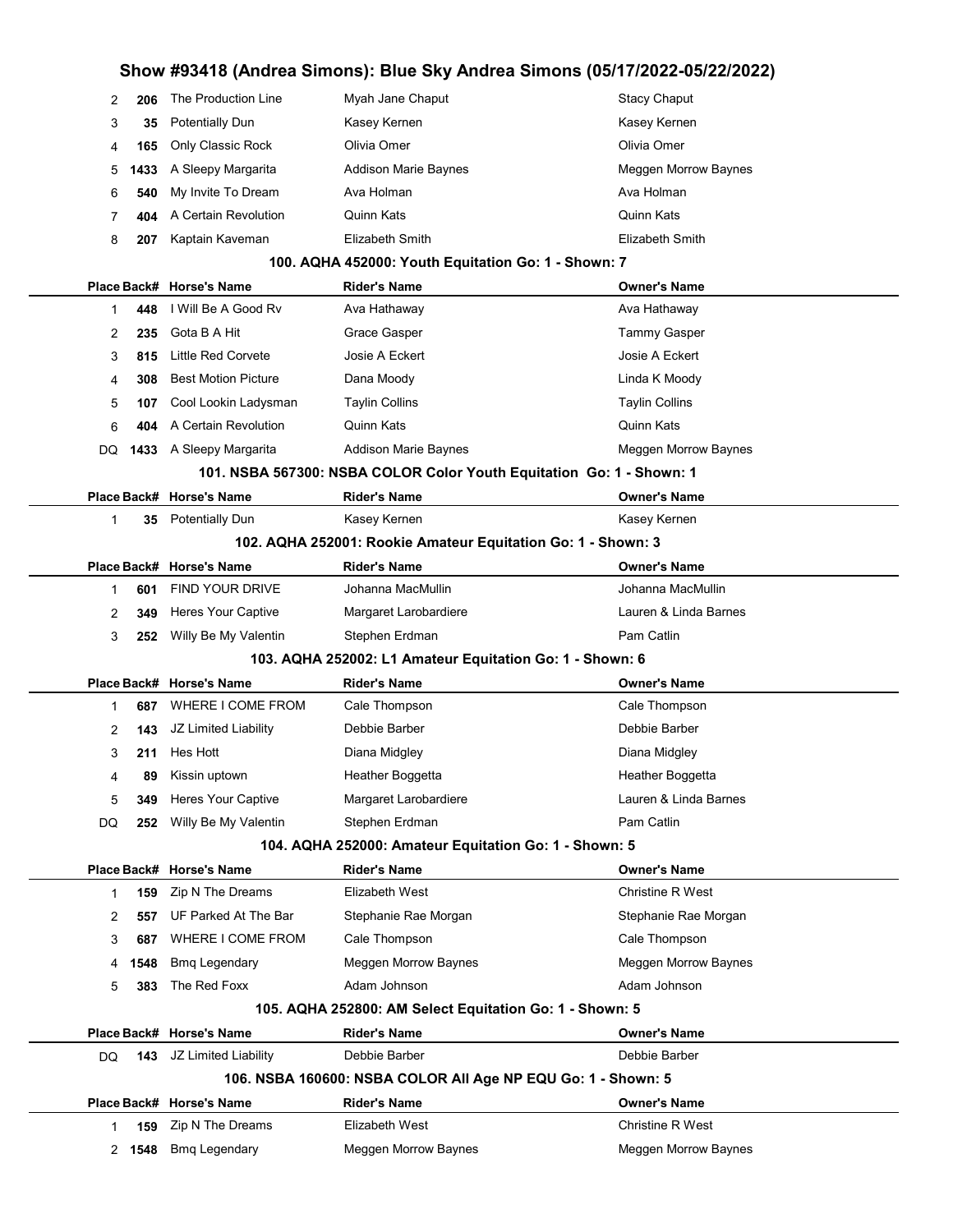|             |     |                          |                                                                   | Show #93418 (Andrea Simons): Blue Sky Andrea Simons (05/17/2022-05/22/2022) |  |
|-------------|-----|--------------------------|-------------------------------------------------------------------|-----------------------------------------------------------------------------|--|
| 3           | 35  | <b>Potentially Dun</b>   | Kasey Kernen                                                      | Kasey Kernen                                                                |  |
| 4           | 520 | THE DARK NIGHT           | RUTH SCHERER                                                      | RUTH SCHERER                                                                |  |
| 5           | 401 | Invite The Machine       | <b>Crystal Mccaffrey</b>                                          | <b>Crystal Mccaffrey</b>                                                    |  |
|             |     |                          | 107. AQHA 136004: L1 Western Riding Go: 1 - Shown: 4              |                                                                             |  |
|             |     | Place Back# Horse's Name | Rider's Name                                                      | Owner's Name                                                                |  |
| 1           | 501 | Made My Best             | Garth Gooding                                                     | Michelle & Sheila Bauer                                                     |  |
| 2           | 415 | Heza Sophistication      | Kelly Carr                                                        | Gretchen Weidner                                                            |  |
| DQ          | 124 | Madd Money               | Tessa M Dalton                                                    | Lauren E Lauver                                                             |  |
| DQ          | 107 | Cool Lookin Ladysman     | Michelle McCarthy Warda                                           | <b>Taylin Collins</b>                                                       |  |
|             |     |                          | 108. AQHA 136000: Western Riding Go: 1 - Shown: 2                 |                                                                             |  |
|             |     | Place Back# Horse's Name | <b>Rider's Name</b>                                               | Owner's Name                                                                |  |
| 1           | 498 | Amarillo By Moonlite     | Morgan Lantz                                                      | Estelle McParlan                                                            |  |
| 2           | 107 | Cool Lookin Ladysman     | Michelle McCarthy Warda                                           | <b>Taylin Collins</b>                                                       |  |
|             |     |                          | 109. NSBA 540300: NSBA Color Open Western Riding Go: 1 - Shown: 2 |                                                                             |  |
|             |     | Place Back# Horse's Name | <b>Rider's Name</b>                                               | <b>Owner's Name</b>                                                         |  |
| $\mathbf 1$ |     | 412 The American Gigolo  | <b>Heather Brower</b>                                             | Angelica Zizza                                                              |  |
|             |     |                          | 111. AQHA 436000: Youth Western Riding Go: 1 - Shown: 1           |                                                                             |  |
|             |     | Place Back# Horse's Name | <b>Rider's Name</b>                                               | Owner's Name                                                                |  |
| 1           |     | 235 Gota B A Hit         | Grace Gasper                                                      | <b>Tammy Gasper</b>                                                         |  |
|             |     |                          | 117. AQHA 142004: L1 Green WP Go: 1 - Shown: 6                    |                                                                             |  |
|             |     | Place Back# Horse's Name | <b>Rider's Name</b>                                               | Owner's Name                                                                |  |
| 1           | 558 | LOPIN THRU FIRE          | Garth Gooding                                                     | Michelle & Sheila Bauer                                                     |  |
| 2           | 12  | Southern Eyes On Me      | Karen C Holden                                                    | Nancy Kay Fullerton                                                         |  |
| 3           | 145 | Shes Really Hot          | Christopher R Dalton                                              | Jody Monk                                                                   |  |
| 4           | 322 | Too LazyToSpeak          | <b>Christopher Horsley</b>                                        | Megan Hirschman                                                             |  |
| 5           | 540 | My Invite To Dream       | Ava Holman                                                        | Ava Holman                                                                  |  |
| 6           | 124 | Madd Money               | <b>Tessa M Dalton</b>                                             | Lauren E Lauver                                                             |  |
|             |     |                          | 118. AQHA 442001: RK Youth WP Go: 1 - Shown: 2                    |                                                                             |  |
|             |     | Place Back# Horse's Name | <b>Rider's Name</b>                                               | Owner's Name                                                                |  |
| 1           | 165 | Only Classic Rock        | Olivia Omer                                                       | Olivia Omer                                                                 |  |
| 2           | 418 | VS Only The Roanly       | Hannah Wierenga                                                   | Meagan Hengst                                                               |  |
|             |     |                          | 119. AQHA 442002: L1 Youth WP Go: 1 - Shown: 5                    |                                                                             |  |
|             |     | Place Back# Horse's Name | <b>Rider's Name</b>                                               | <b>Owner's Name</b>                                                         |  |
| 1           | 165 | Only Classic Rock        | Olivia Omer                                                       | Olivia Omer                                                                 |  |
| 2           | 206 | The Production Line      | Myah Jane Chaput                                                  | <b>Stacy Chaput</b>                                                         |  |
| 3           | 207 | Kaptain Kaveman          | Elizabeth Smith                                                   | <b>Elizabeth Smith</b>                                                      |  |
| 4           | 540 | My Invite To Dream       | Ava Holman                                                        | Ava Holman                                                                  |  |
| 5           | 406 | I Got Hot                | Lydia Sage Czubak                                                 | Lydia Sage Czubak                                                           |  |
|             |     |                          | 120. AQHA 442000: Youth WP Go: 1 - Shown: 7                       |                                                                             |  |
|             |     | Place Back# Horse's Name | <b>Rider's Name</b>                                               | Owner's Name                                                                |  |
| 1           | 393 | The Next Drew Berry      | Dana Moody                                                        | Linda K Moody                                                               |  |
| 2           | 448 | I Will Be A Good Rv      | Ava Hathaway                                                      | Ava Hathaway                                                                |  |
| 3           | 235 | Gota B A Hit             | Grace Gasper                                                      | <b>Tammy Gasper</b>                                                         |  |
| 4           | 420 | Lunamoon                 | Morgan G Evans                                                    | Morgan G Evans                                                              |  |
| 5           | 107 | Cool Lookin Ladysman     | <b>Taylin Collins</b>                                             | <b>Taylin Collins</b>                                                       |  |
| 6           | 206 | The Production Line      | Myah Jane Chaput                                                  | <b>Stacy Chaput</b>                                                         |  |
|             |     |                          |                                                                   |                                                                             |  |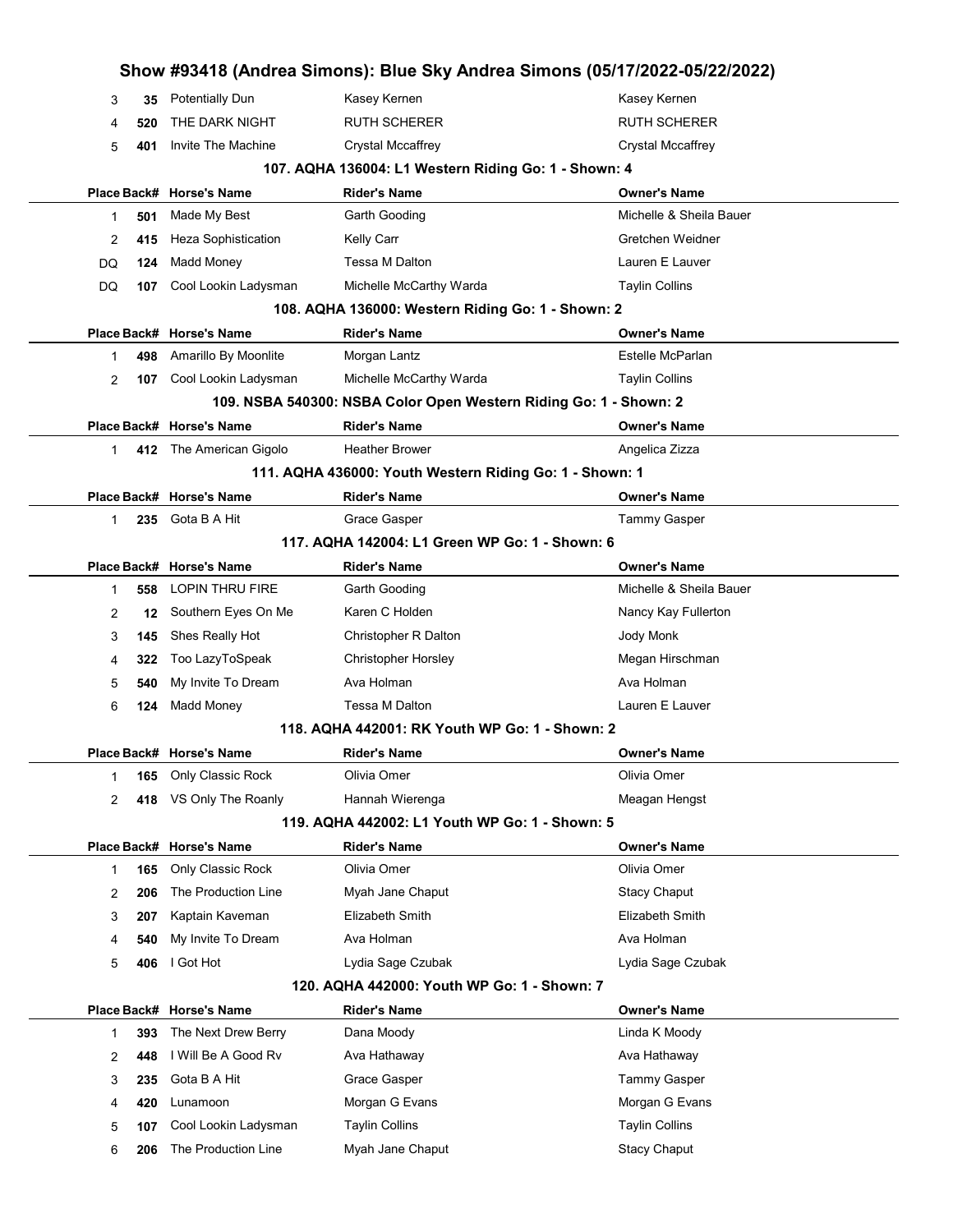**540** My Invite To Dream Ava Holman Ava Holman Ava Holman

|                |     |                            | 122. AQHA 142100: Junior WP Go: 1 - Shown: 6          |                               |
|----------------|-----|----------------------------|-------------------------------------------------------|-------------------------------|
|                |     | Place Back# Horse's Name   | Rider's Name                                          | <b>Owner's Name</b>           |
| 1              | 501 | Made My Best               | <b>Austin Gooding</b>                                 | Michelle & Sheila Bauer       |
| 2              | 393 | The Next Drew Berry        | Jeff S Moody                                          | Linda K Moody                 |
| 3              | 413 | Dr Bookbinder              | Garth Gooding                                         | <b>Painted Plantation LLC</b> |
| 4              | 419 | Maid U Best                | <b>Christopher Horsley</b>                            | <b>Starland Ranch LLC</b>     |
| 5              | 383 | The Red Foxx               | <b>Tessa M Dalton</b>                                 | Adam Johnson                  |
| 6              | 165 | Only Classic Rock          | Olivia Omer                                           | Olivia Omer                   |
|                |     |                            | 123. NSBA 510300: NSBA Color Open WP Go: 1 - Shown: 5 |                               |
|                |     | Place Back# Horse's Name   | <b>Rider's Name</b>                                   | <b>Owner's Name</b>           |
| 1              | 412 | The American Gigolo        | <b>Heather Brower</b>                                 | Angelica Zizza                |
| 2              | 602 | No Moore Candy             | Rachel Sackrider                                      | Rachel Sackrider              |
| 3              | 504 | Aint Sugar Sweet           | Christopher R Dalton                                  | Tracey Hoffman                |
| DQ             | 422 | Smokin Lil Hotrod          | <b>Tessa M Dalton</b>                                 | Katie L Hartsuff              |
|                |     |                            | 124. AQHA 242001: RK Amateur WP Go: 1 - Shown: 3      |                               |
|                |     | Place Back# Horse's Name   | <b>Rider's Name</b>                                   | <b>Owner's Name</b>           |
| 1              | 402 | Red White N Charlie        | Samantha Jo-Anne Birdwell                             | Dianne Smith                  |
| 2              | 145 | Shes Really Hot            | Jody Monk                                             | Jody Monk                     |
| 3              | 139 | U Aint No Cowboy           | Julie R Merchant-Reincke                              | Julie R Merchant-Reincke      |
|                |     |                            | 125. AQHA 242002: L1 Amateur WP Go: 1 - Shown: 9      |                               |
|                |     | Place Back# Horse's Name   | <b>Rider's Name</b>                                   | <b>Owner's Name</b>           |
| 1              | 416 | Bettin Ona Krymsun         | Ashley M Huss                                         | Ashley M Huss                 |
| 2              | 456 | Special N I Know It        | Kyra N Koester                                        | Kyra N Koester                |
| 3              | 322 | Too LazyToSpeak            | Megan Hirschman                                       | Megan Hirschman               |
| 4              | 560 | Implacabile                | <b>Tracy Wimer</b>                                    | <b>Tracy Wimer</b>            |
| 5              | 145 | Shes Really Hot            | Jody Monk                                             | Jody Monk                     |
| 6              | 550 | <b>PS SIMPLY GOOD</b>      | Dawn York                                             | Dawn York                     |
| 7              | 536 | Only Happens               | Lee Heighton                                          | Angie Heighton                |
| 8              | 523 | <b>Shes Got Battitude</b>  | Cole Miller                                           | Cole Miller                   |
| 9              | 311 | <b>Stellas Gotr Groove</b> | Kerry Daudlin                                         | Kerry Daudlin                 |
|                |     |                            | 126. AQHA 242000: Amateur WP Go: 1 - Shown: 9         |                               |
|                |     | Place Back# Horse's Name   | <b>Rider's Name</b>                                   | <b>Owner's Name</b>           |
| 1              | 456 | Special N I Know It        | Kyra N Koester                                        | Kyra N Koester                |
| 2              | 410 | Made It Rain               | Jennifer Huntoon                                      | Jennifer Huntoon              |
| 3              | 431 | She Sure Is Good           | <b>Tyler Williamson</b>                               | <b>Tyler Williamson</b>       |
| 4              | 149 | Ms Mae Flash               | <b>Katherine West</b>                                 | <b>Christine R West</b>       |
| 5              | 416 | Bettin Ona Krymsun         | Ashley M Huss                                         | Ashley M Huss                 |
| 6              | 383 | The Red Foxx               | Adam Johnson                                          | Adam Johnson                  |
| $\overline{7}$ | 550 | PS SIMPLY GOOD             | Dawn York                                             | Dawn York                     |
| 8              | 523 | <b>Shes Got Battitude</b>  | Cole Miller                                           | Cole Miller                   |
| 9              | 322 | Too LazyToSpeak            | Megan Hirschman                                       | Megan Hirschman               |
|                |     |                            | 127. AQHA 242800: Amateur Select WP Go: 1 - Shown: 8  |                               |
|                |     | Place Back# Horse's Name   | <b>Rider's Name</b>                                   | <b>Owner's Name</b>           |
| 1              | 12  | Southern Eyes On Me        | Nancy Kay Fullerton                                   | Nancy Kay Fullerton           |
| 2              | 560 | Implacabile                | <b>Tracy Wimer</b>                                    | <b>Tracy Wimer</b>            |
|                |     |                            |                                                       |                               |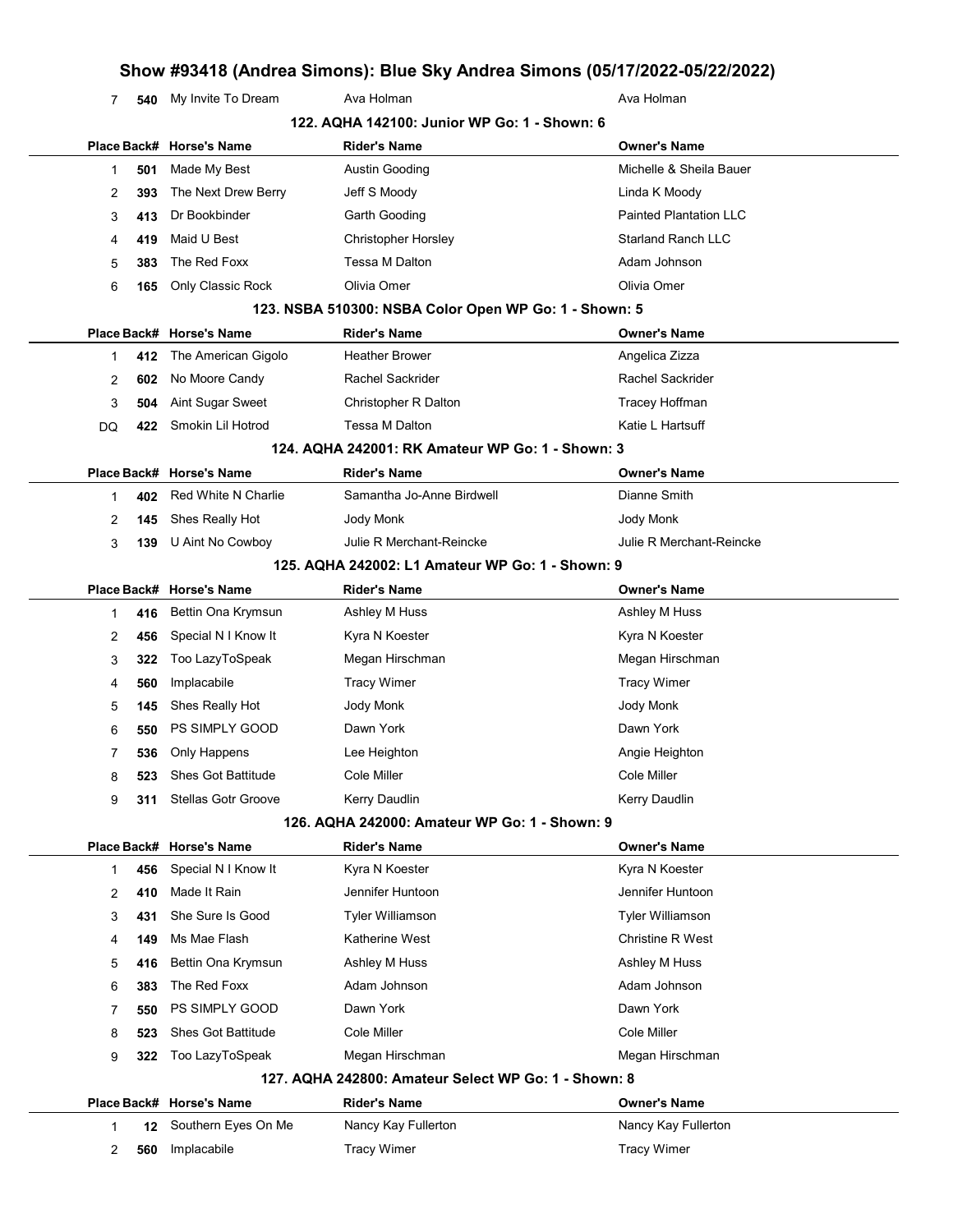|                |      |                                                      | Show #93418 (Andrea Simons): Blue Sky Andrea Simons (05/17/2022-05/22/2022) |                          |  |  |
|----------------|------|------------------------------------------------------|-----------------------------------------------------------------------------|--------------------------|--|--|
| 3              | 150  | Macs Kool Legacy                                     | Susan M Frank                                                               | Susan M Frank            |  |  |
| 4              | 22   | Dont Need A Mirror                                   | <b>Brenda K Howell</b>                                                      | <b>Brenda K Howell</b>   |  |  |
| 5              | 335  | One Kool Fool                                        | <b>Brenda Schrader</b>                                                      | <b>Brenda Schrader</b>   |  |  |
| 6              | 254  | Sheza Chip Off A Pro                                 | <b>Tricia Meade</b>                                                         | Tricia Meade             |  |  |
| 7              | 70   | True Blue I Will Be                                  | Kay Stanek                                                                  | Kay Stanek               |  |  |
| 8              | 311  | <b>Stellas Gotr Groove</b>                           | Kerry Daudlin                                                               | Kerry Daudlin            |  |  |
|                |      |                                                      | 128. NSBA 110690: NSBA Color All Age NP WP F-36 Go: 1 - Shown: 5            |                          |  |  |
|                |      | Place Back# Horse's Name                             | <b>Rider's Name</b>                                                         | <b>Owner's Name</b>      |  |  |
| 1              | 560  | Implacabile                                          | <b>Tracy Wimer</b>                                                          | <b>Tracy Wimer</b>       |  |  |
| 2              | 602  | No Moore Candy                                       | Rachel Sackrider                                                            | Rachel Sackrider         |  |  |
| 3              | 402  | <b>Red White N Charlie</b>                           | Samantha Jo-Anne Birdwell                                                   | Dianne Smith             |  |  |
| 4              | 401  | Invite The Machine                                   | Crystal Mccaffrey                                                           | <b>Crystal Mccaffrey</b> |  |  |
| 5              | 504  | Aint Sugar Sweet                                     | Tracey Hoffman                                                              | Tracey Hoffman           |  |  |
|                |      |                                                      | 129. AQHA 142200: Senior WP Go: 1 - Shown: 10                               |                          |  |  |
|                |      | Place Back# Horse's Name                             | <b>Rider's Name</b>                                                         | <b>Owner's Name</b>      |  |  |
| 1              | 456  | Special N I Know It                                  | Colton E Smith                                                              | Kyra N Koester           |  |  |
| 2              | 10   | Too Cold To Sleep                                    | <b>Monty Montgomery</b>                                                     | Corlinda Huffman         |  |  |
| 3              | 262  | Time Is Lopin By                                     | Jeff S Moody                                                                | Jacquelin Moody          |  |  |
| 4              | 418  | VS Only The Roanly                                   | Garth Gooding                                                               | Meagan Hengst            |  |  |
| 5              | 431  | She Sure Is Good                                     | Tyler Williamson                                                            | <b>Tyler Williamson</b>  |  |  |
| 6              | 410  | Made It Rain                                         | Austin Gooding                                                              | Jennifer Huntoon         |  |  |
| 7              | 107  | Cool Lookin Ladysman                                 | <b>Taylin Collins</b>                                                       | Taylin Collins           |  |  |
| 8              | 498  | Amarillo By Moonlite                                 | Morgan Lantz                                                                | Estelle McParlan         |  |  |
| 9              | 50   | <b>Buzzzzn Bout Me</b>                               | Michelle McCarthy Warda                                                     | Ken Mumy                 |  |  |
|                |      | 130. AQHA 242102: L1 Amateur W/T WP Go: 1 - Shown: 3 |                                                                             |                          |  |  |
|                |      | Place Back# Horse's Name                             | <b>Rider's Name</b>                                                         | <b>Owner's Name</b>      |  |  |
| 1              | 487  | <b>HUCKLEBERRY COWBOY</b>                            | Cale Thompson                                                               | Cale Thompson            |  |  |
| 2              | 511  | So Bloomin Lazy                                      | Sarah McCoy                                                                 | Sarah McCoy              |  |  |
| 3              | 6091 | <b>MISSTYFIED</b>                                    | Johanna MacMullin                                                           | Johanna MacMullin        |  |  |
|                |      |                                                      | 131. MQHA 910: MQHA Lead Line Go: 1 - Shown: 3                              |                          |  |  |
|                |      | Place Back# Horse's Name                             | <b>Rider's Name</b>                                                         | <b>Owner's Name</b>      |  |  |
| 1              |      | 12 Southern Eyes On Me                               | <b>Charley Grendel</b>                                                      | Nancy Kay Fullerton      |  |  |
| 2              | 416  | Bettin Ona Krymsun                                   | Avelyn Huss                                                                 | Ashley M Huss            |  |  |
| 3              | 145  | Shes Really Hot                                      | Allie Monk                                                                  | Jody Monk                |  |  |
|                |      |                                                      | 132. MQHA 902: Small Fry Western Pleasure Go: 1 - Shown: 2                  |                          |  |  |
|                |      | Place Back# Horse's Name                             | <b>Rider's Name</b>                                                         | <b>Owner's Name</b>      |  |  |
| 1              | 22   | Dont Need A Mirror                                   | <b>Brylee Lynn Bunting</b>                                                  | <b>Brenda K Howell</b>   |  |  |
| $\overline{c}$ | 52   | The Social Network                                   | Xandrea Sandusky                                                            | <b>Brandy M Pavlik</b>   |  |  |
|                |      |                                                      | 133. MQHA 903: Small Fry Horsemanship Go: 1 - Shown: 2                      |                          |  |  |
|                |      | Place Back# Horse's Name                             | <b>Rider's Name</b>                                                         | <b>Owner's Name</b>      |  |  |
| 1              | 22   | Dont Need A Mirror                                   | <b>Brylee Lynn Bunting</b>                                                  | <b>Brenda K Howell</b>   |  |  |
| 2              | 52   | The Social Network                                   | Xandrea Sandusky                                                            | Brandy M Pavlik          |  |  |
|                |      |                                                      | 135. AQHA 440001: RK Youth Horsemanship Go: 1 - Shown: 3                    |                          |  |  |
|                |      | Place Back# Horse's Name                             | <b>Rider's Name</b>                                                         | <b>Owner's Name</b>      |  |  |
| 1              | 540  | My Invite To Dream                                   | Ava Holman                                                                  | Ava Holman               |  |  |
| 2              | 406  | I Got Hot                                            | Lydia Sage Czubak                                                           | Lydia Sage Czubak        |  |  |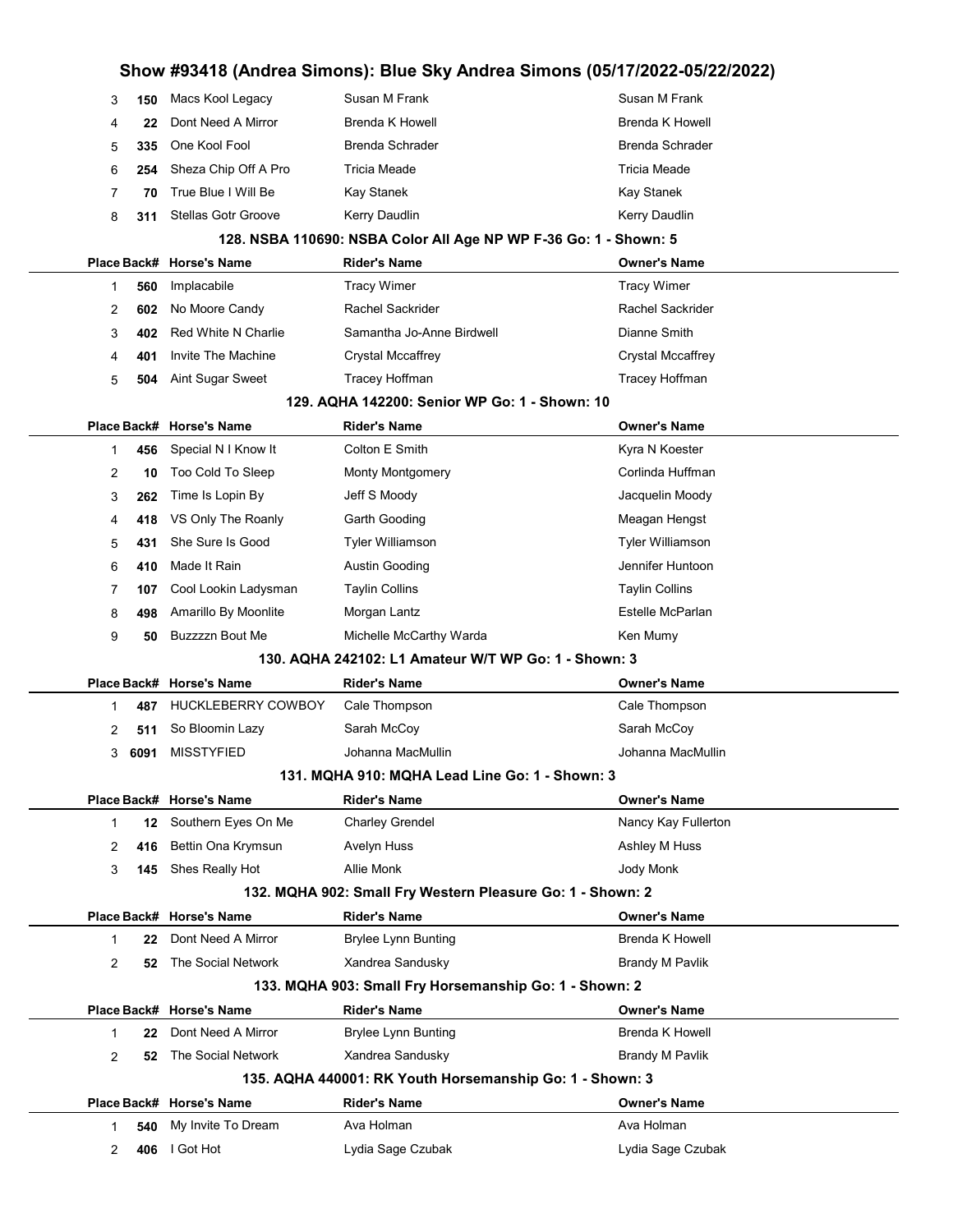3 203 I Bee A Rose **Dakota Grace Barnett** Dakota Grace Barnett

|                |      |                            | 136. AQHA 440002: L1 Youth Horsemanship Go: 1 - Shown: 6   |                          |
|----------------|------|----------------------------|------------------------------------------------------------|--------------------------|
|                |      | Place Back# Horse's Name   | Rider's Name                                               | <b>Owner's Name</b>      |
| 1              | 540  | My Invite To Dream         | Ava Holman                                                 | Ava Holman               |
| 2              | 165  | Only Classic Rock          | Olivia Omer                                                | Olivia Omer              |
| 3              | 417  | Stop And Stare             | Ava L Cherwinski                                           | Ava L Cherwinski         |
| 4              | 207  | Kaptain Kaveman            | Elizabeth Smith                                            | Elizabeth Smith          |
| 5              | 203  | I Bee A Rose               | Dakota Grace Barnett                                       | Dakota Grace Barnett     |
| 6              | 206  | The Production Line        | Myah Jane Chaput                                           | <b>Stacy Chaput</b>      |
|                |      |                            | 137. AQHA 440000: Youth Horsemanship Go: 1 - Shown: 7      |                          |
|                |      | Place Back# Horse's Name   | Rider's Name                                               | <b>Owner's Name</b>      |
| 1              | 235  | Gota B A Hit               | Grace Gasper                                               | <b>Tammy Gasper</b>      |
| 2              | 448  | I Will Be A Good Rv        | Ava Hathaway                                               | Ava Hathaway             |
| 3              | 815  | <b>Little Red Corvete</b>  | Josie A Eckert                                             | Josie A Eckert           |
| 4              | 540  | My Invite To Dream         | Ava Holman                                                 | Ava Holman               |
| 5              | 417  | Stop And Stare             | Ava L Cherwinski                                           | Ava L Cherwinski         |
| 6              | 308  | <b>Best Motion Picture</b> | Dana Moody                                                 | Linda K Moody            |
| $\overline{7}$ | 107  | Cool Lookin Ladysman       | <b>Taylin Collins</b>                                      | <b>Taylin Collins</b>    |
|                |      |                            | 139. AQHA 240001: RK Amateur Horsemanship Go: 1 - Shown: 4 |                          |
|                |      | Place Back# Horse's Name   | <b>Rider's Name</b>                                        | <b>Owner's Name</b>      |
| 1              | 145  | Shes Really Hot            | Jody Monk                                                  | Jody Monk                |
| 2              | 402  | Red White N Charlie        | Samantha Jo-Anne Birdwell                                  | Dianne Smith             |
| 3              | 349  | Heres Your Captive         | Margaret Larobardiere                                      | Lauren & Linda Barnes    |
| 4              | 139  | U Aint No Cowboy           | Julie R Merchant-Reincke                                   | Julie R Merchant-Reincke |
|                |      |                            | 140. AQHA 240002: L1 Amateur Horsemanship Go: 1 - Shown: 6 |                          |
|                |      | Place Back# Horse's Name   | <b>Rider's Name</b>                                        | <b>Owner's Name</b>      |
| 1              | 487  | <b>HUCKLEBERRY COWBOY</b>  | Cale Thompson                                              | Cale Thompson            |
| 2              | 145  | Shes Really Hot            | Jody Monk                                                  | Jody Monk                |
| 3              | 211  | Hes Hott                   | Diana Midgley                                              | Diana Midgley            |
| 4              | 322  | Too LazyToSpeak            | Megan Hirschman                                            | Megan Hirschman          |
| 5              | 349  | <b>Heres Your Captive</b>  | Margaret Larobardiere                                      | Lauren & Linda Barnes    |
| 6              | 6091 | <b>MISSTYFIED</b>          | Johanna MacMullin                                          | Johanna MacMullin        |
|                |      |                            | 141. AQHA 240000: Amateur Horsemanship Go: 1 - Shown: 4    |                          |
|                |      | Place Back# Horse's Name   | <b>Rider's Name</b>                                        | <b>Owner's Name</b>      |
| 1              | 159  | Zip N The Dreams           | Elizabeth West                                             | <b>Christine R West</b>  |
| 2              | 487  | <b>HUCKLEBERRY COWBOY</b>  | Cale Thompson                                              | Cale Thompson            |
| 3              | 383  | The Red Foxx               | Adam Johnson                                               | Adam Johnson             |
| 4              | 322  | Too LazyToSpeak            | Megan Hirschman                                            | Megan Hirschman          |
|                |      |                            | 142. AQHA 240800: AM Select Horsemanship Go: 1 - Shown: 6  |                          |
|                |      | Place Back# Horse's Name   | <b>Rider's Name</b>                                        | <b>Owner's Name</b>      |
| 1              | 22   | Dont Need A Mirror         | <b>Brenda K Howell</b>                                     | <b>Brenda K Howell</b>   |
| 2              | 335  | One Kool Fool              | <b>Brenda Schrader</b>                                     | <b>Brenda Schrader</b>   |
| 3              | 254  | Sheza Chip Off A Pro       | Tricia Meade                                               | Tricia Meade             |
| 4              | 211  | Hes Hott                   | Diana Midgley                                              | Diana Midgley            |
| 5              | 150  | Macs Kool Legacy           | Susan M Frank                                              | Susan M Frank            |
| 6              | 70   | True Blue I Will Be        | Kay Stanek                                                 | Kay Stanek               |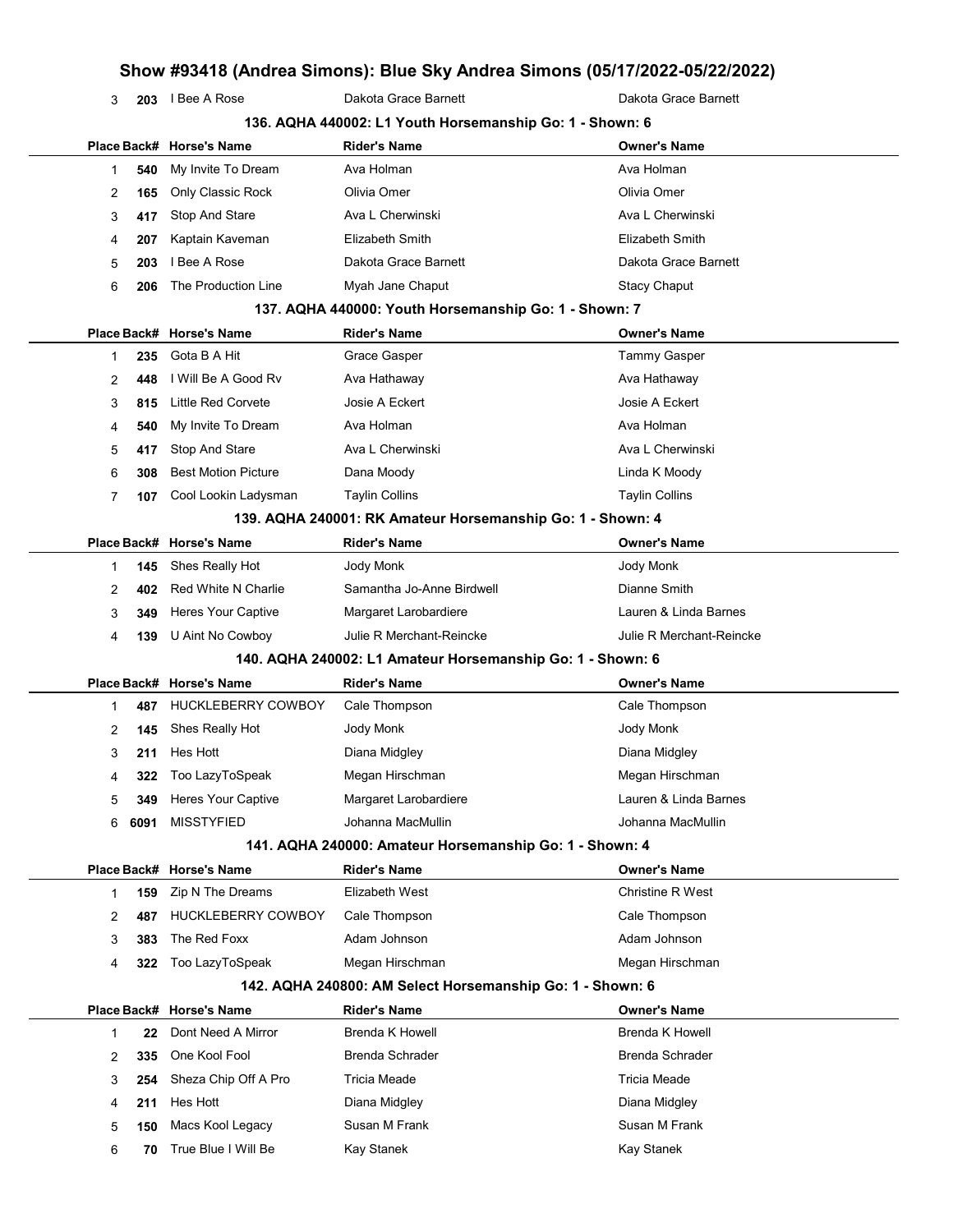|                                                 |      | Place Back# Horse's Name | <b>Rider's Name</b>         | <b>Owner's Name</b>     |  |  |  |  |
|-------------------------------------------------|------|--------------------------|-----------------------------|-------------------------|--|--|--|--|
|                                                 | 159  | Zip N The Dreams         | Elizabeth West              | <b>Christine R West</b> |  |  |  |  |
| 2                                               | 602  | No Moore Candy           | Rachel Sackrider            | Rachel Sackrider        |  |  |  |  |
| 3                                               | 401  | Invite The Machine       | Crystal Mccaffrey           | Crystal Mccaffrey       |  |  |  |  |
| 4                                               | 402  | Red White N Charlie      | Samantha Jo-Anne Birdwell   | Dianne Smith            |  |  |  |  |
| 157. AQHA 143000: Ranch Riding Go: 1 - Shown: 2 |      |                          |                             |                         |  |  |  |  |
|                                                 |      | Place Back# Horse's Name | <b>Rider's Name</b>         | <b>Owner's Name</b>     |  |  |  |  |
|                                                 | 1433 | A Sleepy Margarita       | <b>Addison Marie Baynes</b> | Meggen Morrow Baynes    |  |  |  |  |
| 2                                               | 94   | Km Best N Chic           | Raegan Schnell              | Heather Dunigan Coe     |  |  |  |  |
|                                                 |      |                          |                             |                         |  |  |  |  |

# 143. NSBA 150600: NSBA COLOR All Age NP Horsemanship Go: 1 - Shown: 4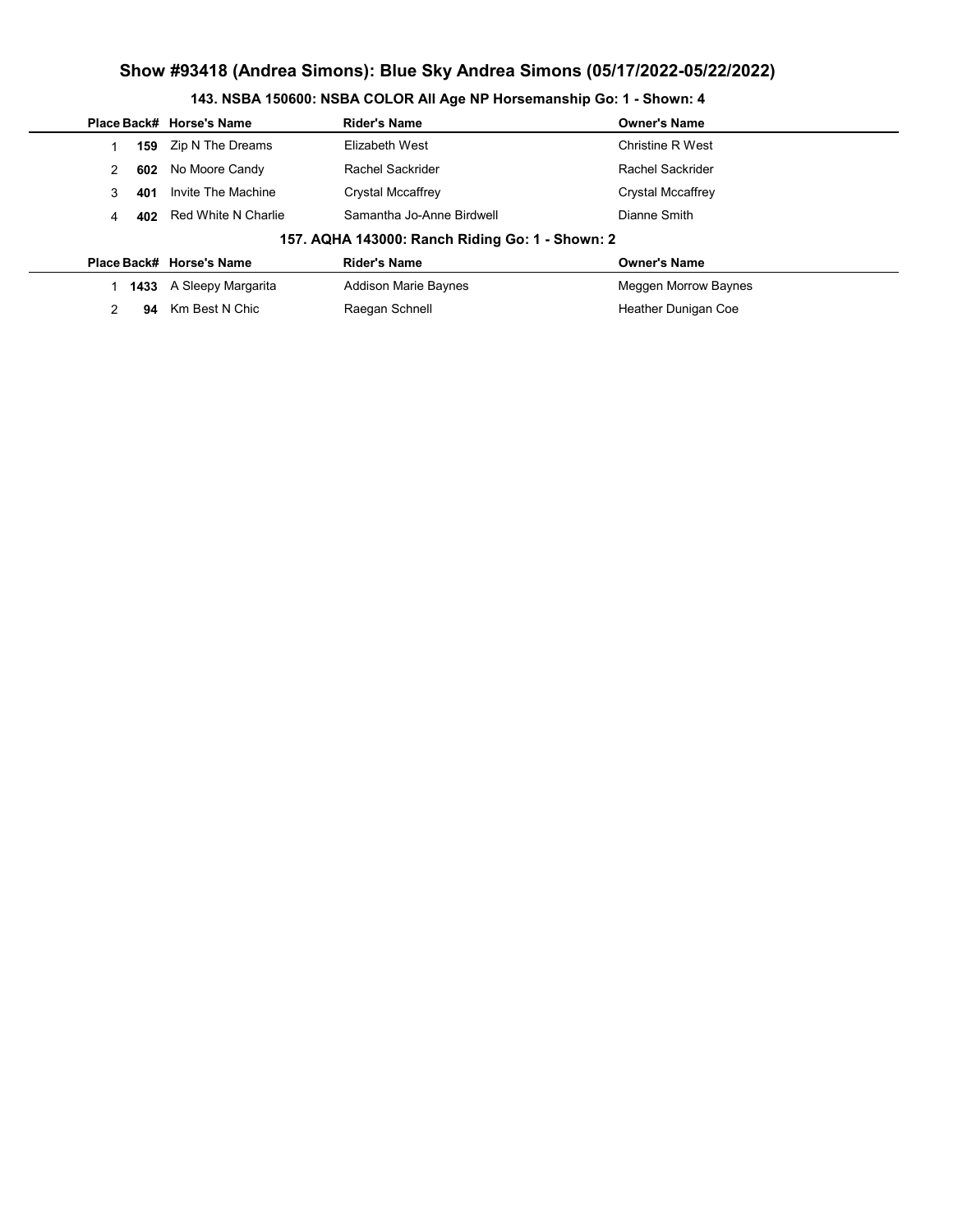### 1. AQHA 138004: L1 Trail Go: 1 - Shown: 7

|                |            | Place Back# Horse's Name                     | <b>Rider's Name</b>                               | <b>Owner's Name</b>                 |
|----------------|------------|----------------------------------------------|---------------------------------------------------|-------------------------------------|
| 1              | 383        | The Red Foxx                                 | Tessa M Dalton                                    | Adam Johnson                        |
| 2              | 557        | UF Parked At The Bar                         | Colton E Smith                                    | Stephanie Rae Morgan                |
| 3              | 124        | Madd Money                                   | Tessa M Dalton                                    | Lauren E Lauver                     |
| 4              | 567        | <b>KM A Special Invite</b>                   | Colton E Smith                                    | Katelyn Clapp                       |
| 5              | 687        | WHERE I COME FROM                            | Shauna MacLean Zwicker                            | Cale Thompson                       |
| 6              | 107        | Cool Lookin Ladysman                         | Michelle McCarthy Warda                           | <b>Taylin Collins</b>               |
| DQ             | 395        | <b>Kruzin For Cowgirls</b>                   | Christopher R Dalton                              | Laura Stillman                      |
|                |            |                                              | 3. AQHA 238001: RK Amateur Trail Go: 1 - Shown: 1 |                                     |
|                |            | Place Back# Horse's Name                     | <b>Rider's Name</b>                               | <b>Owner's Name</b>                 |
| 1              | 402        | Red White N Charlie                          | Samantha Jo-Anne Birdwell                         | Dianne Smith                        |
|                |            |                                              | 4. AQHA 238002: L1 Amateur Trail Go: 1 - Shown: 5 |                                     |
|                |            | Place Back# Horse's Name                     | <b>Rider's Name</b>                               | <b>Owner's Name</b>                 |
| 1              | 456        | Special N I Know It                          | Kyra N Koester                                    | Kyra N Koester                      |
| 2              | 50         | Buzzzzn Bout Me                              | Audrey L Barnes                                   | Ken Mumy                            |
| 3              | 557        | UF Parked At The Bar                         | Stephanie Rae Morgan                              | Stephanie Rae Morgan                |
| 4              | 687        | WHERE I COME FROM                            | Cale Thompson                                     | Cale Thompson                       |
| 5              | 254        | Sheza Chip Off A Pro                         | Tricia Meade                                      | <b>Tricia Meade</b>                 |
|                |            |                                              | 5. AQHA 238000: Amateur Trail Go: 1 - Shown: 2    |                                     |
|                |            | Place Back# Horse's Name                     | <b>Rider's Name</b>                               | <b>Owner's Name</b>                 |
| 1              | 456        | Special N I Know It                          | Kyra N Koester                                    | Kyra N Koester                      |
| $\overline{2}$ | 402        | Red White N Charlie                          | Samantha Jo-Anne Birdwell                         | Dianne Smith                        |
|                |            |                                              | 6. AQHA 238800: Amt Select Trail Go: 1 - Shown: 3 |                                     |
|                |            | Place Back# Horse's Name                     | <b>Rider's Name</b>                               | <b>Owner's Name</b>                 |
|                |            |                                              |                                                   |                                     |
| 1              | 22         | Dont Need A Mirror                           | <b>Brenda K Howell</b>                            | <b>Brenda K Howell</b>              |
| 2              | 254        | Sheza Chip Off A Pro                         | Tricia Meade                                      | <b>Tricia Meade</b>                 |
| 3              | 335        | One Kool Fool                                | <b>Brenda Schrader</b>                            | <b>Brenda Schrader</b>              |
|                |            |                                              | 7. AQHA 438001: RK Youth Trail Go: 1 - Shown: 2   |                                     |
|                |            | Place Back# Horse's Name                     | <b>Rider's Name</b>                               | <b>Owner's Name</b>                 |
| 1              | 207        | Kaptain Kaveman                              | Elizabeth Smith                                   | Elizabeth Smith                     |
| 2              | 35         | <b>Potentially Dun</b>                       | Kasey Kernen                                      | Kasey Kernen                        |
|                |            |                                              | 8. AQHA 438002: L1 Youth Trail Go: 1 - Shown: 5   |                                     |
|                |            | Place Back# Horse's Name                     | <b>Rider's Name</b>                               | <b>Owner's Name</b>                 |
| 1.             | 1433       | A Sleepy Margarita                           | <b>Addison Marie Baynes</b>                       | Meggen Morrow Baynes                |
| 2              | 107        | Cool Lookin Ladysman                         | <b>Taylin Collins</b>                             | <b>Taylin Collins</b>               |
| 3              | 404        | A Certain Revolution                         | Quinn Kats                                        | Quinn Kats                          |
| 4              | 206        | The Production Line                          | Myah Jane Chaput                                  | <b>Stacy Chaput</b>                 |
| DQ             | 207        | Kaptain Kaveman                              | Elizabeth Smith                                   | Elizabeth Smith                     |
|                |            |                                              | 9. AQHA 438000: Youth Trail Go: 1 - Shown: 6      |                                     |
|                |            | Place Back# Horse's Name                     | <b>Rider's Name</b>                               | <b>Owner's Name</b>                 |
| 1              | 308        | <b>Best Motion Picture</b>                   | Dana Moody                                        | Linda K Moody                       |
| 2              | 206        | The Production Line                          | Myah Jane Chaput                                  | <b>Stacy Chaput</b>                 |
| 3              | 1433       | A Sleepy Margarita                           | <b>Addison Marie Baynes</b>                       | Meggen Morrow Baynes                |
| 4<br>5         | 107<br>404 | Cool Lookin Ladysman<br>A Certain Revolution | <b>Taylin Collins</b><br>Quinn Kats               | <b>Taylin Collins</b><br>Quinn Kats |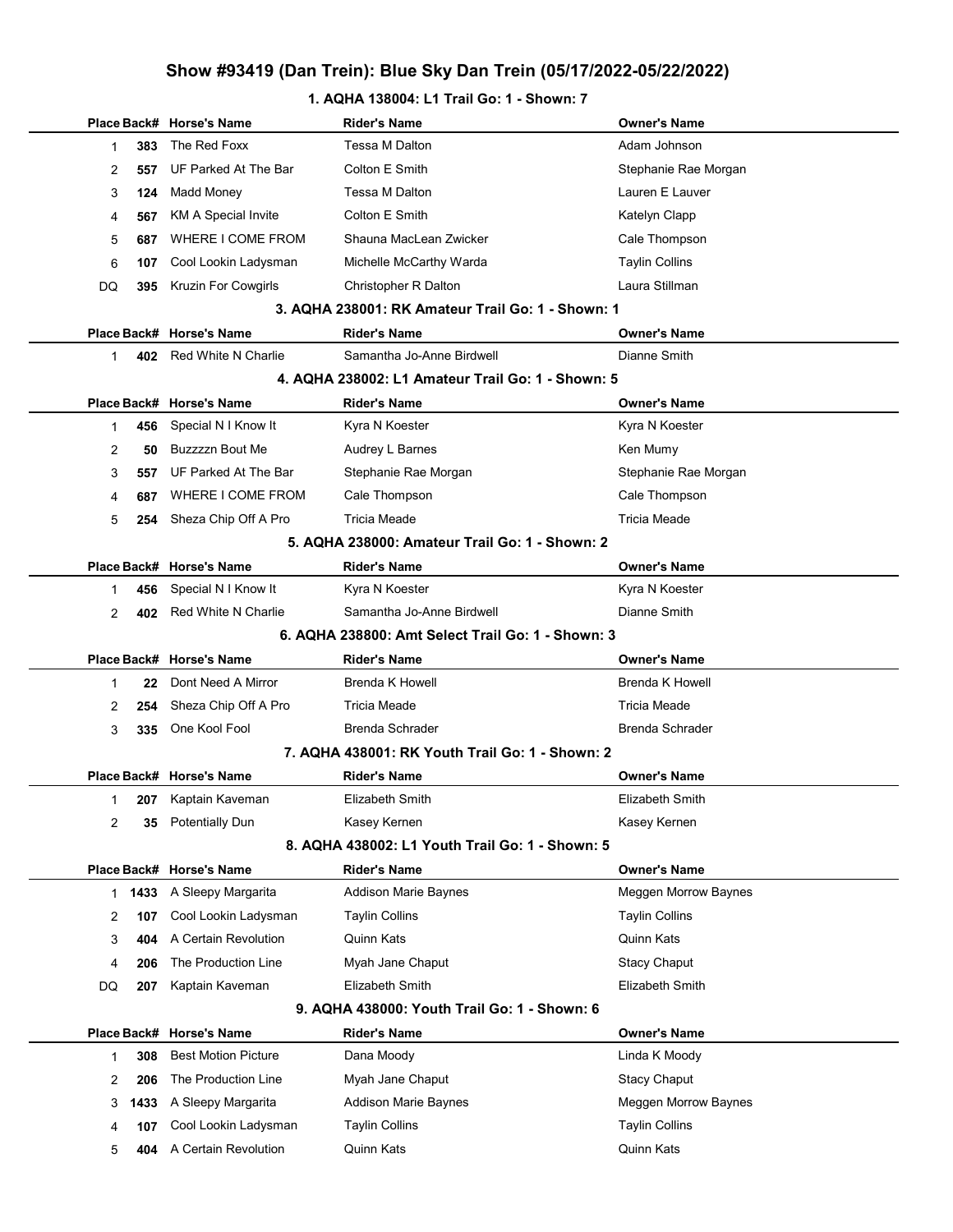| 235 Gota B A Hit<br>Place Back# Horse's Name<br>35 Potentially Dun<br>Place Back# Horse's Name<br>No Moore Candy<br>Red White N Charlie<br>Invite The Machine<br>Place Back# Horse's Name<br>602 No Moore Candy<br>Place Back# Horse's Name<br>Dont Need A Mirror<br>Cruzen Real Good<br>Place Back# Horse's Name | <b>Grace Gasper</b><br>10. NSBA 937990: NSBA Color Youth Trail Go: 1 - Shown: 1<br><b>Rider's Name</b><br>Kasey Kernen<br>12. NSBA 130600: NSBA COLOR All Age NP Trail Go: 1 - Shown: 3<br><b>Rider's Name</b><br>Rachel Sackrider<br>Samantha Jo-Anne Birdwell<br><b>Crystal Mccaffrey</b><br>13. NSBA 130390: NSBA Color Open Trail Any Horse Go: 1 - Shown: 1<br><b>Rider's Name</b><br><b>Heather Brower</b><br>15. MQHA 904: Small Fry Trail Go: 1 - Shown: 2<br><b>Rider's Name</b><br><b>Brylee Lynn Bunting</b><br>Karly Lynn Lewis | <b>Tammy Gasper</b><br><b>Owner's Name</b><br>Kasey Kernen<br><b>Owner's Name</b><br>Rachel Sackrider<br>Dianne Smith<br>Crystal Mccaffrey<br><b>Owner's Name</b><br><b>Rachel Sackrider</b><br><b>Owner's Name</b>                                                                                                                                                                                                                                                                                                     |
|-------------------------------------------------------------------------------------------------------------------------------------------------------------------------------------------------------------------------------------------------------------------------------------------------------------------|---------------------------------------------------------------------------------------------------------------------------------------------------------------------------------------------------------------------------------------------------------------------------------------------------------------------------------------------------------------------------------------------------------------------------------------------------------------------------------------------------------------------------------------------|-------------------------------------------------------------------------------------------------------------------------------------------------------------------------------------------------------------------------------------------------------------------------------------------------------------------------------------------------------------------------------------------------------------------------------------------------------------------------------------------------------------------------|
|                                                                                                                                                                                                                                                                                                                   |                                                                                                                                                                                                                                                                                                                                                                                                                                                                                                                                             |                                                                                                                                                                                                                                                                                                                                                                                                                                                                                                                         |
|                                                                                                                                                                                                                                                                                                                   |                                                                                                                                                                                                                                                                                                                                                                                                                                                                                                                                             |                                                                                                                                                                                                                                                                                                                                                                                                                                                                                                                         |
|                                                                                                                                                                                                                                                                                                                   |                                                                                                                                                                                                                                                                                                                                                                                                                                                                                                                                             |                                                                                                                                                                                                                                                                                                                                                                                                                                                                                                                         |
|                                                                                                                                                                                                                                                                                                                   |                                                                                                                                                                                                                                                                                                                                                                                                                                                                                                                                             |                                                                                                                                                                                                                                                                                                                                                                                                                                                                                                                         |
|                                                                                                                                                                                                                                                                                                                   |                                                                                                                                                                                                                                                                                                                                                                                                                                                                                                                                             |                                                                                                                                                                                                                                                                                                                                                                                                                                                                                                                         |
|                                                                                                                                                                                                                                                                                                                   |                                                                                                                                                                                                                                                                                                                                                                                                                                                                                                                                             |                                                                                                                                                                                                                                                                                                                                                                                                                                                                                                                         |
|                                                                                                                                                                                                                                                                                                                   |                                                                                                                                                                                                                                                                                                                                                                                                                                                                                                                                             |                                                                                                                                                                                                                                                                                                                                                                                                                                                                                                                         |
|                                                                                                                                                                                                                                                                                                                   |                                                                                                                                                                                                                                                                                                                                                                                                                                                                                                                                             |                                                                                                                                                                                                                                                                                                                                                                                                                                                                                                                         |
|                                                                                                                                                                                                                                                                                                                   |                                                                                                                                                                                                                                                                                                                                                                                                                                                                                                                                             |                                                                                                                                                                                                                                                                                                                                                                                                                                                                                                                         |
|                                                                                                                                                                                                                                                                                                                   |                                                                                                                                                                                                                                                                                                                                                                                                                                                                                                                                             |                                                                                                                                                                                                                                                                                                                                                                                                                                                                                                                         |
|                                                                                                                                                                                                                                                                                                                   |                                                                                                                                                                                                                                                                                                                                                                                                                                                                                                                                             |                                                                                                                                                                                                                                                                                                                                                                                                                                                                                                                         |
|                                                                                                                                                                                                                                                                                                                   |                                                                                                                                                                                                                                                                                                                                                                                                                                                                                                                                             |                                                                                                                                                                                                                                                                                                                                                                                                                                                                                                                         |
|                                                                                                                                                                                                                                                                                                                   |                                                                                                                                                                                                                                                                                                                                                                                                                                                                                                                                             |                                                                                                                                                                                                                                                                                                                                                                                                                                                                                                                         |
|                                                                                                                                                                                                                                                                                                                   |                                                                                                                                                                                                                                                                                                                                                                                                                                                                                                                                             |                                                                                                                                                                                                                                                                                                                                                                                                                                                                                                                         |
|                                                                                                                                                                                                                                                                                                                   |                                                                                                                                                                                                                                                                                                                                                                                                                                                                                                                                             | <b>Brenda K Howell</b>                                                                                                                                                                                                                                                                                                                                                                                                                                                                                                  |
|                                                                                                                                                                                                                                                                                                                   |                                                                                                                                                                                                                                                                                                                                                                                                                                                                                                                                             | Michele Lewis                                                                                                                                                                                                                                                                                                                                                                                                                                                                                                           |
|                                                                                                                                                                                                                                                                                                                   | 17. AQHA 203200: AM 2 Yr Old Stallions Go: 1 - Shown: 1                                                                                                                                                                                                                                                                                                                                                                                                                                                                                     |                                                                                                                                                                                                                                                                                                                                                                                                                                                                                                                         |
|                                                                                                                                                                                                                                                                                                                   | <b>Rider's Name</b>                                                                                                                                                                                                                                                                                                                                                                                                                                                                                                                         | <b>Owner's Name</b>                                                                                                                                                                                                                                                                                                                                                                                                                                                                                                     |
| 403 Evincing                                                                                                                                                                                                                                                                                                      | Julie Murst Behrens                                                                                                                                                                                                                                                                                                                                                                                                                                                                                                                         | <b>Julie Murst Behrens</b>                                                                                                                                                                                                                                                                                                                                                                                                                                                                                              |
|                                                                                                                                                                                                                                                                                                                   | 21. AQHA 201000: AM Grand Champion Stallion Go: 1 - Shown: 1                                                                                                                                                                                                                                                                                                                                                                                                                                                                                |                                                                                                                                                                                                                                                                                                                                                                                                                                                                                                                         |
|                                                                                                                                                                                                                                                                                                                   | <b>Rider's Name</b>                                                                                                                                                                                                                                                                                                                                                                                                                                                                                                                         | Owner's Name                                                                                                                                                                                                                                                                                                                                                                                                                                                                                                            |
|                                                                                                                                                                                                                                                                                                                   | Julie Murst Behrens                                                                                                                                                                                                                                                                                                                                                                                                                                                                                                                         | Julie Murst Behrens                                                                                                                                                                                                                                                                                                                                                                                                                                                                                                     |
|                                                                                                                                                                                                                                                                                                                   |                                                                                                                                                                                                                                                                                                                                                                                                                                                                                                                                             |                                                                                                                                                                                                                                                                                                                                                                                                                                                                                                                         |
|                                                                                                                                                                                                                                                                                                                   | <b>Rider's Name</b>                                                                                                                                                                                                                                                                                                                                                                                                                                                                                                                         | <b>Owner's Name</b>                                                                                                                                                                                                                                                                                                                                                                                                                                                                                                     |
|                                                                                                                                                                                                                                                                                                                   | Tom Robertson                                                                                                                                                                                                                                                                                                                                                                                                                                                                                                                               | <b>Julie Murst Behrens</b>                                                                                                                                                                                                                                                                                                                                                                                                                                                                                              |
|                                                                                                                                                                                                                                                                                                                   |                                                                                                                                                                                                                                                                                                                                                                                                                                                                                                                                             |                                                                                                                                                                                                                                                                                                                                                                                                                                                                                                                         |
|                                                                                                                                                                                                                                                                                                                   | <b>Rider's Name</b>                                                                                                                                                                                                                                                                                                                                                                                                                                                                                                                         | <b>Owner's Name</b>                                                                                                                                                                                                                                                                                                                                                                                                                                                                                                     |
|                                                                                                                                                                                                                                                                                                                   | Michael Sinko                                                                                                                                                                                                                                                                                                                                                                                                                                                                                                                               | Michael Sinko                                                                                                                                                                                                                                                                                                                                                                                                                                                                                                           |
|                                                                                                                                                                                                                                                                                                                   |                                                                                                                                                                                                                                                                                                                                                                                                                                                                                                                                             |                                                                                                                                                                                                                                                                                                                                                                                                                                                                                                                         |
|                                                                                                                                                                                                                                                                                                                   | <b>Rider's Name</b>                                                                                                                                                                                                                                                                                                                                                                                                                                                                                                                         | Owner's Name                                                                                                                                                                                                                                                                                                                                                                                                                                                                                                            |
|                                                                                                                                                                                                                                                                                                                   | Katherine West                                                                                                                                                                                                                                                                                                                                                                                                                                                                                                                              | <b>Christine R West</b>                                                                                                                                                                                                                                                                                                                                                                                                                                                                                                 |
|                                                                                                                                                                                                                                                                                                                   |                                                                                                                                                                                                                                                                                                                                                                                                                                                                                                                                             |                                                                                                                                                                                                                                                                                                                                                                                                                                                                                                                         |
|                                                                                                                                                                                                                                                                                                                   |                                                                                                                                                                                                                                                                                                                                                                                                                                                                                                                                             | Owner's Name                                                                                                                                                                                                                                                                                                                                                                                                                                                                                                            |
|                                                                                                                                                                                                                                                                                                                   |                                                                                                                                                                                                                                                                                                                                                                                                                                                                                                                                             | Candace Edgerton                                                                                                                                                                                                                                                                                                                                                                                                                                                                                                        |
|                                                                                                                                                                                                                                                                                                                   |                                                                                                                                                                                                                                                                                                                                                                                                                                                                                                                                             |                                                                                                                                                                                                                                                                                                                                                                                                                                                                                                                         |
|                                                                                                                                                                                                                                                                                                                   |                                                                                                                                                                                                                                                                                                                                                                                                                                                                                                                                             | Owner's Name                                                                                                                                                                                                                                                                                                                                                                                                                                                                                                            |
|                                                                                                                                                                                                                                                                                                                   |                                                                                                                                                                                                                                                                                                                                                                                                                                                                                                                                             | Sarah McCoy                                                                                                                                                                                                                                                                                                                                                                                                                                                                                                             |
|                                                                                                                                                                                                                                                                                                                   |                                                                                                                                                                                                                                                                                                                                                                                                                                                                                                                                             |                                                                                                                                                                                                                                                                                                                                                                                                                                                                                                                         |
|                                                                                                                                                                                                                                                                                                                   |                                                                                                                                                                                                                                                                                                                                                                                                                                                                                                                                             | <b>Owner's Name</b>                                                                                                                                                                                                                                                                                                                                                                                                                                                                                                     |
|                                                                                                                                                                                                                                                                                                                   |                                                                                                                                                                                                                                                                                                                                                                                                                                                                                                                                             | Adam Johnson                                                                                                                                                                                                                                                                                                                                                                                                                                                                                                            |
|                                                                                                                                                                                                                                                                                                                   |                                                                                                                                                                                                                                                                                                                                                                                                                                                                                                                                             | Susan M Frank                                                                                                                                                                                                                                                                                                                                                                                                                                                                                                           |
|                                                                                                                                                                                                                                                                                                                   |                                                                                                                                                                                                                                                                                                                                                                                                                                                                                                                                             |                                                                                                                                                                                                                                                                                                                                                                                                                                                                                                                         |
| One Kool Fool                                                                                                                                                                                                                                                                                                     |                                                                                                                                                                                                                                                                                                                                                                                                                                                                                                                                             | <b>Brenda Schrader</b>                                                                                                                                                                                                                                                                                                                                                                                                                                                                                                  |
| <b>Bmq Legendary</b>                                                                                                                                                                                                                                                                                              | Meggen Morrow Baynes                                                                                                                                                                                                                                                                                                                                                                                                                                                                                                                        | Meggen Morrow Baynes                                                                                                                                                                                                                                                                                                                                                                                                                                                                                                    |
|                                                                                                                                                                                                                                                                                                                   | Kay Stanek                                                                                                                                                                                                                                                                                                                                                                                                                                                                                                                                  | Kay Stanek                                                                                                                                                                                                                                                                                                                                                                                                                                                                                                              |
| True Blue I Will Be                                                                                                                                                                                                                                                                                               | 35. AQHA 201400: AM Grand Champion Gelding Go: 1 - Shown: 4                                                                                                                                                                                                                                                                                                                                                                                                                                                                                 |                                                                                                                                                                                                                                                                                                                                                                                                                                                                                                                         |
| 511                                                                                                                                                                                                                                                                                                               | Place Back# Horse's Name<br>403 Evincing<br>Place Back# Horse's Name<br>403 Evincing<br>Place Back# Horse's Name<br><b>ESE A ROCKER</b><br>Place Back# Horse's Name<br>YELLOWSTOANE<br>Place Back# Horse's Name<br>Dont Mind Mee<br>Place Back# Horse's Name<br>So Bloomin Lazy<br>Place Back# Horse's Name<br>The Red Foxx<br>Macs Kool Legacy                                                                                                                                                                                             | 24. AQHA 103200: Open 2 Yr Old Stallions Go: 1 - Shown: 1<br>30. AQHA 207400: AM Yearling Geldings Go: 1 - Shown: 1<br>31. AQHA 207500: AM 2 Yr Old Geldings Go: 1 - Shown: 1<br>32. AQHA 207600: AM 3 Yr Old Geldings Go: 1 - Shown: 1<br><b>Rider's Name</b><br>Candace Edgerton<br>33. AQHA 207700: AM Aged Geldings Go: 1 - Shown: 1<br><b>Rider's Name</b><br>Sarah McCoy<br>34. AQHA 277000: AM Perf. Geldings Go: 1 - Shown: 5<br><b>Rider's Name</b><br>Adam Johnson<br>Susan M Frank<br><b>Brenda Schrader</b> |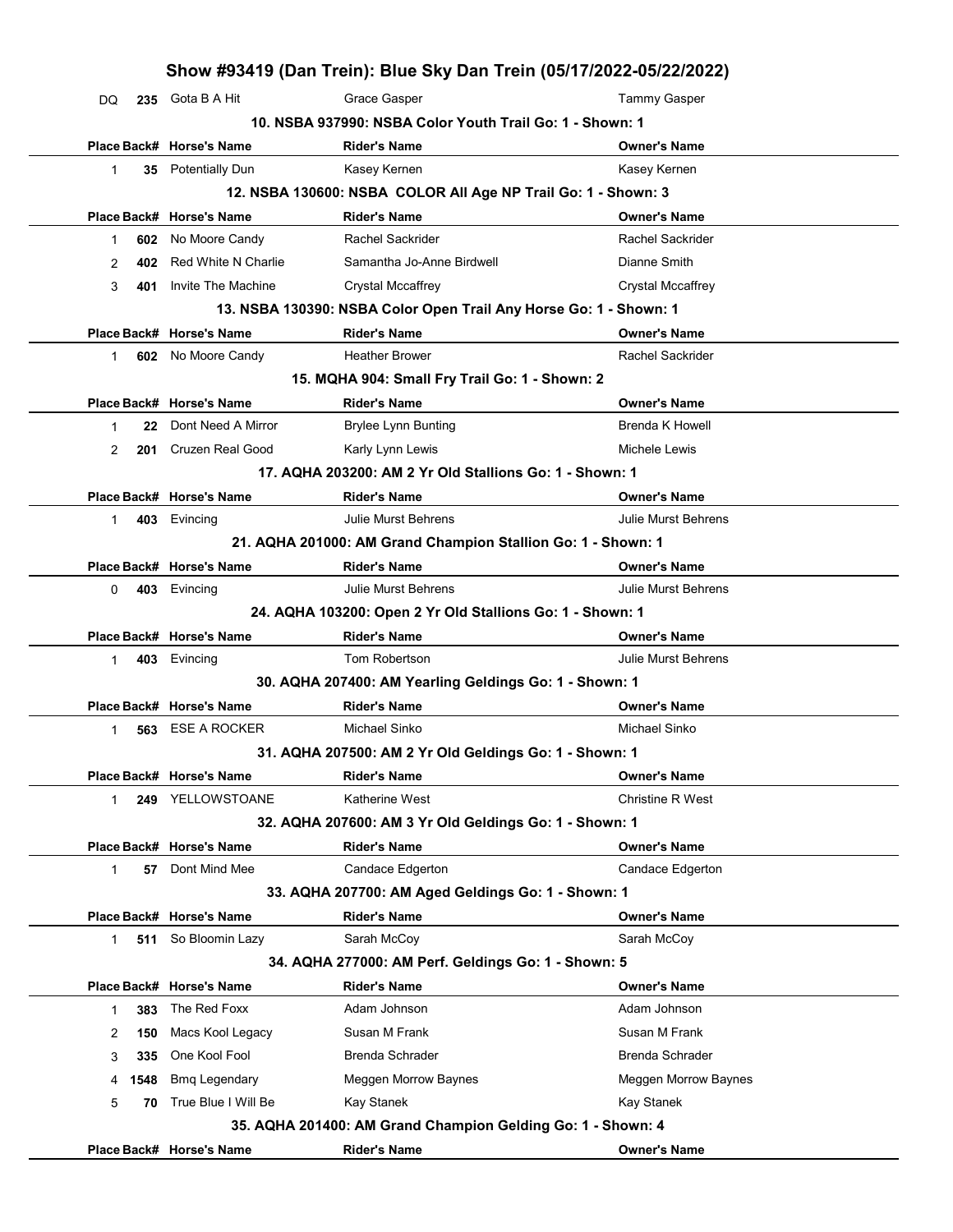|   |      |                            | Show #93419 (Dan Trein): Blue Sky Dan Trein (05/17/2022-05/22/2022) |                         |
|---|------|----------------------------|---------------------------------------------------------------------|-------------------------|
| 1 |      | 249 YELLOWSTOANE           | Katherine West                                                      | <b>Christine R West</b> |
|   |      |                            | 36. AQHA 201500: AM Reserve Champion Gelding Go: 1 - Shown: 4       |                         |
|   |      | Place Back# Horse's Name   | <b>Rider's Name</b>                                                 | <b>Owner's Name</b>     |
| 1 | 57   | Dont Mind Mee              | Candace Edgerton                                                    | Candace Edgerton        |
|   |      |                            | 37. AQHA 107400: Open Yearling Geldings Go: 1 - Shown: 1            |                         |
|   |      | Place Back# Horse's Name   | <b>Rider's Name</b>                                                 | <b>Owner's Name</b>     |
| 1 | 563  | <b>ESE A ROCKER</b>        | Michael Sinko                                                       | Michael Sinko           |
|   |      |                            | 38. AQHA 107500: Open 2 Yr Old Geldings Go: 1 - Shown: 1            |                         |
|   |      | Place Back# Horse's Name   | <b>Rider's Name</b>                                                 | <b>Owner's Name</b>     |
| 1 | 249  | YELLOWSTOANE               | Tom Robertson                                                       | <b>Christine R West</b> |
|   |      |                            | 39. AQHA 107600: Open 3 Yr Old Geldings Go: 1 - Shown: 1            |                         |
|   |      | Place Back# Horse's Name   | <b>Rider's Name</b>                                                 | <b>Owner's Name</b>     |
| 1 | 57   | Dont Mind Mee              | Tom Robertson                                                       | Candace Edgerton        |
|   |      |                            | 40. AQHA 107700: Open Aged Geldings Go: 1 - Shown: 3                |                         |
|   |      | Place Back# Horse's Name   | <b>Rider's Name</b>                                                 | <b>Owner's Name</b>     |
| 1 | 433  | Mahoganee                  | Tom Robertson                                                       | Tom Robertson           |
| 2 | 417  | Stop And Stare             | Ava L Cherwinski                                                    | Ava L Cherwinski        |
| 3 | 498  | Amarillo By Moonlite       | Morgan Lantz                                                        | Estelle McParlan        |
|   |      |                            | 41. AQHA 177000: Open Perf. Geldings Go: 1 - Shown: 5               |                         |
|   |      | Place Back# Horse's Name   | <b>Rider's Name</b>                                                 | <b>Owner's Name</b>     |
| 1 | 50   | Buzzzzn Bout Me            | Michelle McCarthy Warda                                             | Ken Mumy                |
| 2 | 383  | The Red Foxx               | Adam Johnson                                                        | Adam Johnson            |
| 3 | 150  | Macs Kool Legacy           | Susan M Frank                                                       | Susan M Frank           |
| 4 | 308  | <b>Best Motion Picture</b> | Linda K Moody                                                       | Linda K Moody           |
| 5 | 94   | Km Best N Chic             | Heather Dunigan Coe                                                 | Heather Dunigan Coe     |
|   |      |                            | 42. AQHA 101400: Open Grand Champion Geldings Go: 1 - Shown: 4      |                         |
|   |      | Place Back# Horse's Name   | <b>Rider's Name</b>                                                 | Owner's Name            |
| 1 | 249  | YELLOWSTOANE               | Tom Robertson                                                       | <b>Christine R West</b> |
|   |      |                            | 43. AQHA 101500: Open Reserve Champion Gelding Go: 1 - Shown: 6     |                         |
|   |      | Place Back# Horse's Name   | <b>Rider's Name</b>                                                 | <b>Owner's Name</b>     |
| 1 | 57   | Dont Mind Mee              | Tom Robertson                                                       | <b>Candace Edgerton</b> |
|   |      |                            | 47. AQHA 407700: Youth Aged Geldings Go: 1 - Shown: 2               |                         |
|   |      | Place Back# Horse's Name   | <b>Rider's Name</b>                                                 | <b>Owner's Name</b>     |
| 1 | 433  | Mahoganee                  | Trace Toteff                                                        | Tom Robertson           |
| 2 | 417  | Stop And Stare             | Ava L Cherwinski                                                    | Ava L Cherwinski        |
|   |      |                            | 48. AQHA 477000: Youth Perf. Geldings Go: 1 - Shown: 6              |                         |
|   |      | Place Back# Horse's Name   | <b>Rider's Name</b>                                                 | <b>Owner's Name</b>     |
| 1 | 107  | Cool Lookin Ladysman       | <b>Taylin Collins</b>                                               | <b>Taylin Collins</b>   |
| 2 | 35   | <b>Potentially Dun</b>     | Kasey Kernen                                                        | Kasey Kernen            |
| 3 | 235  | Gota B A Hit               | Grace Gasper                                                        | <b>Tammy Gasper</b>     |
| 4 | 308  | <b>Best Motion Picture</b> | Dana Moody                                                          | Linda K Moody           |
| 5 | 815  | Little Red Corvete         | Josie A Eckert                                                      | Josie A Eckert          |
| 6 | 1548 | <b>Bmq Legendary</b>       | Addison Marie Baynes                                                | Meggen Morrow Baynes    |
|   |      |                            | 49. AQHA 401400: Youth Grand Champion Geldings Go: 1 - Shown: 1     |                         |
|   |      | Place Back# Horse's Name   | <b>Rider's Name</b>                                                 | <b>Owner's Name</b>     |
| 1 | 433  | Mahoganee                  | <b>Trace Toteff</b>                                                 | Tom Robertson           |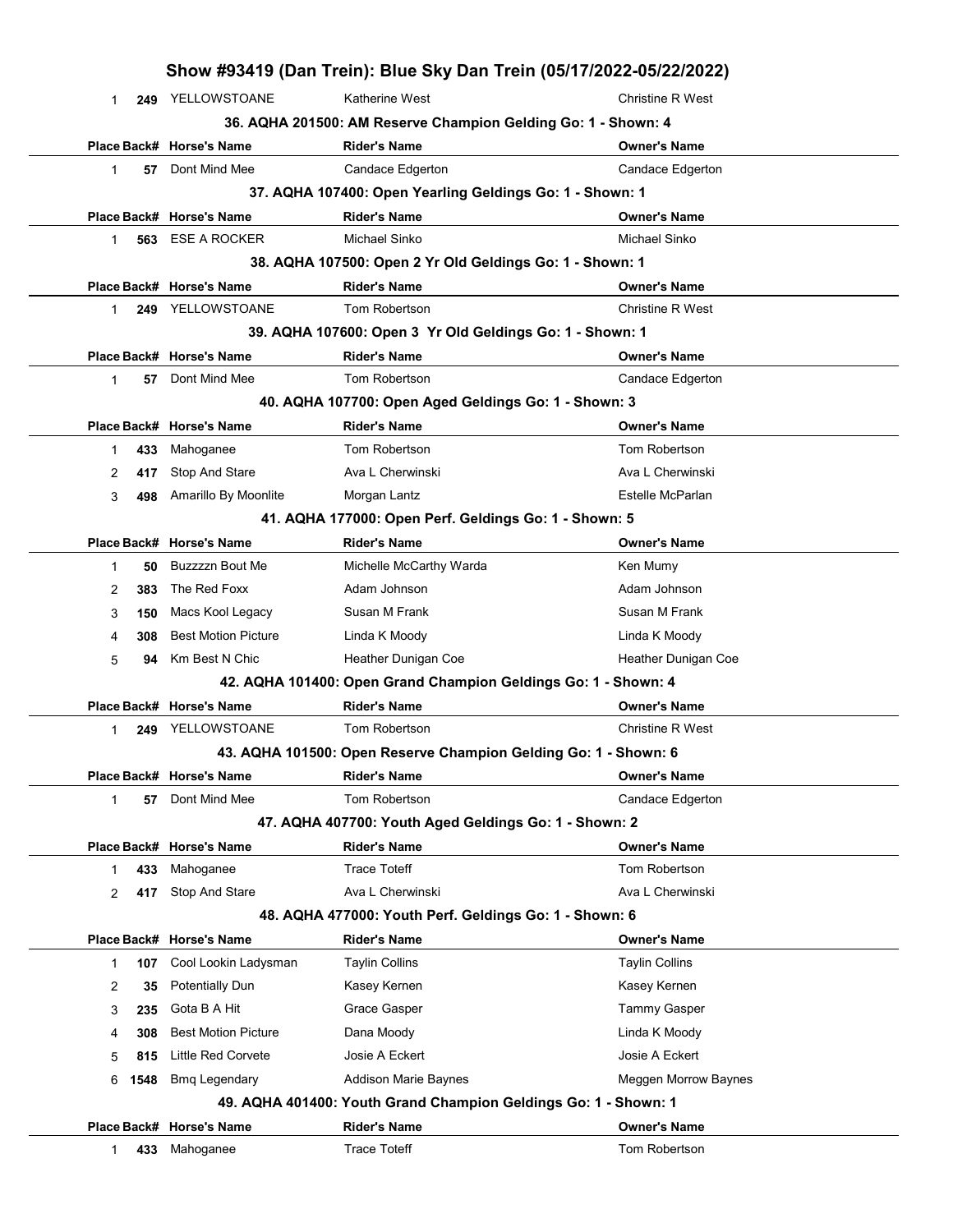| 50. AQHA 471500: Youth Performance Reserve Champion Gelding Go: 1 - Shown: 4 |  |  |
|------------------------------------------------------------------------------|--|--|
|                                                                              |  |  |

|                                                     |      | Place Back# Horse's Name   | <b>Rider's Name</b>                                         | <b>Owner's Name</b>     |  |  |  |
|-----------------------------------------------------|------|----------------------------|-------------------------------------------------------------|-------------------------|--|--|--|
| $\mathbf{1}$                                        |      | 107 Cool Lookin Ladysman   | <b>Taylin Collins</b>                                       | <b>Taylin Collins</b>   |  |  |  |
| 51. AQHA 205400: AM Yearling Mares Go: 1 - Shown: 1 |      |                            |                                                             |                         |  |  |  |
|                                                     |      | Place Back# Horse's Name   | <b>Rider's Name</b>                                         | <b>Owner's Name</b>     |  |  |  |
| 1                                                   |      | 477 Propositioned          | Paula Buehrer                                               | Paula Buehrer           |  |  |  |
|                                                     |      |                            | 54. AQHA 205700: AM Aged Mares Go: 1 - Shown: 3             |                         |  |  |  |
|                                                     |      | Place Back# Horse's Name   | <b>Rider's Name</b>                                         | <b>Owner's Name</b>     |  |  |  |
| 1                                                   | 777  | Shes Cool That Way         | Paula Buehrer                                               | Paula Buehrer           |  |  |  |
| 2                                                   | 89   | Kissin uptown              | Heather Boggetta                                            | Heather Boggetta        |  |  |  |
| 3                                                   | 254  | Sheza Chip Off A Pro       | <b>Tricia Meade</b>                                         | <b>Tricia Meade</b>     |  |  |  |
|                                                     |      |                            | 55. AQHA 275000: AM Perf. Mares Go: 1 - Shown: 5            |                         |  |  |  |
|                                                     |      | Place Back# Horse's Name   | <b>Rider's Name</b>                                         | <b>Owner's Name</b>     |  |  |  |
| $\mathbf{1}$                                        | 145  | Shes Really Hot            | Jody Monk                                                   | Jody Monk               |  |  |  |
| 2                                                   | 159  | Zip N The Dreams           | Elizabeth West                                              | <b>Christine R West</b> |  |  |  |
| 3                                                   | 456  | Special N I Know It        | Kyra N Koester                                              | Kyra N Koester          |  |  |  |
| 4                                                   | 311  | <b>Stellas Gotr Groove</b> | Kerry Daudlin                                               | <b>Kerry Daudlin</b>    |  |  |  |
| 5                                                   | 22   | Dont Need A Mirror         | <b>Brenda K Howell</b>                                      | <b>Brenda K Howell</b>  |  |  |  |
|                                                     |      |                            | 56. AQHA 201200: AM Grand Champion Mares Go: 1 - Shown: 2   |                         |  |  |  |
|                                                     |      | Place Back# Horse's Name   | <b>Rider's Name</b>                                         | <b>Owner's Name</b>     |  |  |  |
| $\mathbf 1$                                         |      | 777 Shes Cool That Way     | Paula Buehrer                                               | Paula Buehrer           |  |  |  |
|                                                     |      |                            | 58. AQHA 105400: Open Yearling Mares Go: 1 - Shown: 2       |                         |  |  |  |
|                                                     |      | Place Back# Horse's Name   | Rider's Name                                                | <b>Owner's Name</b>     |  |  |  |
| 1                                                   | 445  | Worth Every Pennie         | Tom Robertson                                               | Warren E English Jr     |  |  |  |
| 2                                                   | 477  | Propositioned              | Paula Buehrer                                               | Paula Buehrer           |  |  |  |
|                                                     |      |                            | 60. AQHA 105600: Open 3 Yr Old Mares Go: 1 - Shown: 1       |                         |  |  |  |
|                                                     |      | Place Back# Horse's Name   | <b>Rider's Name</b>                                         | <b>Owner's Name</b>     |  |  |  |
| $\mathbf 1$                                         |      | 460 Kaanapali Dolly        | Tom Robertson                                               | Warren E English Jr     |  |  |  |
|                                                     |      |                            | 61. AQHA 105700: Open Aged Mares Go: 1 - Shown: 5           |                         |  |  |  |
|                                                     |      | Place Back# Horse's Name   | <b>Rider's Name</b>                                         | <b>Owner's Name</b>     |  |  |  |
| 1                                                   |      | 428 Intrigueing            | Tom Robertson                                               | Carli Kerns             |  |  |  |
| 2                                                   | 777  | Shes Cool That Way         | Paula Buehrer                                               | Paula Buehrer           |  |  |  |
| 3                                                   | 145  | Shes Really Hot            | Christopher R Dalton                                        | Jody Monk               |  |  |  |
| 4                                                   | 89   | Kissin uptown              | Heather Boggetta                                            | Heather Boggetta        |  |  |  |
| 5                                                   | 331  | LOVE HER LEGS              | <b>JESSICA MILLER</b>                                       | <b>JESSICA MILLER</b>   |  |  |  |
|                                                     |      |                            | 62. AQHA 175000: Open Perf. Mares Go: 1 - Shown: 5          |                         |  |  |  |
|                                                     |      | Place Back# Horse's Name   | Rider's Name                                                | <b>Owner's Name</b>     |  |  |  |
| 1                                                   | 159  | Zip N The Dreams           | Elizabeth West                                              | Christine R West        |  |  |  |
| 2                                                   | 456  | Special N I Know It        | Colton E Smith                                              | Kyra N Koester          |  |  |  |
| 3                                                   | 393  | The Next Drew Berry        | Dana Moody                                                  | Linda K Moody           |  |  |  |
| 4                                                   | 1433 | A Sleepy Margarita         | Addison Marie Baynes                                        | Meggen Morrow Baynes    |  |  |  |
| 5                                                   | 311  | <b>Stellas Gotr Groove</b> | Kerry Daudlin                                               | Kerry Daudlin           |  |  |  |
|                                                     |      |                            | 63. AQHA 101200: Open Grand Champion Mares Go: 1 - Shown: 3 |                         |  |  |  |
|                                                     |      | Place Back# Horse's Name   | <b>Rider's Name</b>                                         | <b>Owner's Name</b>     |  |  |  |
| 1                                                   | 460  | Kaanapali Dolly            | Tom Robertson                                               | Warren E English Jr     |  |  |  |
|                                                     |      |                            | 66. AQHA 405600: Youth 3 Yr Old Mares Go: 1 - Shown: 1      |                         |  |  |  |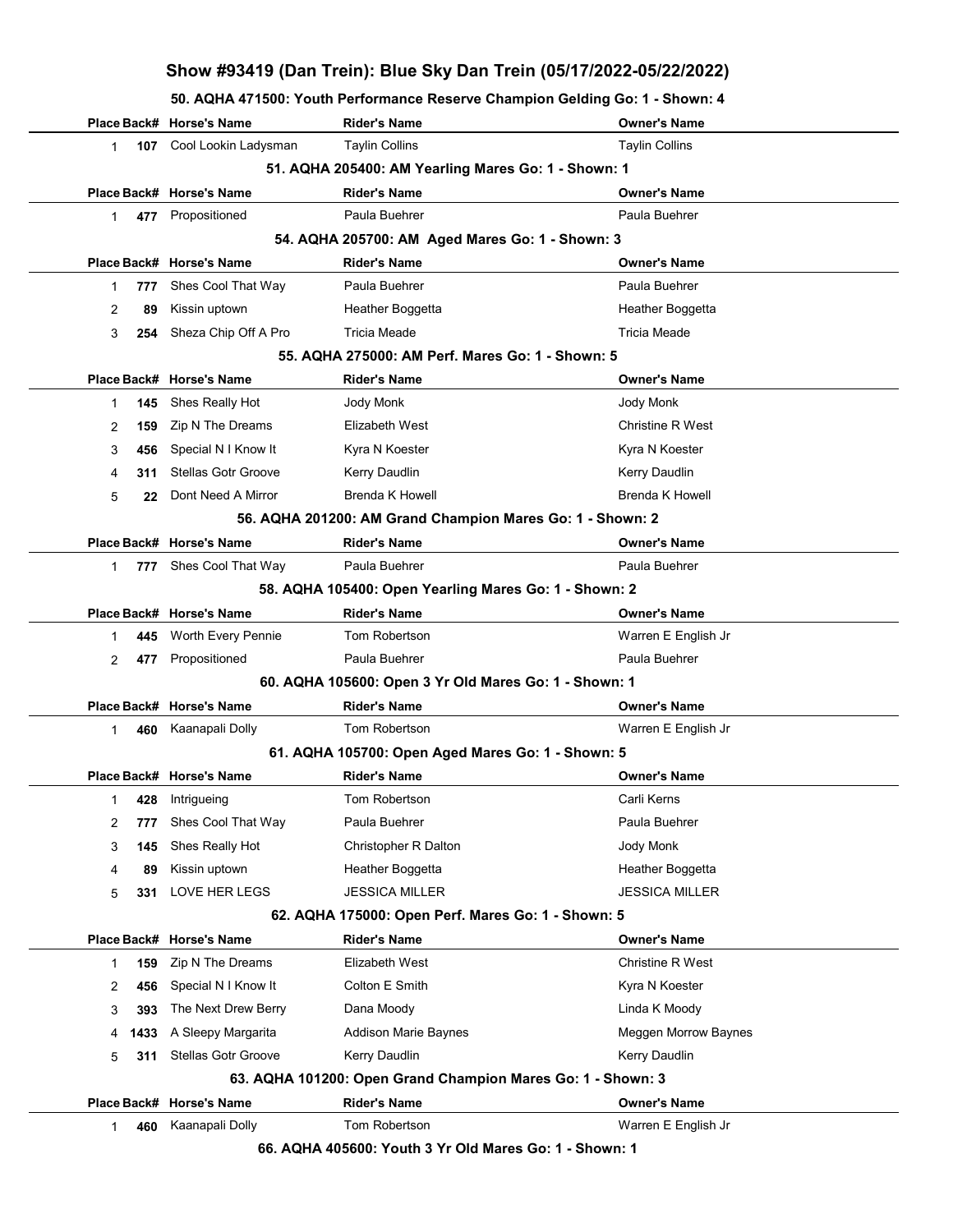|        |            | Show #93419 (Dan Trein): Blue Sky Dan Trein (05/17/2022-05/22/2022) |                                                              |                                               |  |  |
|--------|------------|---------------------------------------------------------------------|--------------------------------------------------------------|-----------------------------------------------|--|--|
|        |            | Place Back# Horse's Name                                            | <b>Rider's Name</b>                                          | <b>Owner's Name</b>                           |  |  |
|        | 1 6091     | <b>MISSTYFIED</b>                                                   | <b>TAYLOR MACMULLIN</b>                                      | Johanna MacMullin                             |  |  |
|        |            |                                                                     | 67. AQHA 405700: Youth Aged Mares Go: 1 - Shown: 3           |                                               |  |  |
|        |            | Place Back# Horse's Name                                            | Rider's Name                                                 | <b>Owner's Name</b>                           |  |  |
| 1      | 428        | Intrigueing                                                         | Carli Kerns                                                  | Carli Kerns                                   |  |  |
| 2      | 165        | Only Classic Rock                                                   | Olivia Omer                                                  | Olivia Omer                                   |  |  |
| 3      | 203        | I Bee A Rose                                                        | Dakota Grace Barnett                                         | Dakota Grace Barnett                          |  |  |
|        |            |                                                                     | 68. AQHA 475000: Youth Perf. Mares Go: 1 - Shown: 3          |                                               |  |  |
|        |            | Place Back# Horse's Name                                            | <b>Rider's Name</b>                                          | <b>Owner's Name</b>                           |  |  |
| 1.     | 448        | I Will Be A Good Rv                                                 | Ava Hathaway                                                 | Ava Hathaway                                  |  |  |
| 2      | 393        | The Next Drew Berry                                                 | Dana Moody                                                   | Linda K Moody                                 |  |  |
| 3      | 1433       | A Sleepy Margarita                                                  | <b>Addison Marie Baynes</b>                                  | Meggen Morrow Baynes                          |  |  |
|        |            |                                                                     | 69. AQHA 401200: Youth Grand Champion Mares Go: 1 - Shown: 2 |                                               |  |  |
|        |            | Place Back# Horse's Name                                            | Rider's Name                                                 | <b>Owner's Name</b>                           |  |  |
| 1.     | 428        | Intrigueing                                                         | Carli Kerns                                                  | Carli Kerns                                   |  |  |
|        |            |                                                                     | 70. MQHA 912: MQHA Small Fry Halter Go: 1 - Shown: 3         |                                               |  |  |
|        |            | Place Back# Horse's Name                                            | <b>Rider's Name</b>                                          | <b>Owner's Name</b>                           |  |  |
| 1      | 52         | The Social Network                                                  | Xandrea Sandusky                                             | Brandy M Pavlik                               |  |  |
| 2      | 201        | <b>Cruzen Real Good</b>                                             | Karly Lynn Lewis                                             | Michele Lewis                                 |  |  |
| 3      | 22         | Dont Need A Mirror                                                  | <b>Brylee Lynn Bunting</b>                                   | <b>Brenda K Howell</b>                        |  |  |
|        |            |                                                                     | 71. MQHA 901: Small Fry Showmanship Go: 1 - Shown: 3         |                                               |  |  |
|        |            | Place Back# Horse's Name                                            | <b>Rider's Name</b>                                          | <b>Owner's Name</b>                           |  |  |
| 1      | 201        | <b>Cruzen Real Good</b>                                             | Karly Lynn Lewis                                             | Michele Lewis                                 |  |  |
| 2      | 22         | Dont Need A Mirror                                                  | <b>Brylee Lynn Bunting</b>                                   | <b>Brenda K Howell</b>                        |  |  |
| 3      | 52         | The Social Network                                                  | Xandrea Sandusky                                             | <b>Brandy M Pavlik</b>                        |  |  |
|        |            |                                                                     | 72. AQHA 412001: RK Youth Showmanship Go: 1 - Shown: 8       |                                               |  |  |
|        |            | Place Back# Horse's Name                                            | Rider's Name                                                 | <b>Owner's Name</b><br><b>Elizabeth Smith</b> |  |  |
| 1      | 207        | Kaptain Kaveman<br>My Invite To Dream                               | Elizabeth Smith                                              | Ava Holman                                    |  |  |
| 2      | 540        | I Got Hot                                                           | Ava Holman<br>Lydia Sage Czubak                              | Lydia Sage Czubak                             |  |  |
| 3      | 406<br>417 | Stop And Stare                                                      | Ava L Cherwinski                                             | Ava L Cherwinski                              |  |  |
| 4<br>5 | 165        | Only Classic Rock                                                   | Olivia Omer                                                  | Olivia Omer                                   |  |  |
| 6      | 35         | <b>Potentially Dun</b>                                              | Kasey Kernen                                                 | Kasey Kernen                                  |  |  |
| 7      | 203        | I Bee A Rose                                                        | Dakota Grace Barnett                                         | Dakota Grace Barnett                          |  |  |
| 8      | 331        | LOVE HER LEGS                                                       | <b>JESSICA MILLER</b>                                        | <b>JESSICA MILLER</b>                         |  |  |
|        |            |                                                                     | 73. AQHA 412002: L1 Youth Showmanship Go: 1 - Shown: 11      |                                               |  |  |
|        |            | Place Back# Horse's Name                                            | Rider's Name                                                 | <b>Owner's Name</b>                           |  |  |
| 1      | 27         | One Hot Good Bar                                                    | Maya Edwards                                                 | Dalton Performance Horses                     |  |  |
| 2      | 1433       | A Sleepy Margarita                                                  | Addison Marie Baynes                                         | Meggen Morrow Baynes                          |  |  |
| 3      | 207        | Kaptain Kaveman                                                     | Elizabeth Smith                                              | Elizabeth Smith                               |  |  |
| 4      | 417        | Stop And Stare                                                      | Ava L Cherwinski                                             | Ava L Cherwinski                              |  |  |
| 5      | 406        | I Got Hot                                                           | Lydia Sage Czubak                                            | Lydia Sage Czubak                             |  |  |
| 6      | 35         | <b>Potentially Dun</b>                                              | Kasey Kernen                                                 | Kasey Kernen                                  |  |  |
| 7      | 540        | My Invite To Dream                                                  | Ava Holman                                                   | Ava Holman                                    |  |  |
| 8      | 331        | LOVE HER LEGS                                                       | JESSICA MILLER                                               | <b>JESSICA MILLER</b>                         |  |  |
| 9      | 6091       | <b>MISSTYFIED</b>                                                   | <b>TAYLOR MACMULLIN</b>                                      | Johanna MacMullin                             |  |  |
|        |            |                                                                     |                                                              |                                               |  |  |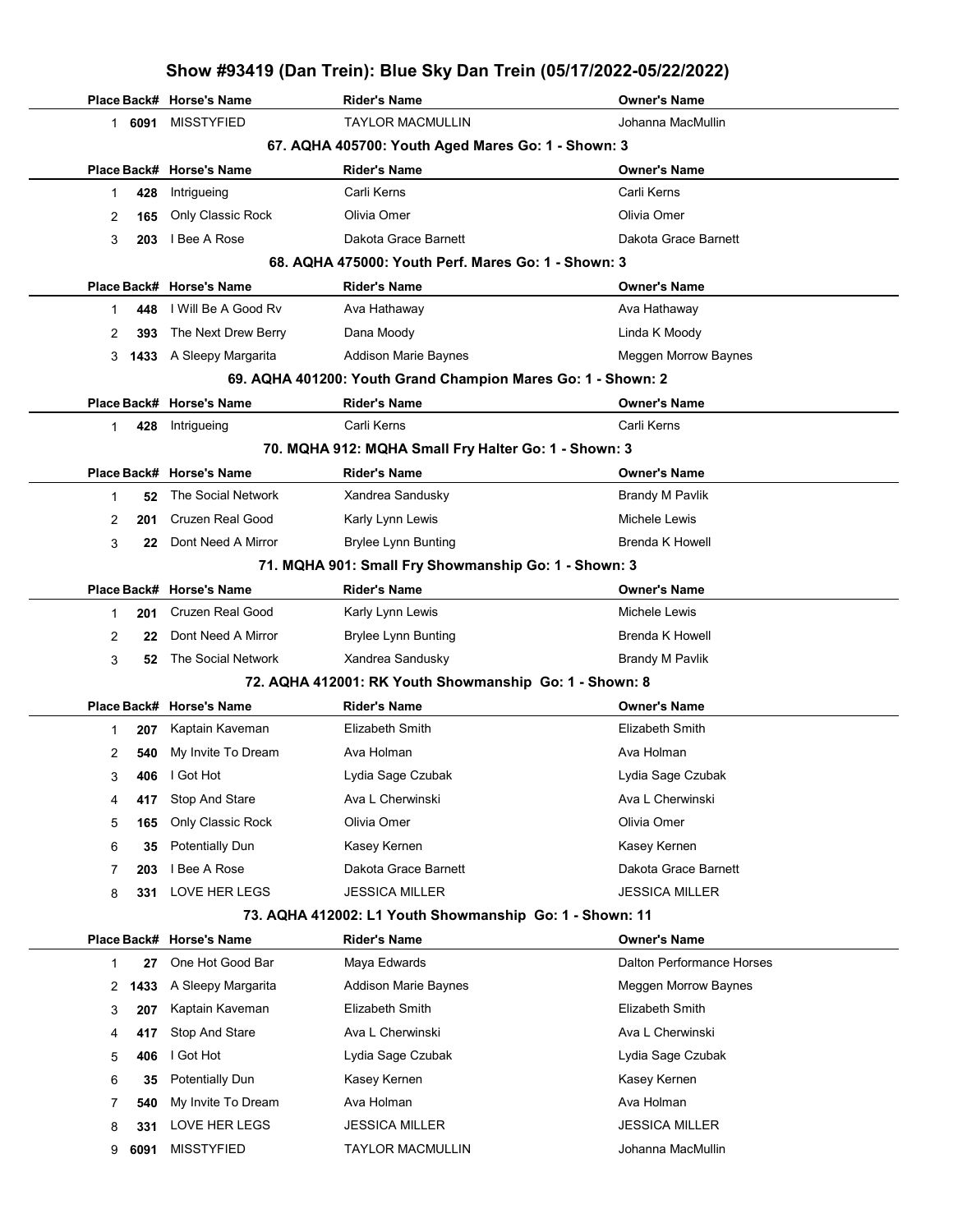# 74. AQHA 412000: Youth Showmanship Go: 1 - Shown: 9

|                |      | Place Back# Horse's Name   | <b>Rider's Name</b>                                            | Owner's Name            |
|----------------|------|----------------------------|----------------------------------------------------------------|-------------------------|
| 1              | 235  | Gota B A Hit               | Grace Gasper                                                   | <b>Tammy Gasper</b>     |
| 2              | 308  | <b>Best Motion Picture</b> | Dana Moody                                                     | Linda K Moody           |
| 3              | 1433 | A Sleepy Margarita         | Addison Marie Baynes                                           | Meggen Morrow Baynes    |
| 4              | 107  | Cool Lookin Ladysman       | <b>Taylin Collins</b>                                          | <b>Taylin Collins</b>   |
| 5              | 448  | I Will Be A Good Rv        | Ava Hathaway                                                   | Ava Hathaway            |
| 6              | 815  | Little Red Corvete         | Josie A Eckert                                                 | Josie A Eckert          |
| 7              | 206  | The Production Line        | Myah Jane Chaput                                               | <b>Stacy Chaput</b>     |
| 8              | 417  | Stop And Stare             | Ava L Cherwinski                                               | Ava L Cherwinski        |
| 9              | 331  | <b>LOVE HER LEGS</b>       | <b>JESSICA MILLER</b>                                          | <b>JESSICA MILLER</b>   |
|                |      |                            | 75. NSBA 907990: NSBA Color Youth Showmanship Go: 1 - Shown: 1 |                         |
|                |      | Place Back# Horse's Name   | <b>Rider's Name</b>                                            | Owner's Name            |
| DQ             | 35   | <b>Potentially Dun</b>     | Kasey Kernen                                                   | Kasey Kernen            |
|                |      |                            | 76. AQHA 212001: RK Amt Showmanship Go: 1 - Shown: 4           |                         |
|                |      | Place Back# Horse's Name   | <b>Rider's Name</b>                                            | <b>Owner's Name</b>     |
| 1              | 145  | Shes Really Hot            | Jody Monk                                                      | Jody Monk               |
| 2              | 14   | Soever Southern            | <b>Alexis Marie Coates</b>                                     | Alexis Marie Coates     |
| 3              | 402  | <b>Red White N Charlie</b> | Samantha Jo-Anne Birdwell                                      | Dianne Smith            |
| 4              | 555  | Zee Zee Tuf                | <b>Alison Doornbos</b>                                         | <b>KATIE MAYNARD</b>    |
|                |      |                            | 77. AQHA 212002: L1 AM Showmanship Go: 1 - Shown: 11           |                         |
|                |      | Place Back# Horse's Name   | <b>Rider's Name</b>                                            | Owner's Name            |
| 1              | 145  | Shes Really Hot            | Jody Monk                                                      | Jody Monk               |
| 2              | 89   | Kissin uptown              | Heather Boggetta                                               | Heather Boggetta        |
| 3              | 311  | <b>Stellas Gotr Groove</b> | Kerry Daudlin                                                  | Kerry Daudlin           |
| 4              | 14   | Soever Southern            | Alexis Marie Coates                                            | Alexis Marie Coates     |
| 5              | 211  | Hes Hott                   | Diana Midgley                                                  | Diana Midgley           |
| 6              | 687  | WHERE I COME FROM          | Cale Thompson                                                  | Cale Thompson           |
| 7              | 349  | Heres Your Captive         | Margaret Larobardiere                                          | Lauren & Linda Barnes   |
| 8              | 94   | Km Best N Chic             | Heather Dunigan Coe                                            | Heather Dunigan Coe     |
| 9              | 143  | JZ Limited Liability       | Debbie Barber                                                  | Debbie Barber           |
|                |      |                            | 78. AQHA 212000: AM Showmanship Go: 1 - Shown: 10              |                         |
|                |      | Place Back# Horse's Name   | <b>Rider's Name</b>                                            | Owner's Name            |
| 1              | 687  | WHERE I COME FROM          | Cale Thompson                                                  | Cale Thompson           |
| 2              | 149  | Ms Mae Flash               | Katherine West                                                 | <b>Christine R West</b> |
| 3              | 145  | Shes Really Hot            | Jody Monk                                                      | Jody Monk               |
| 4              | 222  | Mae Theforce Bwith U       | Brandy L Baldwin-Bunting                                       | Christa L Baldwin       |
| 5              | 402  | Red White N Charlie        | Samantha Jo-Anne Birdwell                                      | Dianne Smith            |
| 6              | 1548 | <b>Bmq Legendary</b>       | <b>Meggen Morrow Baynes</b>                                    | Meggen Morrow Baynes    |
| 7              | 414  | <b>Frosted Cherries</b>    | <b>Bailey Mccaffrey</b>                                        | <b>Bailey Mccaffrey</b> |
| 8              | 383  | The Red Foxx               | Adam Johnson                                                   | Adam Johnson            |
| 9              | 159  | Zip N The Dreams           | Elizabeth West                                                 | <b>Christine R West</b> |
|                |      |                            | 79. AQHA 212800: AM Select Showmanship Go: 1 - Shown: 7        |                         |
|                |      | Place Back# Horse's Name   | <b>Rider's Name</b>                                            | <b>Owner's Name</b>     |
| 1              | 254  | Sheza Chip Off A Pro       | <b>Tricia Meade</b>                                            | <b>Tricia Meade</b>     |
| $\overline{2}$ | 22   | Dont Need A Mirror         | <b>Brenda K Howell</b>                                         | <b>Brenda K Howell</b>  |
|                |      |                            |                                                                |                         |

 $\overline{\phantom{a}}$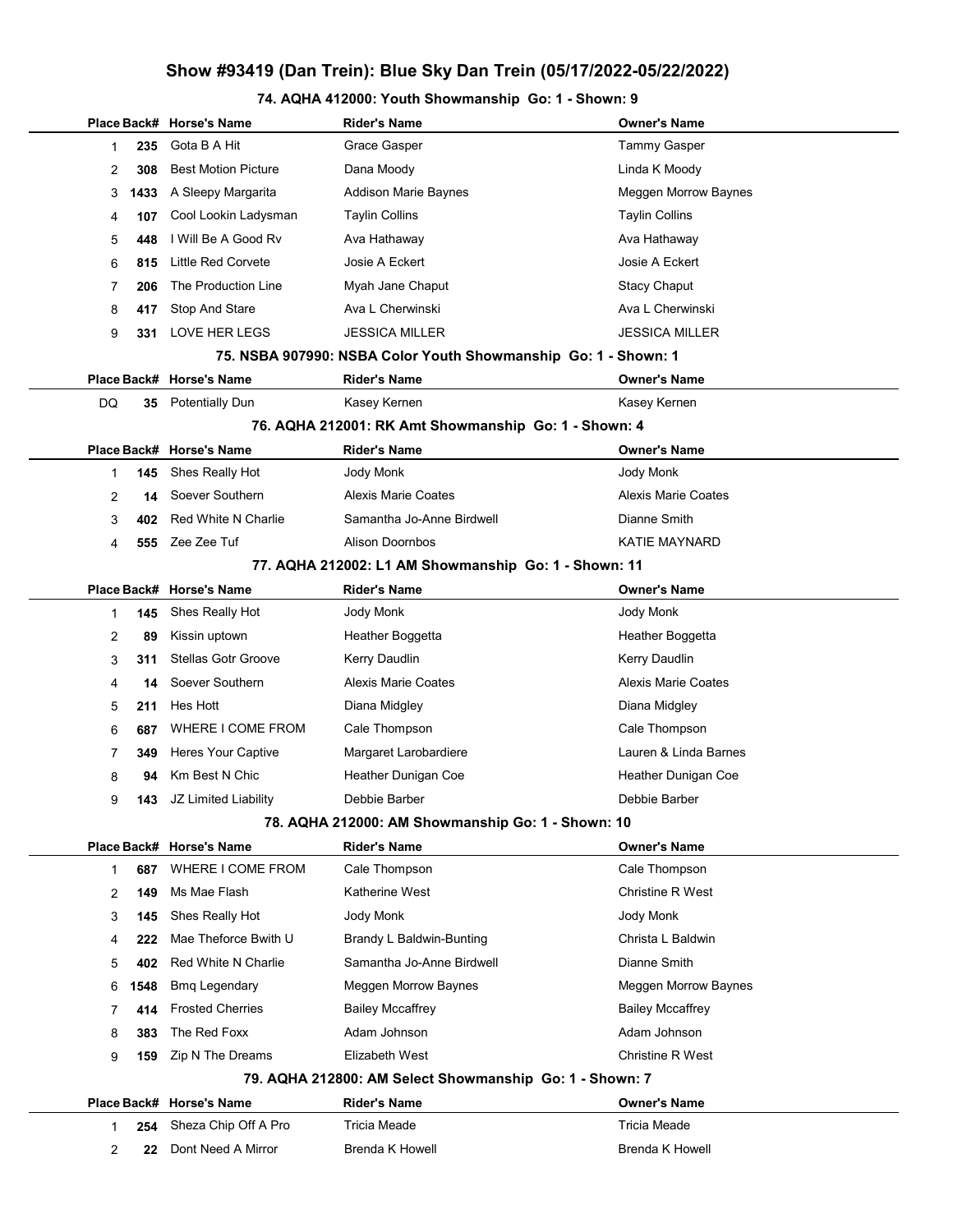| Show #93419 (Dan Trein): Blue Sky Dan Trein (05/17/2022-05/22/2022) |        |                            |                                                                          |                             |  |  |  |
|---------------------------------------------------------------------|--------|----------------------------|--------------------------------------------------------------------------|-----------------------------|--|--|--|
| 3                                                                   | 150    | Macs Kool Legacy           | Susan M Frank                                                            | Susan M Frank               |  |  |  |
| 4                                                                   | 311    | <b>Stellas Gotr Groove</b> | Kerry Daudlin                                                            | Kerry Daudlin               |  |  |  |
| 5                                                                   | 12     | Southern Eyes On Me        | Nancy Kay Fullerton                                                      | Nancy Kay Fullerton         |  |  |  |
| 6                                                                   | 211    | Hes Hott                   | Diana Midgley                                                            | Diana Midgley               |  |  |  |
| DQ                                                                  | 70     | True Blue I Will Be        | Kay Stanek                                                               | Kay Stanek                  |  |  |  |
|                                                                     |        |                            | 80. NSBA 104600: NSBA COLOR All Age Non Pro Showmanship Go: 1 - Shown: 7 |                             |  |  |  |
|                                                                     |        | Place Back# Horse's Name   | <b>Rider's Name</b>                                                      | <b>Owner's Name</b>         |  |  |  |
| 1                                                                   | 602    | No Moore Candy             | Rachel Sackrider                                                         | Rachel Sackrider            |  |  |  |
| 2                                                                   | 401    | Invite The Machine         | <b>Crystal Mccaffrey</b>                                                 | <b>Crystal Mccaffrey</b>    |  |  |  |
| 3                                                                   | 145    | Shes Really Hot            | Jody Monk                                                                | Jody Monk                   |  |  |  |
| 4                                                                   | 159    | Zip N The Dreams           | Elizabeth West                                                           | <b>Christine R West</b>     |  |  |  |
| 5                                                                   | 402    | Red White N Charlie        | Samantha Jo-Anne Birdwell                                                | Dianne Smith                |  |  |  |
| 6                                                                   | 414    | <b>Frosted Cherries</b>    | <b>Bailey Mccaffrey</b>                                                  | <b>Bailey Mccaffrey</b>     |  |  |  |
| 7                                                                   | 1548   | <b>Bmq Legendary</b>       | Meggen Morrow Baynes                                                     | Meggen Morrow Baynes        |  |  |  |
|                                                                     |        |                            | 81. AQHA 144004: L1 Green HUS Go: 1 - Shown: 7                           |                             |  |  |  |
|                                                                     |        | Place Back# Horse's Name   | <b>Rider's Name</b>                                                      | <b>Owner's Name</b>         |  |  |  |
| 1                                                                   | 409    | <b>Best Move Over</b>      | Amber Hanson Pickard                                                     | Leslie A Bacon              |  |  |  |
| 2                                                                   | 46     | Hot Cinch                  | Raegan Schnell                                                           | Raegan Schnell              |  |  |  |
| 3                                                                   | 411    | Glamourgirls Only          | Ulrike Klotz DVM                                                         | Ulrike Klotz DVM            |  |  |  |
| 4                                                                   | 585    | Simply Presidential        | Michelle McCarthy Warda                                                  | Laurie Hoopes               |  |  |  |
| 5                                                                   | 252    | Willy Be My Valentin       | Tessa M Dalton                                                           | Pam Catlin                  |  |  |  |
| 6                                                                   | 687    | WHERE I COME FROM          | Cale Thompson                                                            | Cale Thompson               |  |  |  |
| 7                                                                   | 601    | <b>FIND YOUR DRIVE</b>     | Johanna MacMullin                                                        | Johanna MacMullin           |  |  |  |
|                                                                     |        |                            | 82. AQHA 444001: Rookie Youth HUS Go: 1 - Shown: 5                       |                             |  |  |  |
|                                                                     |        | Place Back# Horse's Name   | <b>Rider's Name</b>                                                      | <b>Owner's Name</b>         |  |  |  |
|                                                                     | 1 1548 | <b>Bmq Legendary</b>       | <b>Addison Marie Baynes</b>                                              | Meggen Morrow Baynes        |  |  |  |
| 2                                                                   | 35     | <b>Potentially Dun</b>     | Kasey Kernen                                                             | Kasey Kernen                |  |  |  |
| 3                                                                   | 601    | FIND YOUR DRIVE            | <b>TAYLOR MACMULLIN</b>                                                  | Johanna MacMullin           |  |  |  |
| 4                                                                   | 417    | Stop And Stare             | Ava L Cherwinski                                                         | Ava L Cherwinski            |  |  |  |
| 5                                                                   | 203    | I Bee A Rose               | Dakota Grace Barnett                                                     | Dakota Grace Barnett        |  |  |  |
|                                                                     |        |                            | 83. AQHA 444002: L1 Youth HUS Go: 1 - Shown: 6                           |                             |  |  |  |
|                                                                     |        | Place Back# Horse's Name   | <b>Rider's Name</b>                                                      | <b>Owner's Name</b>         |  |  |  |
| 1                                                                   | 107    | Cool Lookin Ladysman       | <b>Taylin Collins</b>                                                    | <b>Taylin Collins</b>       |  |  |  |
| 2                                                                   | 35     | Potentially Dun            | Kasey Kernen                                                             | Kasey Kernen                |  |  |  |
| 3                                                                   | 1433   | A Sleepy Margarita         | Addison Marie Baynes                                                     | <b>Meggen Morrow Baynes</b> |  |  |  |
| 4                                                                   | 404    | A Certain Revolution       | Quinn Kats                                                               | Quinn Kats                  |  |  |  |
| 5                                                                   | 165    | Only Classic Rock          | Olivia Omer                                                              | Olivia Omer                 |  |  |  |
| DQ                                                                  | 417    | <b>Stop And Stare</b>      | Ava L Cherwinski                                                         | Ava L Cherwinski            |  |  |  |
|                                                                     |        |                            | 84. AQHA 444000: Youth HUS Go: 1 - Shown: 7                              |                             |  |  |  |
|                                                                     |        | Place Back# Horse's Name   | <b>Rider's Name</b>                                                      | <b>Owner's Name</b>         |  |  |  |
| 1                                                                   | 235    | Gota B A Hit               | Grace Gasper                                                             | <b>Tammy Gasper</b>         |  |  |  |

| 235  | Gota B A Hit         | Grace Gasper                | Tammy Gasper         |
|------|----------------------|-----------------------------|----------------------|
| 107  | Cool Lookin Ladysman | Taylin Collins              | Taylin Collins       |
| 393  | The Next Drew Berry  | Dana Moody                  | Linda K Moody        |
| 1548 | <b>Bmg Legendary</b> | <b>Addison Marie Baynes</b> | Meggen Morrow Baynes |
| 815  | Little Red Corvete   | Josie A Eckert              | Josie A Eckert       |
| 404  |                      | Quinn Kats                  | Quinn Kats           |
|      |                      | A Certain Revolution        |                      |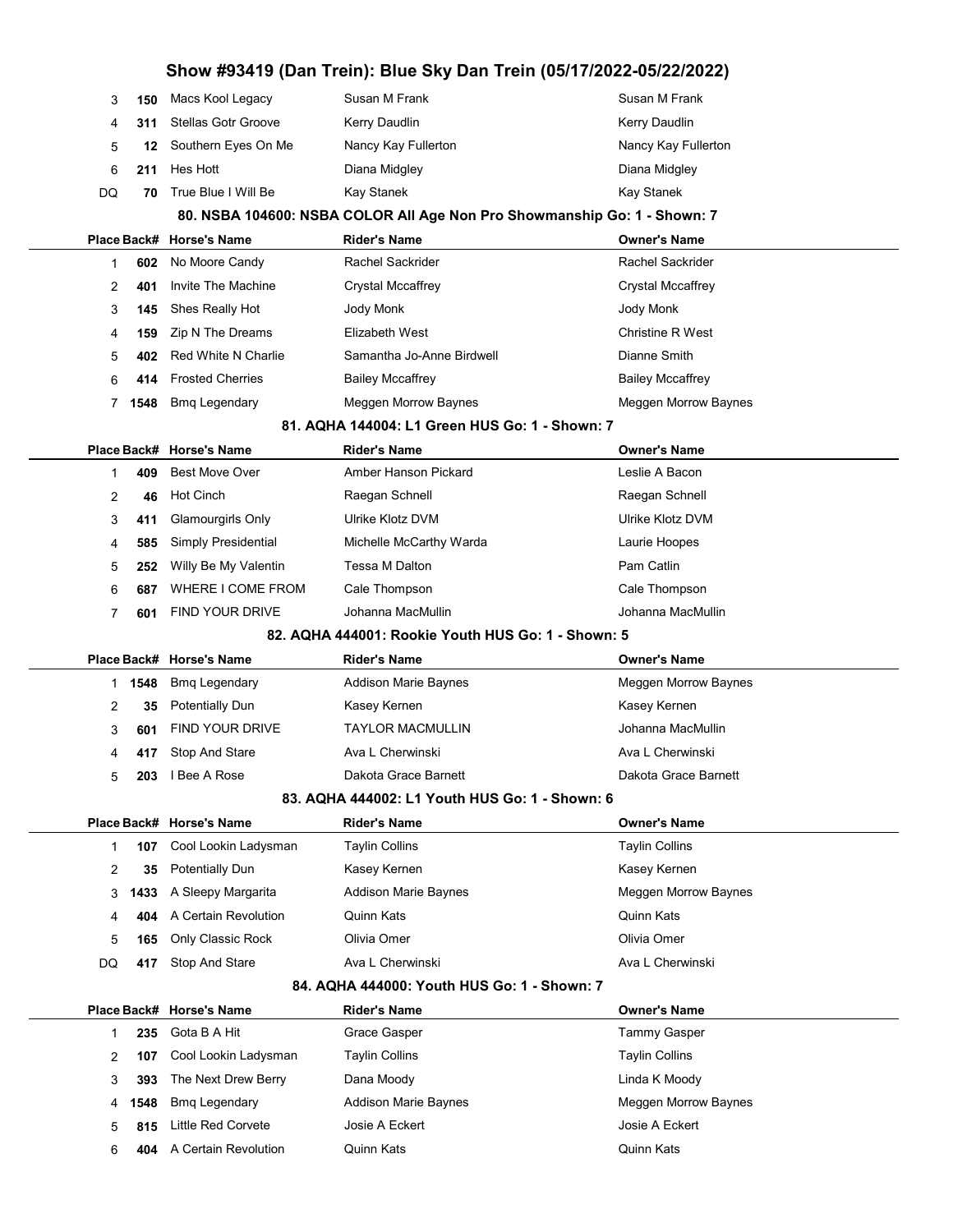|   |      |                            | Show #93419 (Dan Trein): Blue Sky Dan Trein (05/17/2022-05/22/2022) |                         |
|---|------|----------------------------|---------------------------------------------------------------------|-------------------------|
| 7 | 206  | The Production Line        | Myah Jane Chaput                                                    | <b>Stacy Chaput</b>     |
|   |      |                            | 85. NSBA 227390: NSBA Color Youth HUS Go: 1 - Shown: 1              |                         |
|   |      | Place Back# Horse's Name   | <b>Rider's Name</b>                                                 | <b>Owner's Name</b>     |
| 1 | 35   | <b>Potentially Dun</b>     | Kasey Kernen                                                        | Kasey Kernen            |
|   |      |                            | 86. AQHA 144100: Junior HUS Go: 1 - Shown: 5                        |                         |
|   |      | Place Back# Horse's Name   | <b>Rider's Name</b>                                                 | <b>Owner's Name</b>     |
| 1 | 408  | The Irons Hot              | Amber Hanson Pickard                                                | Heidi Marhofer          |
| 2 | 346  | Im Here For The Cake       | Kelly Carr                                                          | Whitney L Hayman        |
| 3 | 383  | The Red Foxx               | Tessa M Dalton                                                      | Adam Johnson            |
| 4 | 393  | The Next Drew Berry        | Linda K Moody                                                       | Linda K Moody           |
| 5 | 308  | <b>Best Motion Picture</b> | Linda K Moody                                                       | Linda K Moody           |
|   |      |                            | 87. NSBA 120390: NSBA Color Open HUS Go: 1 - Shown: 2               |                         |
|   |      | Place Back# Horse's Name   | <b>Rider's Name</b>                                                 | <b>Owner's Name</b>     |
| 1 | 520  | THE DARK NIGHT             | <b>RUTH SCHERER</b>                                                 | <b>RUTH SCHERER</b>     |
|   |      |                            | 88. AQHA 244001: RK Amateur HUS Go: 1 - Shown: 4                    |                         |
|   |      | Place Back# Horse's Name   | <b>Rider's Name</b>                                                 | <b>Owner's Name</b>     |
| 1 | 549  | <b>INVY MY CHROME</b>      | Dawn York                                                           | Dawn York               |
| 2 | 687  | WHERE I COME FROM          | Cale Thompson                                                       | Cale Thompson           |
| 3 | 555  | Zee Zee Tuf                | <b>Alison Doornbos</b>                                              | <b>KATIE MAYNARD</b>    |
| 4 | 14   | Soever Southern            | <b>Alexis Marie Coates</b>                                          | Alexis Marie Coates     |
|   |      |                            | 89. AQHA 244002: L1 Amateur HUS Go: 1 - Shown: 9                    |                         |
|   |      | Place Back# Horse's Name   | <b>Rider's Name</b>                                                 | <b>Owner's Name</b>     |
| 1 | 549  | <b>INVY MY CHROME</b>      | Dawn York                                                           | Dawn York               |
| 2 | 89   | Kissin uptown              | Heather Boggetta                                                    | Heather Boggetta        |
| 3 | 211  | Hes Hott                   | Diana Midgley                                                       | Diana Midgley           |
| 4 | 252  | Willy Be My Valentin       | Stephen Erdman                                                      | Pam Catlin              |
| 5 | 311  | <b>Stellas Gotr Groove</b> | <b>Kerry Daudlin</b>                                                | Kerry Daudlin           |
| 6 | 143  | JZ Limited Liability       | Debbie Barber                                                       | Debbie Barber           |
| 7 | 555  | Zee Zee Tuf                | Alison Doornbos                                                     | KATIE MAYNARD           |
| 8 | 349  | <b>Heres Your Captive</b>  | Margaret Larobardiere                                               | Lauren & Linda Barnes   |
| 9 | 94   | Km Best N Chic             | Heather Dunigan Coe                                                 | Heather Dunigan Coe     |
|   |      |                            | 90. AQHA 244000: Amateur HUS Go: 1 - Shown: 7                       |                         |
|   |      | Place Back# Horse's Name   | <b>Rider's Name</b>                                                 | <b>Owner's Name</b>     |
| 1 | 346  | Im Here For The Cake       | Whitney L Hayman                                                    | Whitney L Hayman        |
| 2 | 549  | <b>INVY MY CHROME</b>      | Dawn York                                                           | Dawn York               |
| 3 | 159  | Zip N The Dreams           | Elizabeth West                                                      | <b>Christine R West</b> |
| 4 | 222  | Mae Theforce Bwith U       | Brandy L Baldwin-Bunting                                            | Christa L Baldwin       |
| 5 | 1548 | <b>Bmq Legendary</b>       | Meggen Morrow Baynes                                                | Meggen Morrow Baynes    |
| 6 | 101  | Gott It                    | Kara M DeVlieger                                                    | Kara M DeVlieger        |
| 7 | 383  | The Red Foxx               | Adam Johnson                                                        | Adam Johnson            |
|   |      |                            | 91. AQHA 244800: Amateur Select HUS Go: 1 - Shown: 10               |                         |
|   |      | Place Back# Horse's Name   | <b>Rider's Name</b>                                                 | <b>Owner's Name</b>     |
| 1 | 411  | Glamourgirls Only          | Ulrike Klotz DVM                                                    | Ulrike Klotz DVM        |
| 2 | 435  | Sweet N Lazy               | Barb Delf                                                           | <b>Barb Delf</b>        |
| 3 | 211  | Hes Hott                   | Diana Midgley                                                       | Diana Midgley           |
| 4 | 143  | JZ Limited Liability       | Debbie Barber                                                       | Debbie Barber           |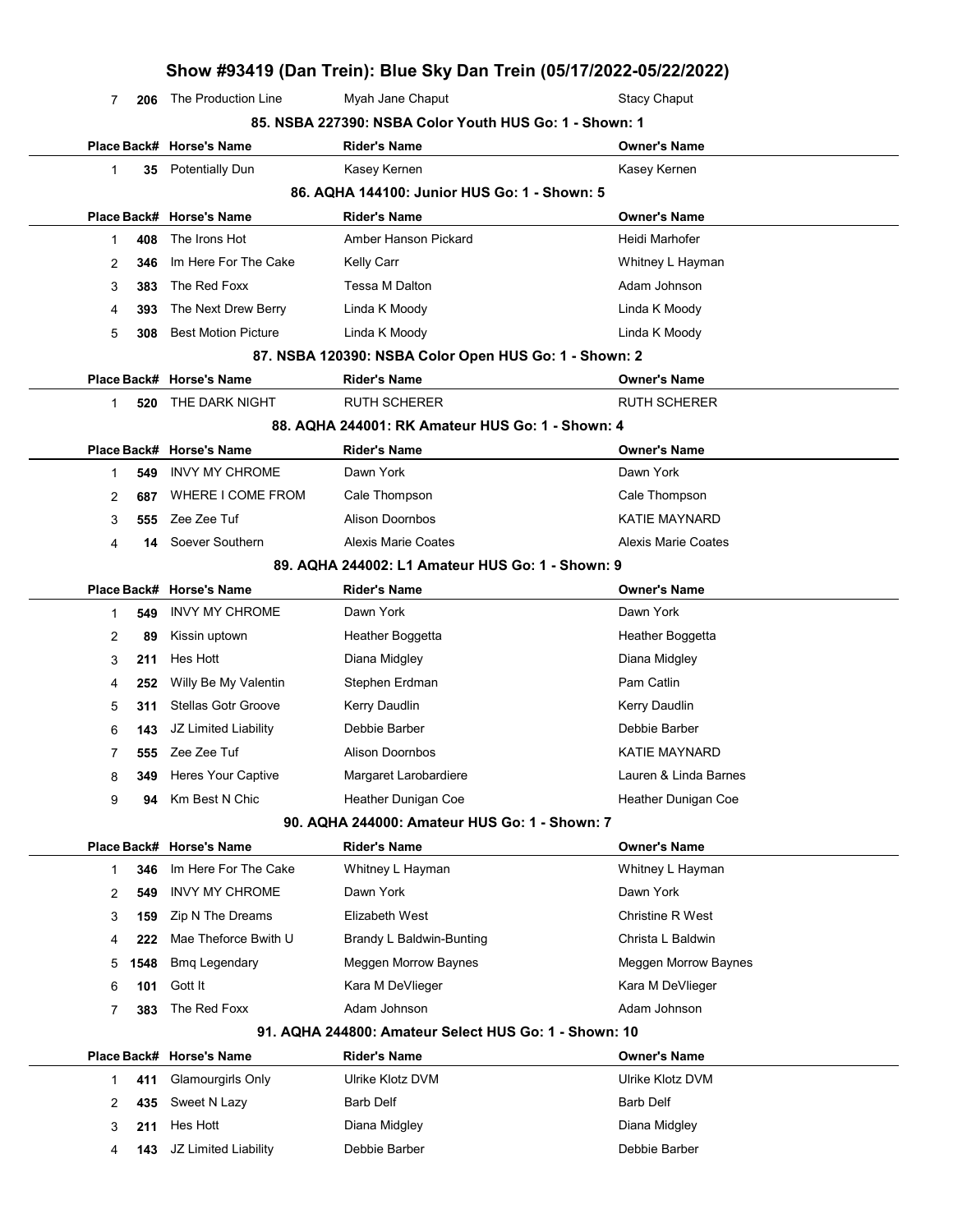| Show #93419 (Dan Trein): Blue Sky Dan Trein (05/17/2022-05/22/2022) |      |                                            |                                                             |                          |  |
|---------------------------------------------------------------------|------|--------------------------------------------|-------------------------------------------------------------|--------------------------|--|
| 5                                                                   | 70   | True Blue I Will Be                        | Kay Stanek                                                  | Kay Stanek               |  |
| 6                                                                   | 150  | Macs Kool Legacy                           | Susan M Frank                                               | Susan M Frank            |  |
| 7                                                                   | 254  | Sheza Chip Off A Pro                       | Tricia Meade                                                | Tricia Meade             |  |
| 8                                                                   | 311  | <b>Stellas Gotr Groove</b>                 | Kerry Daudlin                                               | Kerry Daudlin            |  |
| 9                                                                   | 12   | Southern Eyes On Me                        | Nancy Kay Fullerton                                         | Nancy Kay Fullerton      |  |
|                                                                     |      |                                            | 92. NSBA 120690: NSBA Color All Age NP HUS Go: 1 - Shown: 6 |                          |  |
|                                                                     |      | Place Back# Horse's Name                   | <b>Rider's Name</b>                                         | <b>Owner's Name</b>      |  |
| $\mathbf{1}$                                                        | 159  | Zip N The Dreams                           | Elizabeth West                                              | Christine R West         |  |
| 2                                                                   | 520  | THE DARK NIGHT                             | <b>RUTH SCHERER</b>                                         | RUTH SCHERER             |  |
| 3                                                                   | 35   | <b>Potentially Dun</b>                     | Kasey Kernen                                                | Kasey Kernen             |  |
| 4                                                                   | 89   | Kissin uptown                              | Heather Boggetta                                            | Heather Boggetta         |  |
| 5                                                                   | 1548 | <b>Bmq Legendary</b>                       | Meggen Morrow Baynes                                        | Meggen Morrow Baynes     |  |
| 6                                                                   | 401  | Invite The Machine                         | <b>Crystal Mccaffrey</b>                                    | <b>Crystal Mccaffrey</b> |  |
|                                                                     |      |                                            | 93. AQHA 144200: Senior HUS Go: 1 - Shown: 9                |                          |  |
|                                                                     |      | Place Back# Horse's Name                   | <b>Rider's Name</b>                                         | <b>Owner's Name</b>      |  |
| 1                                                                   | 50   | <b>Buzzzzn Bout Me</b>                     | Michelle McCarthy Warda                                     | Ken Mumy                 |  |
| 2                                                                   | 407  | Doodle Jump                                | Maggie Dekraker                                             | Linda Lu Kosal           |  |
| 3                                                                   | 395  | <b>Kruzin For Cowgirls</b>                 | Tessa M Dalton                                              | Laura Stillman           |  |
| 4                                                                   | 230  | <b>Willy Willy Sleepy</b>                  | Linda K Moody                                               | Michele Lewis            |  |
| 5                                                                   | 498  | Amarillo By Moonlite                       | Morgan Lantz                                                | Estelle McParlan         |  |
| 6                                                                   | 70   | True Blue I Will Be                        | Kay Stanek                                                  | Kay Stanek               |  |
| 7                                                                   | 94   | Km Best N Chic                             | Raegan Schnell                                              | Heather Dunigan Coe      |  |
| 8                                                                   | 1433 | A Sleepy Margarita                         | Meggen Morrow Baynes                                        | Meggen Morrow Baynes     |  |
| 9                                                                   | 101  | Gott It                                    | Kara M DeVlieger                                            | Kara M DeVlieger         |  |
|                                                                     |      |                                            | 96. MQHA 905: Small Fry HUS Go: 1 - Shown: 3                |                          |  |
|                                                                     |      |                                            |                                                             | Owner's Name             |  |
|                                                                     |      | Place Back# Horse's Name                   | <b>Rider's Name</b>                                         |                          |  |
| 1                                                                   | 22   | Dont Need A Mirror                         | <b>Brylee Lynn Bunting</b>                                  | Brenda K Howell          |  |
| 2                                                                   | 201  | Cruzen Real Good                           | Karly Lynn Lewis                                            | Michele Lewis            |  |
| 3                                                                   | 52   | The Social Network                         | Xandrea Sandusky                                            | <b>Brandy M Pavlik</b>   |  |
|                                                                     |      |                                            | 97. MQHA 906: Small Fry Equitation Go: 1 - Shown: 3         |                          |  |
|                                                                     |      | Place Back# Horse's Name                   | <b>Rider's Name</b>                                         | <b>Owner's Name</b>      |  |
| $\mathbf 1$                                                         | 52   | The Social Network                         | Xandrea Sandusky                                            | <b>Brandy M Pavlik</b>   |  |
| 2                                                                   | 22   | Dont Need A Mirror                         | <b>Brylee Lynn Bunting</b>                                  | <b>Brenda K Howell</b>   |  |
| 3                                                                   | 201  | <b>Cruzen Real Good</b>                    | Karly Lynn Lewis                                            | Michele Lewis            |  |
|                                                                     |      |                                            | 98. AQHA 452001: Rookie Youth Equitation Go: 1 - Shown: 4   |                          |  |
|                                                                     |      | Place Back# Horse's Name                   | <b>Rider's Name</b>                                         | Owner's Name             |  |
| 1                                                                   | 35   | <b>Potentially Dun</b>                     | Kasey Kernen                                                | Kasey Kernen             |  |
| 2                                                                   | 540  | My Invite To Dream                         | Ava Holman                                                  | Ava Holman               |  |
| 3                                                                   | 601  | FIND YOUR DRIVE                            | <b>TAYLOR MACMULLIN</b>                                     | Johanna MacMullin        |  |
| 4                                                                   | 203  | I Bee A Rose                               | Dakota Grace Barnett                                        | Dakota Grace Barnett     |  |
|                                                                     |      |                                            | 99. AQHA 452002: L1 Youth Equitation Go: 1 - Shown: 8       |                          |  |
|                                                                     |      | Place Back# Horse's Name                   | <b>Rider's Name</b>                                         | <b>Owner's Name</b>      |  |
| $\mathbf 1$                                                         | 107  | Cool Lookin Ladysman                       | <b>Taylin Collins</b>                                       | Taylin Collins           |  |
| 2                                                                   | 35   | <b>Potentially Dun</b>                     | Kasey Kernen                                                | Kasey Kernen             |  |
| 3                                                                   | 404  | A Certain Revolution<br>My Invite To Dream | Quinn Kats<br>Ava Holman                                    | Quinn Kats<br>Ava Holman |  |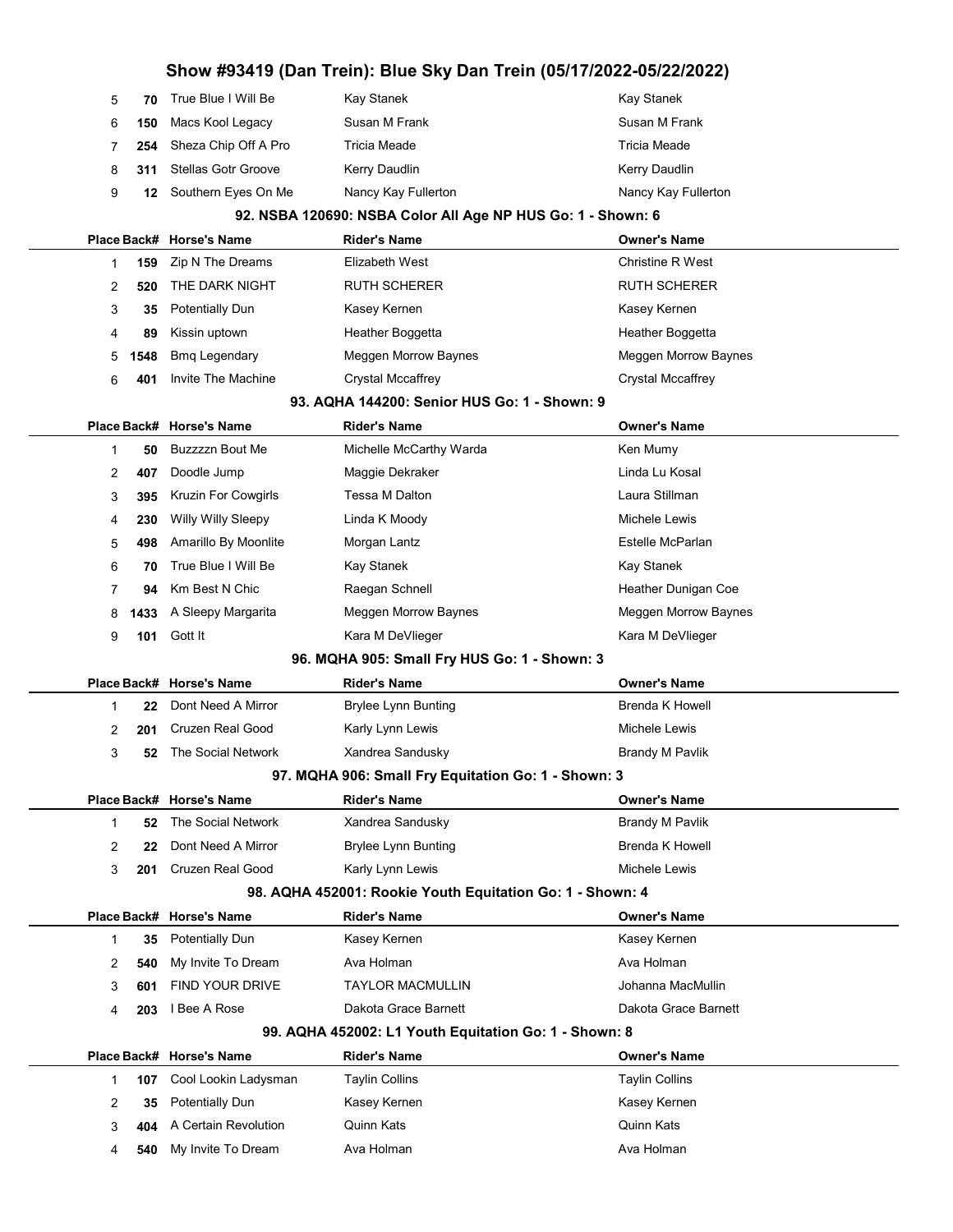|    |      |                            |                                                                      | Show #93419 (Dan Trein): Blue Sky Dan Trein (05/17/2022-05/22/2022) |
|----|------|----------------------------|----------------------------------------------------------------------|---------------------------------------------------------------------|
| 5  | 206  | The Production Line        | Myah Jane Chaput                                                     | <b>Stacy Chaput</b>                                                 |
| 6  | 1433 | A Sleepy Margarita         | <b>Addison Marie Baynes</b>                                          | <b>Meggen Morrow Baynes</b>                                         |
| 7  | 165  | Only Classic Rock          | Olivia Omer                                                          | Olivia Omer                                                         |
| 8  | 207  | Kaptain Kaveman            | Elizabeth Smith                                                      | Elizabeth Smith                                                     |
|    |      |                            | 100. AQHA 452000: Youth Equitation Go: 1 - Shown: 7                  |                                                                     |
|    |      | Place Back# Horse's Name   | <b>Rider's Name</b>                                                  | <b>Owner's Name</b>                                                 |
| 1  | 235  | Gota B A Hit               | Grace Gasper                                                         | Tammy Gasper                                                        |
| 2  | 308  | <b>Best Motion Picture</b> | Dana Moody                                                           | Linda K Moody                                                       |
| 3  | 448  | I Will Be A Good Rv        | Ava Hathaway                                                         | Ava Hathaway                                                        |
| 4  | 107  | Cool Lookin Ladysman       | <b>Taylin Collins</b>                                                | <b>Taylin Collins</b>                                               |
| 5  | 815  | <b>Little Red Corvete</b>  | Josie A Eckert                                                       | Josie A Eckert                                                      |
| 6  | 404  | A Certain Revolution       | <b>Quinn Kats</b>                                                    | Quinn Kats                                                          |
| DQ |      | 1433 A Sleepy Margarita    | <b>Addison Marie Baynes</b>                                          | Meggen Morrow Baynes                                                |
|    |      |                            | 101. NSBA 567300: NSBA COLOR Color Youth Equitation Go: 1 - Shown: 1 |                                                                     |
|    |      | Place Back# Horse's Name   | <b>Rider's Name</b>                                                  | <b>Owner's Name</b>                                                 |
| 1  | 35   | <b>Potentially Dun</b>     | Kasey Kernen                                                         | Kasey Kernen                                                        |
|    |      |                            | 102. AQHA 252001: Rookie Amateur Equitation Go: 1 - Shown: 3         |                                                                     |
|    |      | Place Back# Horse's Name   | <b>Rider's Name</b>                                                  | <b>Owner's Name</b>                                                 |
| 1  | 601  | <b>FIND YOUR DRIVE</b>     | Johanna MacMullin                                                    | Johanna MacMullin                                                   |
| 2  | 349  | Heres Your Captive         | Margaret Larobardiere                                                | Lauren & Linda Barnes                                               |
| 3  | 252  | Willy Be My Valentin       | Stephen Erdman                                                       | Pam Catlin                                                          |
|    |      |                            | 103. AQHA 252002: L1 Amateur Equitation Go: 1 - Shown: 6             |                                                                     |
|    |      | Place Back# Horse's Name   | <b>Rider's Name</b>                                                  | <b>Owner's Name</b>                                                 |
| 1  | 143  | JZ Limited Liability       | Debbie Barber                                                        | Debbie Barber                                                       |
| 2  | 211  | Hes Hott                   | Diana Midgley                                                        | Diana Midgley                                                       |
| 3  | 687  | WHERE I COME FROM          | Cale Thompson                                                        | Cale Thompson                                                       |
| 4  | 89   | Kissin uptown              | Heather Boggetta                                                     | Heather Boggetta                                                    |
| 5  | 349  | Heres Your Captive         | Margaret Larobardiere                                                | Lauren & Linda Barnes                                               |
| DQ | 252  | Willy Be My Valentin       | Stephen Erdman                                                       | Pam Catlin                                                          |
|    |      |                            | 104. AQHA 252000: Amateur Equitation Go: 1 - Shown: 5                |                                                                     |
|    |      | Place Back# Horse's Name   | <b>Rider's Name</b>                                                  | <b>Owner's Name</b>                                                 |
| 1  | 159  | Zip N The Dreams           | Elizabeth West                                                       | Christine R West                                                    |
| 2  | 557  | UF Parked At The Bar       | Stephanie Rae Morgan                                                 | Stephanie Rae Morgan                                                |
| 3  | 687  | WHERE I COME FROM          | Cale Thompson                                                        | Cale Thompson                                                       |
| 4  | 1548 | <b>Bmq Legendary</b>       | Meggen Morrow Baynes                                                 | Meggen Morrow Baynes                                                |
| 5  | 383  | The Red Foxx               | Adam Johnson                                                         | Adam Johnson                                                        |
|    |      |                            | 105. AQHA 252800: AM Select Equitation Go: 1 - Shown: 5              |                                                                     |
|    |      | Place Back# Horse's Name   | <b>Rider's Name</b>                                                  | <b>Owner's Name</b>                                                 |
| DQ | 143  | JZ Limited Liability       | Debbie Barber                                                        | Debbie Barber                                                       |
|    |      |                            | 106. NSBA 160600: NSBA COLOR All Age NP EQU Go: 1 - Shown: 5         |                                                                     |
|    |      | Place Back# Horse's Name   | <b>Rider's Name</b>                                                  | <b>Owner's Name</b>                                                 |
| 1  | 159  | Zip N The Dreams           | Elizabeth West                                                       | Christine R West                                                    |
| 2  | 1548 | <b>Bmq Legendary</b>       | Meggen Morrow Baynes                                                 | Meggen Morrow Baynes                                                |
| 3  | 35   | <b>Potentially Dun</b>     | Kasey Kernen                                                         | Kasey Kernen                                                        |
| 4  | 520  | THE DARK NIGHT             | <b>RUTH SCHERER</b>                                                  | <b>RUTH SCHERER</b>                                                 |
| 5  | 401  | Invite The Machine         | <b>Crystal Mccaffrey</b>                                             | <b>Crystal Mccaffrey</b>                                            |
|    |      |                            |                                                                      |                                                                     |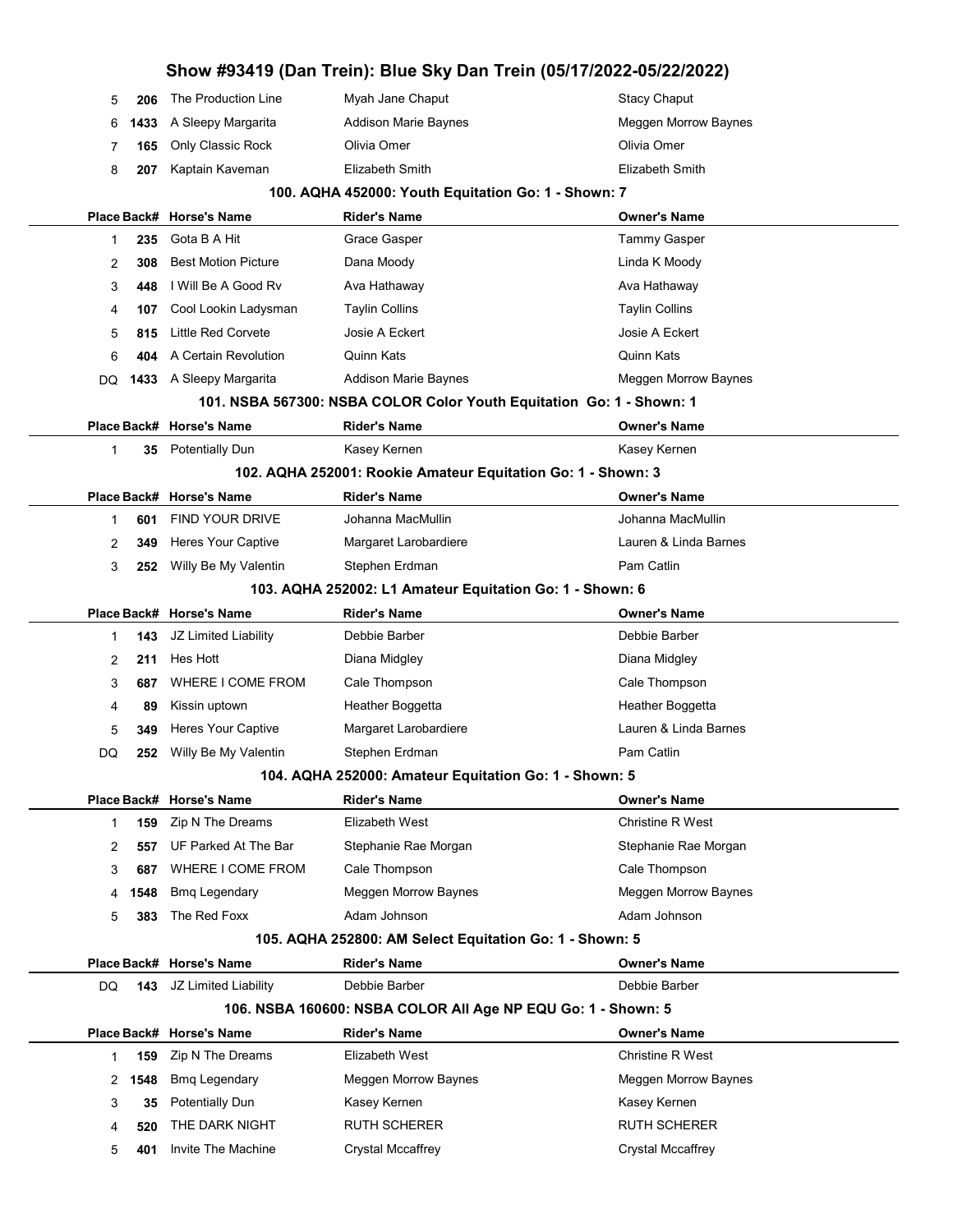# 107. AQHA 136004: L1 Western Riding Go: 1 - Shown: 4

|                                              |     | Place Back# Horse's Name   | <b>Rider's Name</b>                                               | <b>Owner's Name</b>     |  |
|----------------------------------------------|-----|----------------------------|-------------------------------------------------------------------|-------------------------|--|
| 1                                            | 415 | <b>Heza Sophistication</b> | Kelly Carr                                                        | Gretchen Weidner        |  |
| 2                                            | 501 | Made My Best               | Garth Gooding                                                     | Michelle & Sheila Bauer |  |
| DQ                                           | 124 | Madd Money                 | Tessa M Dalton                                                    | Lauren E Lauver         |  |
| DQ                                           | 107 | Cool Lookin Ladysman       | Michelle McCarthy Warda                                           | <b>Taylin Collins</b>   |  |
|                                              |     |                            | 108. AQHA 136000: Western Riding Go: 1 - Shown: 2                 |                         |  |
|                                              |     | Place Back# Horse's Name   | <b>Rider's Name</b>                                               | <b>Owner's Name</b>     |  |
| 1                                            | 498 | Amarillo By Moonlite       | Morgan Lantz                                                      | Estelle McParlan        |  |
| 2                                            | 107 | Cool Lookin Ladysman       | Michelle McCarthy Warda                                           | <b>Taylin Collins</b>   |  |
|                                              |     |                            | 109. NSBA 540300: NSBA Color Open Western Riding Go: 1 - Shown: 2 |                         |  |
|                                              |     | Place Back# Horse's Name   | <b>Rider's Name</b>                                               | <b>Owner's Name</b>     |  |
| 1                                            |     | 412 The American Gigolo    | <b>Heather Brower</b>                                             | Angelica Zizza          |  |
|                                              |     |                            | 111. AQHA 436000: Youth Western Riding Go: 1 - Shown: 1           |                         |  |
|                                              |     | Place Back# Horse's Name   | Rider's Name                                                      | <b>Owner's Name</b>     |  |
| $\mathbf{1}$                                 | 235 | Gota B A Hit               | <b>Grace Gasper</b>                                               | <b>Tammy Gasper</b>     |  |
|                                              |     |                            | 117. AQHA 142004: L1 Green WP Go: 1 - Shown: 6                    |                         |  |
|                                              |     | Place Back# Horse's Name   | <b>Rider's Name</b>                                               | <b>Owner's Name</b>     |  |
| 1                                            | 145 | Shes Really Hot            | Christopher R Dalton                                              | Jody Monk               |  |
| 2                                            | 322 | Too LazyToSpeak            | <b>Christopher Horsley</b>                                        | Megan Hirschman         |  |
| 3                                            | 558 | <b>LOPIN THRU FIRE</b>     | Garth Gooding                                                     | Michelle & Sheila Bauer |  |
| 4                                            | 124 | Madd Money                 | Tessa M Dalton                                                    | Lauren E Lauver         |  |
| 5                                            | 12  | Southern Eyes On Me        | Karen C Holden                                                    | Nancy Kay Fullerton     |  |
| 6                                            | 540 | My Invite To Dream         | Ava Holman                                                        | Ava Holman              |  |
|                                              |     |                            | 118. AQHA 442001: RK Youth WP Go: 1 - Shown: 2                    |                         |  |
|                                              |     | Place Back# Horse's Name   | <b>Rider's Name</b>                                               | <b>Owner's Name</b>     |  |
| 1                                            | 165 | Only Classic Rock          | Olivia Omer                                                       | Olivia Omer             |  |
| 2                                            | 418 | VS Only The Roanly         | Hannah Wierenga                                                   | Meagan Hengst           |  |
|                                              |     |                            | 119. AQHA 442002: L1 Youth WP Go: 1 - Shown: 5                    |                         |  |
|                                              |     | Place Back# Horse's Name   | <b>Rider's Name</b>                                               | <b>Owner's Name</b>     |  |
| 1                                            |     | 406   Got Hot              | Lydia Sage Czubak                                                 | Lydia Sage Czubak       |  |
| 2                                            | 207 | Kaptain Kaveman            | Elizabeth Smith                                                   | Elizabeth Smith         |  |
| 3                                            | 165 | Only Classic Rock          | Olivia Omer                                                       | Olivia Omer             |  |
| 4                                            | 206 | The Production Line        | Myah Jane Chaput                                                  | <b>Stacy Chaput</b>     |  |
| 5                                            | 540 | My Invite To Dream         | Ava Holman                                                        | Ava Holman              |  |
| 120. AQHA 442000: Youth WP Go: 1 - Shown: 7  |     |                            |                                                                   |                         |  |
|                                              |     | Place Back# Horse's Name   | Rider's Name                                                      | <b>Owner's Name</b>     |  |
| 1                                            | 393 | The Next Drew Berry        | Dana Moody                                                        | Linda K Moody           |  |
| 2                                            | 420 | Lunamoon                   | Morgan G Evans                                                    | Morgan G Evans          |  |
| 3                                            | 107 | Cool Lookin Ladysman       | <b>Taylin Collins</b>                                             | <b>Taylin Collins</b>   |  |
| 4                                            | 448 | I Will Be A Good Rv        | Ava Hathaway                                                      | Ava Hathaway            |  |
| 5                                            | 235 | Gota B A Hit               | <b>Grace Gasper</b>                                               | Tammy Gasper            |  |
| 6                                            | 206 | The Production Line        | Myah Jane Chaput                                                  | <b>Stacy Chaput</b>     |  |
| 7                                            | 540 | My Invite To Dream         | Ava Holman                                                        | Ava Holman              |  |
| 122. AQHA 142100: Junior WP Go: 1 - Shown: 6 |     |                            |                                                                   |                         |  |
|                                              |     | Place Back# Horse's Name   | <b>Rider's Name</b>                                               | <b>Owner's Name</b>     |  |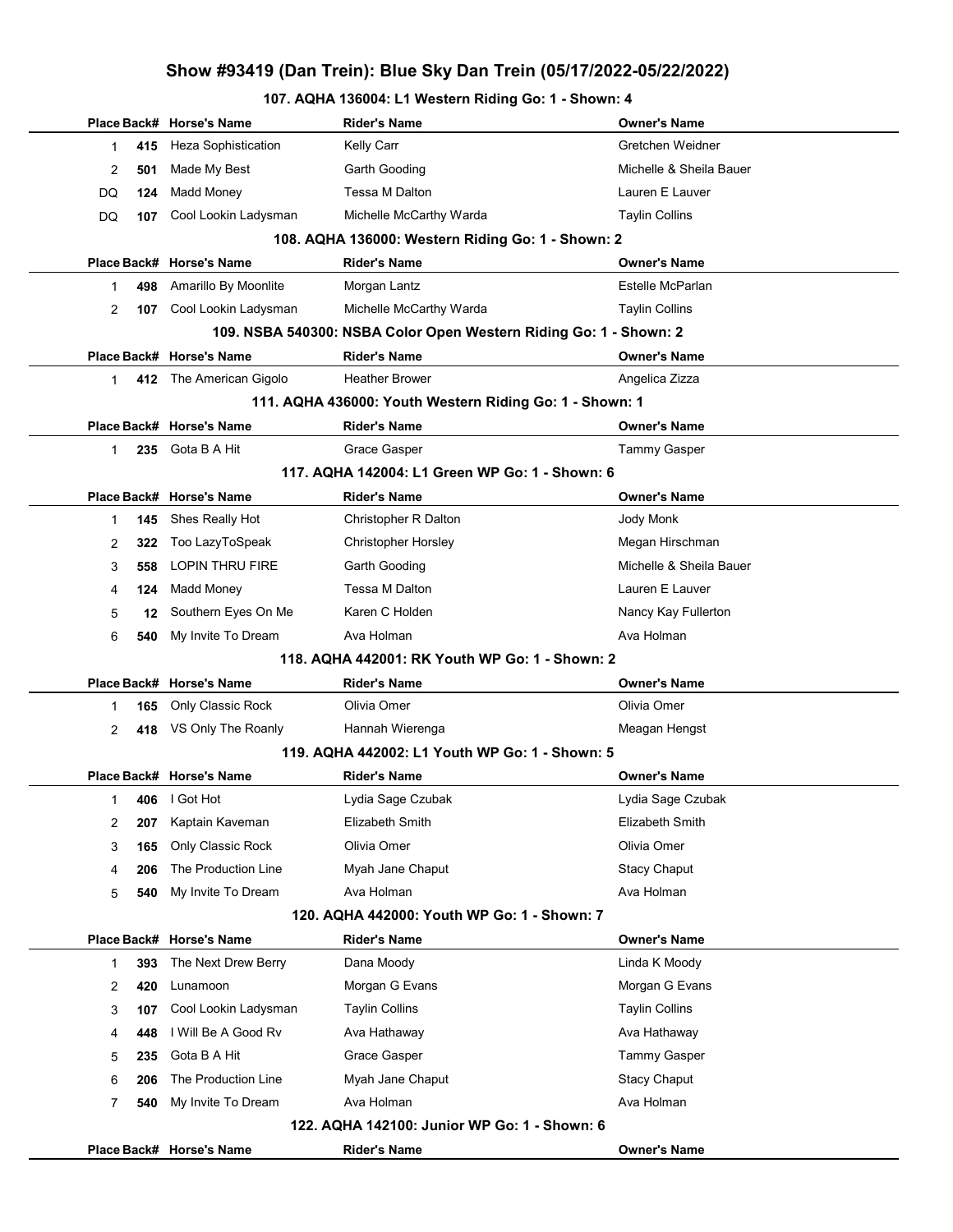|              | Show #93419 (Dan Trein): Blue Sky Dan Trein (05/17/2022-05/22/2022) |                                                       |                                                  |                               |  |  |
|--------------|---------------------------------------------------------------------|-------------------------------------------------------|--------------------------------------------------|-------------------------------|--|--|
| 1            | 413                                                                 | Dr Bookbinder                                         | Garth Gooding                                    | <b>Painted Plantation LLC</b> |  |  |
| 2            | 393                                                                 | The Next Drew Berry                                   | Jeff S Moody                                     | Linda K Moody                 |  |  |
| 3            | 501                                                                 | Made My Best                                          | Austin Gooding                                   | Michelle & Sheila Bauer       |  |  |
| 4            | 383                                                                 | The Red Foxx                                          | Tessa M Dalton                                   | Adam Johnson                  |  |  |
| 5            | 165                                                                 | Only Classic Rock                                     | Olivia Omer                                      | Olivia Omer                   |  |  |
| DQ           | 419                                                                 | Maid U Best                                           | <b>Christopher Horsley</b>                       | <b>Starland Ranch LLC</b>     |  |  |
|              |                                                                     | 123. NSBA 510300: NSBA Color Open WP Go: 1 - Shown: 5 |                                                  |                               |  |  |
|              |                                                                     | Place Back# Horse's Name                              | <b>Rider's Name</b>                              | <b>Owner's Name</b>           |  |  |
| $\mathbf{1}$ | 412                                                                 | The American Gigolo                                   | <b>Heather Brower</b>                            | Angelica Zizza                |  |  |
| DQ           | 422                                                                 | Smokin Lil Hotrod                                     | Tessa M Dalton                                   | Katie L Hartsuff              |  |  |
| 3            | 602                                                                 | No Moore Candy                                        | Rachel Sackrider                                 | <b>Rachel Sackrider</b>       |  |  |
| 4            | 504                                                                 | Aint Sugar Sweet                                      | Christopher R Dalton                             | Tracey Hoffman                |  |  |
|              |                                                                     |                                                       | 124. AQHA 242001: RK Amateur WP Go: 1 - Shown: 3 |                               |  |  |
|              |                                                                     | Place Back# Horse's Name                              | <b>Rider's Name</b>                              | <b>Owner's Name</b>           |  |  |
| 1            | 402                                                                 | Red White N Charlie                                   | Samantha Jo-Anne Birdwell                        | Dianne Smith                  |  |  |
| 2            | 145                                                                 | Shes Really Hot                                       | Jody Monk                                        | Jody Monk                     |  |  |
| 3            | 139                                                                 | U Aint No Cowboy                                      | Julie R Merchant-Reincke                         | Julie R Merchant-Reincke      |  |  |
|              |                                                                     |                                                       | 125. AQHA 242002: L1 Amateur WP Go: 1 - Shown: 9 |                               |  |  |
|              |                                                                     | Place Back# Horse's Name                              | <b>Rider's Name</b>                              | <b>Owner's Name</b>           |  |  |
| 1            | 416                                                                 | Bettin Ona Krymsun                                    | Ashley M Huss                                    | Ashley M Huss                 |  |  |
| 2            | 456                                                                 | Special N I Know It                                   | Kyra N Koester                                   | Kyra N Koester                |  |  |
| 3            | 550                                                                 | PS SIMPLY GOOD                                        | Dawn York                                        | Dawn York                     |  |  |
| 4            | 322                                                                 | Too LazyToSpeak                                       | Megan Hirschman                                  | Megan Hirschman               |  |  |
| 5            | 560                                                                 | Implacabile                                           | <b>Tracy Wimer</b>                               | <b>Tracy Wimer</b>            |  |  |
| 6            | 523                                                                 | <b>Shes Got Battitude</b>                             | Cole Miller                                      | Cole Miller                   |  |  |
| 7            | 145                                                                 | Shes Really Hot                                       | Jody Monk                                        | Jody Monk                     |  |  |
| 8            | 311                                                                 | <b>Stellas Gotr Groove</b>                            | Kerry Daudlin                                    | Kerry Daudlin                 |  |  |
| 9            | 536                                                                 | Only Happens                                          | Lee Heighton                                     | Angie Heighton                |  |  |
|              |                                                                     |                                                       | 126. AQHA 242000: Amateur WP Go: 1 - Shown: 9    |                               |  |  |
|              |                                                                     | Place Back# Horse's Name                              | <b>Rider's Name</b>                              | <b>Owner's Name</b>           |  |  |
| $\mathbf{1}$ | 456                                                                 | Special N I Know It                                   | Kyra N Koester                                   | Kyra N Koester                |  |  |
| 2            | 416                                                                 | Bettin Ona Krymsun                                    | Ashley M Huss                                    | Ashley M Huss                 |  |  |
| 3            | 410                                                                 | Made It Rain                                          | Jennifer Huntoon                                 | Jennifer Huntoon              |  |  |
| 4            | 431                                                                 | She Sure Is Good                                      | <b>Tyler Williamson</b>                          | <b>Tyler Williamson</b>       |  |  |
| 5            | 550                                                                 | PS SIMPLY GOOD                                        | Dawn York                                        | Dawn York                     |  |  |
| 6            | 322                                                                 | Too LazyToSpeak                                       | Megan Hirschman                                  | Megan Hirschman               |  |  |
| 7            | 149                                                                 | Ms Mae Flash                                          | Katherine West                                   | <b>Christine R West</b>       |  |  |
| 8            | 523                                                                 | <b>Shes Got Battitude</b>                             | Cole Miller                                      | Cole Miller                   |  |  |
| 9            | 383                                                                 | The Red Foxx                                          | Adam Johnson                                     | Adam Johnson                  |  |  |
|              | 127. AQHA 242800: Amateur Select WP Go: 1 - Shown: 8                |                                                       |                                                  |                               |  |  |
|              |                                                                     | Place Back# Horse's Name                              | <b>Rider's Name</b>                              | <b>Owner's Name</b>           |  |  |
| $\mathbf 1$  | 335                                                                 | One Kool Fool                                         | <b>Brenda Schrader</b>                           | <b>Brenda Schrader</b>        |  |  |
| 2            | 560                                                                 | Implacabile                                           | <b>Tracy Wimer</b>                               | <b>Tracy Wimer</b>            |  |  |
| 3            | 22                                                                  | Dont Need A Mirror                                    | <b>Brenda K Howell</b>                           | <b>Brenda K Howell</b>        |  |  |
| 4            | 150                                                                 | Macs Kool Legacy                                      | Susan M Frank                                    | Susan M Frank                 |  |  |
| 5            | 12                                                                  | Southern Eyes On Me                                   | Nancy Kay Fullerton                              | Nancy Kay Fullerton           |  |  |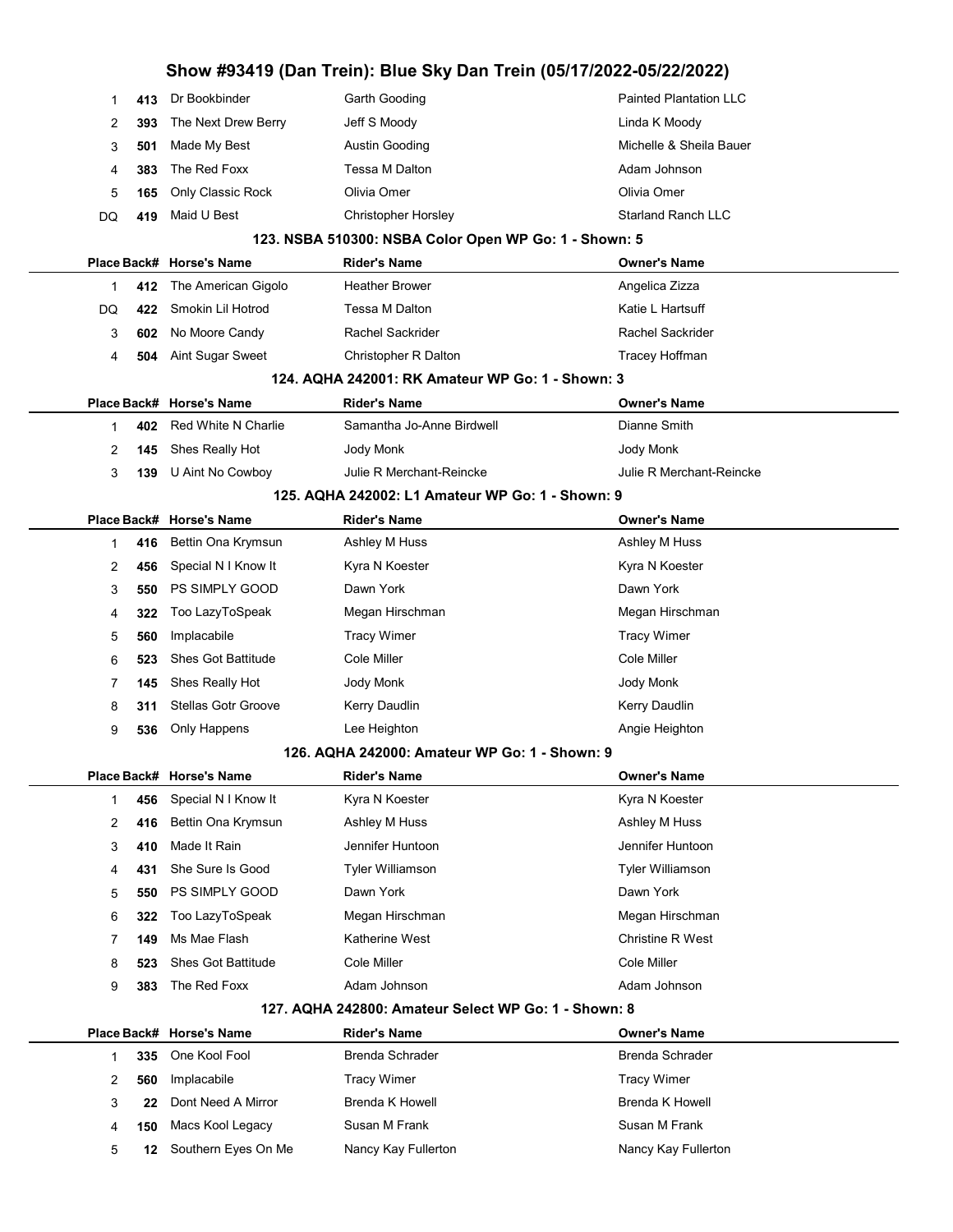|    |      |                               | Show #93419 (Dan Trein): Blue Sky Dan Trein (05/17/2022-05/22/2022) |                                  |
|----|------|-------------------------------|---------------------------------------------------------------------|----------------------------------|
| 6  | 254  | Sheza Chip Off A Pro          | <b>Tricia Meade</b>                                                 | <b>Tricia Meade</b>              |
| 7  | 70   | True Blue I Will Be           | Kay Stanek                                                          | Kay Stanek                       |
| 8  | 311  | <b>Stellas Gotr Groove</b>    | Kerry Daudlin                                                       | Kerry Daudlin                    |
|    |      |                               | 128. NSBA 110690: NSBA Color All Age NP WP F-36 Go: 1 - Shown: 5    |                                  |
|    |      | Place Back# Horse's Name      | <b>Rider's Name</b>                                                 | <b>Owner's Name</b>              |
| 1  | 402  | Red White N Charlie           | Samantha Jo-Anne Birdwell                                           | Dianne Smith                     |
| 2  | 504  | Aint Sugar Sweet              | Tracey Hoffman                                                      | Tracey Hoffman                   |
| 3  | 560  | Implacabile                   | <b>Tracy Wimer</b>                                                  | <b>Tracy Wimer</b>               |
| 4  | 602  | No Moore Candy                | Rachel Sackrider                                                    | <b>Rachel Sackrider</b>          |
| DQ | 401  | Invite The Machine            | <b>Crystal Mccaffrey</b>                                            | <b>Crystal Mccaffrey</b>         |
|    |      |                               | 129. AQHA 142200: Senior WP Go: 1 - Shown: 10                       |                                  |
|    |      | Place Back# Horse's Name      | <b>Rider's Name</b>                                                 | <b>Owner's Name</b>              |
| 1  | 456  | Special N I Know It           | Colton E Smith                                                      | Kyra N Koester                   |
| 2  | 10   | Too Cold To Sleep             | Monty Montgomery                                                    | Corlinda Huffman                 |
| 3  | 50   | Buzzzzn Bout Me               | Michelle McCarthy Warda                                             | Ken Mumy                         |
| 4  | 498  | Amarillo By Moonlite          | Morgan Lantz                                                        | Estelle McParlan                 |
| 5  | 431  | She Sure Is Good              | <b>Tyler Williamson</b>                                             | Tyler Williamson                 |
| 6  | 410  | Made It Rain                  | Austin Gooding                                                      | Jennifer Huntoon                 |
| 7  | 107  | Cool Lookin Ladysman          | <b>Taylin Collins</b>                                               | <b>Taylin Collins</b>            |
| 8  | 262  | Time Is Lopin By              | Jeff S Moody                                                        | Jacquelin Moody                  |
| 9  | 27   | One Hot Good Bar              | Christopher R Dalton                                                | <b>Dalton Performance Horses</b> |
|    |      |                               | 130. AQHA 242102: L1 Amateur W/T WP Go: 1 - Shown: 3                |                                  |
|    |      | Place Back# Horse's Name      | <b>Rider's Name</b>                                                 | <b>Owner's Name</b>              |
| 1  | 511  | So Bloomin Lazy               | Sarah McCoy                                                         | Sarah McCoy                      |
| 2  | 487  | HUCKLEBERRY COWBOY            | Cale Thompson                                                       | Cale Thompson                    |
| 3  | 6091 | <b>MISSTYFIED</b>             | Johanna MacMullin                                                   | Johanna MacMullin                |
|    |      |                               | 131. MQHA 910: MQHA Lead Line Go: 1 - Shown: 3                      |                                  |
|    |      | Place Back# Horse's Name      | Rider's Name                                                        | <b>Owner's Name</b>              |
| 1  |      | <b>12</b> Southern Eyes On Me | <b>Charley Grendel</b>                                              | Nancy Kay Fullerton              |
| 2  | 145  | Shes Really Hot               | Allie Monk                                                          | Jody Monk                        |
| 3  | 416  | Bettin Ona Krymsun            | Avelyn Huss                                                         | Ashley M Huss                    |
|    |      |                               | 132. MQHA 902: Small Fry Western Pleasure Go: 1 - Shown: 2          |                                  |
|    |      | Place Back# Horse's Name      | <b>Rider's Name</b>                                                 | <b>Owner's Name</b>              |
| 1  | 22   | Dont Need A Mirror            | Brylee Lynn Bunting                                                 | <b>Brenda K Howell</b>           |
| 2  | 52   | The Social Network            | Xandrea Sandusky                                                    | <b>Brandy M Pavlik</b>           |
|    |      |                               | 133. MQHA 903: Small Fry Horsemanship Go: 1 - Shown: 2              |                                  |
|    |      | Place Back# Horse's Name      | <b>Rider's Name</b>                                                 | <b>Owner's Name</b>              |
|    | 22   | Dont Need A Mirror            | Brylee Lynn Bunting                                                 | <b>Brenda K Howell</b>           |
| 2  | 52   | The Social Network            | Xandrea Sandusky                                                    | <b>Brandy M Pavlik</b>           |
|    |      |                               | 135. AQHA 440001: RK Youth Horsemanship Go: 1 - Shown: 3            |                                  |
|    |      | Place Back# Horse's Name      | <b>Rider's Name</b>                                                 | <b>Owner's Name</b>              |
| 1  | 540  | My Invite To Dream            | Ava Holman                                                          | Ava Holman                       |
| 2  | 406  | I Got Hot                     | Lydia Sage Czubak                                                   | Lydia Sage Czubak                |
| 3  | 203  | I Bee A Rose                  | Dakota Grace Barnett                                                | Dakota Grace Barnett             |
|    |      |                               | 136. AQHA 440002: L1 Youth Horsemanship Go: 1 - Shown: 6            |                                  |
|    |      | Place Back# Horse's Name      | <b>Rider's Name</b>                                                 | <b>Owner's Name</b>              |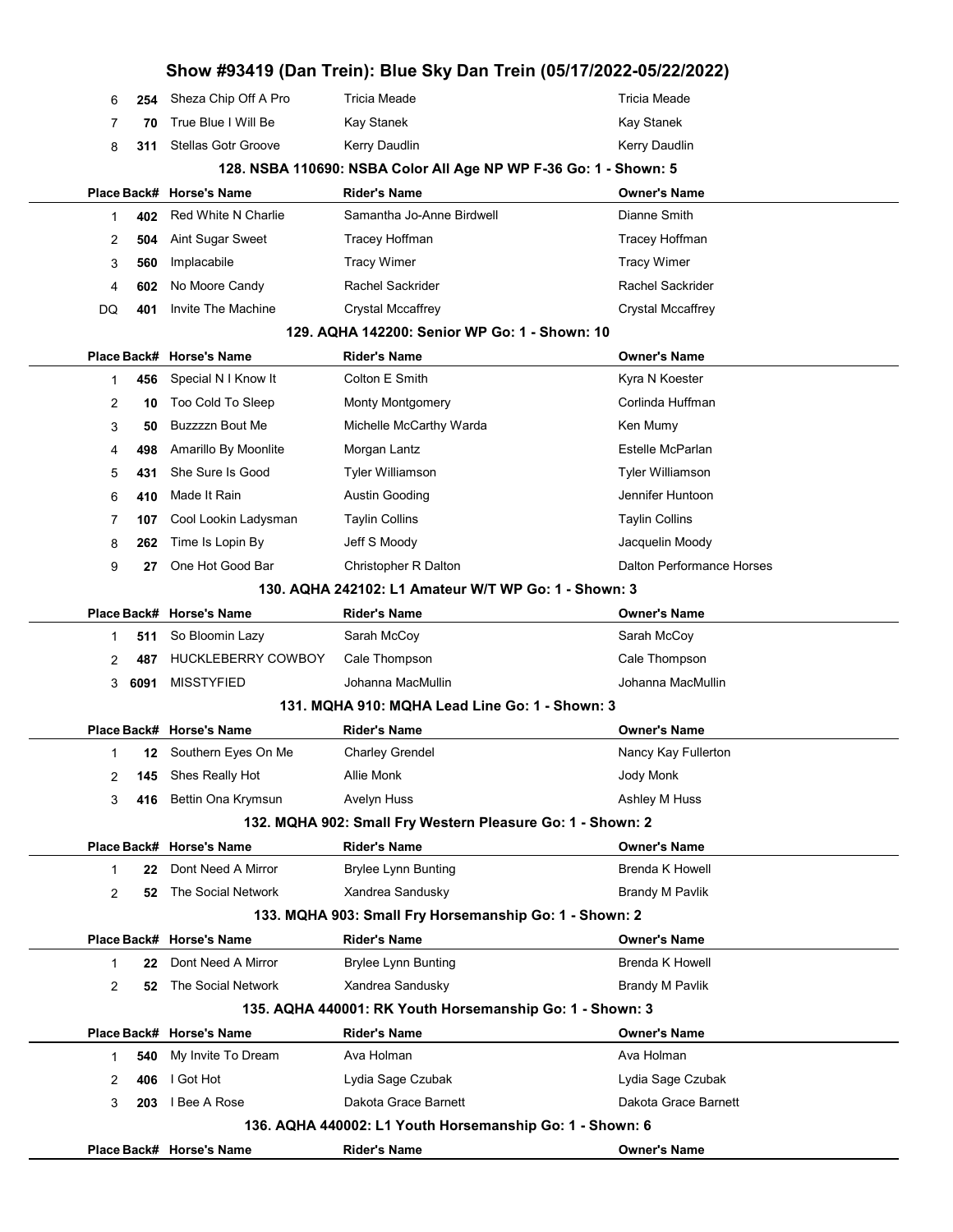|                                                                       | 1<br>165  | Only Classic Rock          | Olivia Omer                                                | Olivia Omer              |  |  |
|-----------------------------------------------------------------------|-----------|----------------------------|------------------------------------------------------------|--------------------------|--|--|
|                                                                       | 2<br>540  | My Invite To Dream         | Ava Holman                                                 | Ava Holman               |  |  |
|                                                                       | 3<br>207  | Kaptain Kaveman            | Elizabeth Smith                                            | Elizabeth Smith          |  |  |
|                                                                       | 4<br>203  | I Bee A Rose               | Dakota Grace Barnett                                       | Dakota Grace Barnett     |  |  |
|                                                                       | 5<br>417  | Stop And Stare             | Ava L Cherwinski                                           | Ava L Cherwinski         |  |  |
|                                                                       | 6<br>206  | The Production Line        | Myah Jane Chaput                                           | <b>Stacy Chaput</b>      |  |  |
|                                                                       |           |                            | 137. AQHA 440000: Youth Horsemanship Go: 1 - Shown: 7      |                          |  |  |
|                                                                       |           | Place Back# Horse's Name   | <b>Rider's Name</b>                                        | <b>Owner's Name</b>      |  |  |
|                                                                       | 235<br>1  | Gota B A Hit               | Grace Gasper                                               | <b>Tammy Gasper</b>      |  |  |
|                                                                       | 2<br>815  | Little Red Corvete         | Josie A Eckert                                             | Josie A Eckert           |  |  |
|                                                                       | 3<br>448  | I Will Be A Good Rv        | Ava Hathaway                                               | Ava Hathaway             |  |  |
|                                                                       | 4<br>308  | <b>Best Motion Picture</b> | Dana Moody                                                 | Linda K Moody            |  |  |
|                                                                       | 5<br>107  | Cool Lookin Ladysman       | <b>Taylin Collins</b>                                      | <b>Taylin Collins</b>    |  |  |
|                                                                       | 6<br>540  | My Invite To Dream         | Ava Holman                                                 | Ava Holman               |  |  |
|                                                                       | 7<br>417  | Stop And Stare             | Ava L Cherwinski                                           | Ava L Cherwinski         |  |  |
|                                                                       |           |                            | 139. AQHA 240001: RK Amateur Horsemanship Go: 1 - Shown: 4 |                          |  |  |
|                                                                       |           | Place Back# Horse's Name   | <b>Rider's Name</b>                                        | <b>Owner's Name</b>      |  |  |
|                                                                       | 1<br>402  | Red White N Charlie        | Samantha Jo-Anne Birdwell                                  | Dianne Smith             |  |  |
|                                                                       | 2<br>145  | Shes Really Hot            | Jody Monk                                                  | Jody Monk                |  |  |
|                                                                       | 3<br>349  | Heres Your Captive         | Margaret Larobardiere                                      | Lauren & Linda Barnes    |  |  |
| DQ                                                                    | 139       | U Aint No Cowboy           | Julie R Merchant-Reincke                                   | Julie R Merchant-Reincke |  |  |
|                                                                       |           |                            | 140. AQHA 240002: L1 Amateur Horsemanship Go: 1 - Shown: 6 |                          |  |  |
|                                                                       |           | Place Back# Horse's Name   | <b>Rider's Name</b>                                        | <b>Owner's Name</b>      |  |  |
|                                                                       | 1<br>487  | <b>HUCKLEBERRY COWBOY</b>  | Cale Thompson                                              | Cale Thompson            |  |  |
|                                                                       | 2<br>349  | Heres Your Captive         | Margaret Larobardiere                                      | Lauren & Linda Barnes    |  |  |
|                                                                       | 3<br>145  | Shes Really Hot            | Jody Monk                                                  | Jody Monk                |  |  |
|                                                                       | 322<br>4  | Too LazyToSpeak            | Megan Hirschman                                            | Megan Hirschman          |  |  |
|                                                                       | 5<br>211  | Hes Hott                   | Diana Midgley                                              | Diana Midgley            |  |  |
|                                                                       | 6<br>6091 | <b>MISSTYFIED</b>          | Johanna MacMullin                                          | Johanna MacMullin        |  |  |
| 141. AQHA 240000: Amateur Horsemanship Go: 1 - Shown: 4               |           |                            |                                                            |                          |  |  |
|                                                                       |           | Place Back# Horse's Name   | <b>Rider's Name</b>                                        | <b>Owner's Name</b>      |  |  |
|                                                                       | 159<br>1  | Zip N The Dreams           | Elizabeth West                                             | <b>Christine R West</b>  |  |  |
|                                                                       | 2<br>487  | HUCKLEBERRY COWBOY         | Cale Thompson                                              | Cale Thompson            |  |  |
|                                                                       | 3<br>383  | The Red Foxx               | Adam Johnson                                               | Adam Johnson             |  |  |
|                                                                       | 4<br>322  | Too LazyToSpeak            | Megan Hirschman                                            | Megan Hirschman          |  |  |
| 142. AQHA 240800: AM Select Horsemanship Go: 1 - Shown: 6             |           |                            |                                                            |                          |  |  |
|                                                                       |           | Place Back# Horse's Name   | <b>Rider's Name</b>                                        | <b>Owner's Name</b>      |  |  |
|                                                                       | 335<br>1  | One Kool Fool              | <b>Brenda Schrader</b>                                     | <b>Brenda Schrader</b>   |  |  |
|                                                                       | 2<br>22   | Dont Need A Mirror         | <b>Brenda K Howell</b>                                     | <b>Brenda K Howell</b>   |  |  |
|                                                                       | 3<br>254  | Sheza Chip Off A Pro       | Tricia Meade                                               | Tricia Meade             |  |  |
|                                                                       | 211<br>4  | Hes Hott                   | Diana Midgley                                              | Diana Midgley            |  |  |
|                                                                       | 5<br>70   | True Blue I Will Be        | <b>Kay Stanek</b>                                          | Kay Stanek               |  |  |
|                                                                       | 6<br>150  | Macs Kool Legacy           | Susan M Frank                                              | Susan M Frank            |  |  |
| 143. NSBA 150600: NSBA COLOR All Age NP Horsemanship Go: 1 - Shown: 4 |           |                            |                                                            |                          |  |  |
|                                                                       |           | Place Back# Horse's Name   | <b>Rider's Name</b>                                        | <b>Owner's Name</b>      |  |  |
|                                                                       | 159<br>1  | Zip N The Dreams           | Elizabeth West                                             | <b>Christine R West</b>  |  |  |